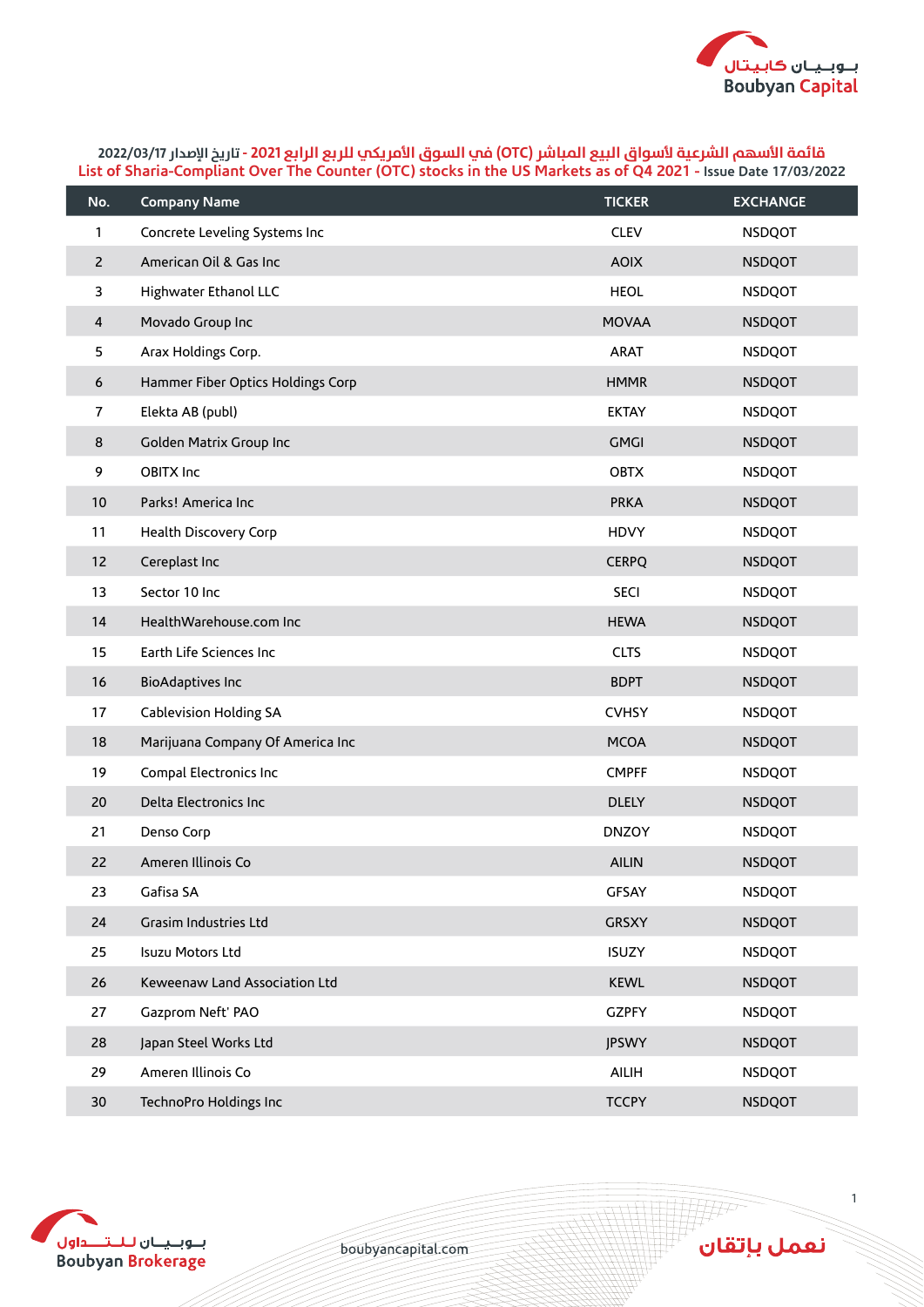

| No. | <b>Company Name</b>                           | <b>TICKER</b> | <b>EXCHANGE</b> |
|-----|-----------------------------------------------|---------------|-----------------|
| 31  | CAT9 Group Inc                                | <b>CATN</b>   | <b>NSDQOT</b>   |
| 32  | Siemens Healthineers AG                       | <b>SMMNY</b>  | <b>NSDQOT</b>   |
| 33  | Elringklinger AG                              | <b>ELLRY</b>  | <b>NSDQOT</b>   |
| 34  | SG Holdings Co Ltd                            | SGHDY         | <b>NSDQOT</b>   |
| 35  | China Railway Signal & Communication Corp Ltd | <b>CRYCY</b>  | <b>NSDQOT</b>   |
| 36  | China Vanke Co Ltd                            | <b>CHVKY</b>  | <b>NSDQOT</b>   |
| 37  | CEZ as                                        | <b>CEZYY</b>  | <b>NSDQOT</b>   |
| 38  | Stem Holdings Inc                             | <b>STMH</b>   | <b>NSDQOT</b>   |
| 39  | Enav SpA                                      | <b>EVVVY</b>  | <b>NSDQOT</b>   |
| 40  | <b>Medicover AB</b>                           | <b>MCVEY</b>  | <b>NSDQOT</b>   |
| 41  | <b>Exent Corp</b>                             | <b>EXNN</b>   | <b>NSDQOT</b>   |
| 42  | SalMar ASA                                    | <b>SALRY</b>  | <b>NSDQOT</b>   |
| 43  | Meituan                                       | <b>MPNGY</b>  | <b>NSDQOT</b>   |
| 44  | Knorr Bremse AG                               | <b>KNRRY</b>  | <b>NSDQOT</b>   |
| 45  | Aston Martin Lagonda Global Holdings PLC      | ARGGY         | <b>NSDQOT</b>   |
| 46  | Daifuku Co Ltd                                | <b>DFKCY</b>  | <b>NSDQOT</b>   |
| 47  | Luduson G Inc                                 | LDSN          | <b>NSDQOT</b>   |
| 48  | <b>Bechtle AG</b>                             | <b>BECTY</b>  | <b>NSDQOT</b>   |
| 49  | Trelleborg AB                                 | <b>TBABY</b>  | <b>NSDQOT</b>   |
| 50  | Addtech AB                                    | <b>ADDHY</b>  | <b>NSDQOT</b>   |
| 51  | Elvictor Group Inc                            | <b>ELVG</b>   | <b>NSDQOT</b>   |
| 52  | Valmet Oyj                                    | <b>VLMTY</b>  | <b>NSDQOT</b>   |
| 53  | Bangfu Technology Group Co Ltd                | <b>BFGX</b>   | <b>NSDQOT</b>   |
| 54  | United Express Inc                            | <b>UNXP</b>   | <b>NSDQOT</b>   |
| 55  | UPM-Kymmene Oyj                               | <b>UPMMY</b>  | <b>NSDQOT</b>   |
| 56  | International Land Alliance Inc               | <b>ILAL</b>   | <b>NSDQOT</b>   |
| 57  | Fourth Wave Energy Inc                        | <b>FWAV</b>   | <b>NSDQOT</b>   |
| 58  | Folkup Development Inc                        | <b>FLDI</b>   | <b>NSDQOT</b>   |
| 59  | Reliant Holdings Inc                          | RELT          | <b>NSDQOT</b>   |
| 60  | Norway Royal Salmon ASA                       | <b>NRYYY</b>  | <b>NSDQOT</b>   |



boubyancapital.com

نعمل بإتقان

**THP**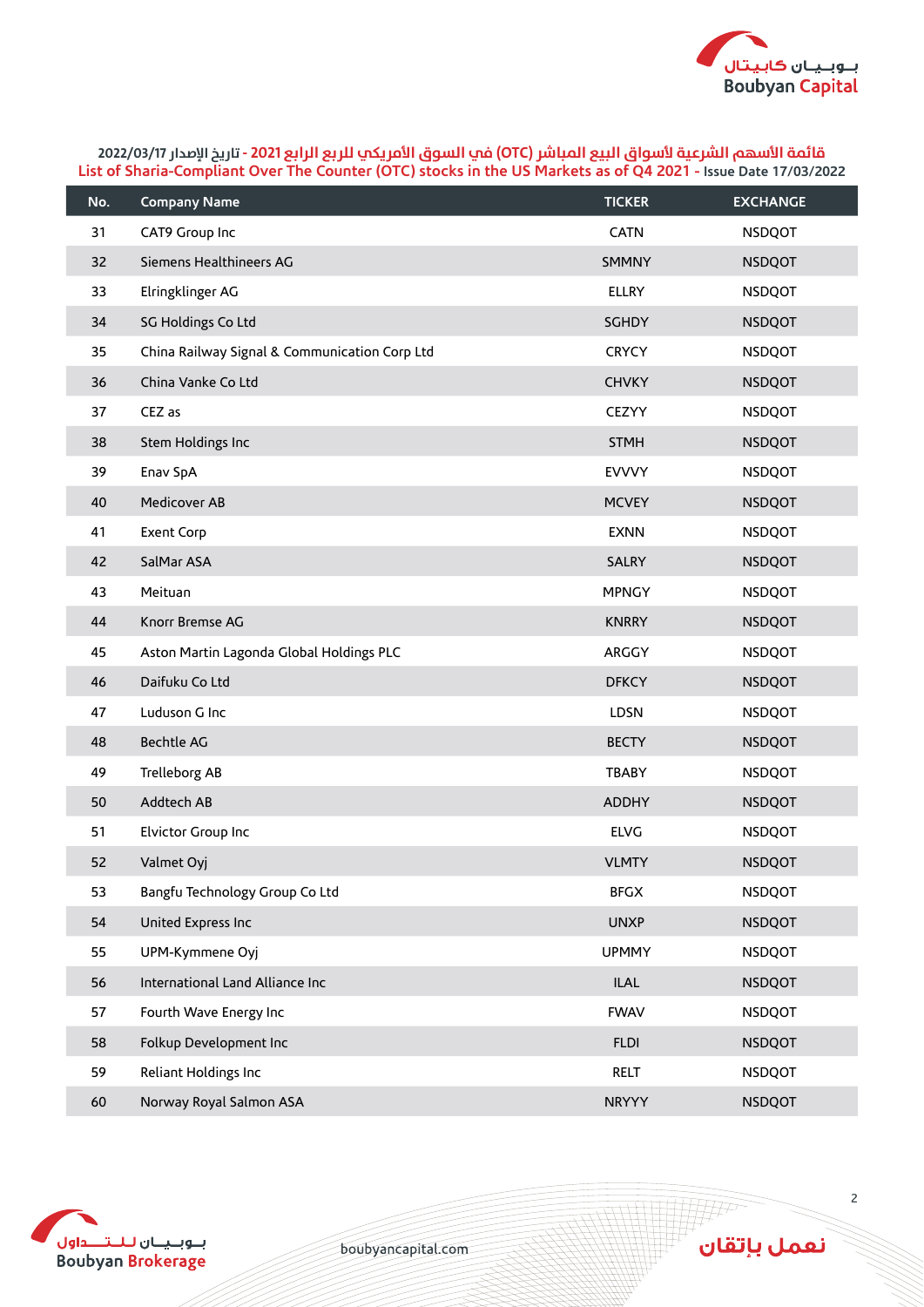

| No. | <b>Company Name</b>                                         | <b>TICKER</b> | <b>EXCHANGE</b> |
|-----|-------------------------------------------------------------|---------------|-----------------|
| 61  | Stabilus SA                                                 | SBLUY         | <b>NSDQOT</b>   |
| 62  | Thule Group AB                                              | <b>THUPY</b>  | <b>NSDQOT</b>   |
| 63  | Hawkeye Systems Inc                                         | <b>HWKE</b>   | <b>NSDQOT</b>   |
| 64  | Electromedical Technologies Inc                             | <b>EMED</b>   | <b>NSDQOT</b>   |
| 65  | Joshua Gold Resources Inc                                   | <b>JSHG</b>   | <b>NSDQOT</b>   |
| 66  | Grayscale Ethereum Trust (ETH)                              | <b>ETHE</b>   | <b>NSDQOT</b>   |
| 67  | APPlife Digital Solutions Inc                               | <b>ALDS</b>   | <b>NSDQOT</b>   |
| 68  | WuXi AppTec Co Ltd                                          | <b>WUXAY</b>  | <b>NSDQOT</b>   |
| 69  | Wiseman Global Ltd                                          | <b>WISM</b>   | <b>NSDQOT</b>   |
| 70  | Icoreconnect Inc                                            | <b>ICCT</b>   | <b>NSDQOT</b>   |
| 71  | Atlas Copco AB                                              | <b>ATLKY</b>  | <b>NSDQOT</b>   |
| 72  | LG Electronics Inc                                          | <b>LGEIY</b>  | <b>NSDQOT</b>   |
| 73  | Richter Gedeon Vegyeszeti Gyar Nyrt                         | <b>GEDRY</b>  | <b>NSDQOT</b>   |
| 74  | <b>Brother Industries Ltd</b>                               | <b>BRTHY</b>  | <b>NSDQOT</b>   |
| 75  | Daiwa House Industry Co Ltd                                 | <b>DWAHY</b>  | <b>NSDQOT</b>   |
| 76  | Akzo Nobel NV                                               | <b>AKZOY</b>  | <b>NSDQOT</b>   |
| 77  | Fearless Films Inc                                          | <b>FERL</b>   | <b>NSDQOT</b>   |
| 78  | Continental AG                                              | <b>CTTAY</b>  | <b>NSDQOT</b>   |
| 79  | CTEEP Companhia de Transmissao de Energia Eletrica Paulista | <b>CTPZY</b>  | <b>NSDQOT</b>   |
| 80  | <b>Bridgestone Corp</b>                                     | <b>BRDCY</b>  | <b>NSDQOT</b>   |
| 81  | Grasim Industries Ltd                                       | GRSJY         | <b>NSDQOT</b>   |
| 82  | Nexien Biopharma Inc                                        | <b>NXEN</b>   | <b>NSDQOT</b>   |
| 83  | Hino Motors Ltd                                             | <b>HINOY</b>  | <b>NSDQOT</b>   |
| 84  | Resonate Blends Inc                                         | <b>KOAN</b>   | <b>NSDQOT</b>   |
| 85  | Acer Inc                                                    | ACEYY         | <b>NSDQOT</b>   |
| 86  | BR Malls Participacoes SA                                   | <b>BRMLL</b>  | <b>NSDQOT</b>   |
| 87  | BE Semiconductor Industries NV                              | <b>BESIY</b>  | <b>NSDQOT</b>   |
| 88  | <b>BASF SE</b>                                              | <b>BASFY</b>  | <b>NSDQOT</b>   |
| 89  | Chengda Technology Co Ltd                                   | <b>SKMT</b>   | <b>NSDQOT</b>   |
| 90  | Puma SE                                                     | <b>PUMSY</b>  | <b>NSDQOT</b>   |



boubyancapital.com

ِ<br>نعمل بإتقان

**APP**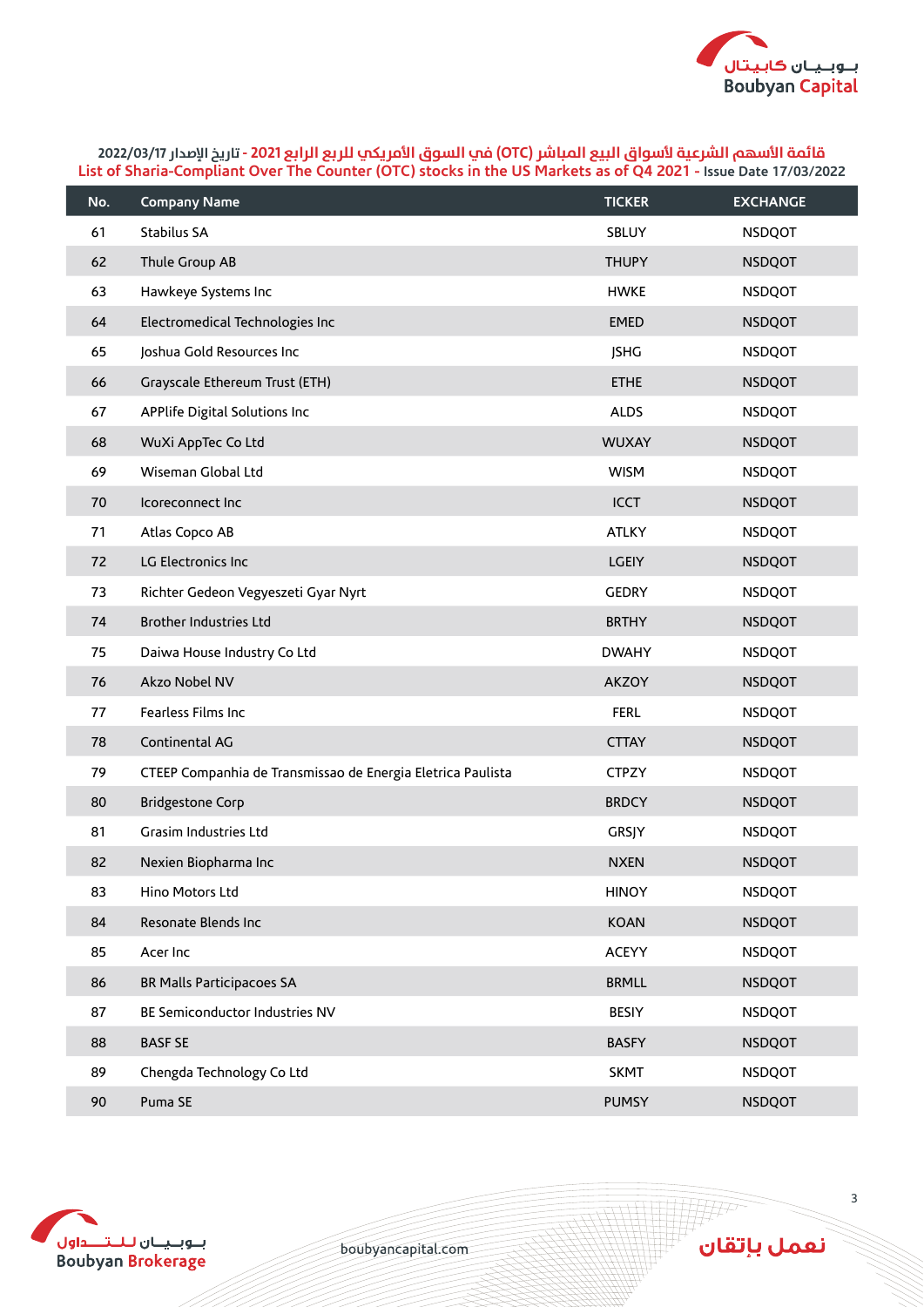

| No. | <b>Company Name</b>                   | <b>TICKER</b> | <b>EXCHANGE</b> |
|-----|---------------------------------------|---------------|-----------------|
| 91  | Fujifilm Holdings Corp                | <b>FUJIY</b>  | <b>NSDQOT</b>   |
| 92  | Dassault Systemes SE                  | <b>DASTY</b>  | <b>NSDQOT</b>   |
| 93  | Adomani Inc                           | ADOM          | <b>NSDQOT</b>   |
| 94  | Greater Cannabis Company Inc          | <b>GCAN</b>   | <b>NSDQOT</b>   |
| 95  | Schaeffler AG                         | <b>SFFLY</b>  | <b>NSDQOT</b>   |
| 96  | <b>KCE Electronics PCL</b>            | <b>KCEEY</b>  | <b>NSDQOT</b>   |
| 97  | Brain Scientific Inc                  | <b>BRSF</b>   | <b>NSDQOT</b>   |
| 98  | Agape ATP Corp                        | <b>AATP</b>   | <b>NSDQOT</b>   |
| 99  | Signify NV                            | PHPPY         | <b>NSDQOT</b>   |
| 100 | Nippon Electric Glass Co Ltd          | <b>NPPEY</b>  | <b>NSDQOT</b>   |
| 101 | Scout24 AG                            | <b>SCCTY</b>  | <b>NSDQOT</b>   |
| 102 | Rovio Entertainment Oyj               | <b>RVTTY</b>  | <b>NSDQOT</b>   |
| 103 | Contact Gold Corp                     | CGOL          | <b>NSDQOT</b>   |
| 104 | Sartorius AG                          | SSSGY         | <b>NSDQOT</b>   |
| 105 | Taisho Pharmaceutical Holdings Co Ltd | <b>TAIPY</b>  | <b>NSDQOT</b>   |
| 106 | Alps Alpine Co Ltd                    | APELY         | <b>NSDQOT</b>   |
| 107 | Assa Abloy AB                         | ASAZY         | <b>NSDQOT</b>   |
| 108 | AGC Inc                               | <b>ASGLY</b>  | <b>NSDQOT</b>   |
| 109 | Asahi Kasei Corp                      | <b>AHKSY</b>  | <b>NSDQOT</b>   |
| 110 | Asustek Computer Inc                  | <b>ASUTZ</b>  | <b>NSDQOT</b>   |
| 111 | Aida Engineering Ltd                  | ADERY         | <b>NSDQOT</b>   |
| 112 | Vivos Inc                             | <b>RDGL</b>   | <b>NSDQOT</b>   |
| 113 | Zion Oil and Gas Inc                  | ZNOG          | <b>NSDQOT</b>   |
| 114 | Amada Co Ltd                          | AMDLY         | <b>NSDQOT</b>   |
| 115 | BillerudKorsnas AB (publ)             | <b>BLRDY</b>  | <b>NSDQOT</b>   |
| 116 | Mosenergo PAO                         | <b>AOMOY</b>  | <b>NSDQOT</b>   |
| 117 | Asustek Computer Inc                  | ASUUY         | <b>NSDQOT</b>   |
| 118 | C2e Energy Inc                        | <b>OOGI</b>   | <b>NSDQOT</b>   |
| 119 | Sollensys Corp                        | SOLS          | <b>NSDQOT</b>   |
| 120 | Pan Global Corp                       | PGLO          | <b>NSDQOT</b>   |



boubyancapital.com

نعمل بإتقان

**THP**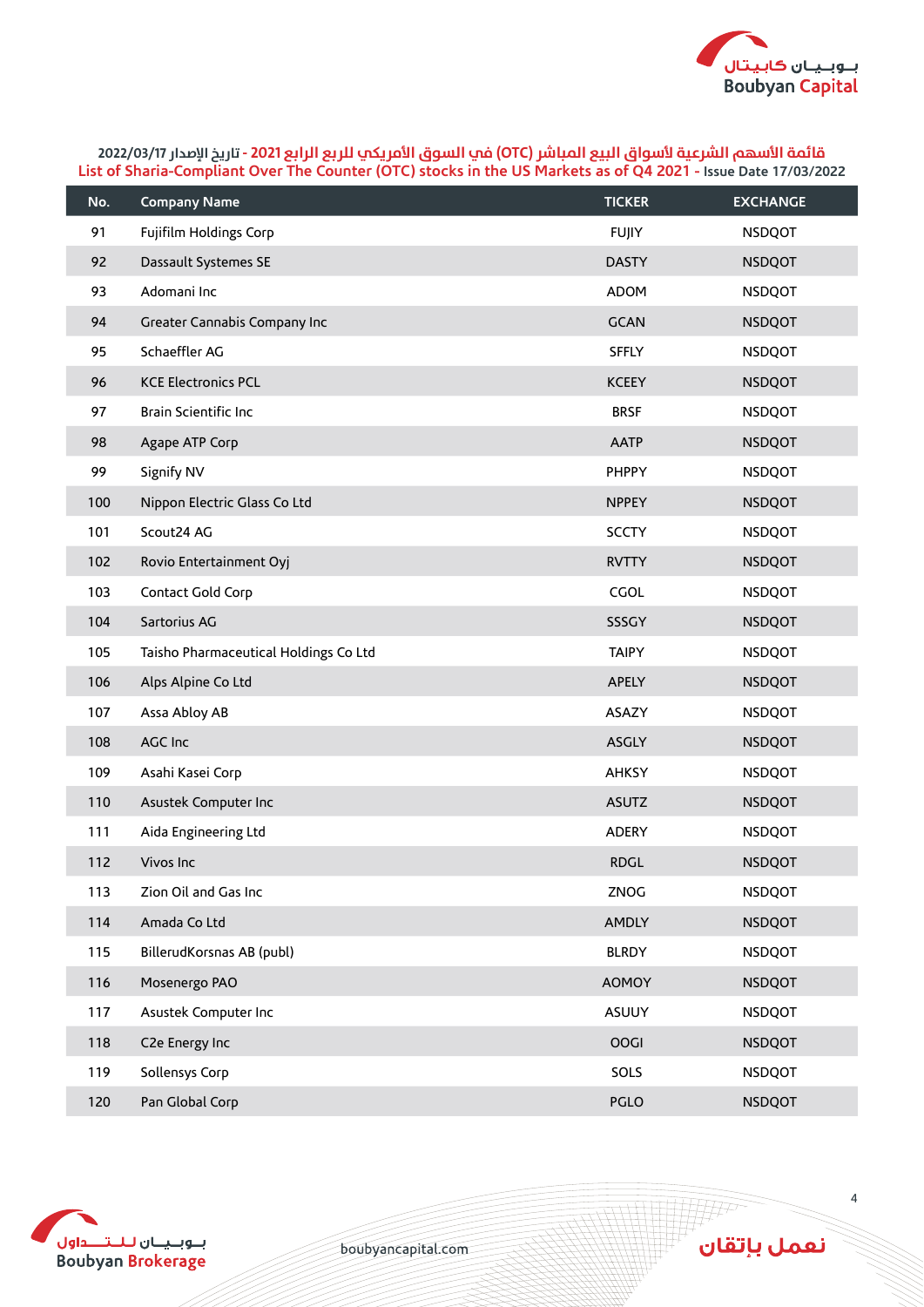

| No. | <b>Company Name</b>              | <b>TICKER</b> | <b>EXCHANGE</b> |
|-----|----------------------------------|---------------|-----------------|
| 121 | VirtualArmour International Inc  | <b>VTLR</b>   | <b>NSDQOT</b>   |
| 122 | <b>Toyo Tire Corp</b>            | <b>TYRRY</b>  | <b>NSDQOT</b>   |
| 123 | Vitro SAB de CV                  | <b>VITYY</b>  | <b>NSDQOT</b>   |
| 124 | <b>ACRO Biomedical Co Ltd</b>    | <b>ACBM</b>   | <b>NSDQOT</b>   |
| 125 | Dswiss Inc                       | <b>DQWS</b>   | <b>NSDQOT</b>   |
| 126 | IWeb Inc                         | <b>IWBB</b>   | <b>NSDQOT</b>   |
| 127 | Volvo AB                         | <b>VLVLY</b>  | <b>NSDQOT</b>   |
| 128 | Hapag Lloyd AG                   | <b>HPGLY</b>  | <b>NSDQOT</b>   |
| 129 | American Education Center Inc    | <b>AMCT</b>   | <b>NSDQOT</b>   |
| 130 | Azrieli Group Ltd                | <b>AZZRY</b>  | <b>NSDQOT</b>   |
| 131 | Muliang Viagoo Technology Inc    | <b>MULG</b>   | <b>NSDQOT</b>   |
| 132 | EOS Inc                          | <b>EOSS</b>   | <b>NSDQOT</b>   |
| 133 | Vanjia Corp                      | <b>VNJA</b>   | <b>NSDQOT</b>   |
| 134 | <b>Hexpol AB</b>                 | <b>HXXPY</b>  | <b>NSDQOT</b>   |
| 135 | <b>Balance Labs Inc</b>          | <b>BLNC</b>   | <b>NSDQOT</b>   |
| 136 | Healthy Extracts Inc             | <b>HYEX</b>   | <b>NSDQOT</b>   |
| 137 | Leafbuyer Technologies Inc       | LBUY          | <b>NSDQOT</b>   |
| 138 | Nordex SE                        | <b>NRXXY</b>  | <b>NSDQOT</b>   |
| 139 | ams AG                           | AMSSY         | <b>NSDQOT</b>   |
| 140 | Kloeckner & Co SE                | <b>KLCCY</b>  | <b>NSDQOT</b>   |
| 141 | Sigyn Therapeutics Inc           | SIGY          | <b>NSDQOT</b>   |
| 142 | Ajia Innogroup Holdings Ltd      | AJIA          | <b>NSDQOT</b>   |
| 143 | Medicine Man Technologies Inc    | SHWZ          | <b>NSDQOT</b>   |
| 144 | Loop Media Inc                   | <b>LPTV</b>   | <b>NSDQOT</b>   |
| 145 | Sumitomo Dainippon Pharma Co Ltd | SMDPY         | <b>NSDQOT</b>   |
| 146 | Holmen AB                        | <b>HLHLY</b>  | <b>NSDQOT</b>   |
| 147 | Duerr AG                         | <b>DURYY</b>  | <b>NSDQOT</b>   |
| 148 | Rottneros AB                     | <b>RTTNY</b>  | <b>NSDQOT</b>   |
| 149 | D&L Industries Inc               | <b>DLNDY</b>  | <b>NSDQOT</b>   |
| 150 | <b>HC2 Holdings Inc</b>          | <b>HCCDZ</b>  | <b>NSDQOT</b>   |



boubyancapital.com

نعمل بإتقان

**THP**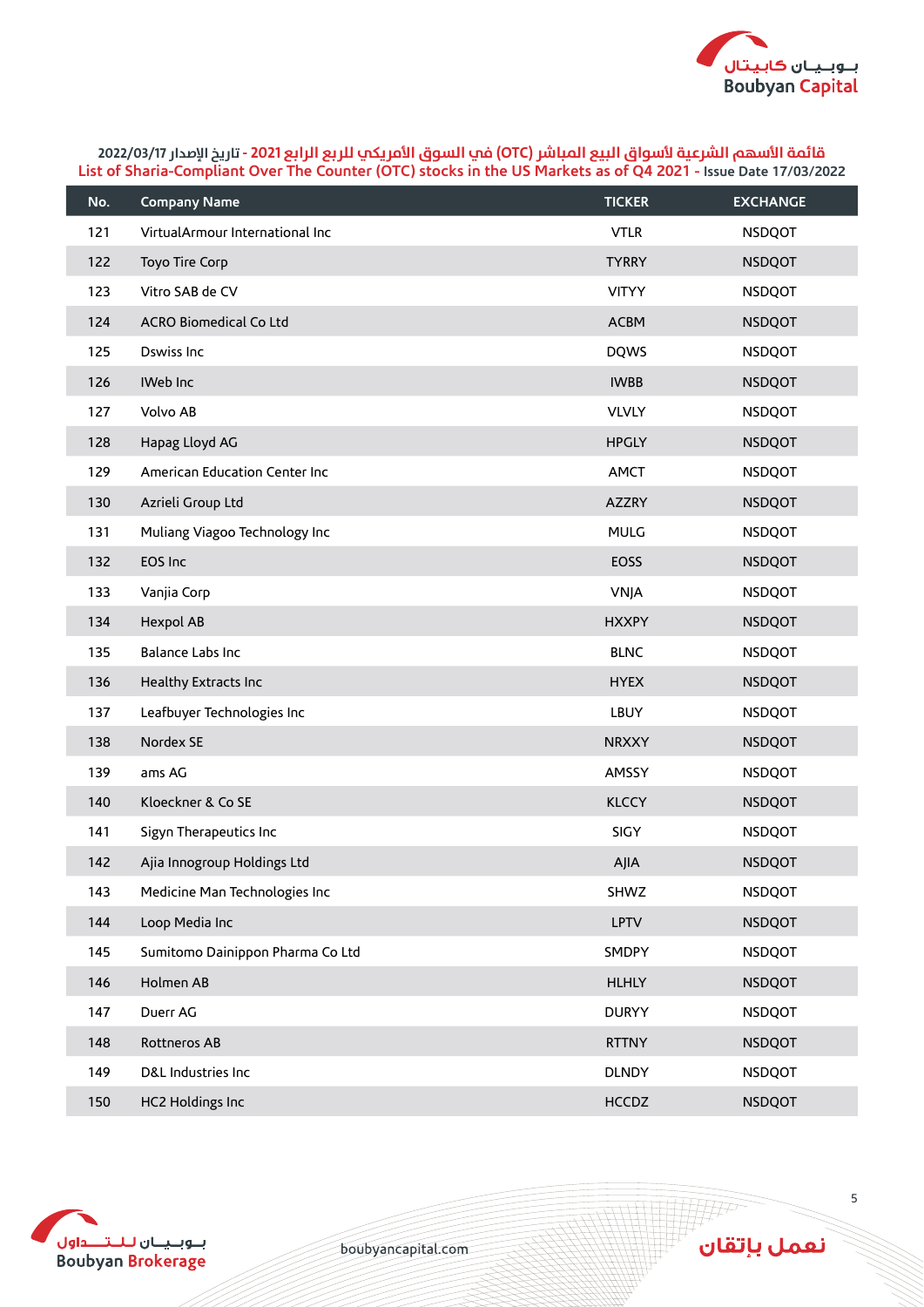

| No. | <b>Company Name</b>                             | <b>TICKER</b> | <b>EXCHANGE</b> |
|-----|-------------------------------------------------|---------------|-----------------|
| 151 | TV Asahi Holdings Corp                          | <b>THDDY</b>  | <b>NSDQOT</b>   |
| 152 | Kion Group AG                                   | <b>KIGRY</b>  | <b>NSDQOT</b>   |
| 153 | Blackboxstocks Inc                              | <b>BLBX</b>   | <b>NSDQOT</b>   |
| 154 | Zalando SE                                      | ZLNDY         | <b>NSDQOT</b>   |
| 155 | 3D MakerJet Inc                                 | <b>MRJT</b>   | <b>NSDQOT</b>   |
| 156 | Vitaxel Group Ltd                               | <b>VXEL</b>   | <b>NSDQOT</b>   |
| 157 | Ionix Technology Inc                            | <b>IINX</b>   | <b>NSDQOT</b>   |
| 158 | Grayscale Bitcoin Trust (Btc)                   | <b>GBTC</b>   | <b>NSDQOT</b>   |
| 159 | Fuse Group Holding Inc                          | <b>FUST</b>   | <b>NSDQOT</b>   |
| 160 | Societatea Nationala de Gaze Naturale Romgaz SA | <b>SCNQY</b>  | <b>NSDQOT</b>   |
| 161 | Evonik Industries AG                            | <b>EVKIY</b>  | <b>NSDQOT</b>   |
| 162 | H-Cyte Inc                                      | <b>HCYT</b>   | <b>NSDQOT</b>   |
| 163 | One World Pharma Inc                            | <b>OWPC</b>   | <b>NSDQOT</b>   |
| 164 | Aker Solutions ASA                              | <b>AKRYY</b>  | <b>NSDQOT</b>   |
| 165 | <b>Bone Biologics Corp</b>                      | <b>BBLG</b>   | <b>NSDQOT</b>   |
| 166 | Porter Holding International Inc                | <b>ULNV</b>   | <b>NSDQOT</b>   |
| 167 | Societatea Nationala de Gaze Naturale Romgaz SA | <b>SLTQY</b>  | <b>NSDQOT</b>   |
| 168 | Liberty Broadband Corp                          | <b>LBRDB</b>  | <b>NSDQOT</b>   |
| 169 | Neuropathix Inc                                 | <b>NPTX</b>   | <b>NSDQOT</b>   |
| 170 | Legrand SA                                      | LGRDY         | <b>NSDQOT</b>   |
| 171 | <b>Beximco Pharmaceuticals Ltd</b>              | <b>BXMPY</b>  | <b>NSDQOT</b>   |
| 172 | <b>GMO Internet Inc.</b>                        | <b>GMYOY</b>  | <b>NSDQOT</b>   |
| 173 | Sino Biopharmaceutical Ltd                      | SBHMY         | <b>NSDQOT</b>   |
| 174 | Nemetschek SE                                   | <b>NEMKY</b>  | <b>NSDQOT</b>   |
| 175 | Fortitude Gold Corp                             | <b>FTCO</b>   | <b>NSDQOT</b>   |
| 176 | Tego Cyber Inc                                  | <b>TGCB</b>   | <b>NSDQOT</b>   |
| 177 | Svenska Cellulosa SCA AB                        | <b>SCABY</b>  | <b>NSDQOT</b>   |
| 178 | Augmedix Inc                                    | <b>AUGX</b>   | <b>NSDQOT</b>   |
| 179 | Hellofresh SE                                   | <b>HELFY</b>  | <b>NSDQOT</b>   |
| 180 | Varta AG                                        | <b>VARTY</b>  | <b>NSDQOT</b>   |



boubyancapital.com

ِ<br>نعمل بإتقان

**TAP**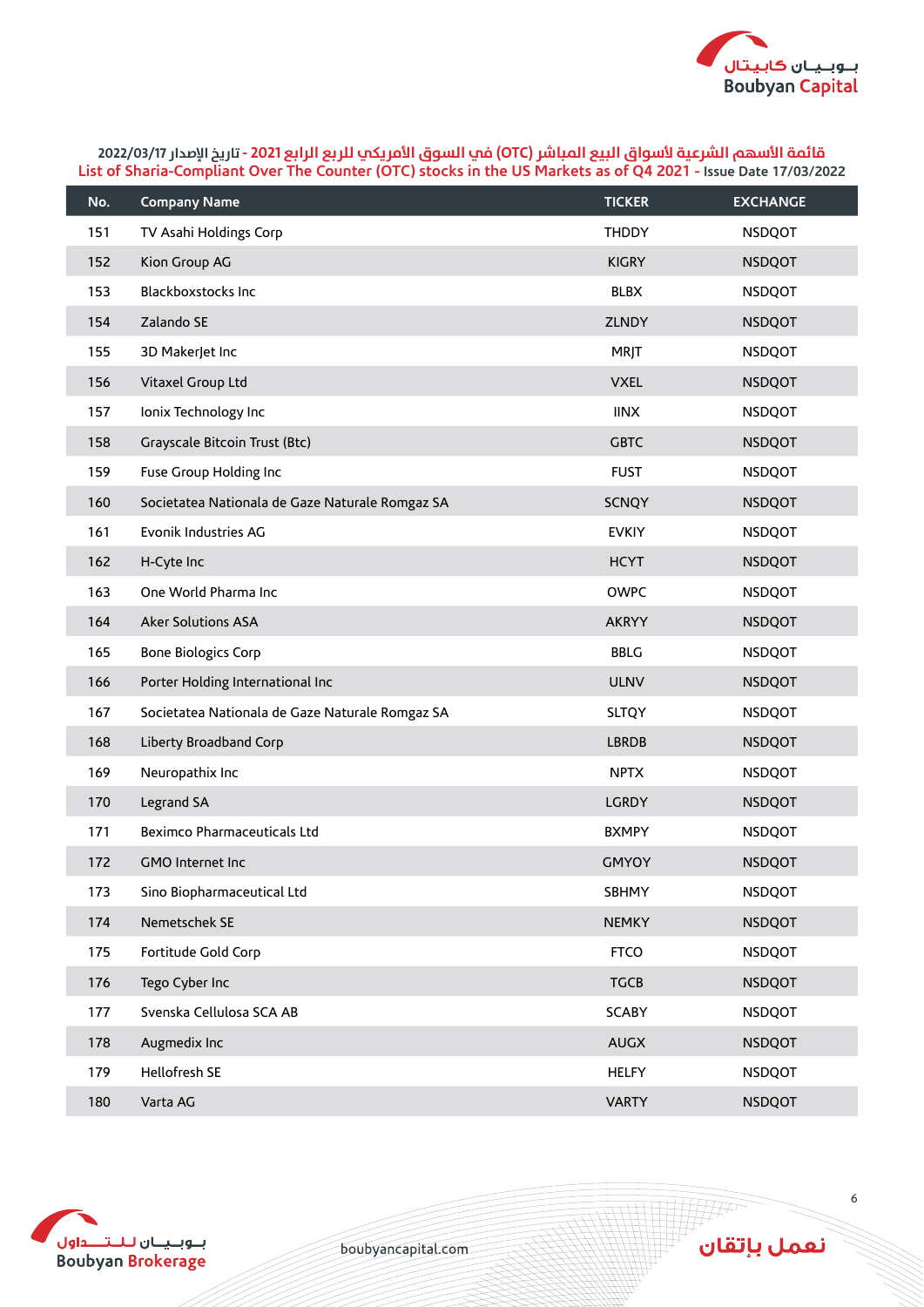

| No. | <b>Company Name</b>               | <b>TICKER</b> | <b>EXCHANGE</b> |
|-----|-----------------------------------|---------------|-----------------|
| 181 | Fluidra SA                        | <b>FLDAY</b>  | <b>NSDQOT</b>   |
| 182 | Telefonica Deutschland Holding AG | <b>TELDY</b>  | <b>NSDQOT</b>   |
| 183 | Nordic Semiconductor ASA          | <b>NRSDY</b>  | <b>NSDQOT</b>   |
| 184 | Cia Hering                        | <b>CIAHY</b>  | <b>NSDQOT</b>   |
| 185 | Simcorp A/S                       | SMCYY         | <b>NSDQOT</b>   |
| 186 | Ascend Wellness Holdings Inc      | <b>AWWH</b>   | <b>NSDQOT</b>   |
| 187 | Atea ASA                          | <b>ATEAY</b>  | <b>NSDQOT</b>   |
| 188 | Haseko Corp                       | <b>HSSKY</b>  | <b>NSDQOT</b>   |
| 189 | TraqIQ Inc                        | <b>TRIQ</b>   | <b>NSDQOT</b>   |
| 190 | Quarta-Rad Inc                    | QURT          | <b>NSDQOT</b>   |
| 191 | Aixtron SE                        | <b>AIIXY</b>  | <b>NSDQOT</b>   |
| 192 | Assure Holdings Corp              | <b>ARHH</b>   | <b>NSDQOT</b>   |
| 193 | Isetan Mitsukoshi Holdings Ltd    | <b>IMHDY</b>  | <b>NSDQOT</b>   |
| 194 | Misumi Group Inc                  | <b>MSSMY</b>  | <b>NSDQOT</b>   |
| 195 | Ambu A/S                          | <b>AMBBY</b>  | <b>NSDQOT</b>   |
| 196 | nDivision Inc                     | <b>NDVN</b>   | <b>NSDQOT</b>   |
| 197 | Forge Innovation Development Corp | <b>FGNV</b>   | <b>NSDQOT</b>   |
| 198 | Recruit Holdings Co Ltd           | <b>RCRUY</b>  | <b>NSDQOT</b>   |
| 199 | Uniper SE                         | <b>UNPPY</b>  | <b>NSDQOT</b>   |
| 200 | Grapefruit USA Inc                | <b>GPFT</b>   | <b>NSDQOT</b>   |
| 201 | Lake Area Corn Processors LLC     | <b>LKCRU</b>  | <b>NSDQOT</b>   |
| 202 | Liberty Media Corp                | <b>FWONB</b>  | <b>NSDQOT</b>   |
| 203 | Veritas Farms Inc                 | <b>VFRM</b>   | <b>NSDQOT</b>   |
| 204 | Grom Social Enterprises Inc       | <b>GRMMD</b>  | <b>NSDQOT</b>   |
| 205 | Nippon Shinyaku Co Ltd            | <b>NPPNY</b>  | <b>NSDQOT</b>   |
| 206 | Solvay SA                         | SOLVY         | <b>NSDQOT</b>   |
| 207 | Orsted A/S                        | <b>DNNGY</b>  | <b>NSDQOT</b>   |
| 208 | Alpine 4 Holdings Inc             | <b>ALPP</b>   | <b>NSDQOT</b>   |
| 209 | Crypto Co                         | <b>CRCW</b>   | <b>NSDQOT</b>   |
| 210 | United Royale Holdings Corp       | <b>URYL</b>   | <b>NSDQOT</b>   |



boubyancapital.com

ِ<br>نعمل بإتقان

**HF**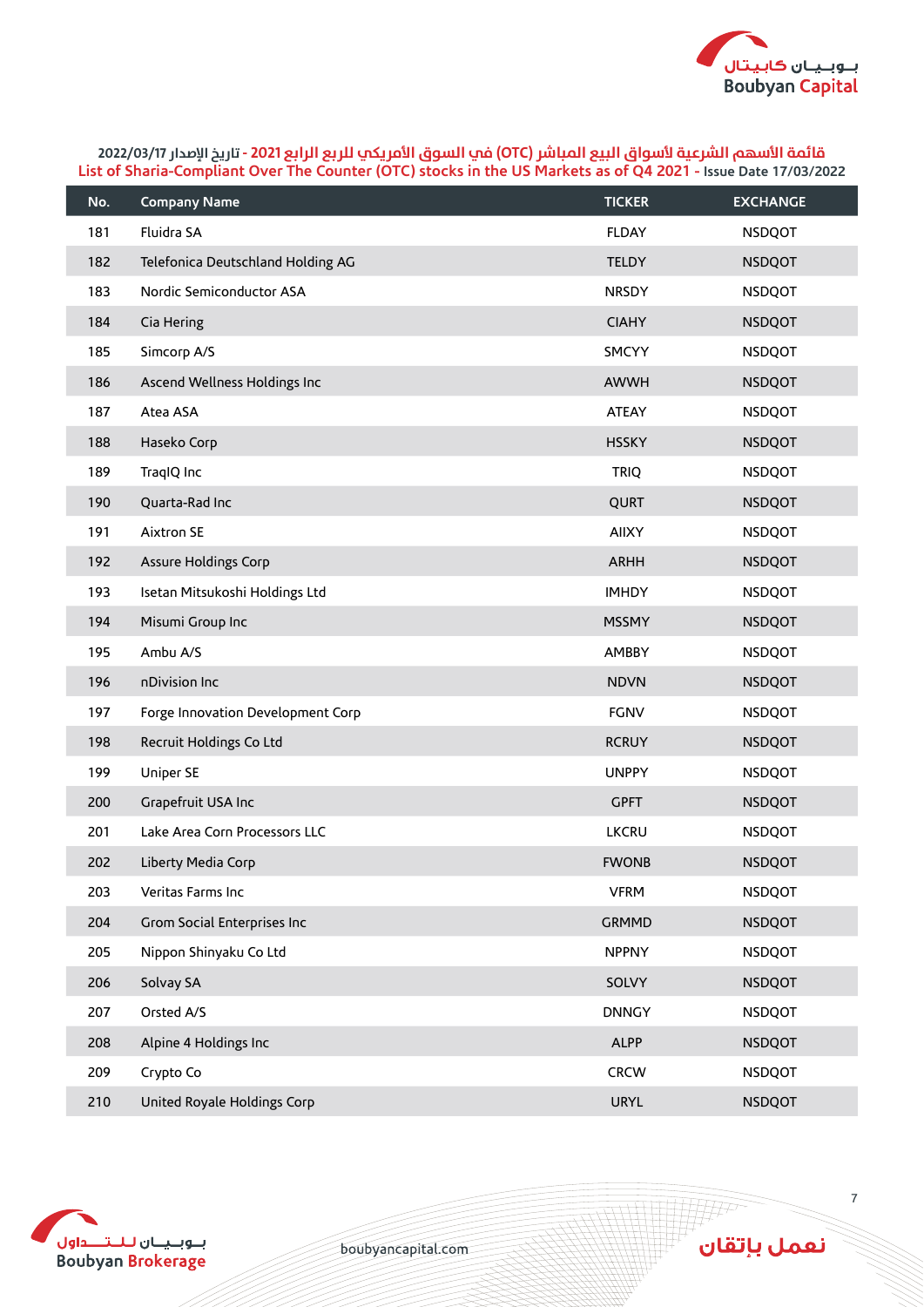

| No. | <b>Company Name</b>                       | <b>TICKER</b> | <b>EXCHANGE</b> |
|-----|-------------------------------------------|---------------|-----------------|
| 211 | <b>VISION HYDROGEN Corp</b>               | <b>VIHD</b>   | <b>NSDQOT</b>   |
| 212 | <b>United Arrows Ltd</b>                  | <b>UTDAY</b>  | <b>NSDQOT</b>   |
| 213 | TGS International Ltd                     | <b>TGSI</b>   | <b>NSDQOT</b>   |
| 214 | Ozop Energy Solutions Inc                 | OZSC          | <b>NSDQOT</b>   |
| 215 | Kyushu Railway Co                         | <b>KYHHY</b>  | <b>NSDQOT</b>   |
| 216 | Healthlynked Corp                         | <b>HLYK</b>   | <b>NSDQOT</b>   |
| 217 | Fuyao Glass Industry Group Co Ltd         | <b>FYGGY</b>  | <b>NSDQOT</b>   |
| 218 | Shandong Xinhua Pharmaceutical Co Ltd     | <b>SHNXY</b>  | <b>NSDQOT</b>   |
| 219 | Hisense Home Appliances Group Co Ltd      | <b>HNKLY</b>  | <b>NSDQOT</b>   |
| 220 | Zhejiang Shibao Co Ltd                    | ZHHJY         | <b>NSDQOT</b>   |
| 221 | Multiconsult ASA                          | <b>MLTCY</b>  | <b>NSDQOT</b>   |
| 222 | <b>FDCTECH Inc</b>                        | <b>FDCT</b>   | <b>NSDQOT</b>   |
| 223 | Adm Endeavors Inc                         | ADMQ          | <b>NSDQOT</b>   |
| 224 | Rideshare Rental Inc                      | <b>YAYO</b>   | <b>NSDQOT</b>   |
| 225 | Sartorius Stedim Biotech SA               | <b>SRTOY</b>  | <b>NSDQOT</b>   |
| 226 | Sartorius AG                              | SOAGY         | <b>NSDQOT</b>   |
| 227 | MAP Aktif Adiperkasa Tbk PT               | <b>PAKTY</b>  | <b>NSDQOT</b>   |
| 228 | Freni Brembo SpA                          | <b>BRBOY</b>  | <b>NSDQOT</b>   |
| 229 | CD Projekt SA                             | <b>OTGLY</b>  | <b>NSDQOT</b>   |
| 230 | AppSoft Technologies Inc                  | <b>ASFT</b>   | <b>NSDQOT</b>   |
| 231 | Genesys Industries Inc                    | <b>GEIN</b>   | <b>NSDQOT</b>   |
| 232 | Crucial Innovations Corp                  | <b>CINV</b>   | <b>NSDQOT</b>   |
| 233 | Mips AB                                   | MPZAY         | <b>NSDQOT</b>   |
| 234 | <b>SEATech Ventures Corp</b>              | SEAV          | <b>NSDQOT</b>   |
| 235 | Lasertec Corp                             | <b>LSRCY</b>  | <b>NSDQOT</b>   |
| 236 | Multiplan Empreendimentos Imobiliarios SA | <b>MLTTY</b>  | <b>NSDQOT</b>   |
| 237 | Notre Dame Intermedica Participacoes SA   | <b>NTEDY</b>  | <b>NSDQOT</b>   |
| 238 | Shop Apotheke Europe NV                   | SAEYY         | <b>NSDQOT</b>   |
| 239 | Highpeak Energy Inc                       | <b>HPKER</b>  | <b>NSDQOT</b>   |
| 240 | SMS Co Ltd                                | SMSSY         | <b>NSDQOT</b>   |



boubyancapital.com

ِ<br>نعمل بإتقان

**APP**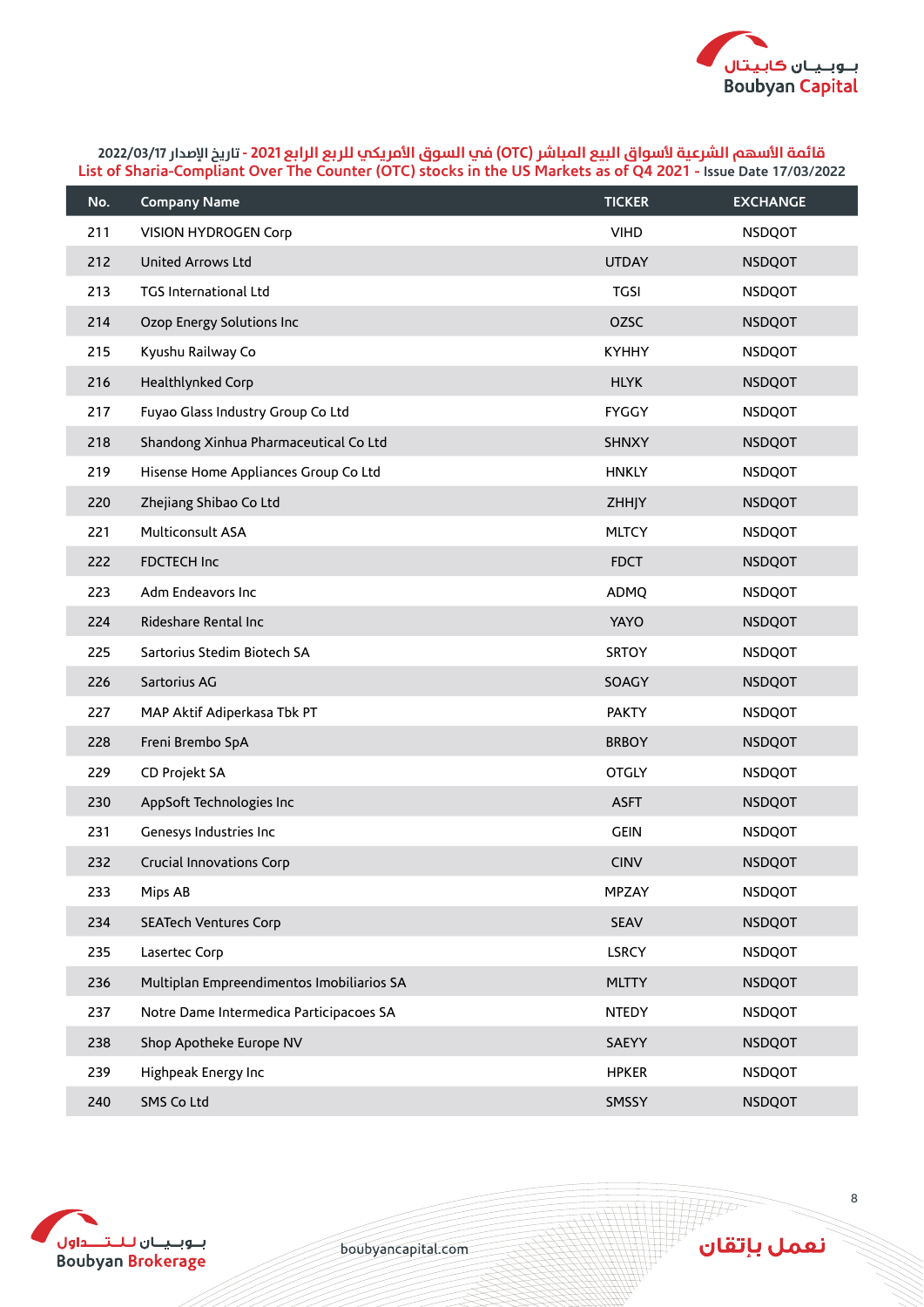

| No. | <b>Company Name</b>                | <b>TICKER</b> | <b>EXCHANGE</b> |
|-----|------------------------------------|---------------|-----------------|
| 241 | Nippon Gas Co Ltd                  | <b>NPNGY</b>  | <b>NSDQOT</b>   |
| 242 | transcosmos Inc                    | <b>TRCSY</b>  | <b>NSDQOT</b>   |
| 243 | Fuji Seal International Inc        | FJSIY         | <b>NSDQOT</b>   |
| 244 | SIG Combibloc Group AG             | <b>SIGCY</b>  | <b>NSDQOT</b>   |
| 245 | Unit Corp                          | <b>UNTC</b>   | <b>NSDQOT</b>   |
| 246 | Kenongwo Group US Inc              | <b>KNGW</b>   | <b>NSDQOT</b>   |
| 247 | Netcompany Group A/S               | <b>NETGY</b>  | <b>NSDQOT</b>   |
| 248 | Kansai Paint Co Ltd                | <b>KPTCY</b>  | <b>NSDQOT</b>   |
| 249 | Siemens Energy AG                  | SMNEY         | <b>NSDQOT</b>   |
| 250 | <b>Biotage AB</b>                  | <b>BITGY</b>  | <b>NSDQOT</b>   |
| 251 | CellaVision AB                     | <b>CVLLY</b>  | <b>NSDQOT</b>   |
| 252 | AddLife AB                         | <b>ADDLY</b>  | <b>NSDQOT</b>   |
| 253 | Zeon Corp                          | <b>ZEOOY</b>  | <b>NSDQOT</b>   |
| 254 | Dino Polska SA                     | <b>DNOPY</b>  | <b>NSDQOT</b>   |
| 255 | Modec Inc                          | <b>MDIKY</b>  | <b>NSDQOT</b>   |
| 256 | TeamViewer AG                      | <b>TMVWY</b>  | <b>NSDQOT</b>   |
| 257 | Commonwealth Edison Co             | CQXL          | <b>NSDQOT</b>   |
| 258 | Ezagoo Ltd                         | <b>EZOO</b>   | <b>NSDQOT</b>   |
| 259 | Blue Star Foods Corp               | <b>BSFC</b>   | <b>NSDQOT</b>   |
| 260 | <b>BioNexus Gene Lab Corp</b>      | <b>BGLC</b>   | <b>NSDQOT</b>   |
| 261 | Ganfeng Lithium Co Ltd             | <b>GNENY</b>  | <b>NSDQOT</b>   |
| 262 | Cerberus Cyber Sentinel Corp       | <b>CISO</b>   | <b>NSDQOT</b>   |
| 263 | CannAssist International Corp      | CNSC          | <b>NSDQOT</b>   |
| 264 | Direct Communication Solutions Inc | <b>DCSX</b>   | <b>NSDQOT</b>   |
| 265 | Gj Culture Group Us Inc            | GJCU          | <b>NSDQOT</b>   |
| 266 | <b>BW Energy Ltd</b>               | <b>BWERY</b>  | <b>NSDQOT</b>   |
| 267 | Stratec SE                         | <b>STSEY</b>  | <b>NSDQOT</b>   |
| 268 | Magazine Luiza SA                  | <b>MGLUY</b>  | <b>NSDQOT</b>   |
| 269 | Atacadao SA                        | <b>ATAAY</b>  | <b>NSDQOT</b>   |
| 270 | <b>Totvs SA</b>                    | <b>TTVSY</b>  | <b>NSDQOT</b>   |



boubyancapital.com

ِ<br>نعمل بإتقان

**THP**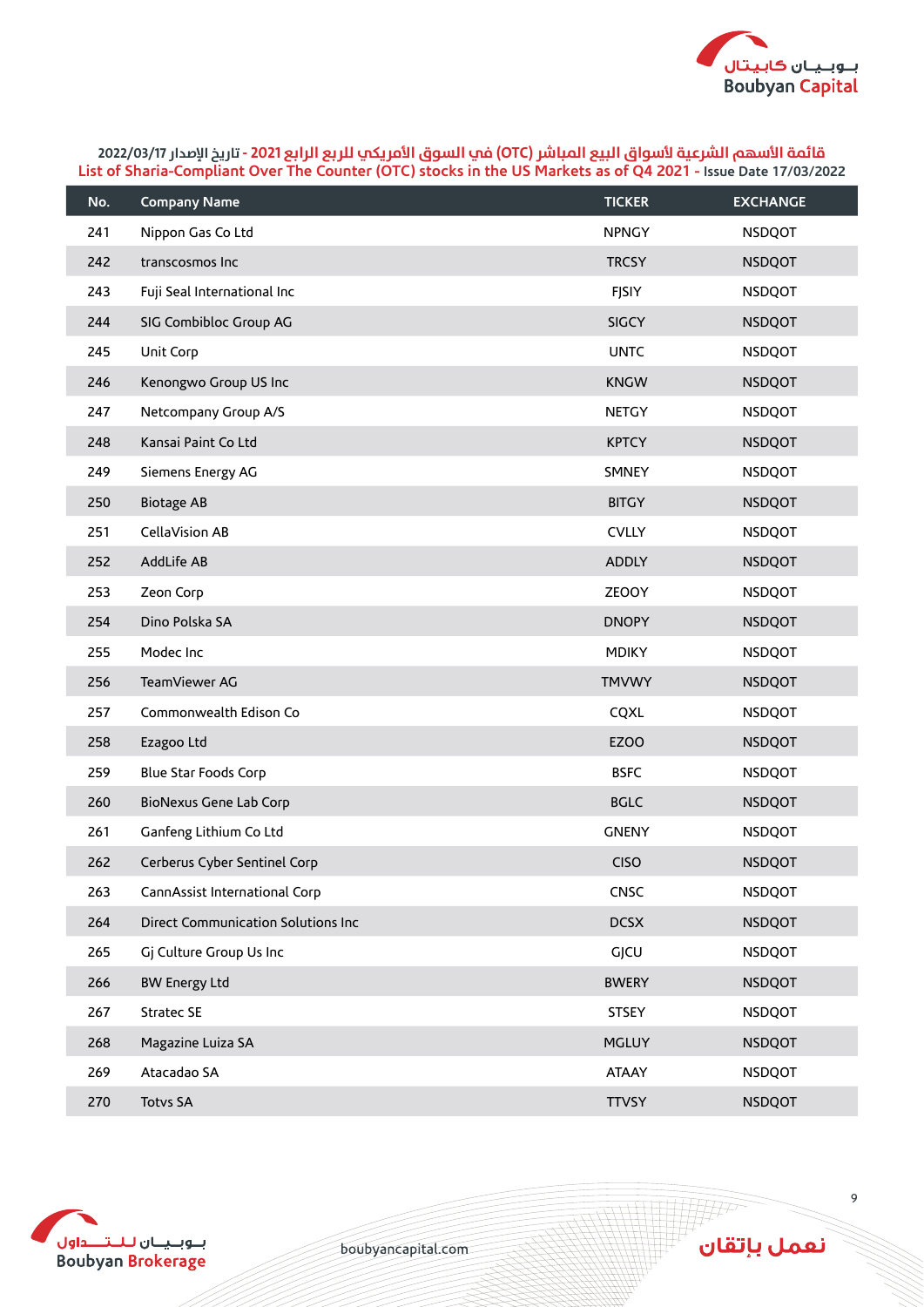

| No. | <b>Company Name</b>                       | <b>TICKER</b> | <b>EXCHANGE</b> |
|-----|-------------------------------------------|---------------|-----------------|
| 271 | Odyssey Semiconductor Technologies Inc    | ODII          | <b>NSDQOT</b>   |
| 272 | Cannabis Sativa Inc                       | <b>CBDS</b>   | <b>NSDQOT</b>   |
| 273 | Amerityre Corp                            | <b>AMTY</b>   | <b>NSDQOT</b>   |
| 274 | <b>Mobivity Holdings Corp</b>             | <b>MFON</b>   | <b>NSDQOT</b>   |
| 275 | <b>Transact Energy Corp</b>               | <b>TEGY</b>   | <b>NSDQOT</b>   |
| 276 | <b>Vystar Corp</b>                        | <b>VYST</b>   | <b>NSDQOT</b>   |
| 277 | Creative Learning Corp                    | <b>CLCN</b>   | <b>NSDQOT</b>   |
| 278 | Bio Lab Naturals Inc                      | <b>BLAB</b>   | <b>NSDQOT</b>   |
| 279 | Spectral Capital Corp                     | <b>FCCN</b>   | <b>NSDQOT</b>   |
| 280 | <b>BioForce Nanosciences Holdings Inc</b> | <b>BFNH</b>   | <b>NSDQOT</b>   |
| 281 | Integrated Biopharma Inc                  | <b>INBP</b>   | <b>NSDQOT</b>   |
| 282 | <b>Encision Inc</b>                       | <b>ECIA</b>   | <b>NSDQOT</b>   |
| 283 | Lithium Corp                              | <b>LTUM</b>   | <b>NSDQOT</b>   |
| 284 | MOJO Organics Inc                         | MOJO          | <b>NSDQOT</b>   |
| 285 | ImageWare Systems Inc                     | <b>IWSY</b>   | <b>NSDQOT</b>   |
| 286 | Therapeutic Solutions International Inc   | <b>TSOI</b>   | <b>NSDQOT</b>   |
| 287 | Applied Energetics Inc                    | <b>AERG</b>   | <b>NSDQOT</b>   |
| 288 | Acorn Energy Inc                          | <b>ACFN</b>   | <b>NSDQOT</b>   |
| 289 | Thunder Mountain Gold Inc                 | <b>THMG</b>   | <b>NSDQOT</b>   |
| 290 | Regenicin Inc                             | <b>RGIN</b>   | <b>NSDQOT</b>   |
| 291 | Scientific Energy Inc                     | SCGY          | <b>NSDQOT</b>   |
| 292 | Smartmetric Inc                           | <b>SMME</b>   | <b>NSDQOT</b>   |
| 293 | Scott's Liquid Gold Inc                   | SLGD          | <b>NSDQOT</b>   |
| 294 | Procyon Corp                              | <b>PCYN</b>   | <b>NSDQOT</b>   |
| 295 | Precision Optics Corporation Inc          | <b>PEYE</b>   | <b>NSDQOT</b>   |
| 296 | ProtoKinetix Inc                          | <b>PKTX</b>   | <b>NSDQOT</b>   |
| 297 | <b>IGEN Networks Corp</b>                 | <b>IGEN</b>   | <b>NSDQOT</b>   |
| 298 | Kiewit Royalty Trust                      | <b>KIRY</b>   | <b>NSDQOT</b>   |
| 299 | Kraig Biocraft Laboratories Inc           | KBLB          | <b>NSDQOT</b>   |
| 300 | International Isotopes Inc                | <b>INIS</b>   | <b>NSDQOT</b>   |



boubyancapital.com

**APP**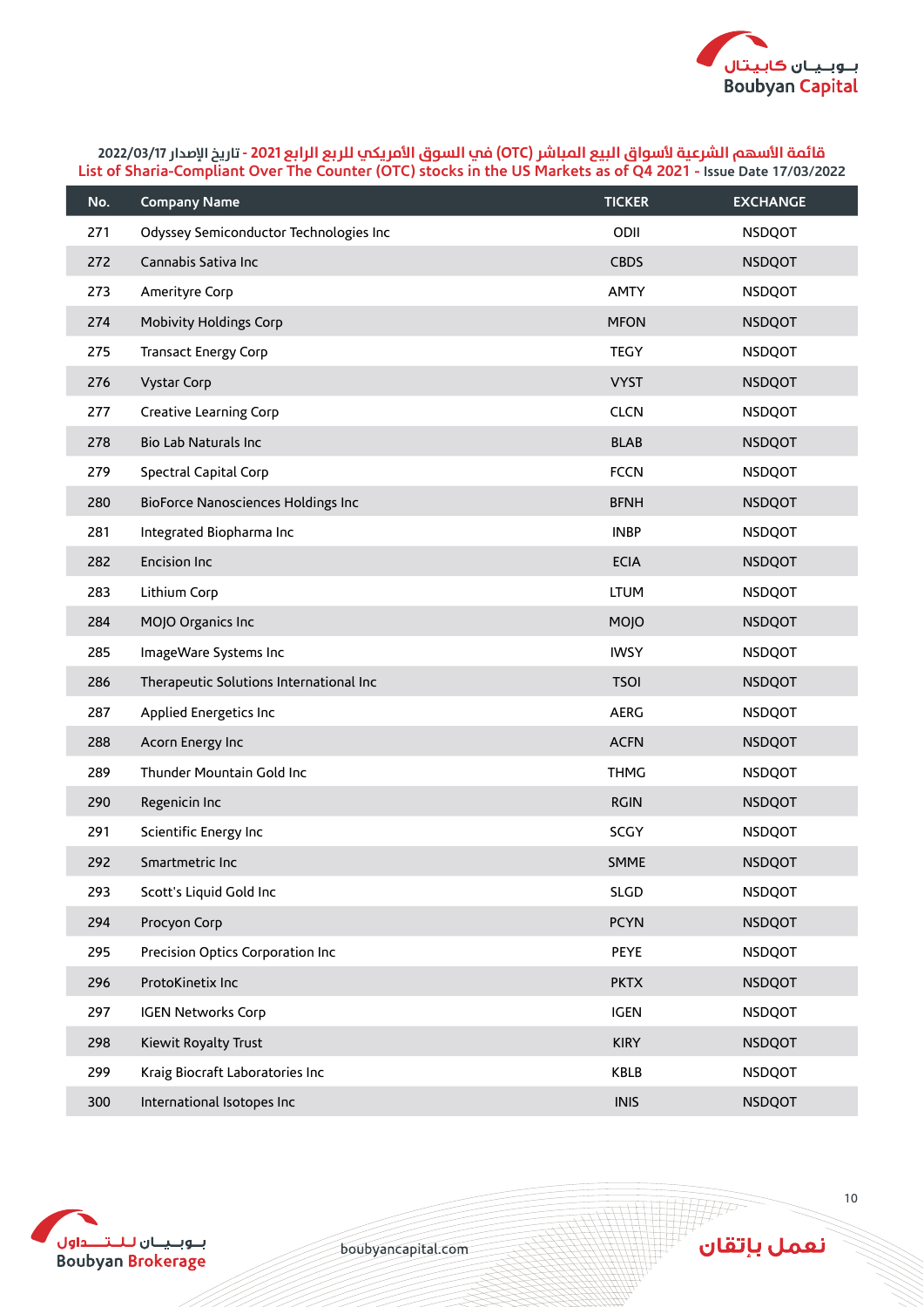

| No. | <b>Company Name</b>                 | <b>TICKER</b> | <b>EXCHANGE</b> |
|-----|-------------------------------------|---------------|-----------------|
| 301 | Information Analysis Inc            | <b>IAIC</b>   | <b>NSDQOT</b>   |
| 302 | Golden Star Resource Corp           | <b>GLNS</b>   | <b>NSDQOT</b>   |
| 303 | Flexpoint Sensor Systems Inc        | <b>FLXT</b>   | <b>NSDQOT</b>   |
| 304 | Digital Development Partners Inc    | <b>DGDM</b>   | <b>NSDQOT</b>   |
| 305 | China Carbon Graphite Group Inc     | <b>CHGI</b>   | <b>NSDQOT</b>   |
| 306 | Brownie's Marine Group Inc          | <b>BWMG</b>   | <b>NSDQOT</b>   |
| 307 | Tapinator Inc                       | <b>TAPM</b>   | <b>NSDQOT</b>   |
| 308 | <b>Omnitek Engineering Corp</b>     | <b>OMTK</b>   | <b>NSDQOT</b>   |
| 309 | Mentor Capital Inc                  | <b>MNTR</b>   | <b>NSDQOT</b>   |
| 310 | Paul Mueller Co                     | <b>MUEL</b>   | <b>NSDQOT</b>   |
| 311 | Zhen Ding Resources Inc             | <b>RBTK</b>   | <b>NSDQOT</b>   |
| 312 | Manhattan Scientifics Inc           | <b>MHTX</b>   | <b>NSDQOT</b>   |
| 313 | LICT Corp                           | <b>LICT</b>   | <b>NSDQOT</b>   |
| 314 | Leatt Corp                          | <b>LEAT</b>   | <b>NSDQOT</b>   |
| 315 | Global Technologies Ltd             | <b>GTLL</b>   | <b>NSDQOT</b>   |
| 316 | Paragon Technologies Inc            | <b>PGNT</b>   | <b>NSDQOT</b>   |
| 317 | Cell Source Inc                     | <b>CLCS</b>   | <b>NSDQOT</b>   |
| 318 | Semler Scientific Inc               | <b>SMLR</b>   | <b>NSDQOT</b>   |
| 319 | Americann Inc                       | <b>ACAN</b>   | <b>NSDQOT</b>   |
| 320 | Gulf Coast Ultra Deep Royalty Trust | <b>GULTU</b>  | <b>NSDQOT</b>   |
| 321 | Axim Biotechnologies Inc            | <b>AXIM</b>   | <b>NSDQOT</b>   |
| 322 | Free Flow Inc                       | <b>FFLO</b>   | <b>NSDQOT</b>   |
| 323 | Arch Therapeutics Inc               | <b>ARTH</b>   | <b>NSDQOT</b>   |
| 324 | Integrity Applications Inc          | <b>IGAP</b>   | <b>NSDQOT</b>   |
| 325 | Verde Resources Inc                 | <b>VRDR</b>   | <b>NSDQOT</b>   |
| 326 | Genufood Energy Enzymes Corp        | <b>GFOO</b>   | <b>NSDQOT</b>   |
| 327 | First America Resources Corp        | <b>FSTJ</b>   | <b>NSDQOT</b>   |
| 328 | Magellan Gold Corp                  | MAGE          | <b>NSDQOT</b>   |
| 329 | Whiting USA Trust II                | <b>WHZT</b>   | <b>NSDQOT</b>   |
| 330 | Barfresh Food Group Inc             | <b>BRFH</b>   | <b>NSDQOT</b>   |



boubyancapital.com

**HAP** 

نعمل بإتقان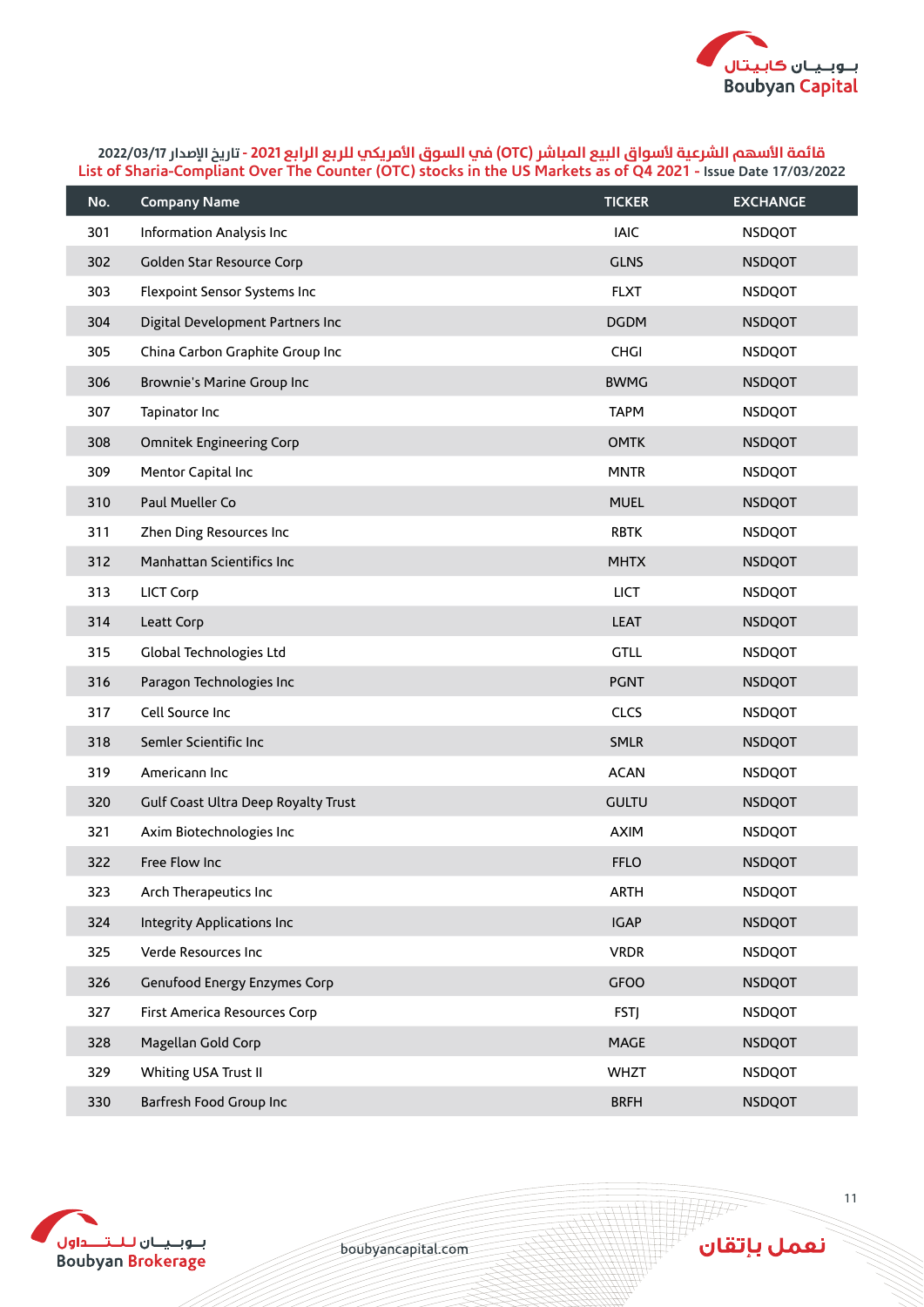

| No. | <b>Company Name</b>                    | <b>TICKER</b> | <b>EXCHANGE</b> |
|-----|----------------------------------------|---------------|-----------------|
| 331 | Yew Bio-Pharm Group Inc                | <b>YEWB</b>   | <b>NSDQOT</b>   |
| 332 | American Cryostem Corp                 | <b>CRYO</b>   | <b>NSDQOT</b>   |
| 333 | Sunhydrogen Inc                        | <b>HYSR</b>   | <b>NSDQOT</b>   |
| 334 | Data Call Technologies Inc             | <b>DCLT</b>   | <b>NSDQOT</b>   |
| 335 | Novint Technologies Inc                | <b>NVNT</b>   | <b>NSDQOT</b>   |
| 336 | Advanced Voice Recognition Systems Inc | <b>AVOI</b>   | <b>NSDQOT</b>   |
| 337 | Amanasu Environment Corp               | AMSU          | <b>NSDQOT</b>   |
| 338 | Seafarer Exploration Corp              | <b>SFRX</b>   | <b>NSDQOT</b>   |
| 339 | Zoned Properties Inc                   | ZDPY          | <b>NSDQOT</b>   |
| 340 | Northwest Biotherapeutics Inc          | <b>NWBO</b>   | <b>NSDQOT</b>   |
| 341 | World Health Energy Holdings Inc       | <b>WHEN</b>   | <b>NSDQOT</b>   |
| 342 | Athena Gold Corp                       | <b>AHNR</b>   | <b>NSDQOT</b>   |
| 343 | RegeneRx Biopharmaceuticals Inc        | <b>RGRX</b>   | <b>NSDQOT</b>   |
| 344 | QuoteMedia Inc                         | QMCI          | <b>NSDQOT</b>   |
| 345 | Sonic Foundry Inc                      | SOFO          | <b>NSDQOT</b>   |
| 346 | Ligand Pharmaceuticals Inc             | LGNXZ         | <b>NSDQOT</b>   |
| 347 | Ligand Pharmaceuticals Inc             | LGNDZ         | <b>NSDQOT</b>   |
| 348 | Ligand Pharmaceuticals Inc             | LGNZZ         | <b>NSDQOT</b>   |
| 349 | Ligand Pharmaceuticals Inc             | LGNYZ         | <b>NSDQOT</b>   |
| 350 | Cleartronic Inc                        | <b>CLRI</b>   | <b>NSDQOT</b>   |
| 351 | Cavitation Technologies Inc            | <b>CVAT</b>   | <b>NSDQOT</b>   |
| 352 | <b>Timberline Resources Corp</b>       | <b>TLRS</b>   | <b>NSDQOT</b>   |
| 353 | ParkerVision Inc                       | <b>PRKR</b>   | <b>NSDQOT</b>   |
| 354 | Nanophase Technologies Corp            | <b>NANX</b>   | <b>NSDQOT</b>   |
| 355 | Hugoton Royalty Trust                  | <b>HGTXU</b>  | <b>NSDQOT</b>   |
| 356 | Mace Security International Inc        | <b>MACE</b>   | <b>NSDQOT</b>   |
| 357 | <b>Escalon Medical Corp</b>            | <b>ESMC</b>   | <b>NSDQOT</b>   |
| 358 | Diversicare Healthcare Services Inc    | <b>DVCR</b>   | <b>NSDQOT</b>   |
| 359 | 374Water Inc                           | <b>PWVI</b>   | <b>NSDQOT</b>   |
| 360 | United Health Products Inc             | UEEC          | <b>NSDQOT</b>   |



boubyancapital.com

**APP**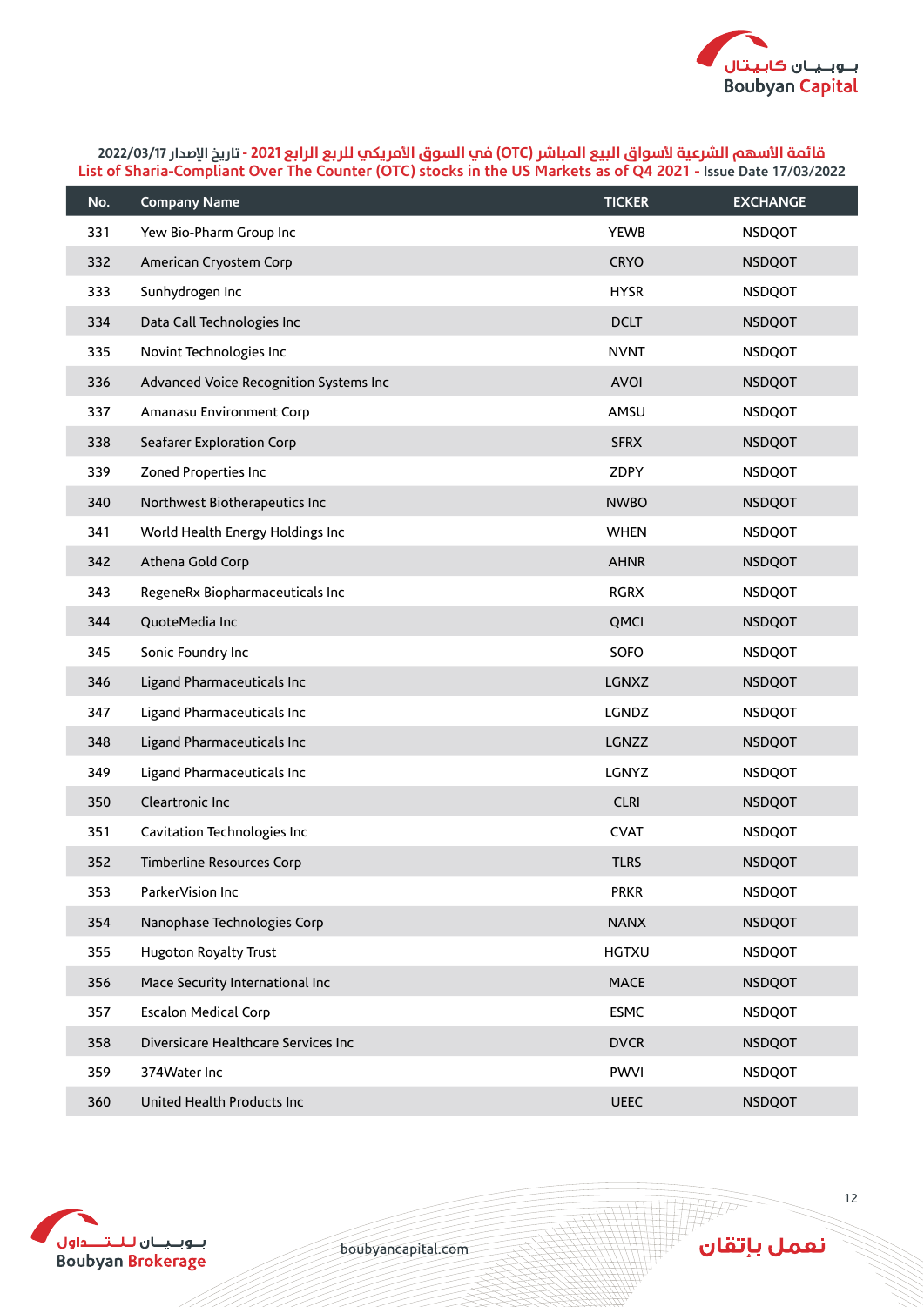

| No. | <b>Company Name</b>                     | <b>TICKER</b> | <b>EXCHANGE</b> |
|-----|-----------------------------------------|---------------|-----------------|
| 361 | Fuse Medical Inc                        | <b>FZMD</b>   | <b>NSDQOT</b>   |
| 362 | Reliability Inc                         | <b>RLBY</b>   | <b>NSDQOT</b>   |
| 363 | Inrad Optics Inc                        | <b>INRD</b>   | <b>NSDQOT</b>   |
| 364 | Patriot Gold Corp                       | <b>PGOL</b>   | <b>NSDQOT</b>   |
| 365 | Kallo Inc                               | KALO          | <b>NSDQOT</b>   |
| 366 | HST Global Inc                          | <b>HSTC</b>   | <b>NSDQOT</b>   |
| 367 | Nocopi Technologies Inc                 | <b>NNUP</b>   | <b>NSDQOT</b>   |
| 368 | New Jersey Mining Co                    | <b>NJMC</b>   | <b>NSDQOT</b>   |
| 369 | American International Holdings Corp    | AMIH          | <b>NSDQOT</b>   |
| 370 | <b>TechPrecision Corp</b>               | <b>TPCS</b>   | <b>NSDQOT</b>   |
| 371 | <b>W&amp;E Source Corp</b>              | <b>WESC</b>   | <b>NSDQOT</b>   |
| 372 | Phoenix Rising Companies                | <b>PRCX</b>   | <b>NSDQOT</b>   |
| 373 | Zooplus AG                              | <b>ZOPLY</b>  | <b>NSDQOT</b>   |
| 374 | Nabtesco Corp                           | <b>NCTKY</b>  | <b>NSDQOT</b>   |
| 375 | Nu-Med Plus Inc                         | <b>NUMD</b>   | <b>NSDQOT</b>   |
| 376 | MonotaRO Co Ltd                         | <b>MONOY</b>  | <b>NSDQOT</b>   |
| 377 | Severstal' PAO                          | SVJTY         | <b>NSDQOT</b>   |
| 378 | Integrated Ventures Inc                 | <b>INTV</b>   | <b>NSDQOT</b>   |
| 379 | Holcim Philippines Inc                  | <b>HCPHY</b>  | <b>NSDQOT</b>   |
| 380 | <b>Tosoh Corp</b>                       | <b>TSHXY</b>  | <b>NSDQOT</b>   |
| 381 | Alliance Bioenergy Plus Inc             | ALLM          | <b>NSDQOT</b>   |
| 382 | 3D Pioneer Systems Inc                  | <b>DPSMD</b>  | <b>NSDQOT</b>   |
| 383 | Bio-En Holdings Corp                    | <b>BENH</b>   | <b>NSDQOT</b>   |
| 384 | Salvatore Ferragamo SpA                 | <b>SFRGY</b>  | <b>NSDQOT</b>   |
| 385 | Shanghai Pharmaceuticals Holding Co Ltd | <b>SHPMY</b>  | <b>NSDQOT</b>   |
| 386 | Mitsui E&S Holdings Co Ltd              | <b>MIESY</b>  | <b>NSDQOT</b>   |
| 387 | <b>MCX Technologies Corp</b>            | <b>MCCX</b>   | <b>NSDQOT</b>   |
| 388 | Amplifon SpA                            | <b>AMFPY</b>  | <b>NSDQOT</b>   |
| 389 | Iqstel Inc                              | <b>IQST</b>   | <b>NSDQOT</b>   |
| 390 | <b>DMCI Holdings Inc</b>                | <b>DMCHY</b>  | <b>NSDQOT</b>   |



boubyancapital.com

**HF**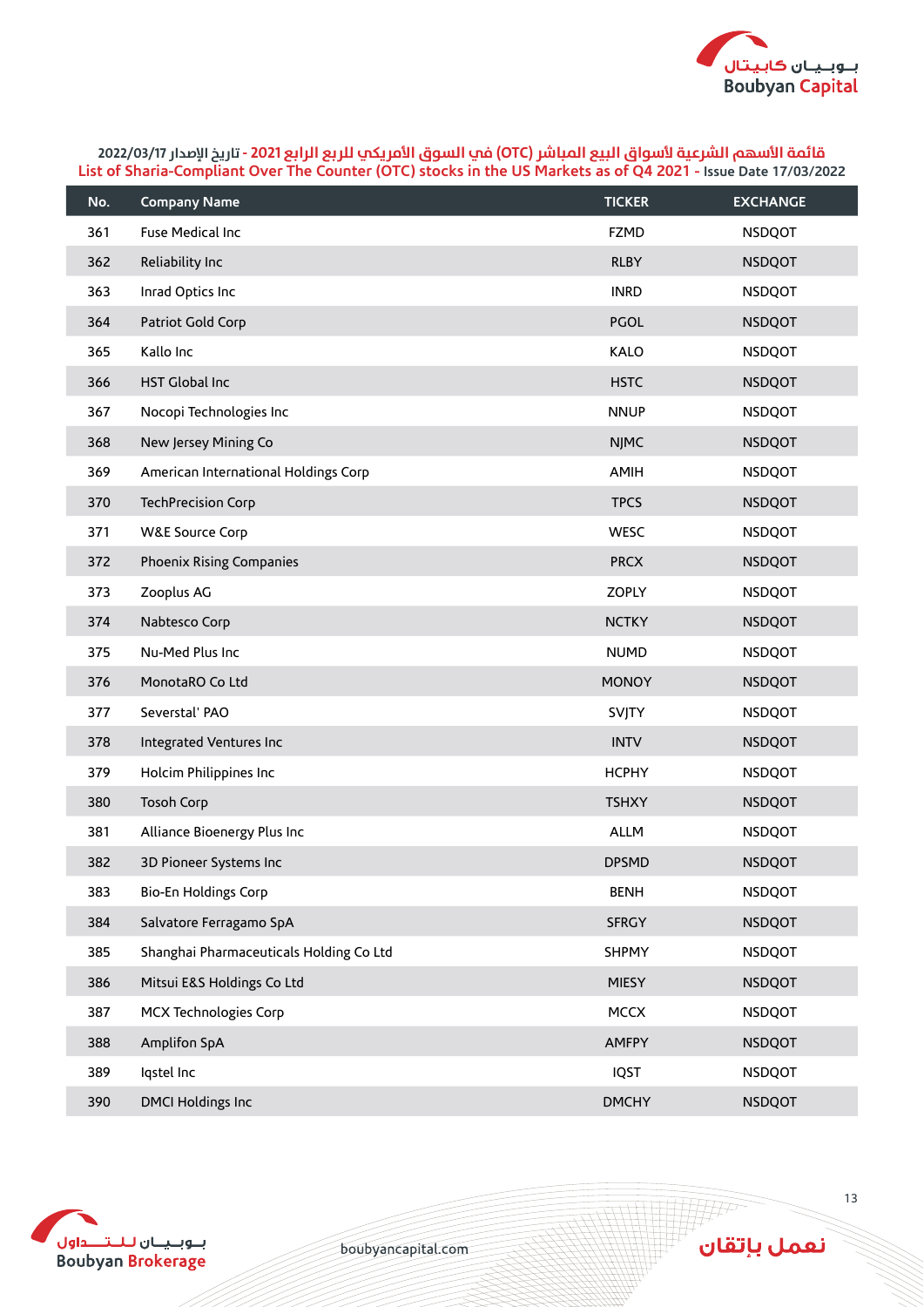

| No. | <b>Company Name</b>                 | <b>TICKER</b> | <b>EXCHANGE</b> |
|-----|-------------------------------------|---------------|-----------------|
| 391 | Shimizu Corp                        | SHMUY         | <b>NSDQOT</b>   |
| 392 | Bangkok Dusit Medical Services PCL  | <b>BDUUY</b>  | <b>NSDQOT</b>   |
| 393 | Novatek PAO                         | <b>NOVKY</b>  | <b>NSDQOT</b>   |
| 394 | Interpump Group SpA                 | <b>IPGYY</b>  | <b>NSDQOT</b>   |
| 395 | Nisshinbo Holdings Inc              | <b>NSHBY</b>  | <b>NSDQOT</b>   |
| 396 | CBL & Associates Properties Inc     | <b>CBLEQ</b>  | <b>NSDQOT</b>   |
| 397 | NK Rosneft' PAO                     | <b>OJSCY</b>  | <b>NSDQOT</b>   |
| 398 | Zhuzhou CRRC Times Electric Co Ltd  | ZHUZY         | <b>NSDQOT</b>   |
| 399 | Siam Makro PCL                      | SMKUY         | <b>NSDQOT</b>   |
| 400 | Enea SA                             | <b>ENEAY</b>  | <b>NSDQOT</b>   |
| 401 | CEZ as                              | CEZZY         | <b>NSDQOT</b>   |
| 402 | <b>Brazil Minerals Inc</b>          | <b>BMIX</b>   | <b>NSDQOT</b>   |
| 403 | Nexon Co Ltd                        | <b>NEXOY</b>  | <b>NSDQOT</b>   |
| 404 | Rayont Inc                          | <b>RAYT</b>   | <b>NSDQOT</b>   |
| 405 | Sumitomo Metal Mining Co Ltd        | SMMYY         | <b>NSDQOT</b>   |
| 406 | Toshiba Tec Corp                    | <b>TSHTY</b>  | <b>NSDQOT</b>   |
| 407 | Chandra Asri Petrochemical Tbk PT   | <b>PTCAY</b>  | <b>NSDQOT</b>   |
| 408 | Environmental Control Corp          | <b>EVCC</b>   | <b>NSDQOT</b>   |
| 409 | Midwest Energy Emissions Corp       | <b>MEEC</b>   | <b>NSDQOT</b>   |
| 410 | Crown Equity Holdings Inc           | <b>CRWE</b>   | <b>NSDQOT</b>   |
| 411 | Advanced Oxygen Technologies Inc    | <b>AOXY</b>   | <b>NSDQOT</b>   |
| 412 | Sunshine Biopharma Inc              | <b>SBFM</b>   | <b>NSDQOT</b>   |
| 413 | Voip-Pal.Com Inc                    | <b>VPLM</b>   | <b>NSDQOT</b>   |
| 414 | Sangui Biotech International Inc    | <b>SGBI</b>   | <b>NSDQOT</b>   |
| 415 | Regency Affiliates Inc              | RAFI          | <b>NSDQOT</b>   |
| 416 | Kaanapali Land LLC                  | <b>KANP</b>   | <b>NSDQOT</b>   |
| 417 | <b>BioRestorative Therapies Inc</b> | <b>BRTX</b>   | <b>NSDQOT</b>   |
| 418 | American Bio Medica Corp            | ABMC          | <b>NSDQOT</b>   |
| 419 | Capital Properties Inc              | <b>CPTP</b>   | <b>NSDQOT</b>   |
| 420 | US Lighting Group Inc               | <b>USLG</b>   | <b>NSDQOT</b>   |



boubyancapital.com

**HFF**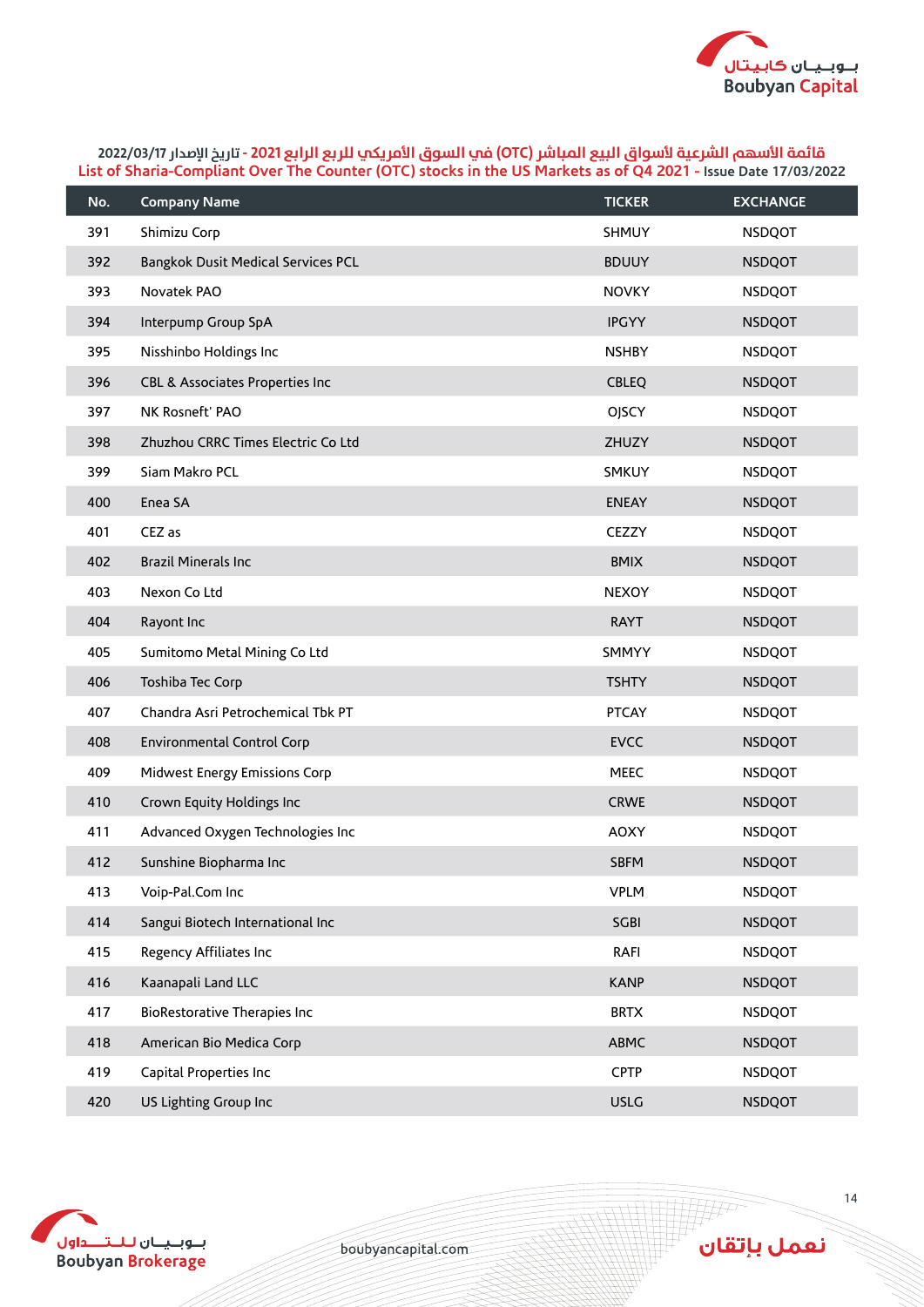

| No. | <b>Company Name</b>                   | <b>TICKER</b> | <b>EXCHANGE</b> |
|-----|---------------------------------------|---------------|-----------------|
| 421 | freenet AG                            | <b>FRTAY</b>  | <b>NSDQOT</b>   |
| 422 | <b>Borregaard ASA</b>                 | <b>BRGAY</b>  | <b>NSDQOT</b>   |
| 423 | Leroy Seafood Group ASA               | LYSFY         | <b>NSDQOT</b>   |
| 424 | JRsis Health Care Corp                | <b>JRSS</b>   | <b>NSDQOT</b>   |
| 425 | Hamamatsu Photonics KK                | <b>HPHTY</b>  | <b>NSDQOT</b>   |
| 426 | Bandai Namco Holdings Inc             | <b>NCBDY</b>  | <b>NSDQOT</b>   |
| 427 | NightFood Holdings Inc                | <b>NGTF</b>   | <b>NSDQOT</b>   |
| 428 | Japan Petroleum Exploration Co Ltd    | <b>JPTXY</b>  | <b>NSDQOT</b>   |
| 429 | Tecogen Inc                           | <b>TGEN</b>   | <b>NSDQOT</b>   |
| 430 | 1847 Holdings LLC                     | <b>EFSH</b>   | <b>NSDQOT</b>   |
| 431 | Skye Bioscience Inc                   | <b>SKYE</b>   | <b>NSDQOT</b>   |
| 432 | <b>Inventrust Properties Corp</b>     | <b>IARE</b>   | <b>NSDQOT</b>   |
| 433 | Ipsidy Inc                            | <b>IDTY</b>   | <b>NSDQOT</b>   |
| 434 | Robinsons Retail Holdings Inc         | <b>RRETY</b>  | <b>NSDQOT</b>   |
| 435 | Alfresa Holdings Corp                 | <b>ALFRY</b>  | <b>NSDQOT</b>   |
| 436 | Global Wholehealth Partners Corp      | <b>GWHP</b>   | <b>NSDQOT</b>   |
| 437 | Exactus Inc                           | <b>EXDI</b>   | <b>NSDQOT</b>   |
| 438 | Fuchs Petrolub SE                     | <b>FUPEY</b>  | <b>NSDQOT</b>   |
| 439 | Nukkleus Inc                          | <b>NUKK</b>   | <b>NSDQOT</b>   |
| 440 | Kuka AG                               | <b>KUKAY</b>  | <b>NSDQOT</b>   |
| 441 | Andina Gold Corp                      | AGOL          | <b>NSDQOT</b>   |
| 442 | Merion Inc                            | <b>EWLU</b>   | <b>NSDQOT</b>   |
| 443 | DecisionPoint Systems Inc             | <b>DPSIP</b>  | <b>NSDQOT</b>   |
| 444 | Japan Airlines Co Ltd                 | <b>JAPSY</b>  | <b>NSDQOT</b>   |
| 445 | Aerkomm Inc                           | <b>AKOM</b>   | <b>NSDQOT</b>   |
| 446 | Virtual Interactive Technologies Corp | <b>VRVR</b>   | <b>NSDQOT</b>   |
| 447 | Generation Hemp Inc                   | <b>GENH</b>   | <b>NSDQOT</b>   |
| 448 | CurrencyWorks Inc                     | <b>CWRK</b>   | <b>NSDQOT</b>   |
| 449 | American Battery Metals Corp          | ABML          | <b>NSDQOT</b>   |
| 450 | Suntory Beverage & Food Ltd           | <b>STBFY</b>  | <b>NSDQOT</b>   |



boubyancapital.com

**APP**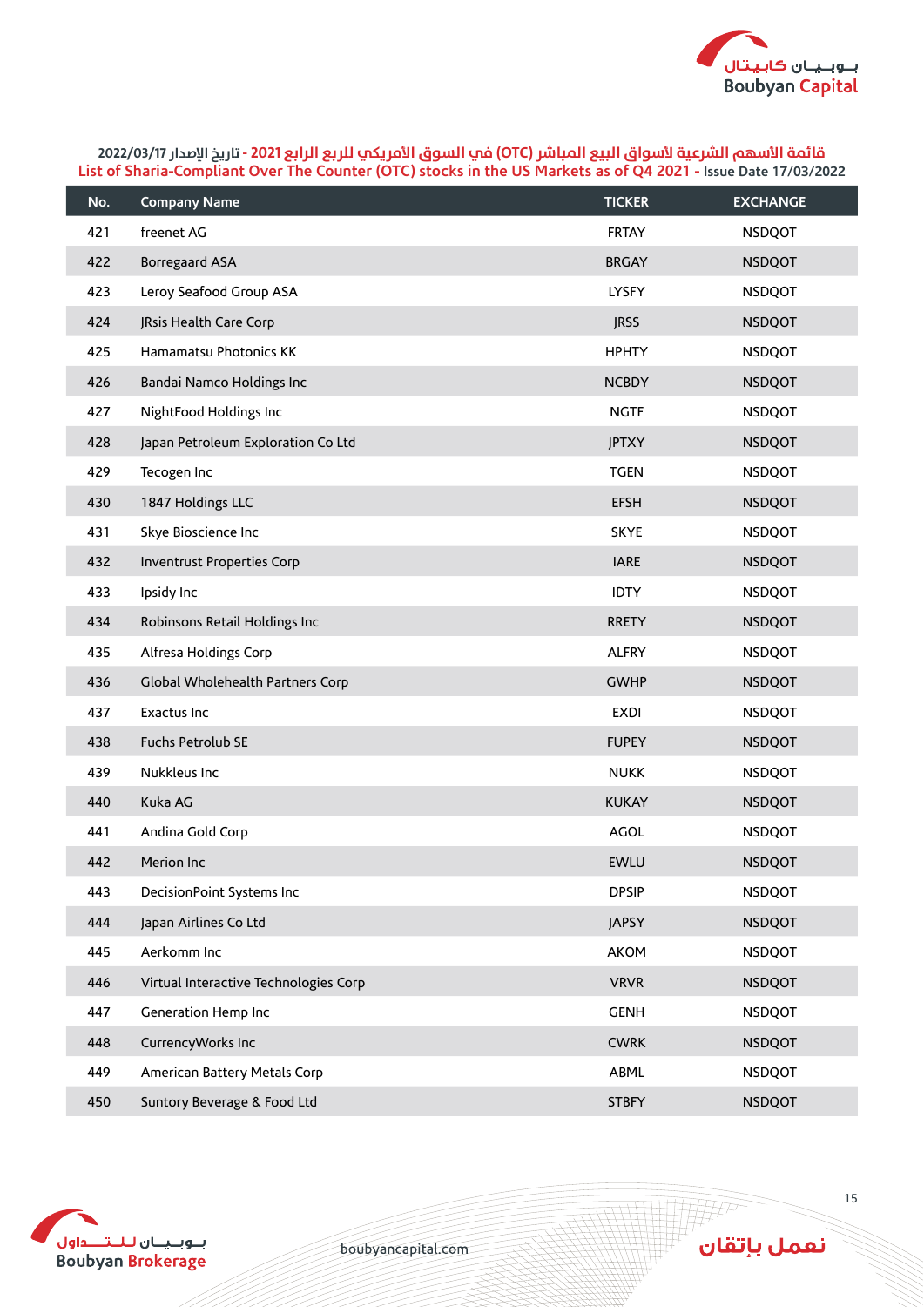

| No. | <b>Company Name</b>                                             | <b>TICKER</b> | <b>EXCHANGE</b> |
|-----|-----------------------------------------------------------------|---------------|-----------------|
| 451 | VIB Vermoegen AG                                                | <b>VIBVY</b>  | <b>NSDQOT</b>   |
| 452 | Rational AG                                                     | <b>RATIY</b>  | <b>NSDQOT</b>   |
| 453 | Rapid Therapeutic Science Laboratories Inc                      | <b>RTSL</b>   | <b>NSDQOT</b>   |
| 454 | Liquidvalue Development Inc                                     | <b>LVDW</b>   | <b>NSDQOT</b>   |
| 455 | Biostage Inc                                                    | <b>BSTG</b>   | <b>NSDQOT</b>   |
| 456 | RIB Software SE                                                 | <b>RSTAY</b>  | <b>NSDQOT</b>   |
| 457 | High Sierra Technologies Inc                                    | <b>HSTI</b>   | <b>NSDQOT</b>   |
| 458 | MobileSmith Inc                                                 | <b>MOST</b>   | <b>NSDQOT</b>   |
| 459 | Ascent Solar Technologies Inc                                   | <b>ASTI</b>   | <b>NSDQOT</b>   |
| 460 | Table Trac Inc                                                  | <b>TBTC</b>   | <b>NSDQOT</b>   |
| 461 | Fluor Corp                                                      | <b>FLRAP</b>  | <b>NSDQOT</b>   |
| 462 | Know Labs Inc                                                   | <b>KNWN</b>   | <b>NSDQOT</b>   |
| 463 | Logiq Inc                                                       | <b>LGIQ</b>   | <b>NSDQOT</b>   |
| 464 | Amadeus IT Group SA                                             | <b>AMADY</b>  | <b>NSDQOT</b>   |
| 465 | Santen Pharmaceutical Co Ltd                                    | <b>SNPHY</b>  | <b>NSDQOT</b>   |
| 466 | Compal Electronics Inc                                          | <b>CMPCY</b>  | <b>NSDQOT</b>   |
| 467 | Good Hemp Inc                                                   | <b>GHMP</b>   | <b>NSDQOT</b>   |
| 468 | Terna Rete Elettrica Nazionale SpA                              | <b>TEZNY</b>  | <b>NSDQOT</b>   |
| 469 | Acer Inc                                                        | <b>ACEIY</b>  | <b>NSDQOT</b>   |
| 470 | Grupa Kety SA                                                   | ZLDYY         | <b>NSDQOT</b>   |
| 471 | <b>ECA Marcellus Trust I</b>                                    | <b>ECTM</b>   | <b>NSDQOT</b>   |
| 472 | Richter Gedeon Vegyeszeti Gyar Nyrt                             | <b>GEDSF</b>  | <b>NSDQOT</b>   |
| 473 | Grupo Carso SAB de CV                                           | GPOOY         | <b>NSDQOT</b>   |
| 474 | Cardinal Ethanol LLC                                            | <b>CRDE</b>   | <b>NSDQOT</b>   |
| 475 | Bukit Asam Tbk PT                                               | <b>TBNGY</b>  | <b>NSDQOT</b>   |
| 476 | Indo Tambangraya Megah Tbk PT                                   | <b>ITAYY</b>  | <b>NSDQOT</b>   |
| 477 | Adaro Energy Tbk PT                                             | <b>ADOOY</b>  | <b>NSDQOT</b>   |
| 478 | Astra Agro Lestari Tbk PT                                       | <b>AAGRY</b>  | <b>NSDQOT</b>   |
| 479 | Cyrela Commercial Properties SA Empreendimentos e Participacoes | <b>CCPEL</b>  | <b>NSDQOT</b>   |
| 480 | DATATRAK International Inc                                      | <b>DTRK</b>   | <b>NSDQOT</b>   |



boubyancapital.com

**HHP**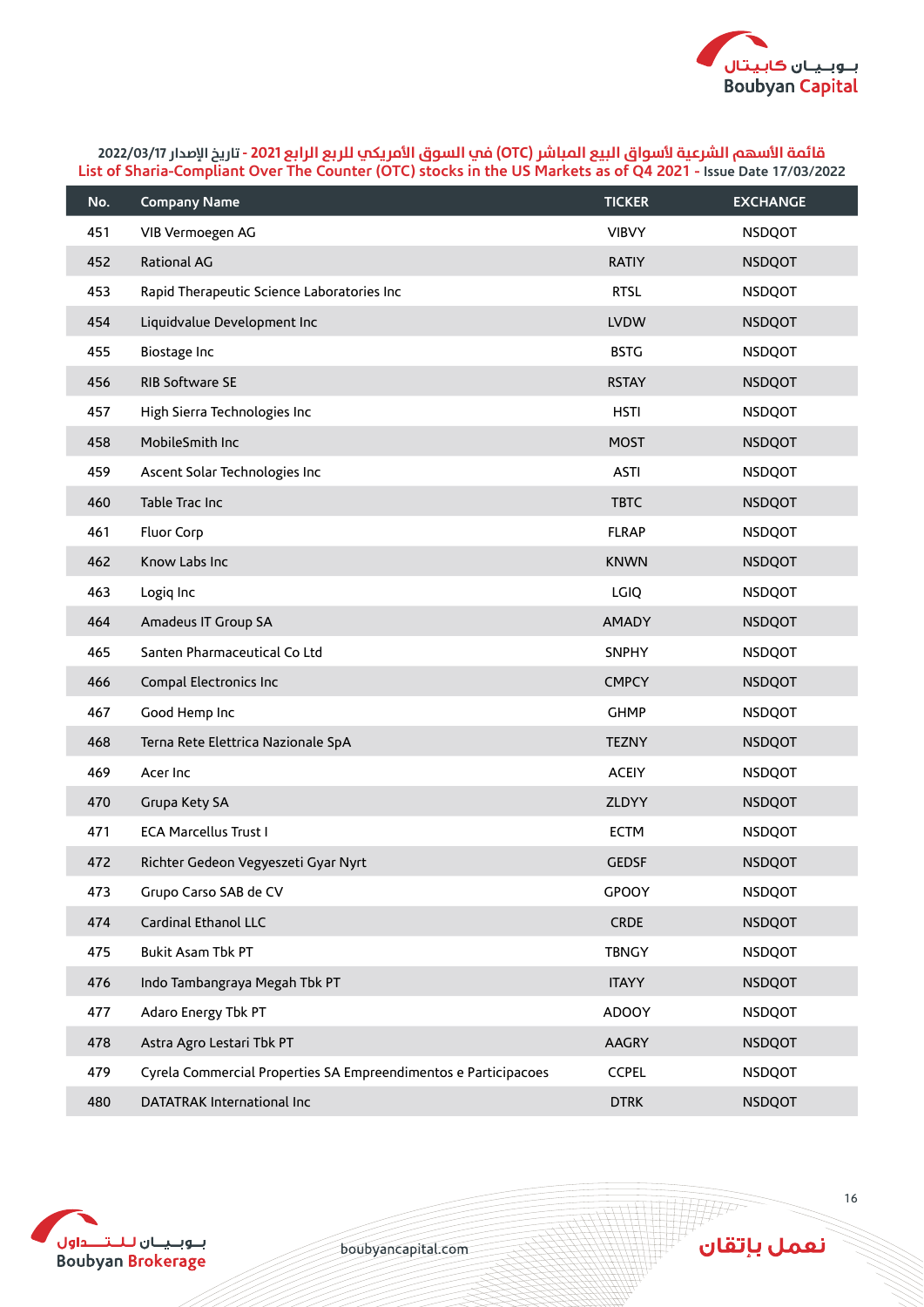

| No. | <b>Company Name</b>                                   | <b>TICKER</b> | <b>EXCHANGE</b> |
|-----|-------------------------------------------------------|---------------|-----------------|
| 481 | Janel Corp                                            | <b>JANL</b>   | <b>NSDQOT</b>   |
| 482 | mPhase Technologies Inc                               | <b>XDSL</b>   | <b>NSDQOT</b>   |
| 483 | Mastermind Inc                                        | <b>MMND</b>   | <b>NSDQOT</b>   |
| 484 | Jacksam Corp                                          | <b>JKSM</b>   | <b>NSDQOT</b>   |
| 485 | SCI Engineered Materials Inc                          | <b>SCIA</b>   | <b>NSDQOT</b>   |
| 486 | <b>BioLargo Inc</b>                                   | <b>BLGO</b>   | <b>NSDQOT</b>   |
| 487 | Jones Soda Co                                         | <b>JSDA</b>   | <b>NSDQOT</b>   |
| 488 | Yummies Inc                                           | <b>YUMM</b>   | <b>NSDQOT</b>   |
| 489 | NovAccess Global Inc                                  | <b>XSNX</b>   | <b>NSDQOT</b>   |
| 490 | Capstone Companies Inc                                | <b>CAPC</b>   | <b>NSDQOT</b>   |
| 491 | <b>UPD Holding Corp</b>                               | <b>UPDC</b>   | <b>NSDQOT</b>   |
| 492 | Healthtech Solutions Inc                              | <b>HLTT</b>   | <b>NSDQOT</b>   |
| 493 | StrikeForce Technologies Inc                          | <b>SFOR</b>   | <b>NSDQOT</b>   |
| 494 | Social Life Network Inc                               | <b>WDLF</b>   | <b>NSDQOT</b>   |
| 495 | Galaxy Next Generation Inc                            | <b>GAXY</b>   | <b>NSDQOT</b>   |
| 496 | Overstock.com Inc                                     | <b>OSTBP</b>  | <b>NSDQOT</b>   |
| 497 | Overstock.com Inc                                     | <b>OSTKO</b>  | <b>NSDQOT</b>   |
| 498 | Cyberloq Technologies Inc                             | <b>CLOQ</b>   | <b>NSDQOT</b>   |
| 499 | Marimed Inc                                           | <b>MRMD</b>   | <b>NSDQOT</b>   |
| 500 | Samsara Luggage Inc                                   | SAML          | <b>NSDQOT</b>   |
| 501 | Manila Electric Co                                    | <b>MAEOY</b>  | <b>NSDQOT</b>   |
| 502 | United Internet AG                                    | <b>UDIRY</b>  | <b>NSDQOT</b>   |
| 503 | Mail ru Group Ltd                                     | <b>MLRYY</b>  | <b>NSDQOT</b>   |
| 504 | Zoomlion Heavy Industry Science and Technology Co Ltd | <b>ZLIOY</b>  | <b>NSDQOT</b>   |
| 505 | AKR Corporindo Tbk PT                                 | <b>PKCPY</b>  | <b>NSDQOT</b>   |
| 506 | Otsuka Holdings Co Ltd                                | <b>OTSKY</b>  | <b>NSDQOT</b>   |
| 507 | CompuGroup Medical SE & Co KgaA                       | <b>CMPUY</b>  | <b>NSDQOT</b>   |
| 508 | Yokohama Rubber Co Ltd                                | <b>YORUY</b>  | <b>NSDQOT</b>   |
| 509 | Nihon Kohden Corp                                     | <b>NHNKY</b>  | <b>NSDQOT</b>   |
| 510 | Semperit AG Holding                                   | SEIGY         | <b>NSDQOT</b>   |



boubyancapital.com

**HHP**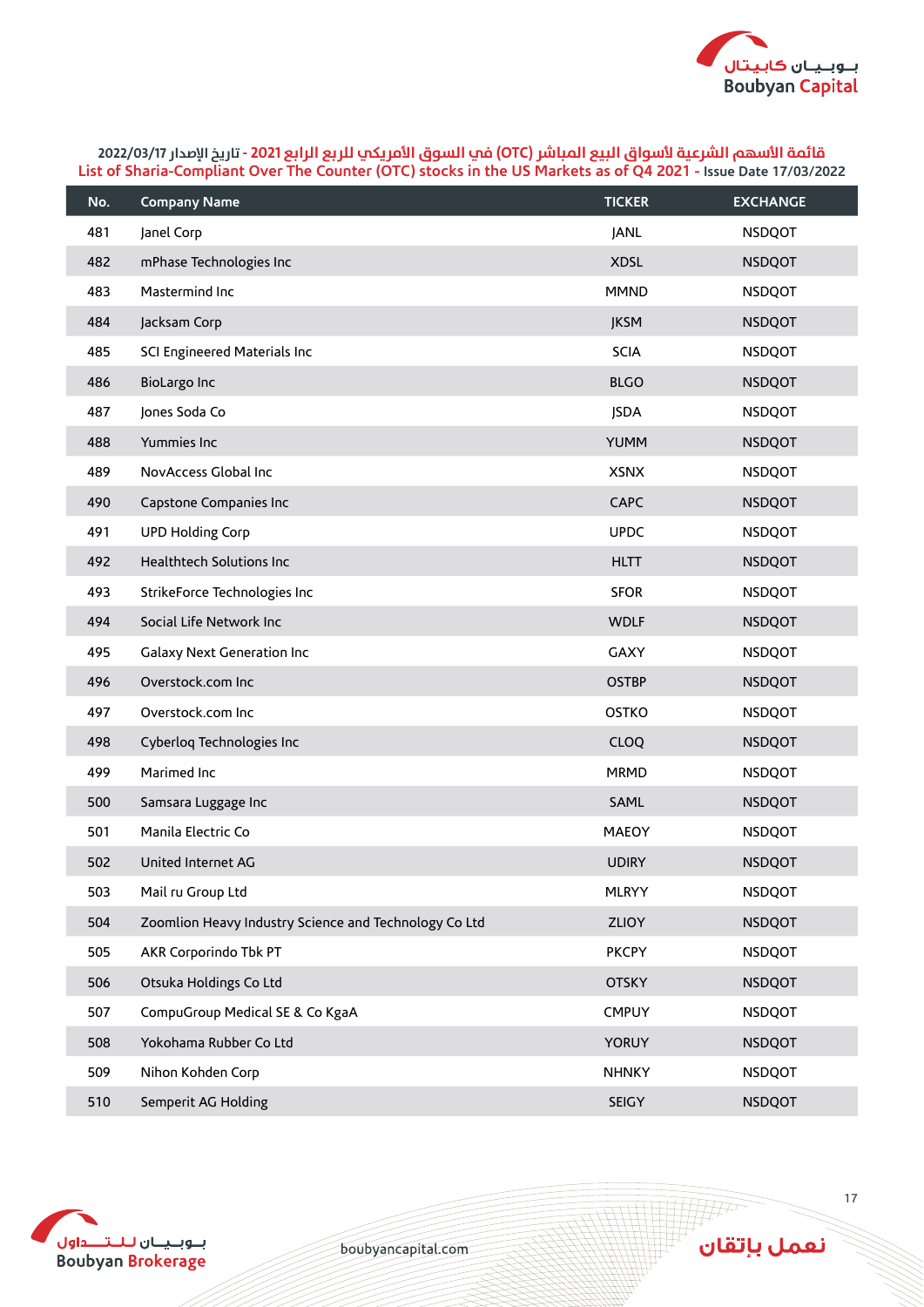

| No. | <b>Company Name</b>                              | <b>TICKER</b> | <b>EXCHANGE</b> |
|-----|--------------------------------------------------|---------------|-----------------|
| 511 | Silo Pharma Inc                                  | SILO          | <b>NSDQOT</b>   |
| 512 | Hexagon AB                                       | <b>HXGBY</b>  | <b>NSDQOT</b>   |
| 513 | Fielmann AG                                      | <b>FLMNY</b>  | <b>NSDQOT</b>   |
| 514 | Graphene & Solar Technologies Ltd                | <b>GSTX</b>   | <b>NSDQOT</b>   |
| 515 | Sohgo Security Services Co Ltd                   | SOHGY         | <b>NSDQOT</b>   |
| 516 | <b>BEC World PCL</b>                             | <b>BECVY</b>  | <b>NSDQOT</b>   |
| 517 | Fuchs Petrolub SE                                | <b>FUPBY</b>  | <b>NSDQOT</b>   |
| 518 | <b>Brenntag SE</b>                               | <b>BNTGY</b>  | <b>NSDQOT</b>   |
| 519 | PTT PCL                                          | <b>PUTRY</b>  | <b>NSDQOT</b>   |
| 520 | Great Wall Motor Co Ltd                          | <b>GWLLY</b>  | <b>NSDQOT</b>   |
| 521 | Xiamen Lutong International Travel Agency Co Ltd | LTGJ          | <b>NSDQOT</b>   |
| 522 | JVCkenwood Corp                                  | <b>JVCZY</b>  | <b>NSDQOT</b>   |
| 523 | Item 9 Labs Corp                                 | <b>INLB</b>   | <b>NSDQOT</b>   |
| 524 | Endesa SA                                        | ELEZY         | <b>NSDQOT</b>   |
| 525 | Duni AB                                          | <b>DUNIY</b>  | <b>NSDQOT</b>   |
| 526 | AP Moeller - Maersk A/S                          | <b>AMKBY</b>  | <b>NSDQOT</b>   |
| 527 | PGE Polska Grupa Energetyczna SA                 | <b>PGPKY</b>  | <b>NSDQOT</b>   |
| 528 | Skyworth Group Ltd                               | <b>SWDHY</b>  | <b>NSDQOT</b>   |
| 529 | Nokian Tyres plc                                 | <b>NKRKY</b>  | <b>NSDQOT</b>   |
| 530 | Nissan Chemical Corp                             | <b>NNCHY</b>  | <b>NSDQOT</b>   |
| 531 | CV Sciences Inc                                  | <b>CVSI</b>   | <b>NSDQOT</b>   |
| 532 | Chesapeake Granite Wash Trust                    | <b>CHKR</b>   | <b>NSDQOT</b>   |
| 533 | Financial Gravity Companies Inc                  | <b>FGCO</b>   | <b>NSDQOT</b>   |
| 534 | General Cannabis Corp                            | <b>CANN</b>   | <b>NSDQOT</b>   |
| 535 | thyssenkrupp AG                                  | <b>TKAMY</b>  | <b>NSDQOT</b>   |
| 536 | SandRidge Permian Trust                          | <b>PERS</b>   | <b>NSDQOT</b>   |
| 537 | CX Network Group Inc                             | <b>CXKJ</b>   | <b>NSDQOT</b>   |
| 538 | Saras SpA                                        | <b>SAAFY</b>  | <b>NSDQOT</b>   |
| 539 | <b>EDP Renovaveis SA</b>                         | <b>EDRVY</b>  | <b>NSDQOT</b>   |
| 540 | China Zenix Auto International Ltd               | <b>ZXAIY</b>  | <b>NSDQOT</b>   |



boubyancapital.com

**HFF**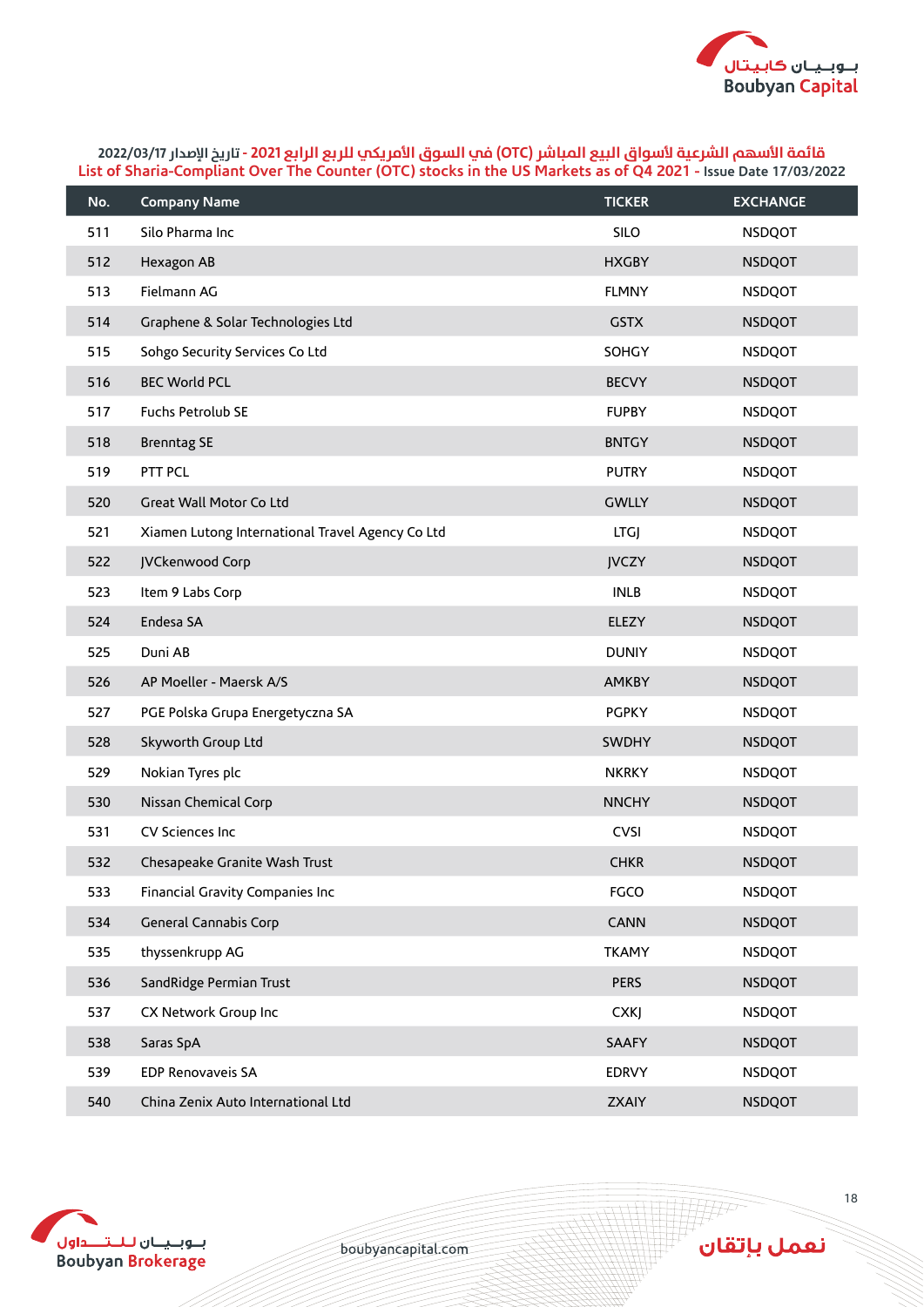

| No. | <b>Company Name</b>                           | <b>TICKER</b> | <b>EXCHANGE</b> |
|-----|-----------------------------------------------|---------------|-----------------|
| 541 | Vossloh AG                                    | <b>VOSSY</b>  | <b>NSDQOT</b>   |
| 542 | SMA Solar Technology AG                       | <b>SMTGY</b>  | <b>NSDQOT</b>   |
| 543 | Sysmex Corp                                   | SSMXY         | <b>NSDQOT</b>   |
| 544 | Tengjun Biotechnology Corp                    | <b>TJBH</b>   | <b>NSDQOT</b>   |
| 545 | Clinigence Holdings Inc                       | <b>CLNH</b>   | <b>NSDQOT</b>   |
| 546 | Wall Street Media Co Inc                      | <b>WSCO</b>   | <b>NSDQOT</b>   |
| 547 | Citrine Global Corp                           | <b>CTGL</b>   | <b>NSDQOT</b>   |
| 548 | Itochu Techno-Solutions Corp                  | <b>ITTOY</b>  | <b>NSDQOT</b>   |
| 549 | Mail ru Group Ltd                             | <b>MLRUY</b>  | <b>NSDQOT</b>   |
| 550 | Lanxess AG                                    | <b>LNXSY</b>  | <b>NSDQOT</b>   |
| 551 | Nippon Kayaku Co Ltd                          | <b>NPKYY</b>  | <b>NSDQOT</b>   |
| 552 | Ceconomy AG                                   | <b>MTTRY</b>  | <b>NSDQOT</b>   |
| 553 | Raymond Ltd                                   | <b>RYWKF</b>  | <b>NSDQOT</b>   |
| 554 | Yokogawa Electric Corp                        | <b>YOKEY</b>  | <b>NSDQOT</b>   |
| 555 | Paints and Chemical Industries Co SAE         | <b>PCHZF</b>  | <b>NSDQOT</b>   |
| 556 | Shibaura Machine Co Ltd                       | <b>TSHMY</b>  | <b>NSDQOT</b>   |
| 557 | AFF Holding Group Inc                         | <b>AFFG</b>   | <b>NSDQOT</b>   |
| 558 | Lion Corp                                     | <b>LIOPY</b>  | <b>NSDQOT</b>   |
| 559 | Tile Shop Holdings Inc                        | <b>TTSH</b>   | <b>NSDQOT</b>   |
| 560 | Pandora A/S                                   | <b>PANDY</b>  | <b>NSDQOT</b>   |
| 561 | Coloplast A/S                                 | <b>CLPBY</b>  | <b>NSDQOT</b>   |
| 562 | Transportation and Logistics Systems Inc      | <b>TLSS</b>   | <b>NSDQOT</b>   |
| 563 | Federal Hydro-Generating Company RusHydro PAO | <b>RSHRL</b>  | <b>NSDQOT</b>   |
| 564 | Yamaha Motor Co Ltd                           | YAMHY         | <b>NSDQOT</b>   |
| 565 | Ameren Illinois Co                            | <b>AILIO</b>  | <b>NSDQOT</b>   |
| 566 | Eisai Co Ltd                                  | <b>ESALY</b>  | <b>NSDQOT</b>   |
| 567 | India Cements Ltd                             | <b>IAMUY</b>  | <b>NSDQOT</b>   |
| 568 | Idemitsu Kosan Co Ltd                         | <b>IDKOY</b>  | <b>NSDQOT</b>   |
| 569 | Ameren Illinois Co                            | <b>AILLI</b>  | <b>NSDQOT</b>   |
| 570 | Ameren Illinois Co                            | <b>AILLO</b>  | <b>NSDQOT</b>   |



boubyancapital.com

**THP** 

نعمل بإتقان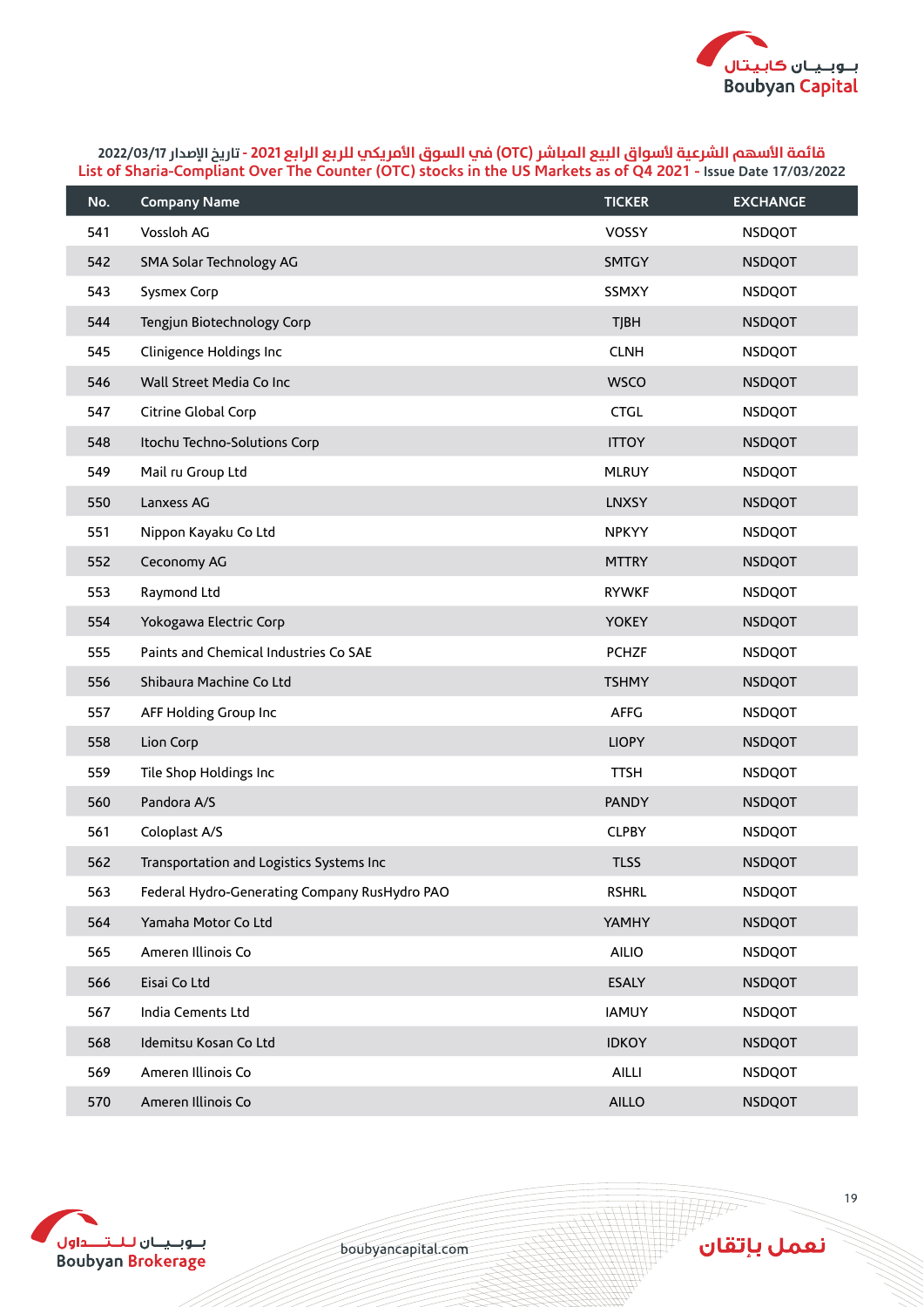

| No. | <b>Company Name</b>                           | <b>TICKER</b> | <b>EXCHANGE</b> |
|-----|-----------------------------------------------|---------------|-----------------|
| 571 | Kuala Lumpur Kepong Bhd                       | <b>KLKBY</b>  | <b>NSDQOT</b>   |
| 572 | Komatsu Ltd                                   | <b>KMTUY</b>  | <b>NSDQOT</b>   |
| 573 | Vinings Holdings Inc                          | <b>NDYN</b>   | <b>NSDQOT</b>   |
| 574 | Nifco Inc                                     | <b>NIFCY</b>  | <b>NSDQOT</b>   |
| 575 | Fuji Media Holdings Inc                       | <b>FJTNY</b>  | <b>NSDQOT</b>   |
| 576 | Advanced Container Technologies Inc           | <b>ACTX</b>   | <b>NSDQOT</b>   |
| 577 | Prologis Inc                                  | <b>PLDGP</b>  | <b>NSDQOT</b>   |
| 578 | Pakistan Telecommunication Company Ltd        | <b>PKTLY</b>  | <b>NSDQOT</b>   |
| 579 | Kona Gold Beverage Inc                        | <b>KGKG</b>   | <b>NSDQOT</b>   |
| 580 | Tsugami Corp                                  | <b>TSGMY</b>  | <b>NSDQOT</b>   |
| 581 | Tata Consumer Products Ltd                    | <b>TTAEY</b>  | <b>NSDQOT</b>   |
| 582 | <b>TOTO Ltd</b>                               | <b>TOTDY</b>  | <b>NSDQOT</b>   |
| 583 | Tung Ho Steel Enterprise Corp                 | <b>TGIOY</b>  | <b>NSDQOT</b>   |
| 584 | Taisei Corp                                   | <b>TISCY</b>  | <b>NSDQOT</b>   |
| 585 | NK Rosneft' PAO                               | <b>OCRNL</b>  | <b>NSDQOT</b>   |
| 586 | Kawasaki Heavy Industries Ltd                 | <b>KWHIY</b>  | <b>NSDQOT</b>   |
| 587 | Telecom Egypt Co SAE                          | <b>TEGPY</b>  | <b>NSDQOT</b>   |
| 588 | Hochiki Corp                                  | <b>HHKIY</b>  | <b>NSDQOT</b>   |
| 589 | Gazprom PAO                                   | <b>OGZPY</b>  | <b>NSDQOT</b>   |
| 590 | Sumco Corp                                    | <b>SUOPY</b>  | <b>NSDQOT</b>   |
| 591 | Reliance Infrastructure Ltd                   | <b>RELEY</b>  | <b>NSDQOT</b>   |
| 592 | Oji Holdings Corp                             | <b>OJIPY</b>  | <b>NSDQOT</b>   |
| 593 | OGK-2 PAO                                     | <b>OGKJL</b>  | <b>NSDQOT</b>   |
| 594 | Reliance Infrastructure Ltd                   | <b>RELFF</b>  | <b>NSDQOT</b>   |
| 595 | MOL Magyar Olajes Gazipari Nyrt               | <b>MGYXY</b>  | <b>NSDQOT</b>   |
| 596 | Healthier Choices Management Corp             | <b>HCMC</b>   | <b>NSDQOT</b>   |
| 597 | Mitsubishi Electric Corp                      | MIELY         | <b>NSDQOT</b>   |
| 598 | Magnitogorskiy Metallurgicheskiy Kombinat PAO | <b>MGMOL</b>  | <b>NSDQOT</b>   |
| 599 | Pillarstone Capital REIT                      | <b>PRLEP</b>  | <b>NSDQOT</b>   |
| 600 | Novozymes A/S                                 | <b>NVZMY</b>  | <b>NSDQOT</b>   |



boubyancapital.com

**APP**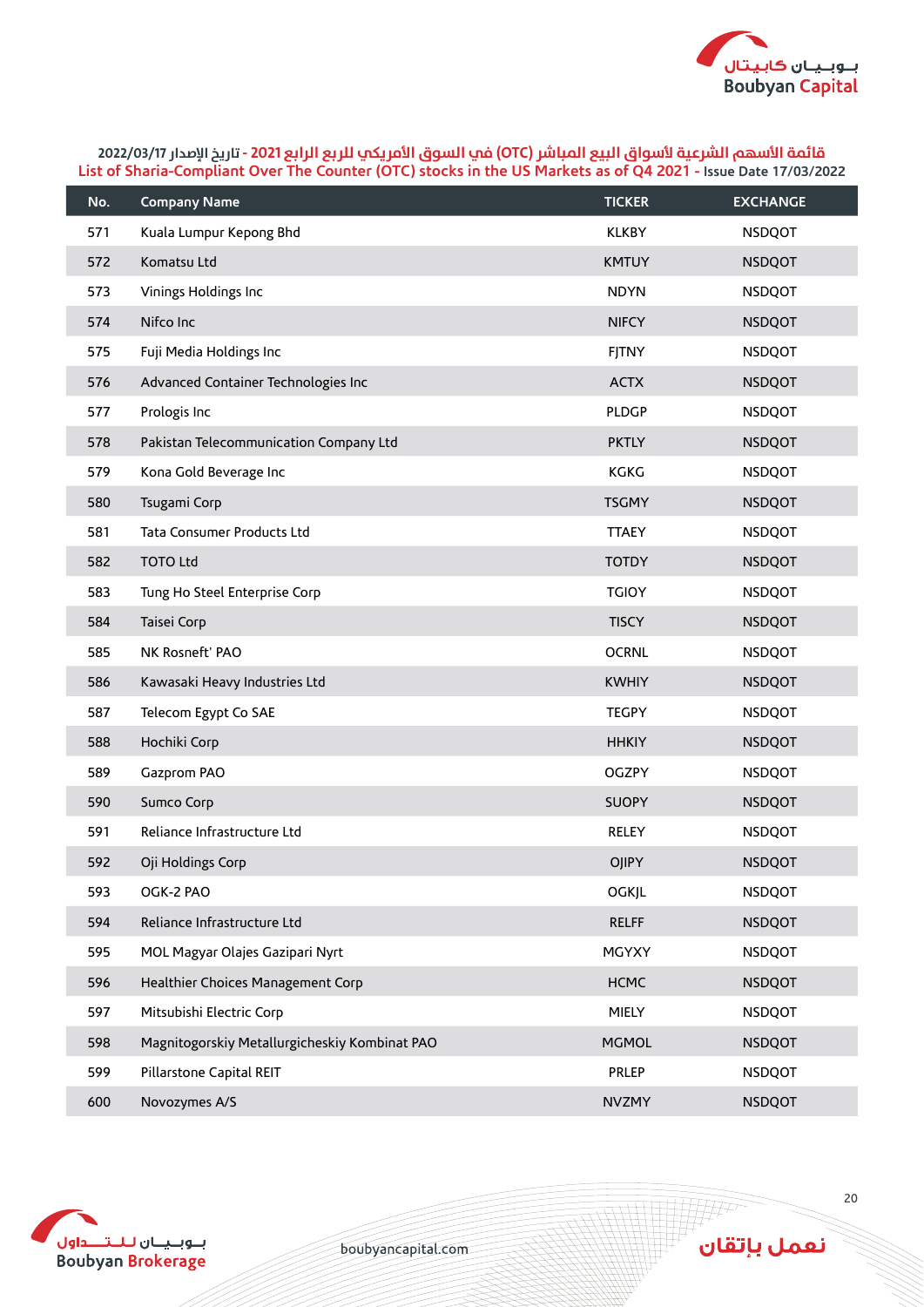

| No. | <b>Company Name</b>                                             | <b>TICKER</b> | <b>EXCHANGE</b> |
|-----|-----------------------------------------------------------------|---------------|-----------------|
| 601 | Novolipetsk Steel PAO                                           | <b>NISQY</b>  | <b>NSDQOT</b>   |
| 602 | LG Electronics Inc                                              | <b>LGEJY</b>  | <b>NSDQOT</b>   |
| 603 | NK Lukoil PAO                                                   | <b>LUKFY</b>  | <b>NSDQOT</b>   |
| 604 | Lucky Cement Ltd                                                | <b>LUCKY</b>  | <b>NSDQOT</b>   |
| 605 | Quanta Computer Inc                                             | QUCCF         | <b>NSDQOT</b>   |
| 606 | Quanta Computer Inc                                             | QUCPY         | <b>NSDQOT</b>   |
| 607 | Cyrela Commercial Properties SA Empreendimentos e Participacoes | <b>CYRLY</b>  | <b>NSDQOT</b>   |
| 608 | <b>NSK Ltd</b>                                                  | <b>NPSKY</b>  | <b>NSDQOT</b>   |
| 609 | Electrolux AB                                                   | <b>ELUXY</b>  | <b>NSDQOT</b>   |
| 610 | Ameren Illinois Co                                              | <b>AILIP</b>  | <b>NSDQOT</b>   |
| 611 | Norsk Hydro ASA                                                 | NHYDY         | <b>NSDQOT</b>   |
| 612 | Stora Enso Oyj                                                  | SEOAY         | <b>NSDQOT</b>   |
| 613 | Pershing Resources Company Inc                                  | <b>PSGR</b>   | <b>NSDQOT</b>   |
| 614 | Reliance Industries Ltd                                         | <b>RLNIY</b>  | <b>NSDQOT</b>   |
| 615 | Ameren Illinois Co                                              | AILIM         | <b>NSDQOT</b>   |
| 616 | Nomura Research Institute Ltd                                   | <b>NRILY</b>  | <b>NSDQOT</b>   |
| 617 | <b>RWE AG</b>                                                   | <b>RWEOY</b>  | <b>NSDQOT</b>   |
| 618 | AB Skf                                                          | <b>SKFRY</b>  | <b>NSDQOT</b>   |
| 619 | Fujitsu Ltd                                                     | <b>FJTSY</b>  | <b>NSDQOT</b>   |
| 620 | Paints and Chemical Industries Co SAE                           | <b>PCHIY</b>  | <b>NSDQOT</b>   |
| 621 | American Energy Partners Inc                                    | <b>AEPT</b>   | <b>NSDQOT</b>   |
| 622 | Yamazaki Baking Co Ltd                                          | <b>YMZBY</b>  | <b>NSDQOT</b>   |
| 623 | Taiyo Yuden Co Ltd                                              | <b>TYOYY</b>  | <b>NSDQOT</b>   |
| 624 | Santos Brasil Participacoes SA                                  | <b>SNTBL</b>  | <b>NSDQOT</b>   |
| 625 | Sumitomo Electric Industries Ltd                                | SMTOY         | <b>NSDQOT</b>   |
| 626 | Luvu Brands Inc                                                 | LUVU          | <b>NSDQOT</b>   |
| 627 | Fomo Corp                                                       | <b>FOMC</b>   | <b>NSDQOT</b>   |
| 628 | Walsin Lihwa Corp                                               | <b>WSLWY</b>  | <b>NSDQOT</b>   |
| 629 | Severstal' PAO                                                  | SVJTL         | <b>NSDQOT</b>   |
| 630 | UltraTech Cement Ltd                                            | <b>UCLQF</b>  | <b>NSDQOT</b>   |



boubyancapital.com

**THP**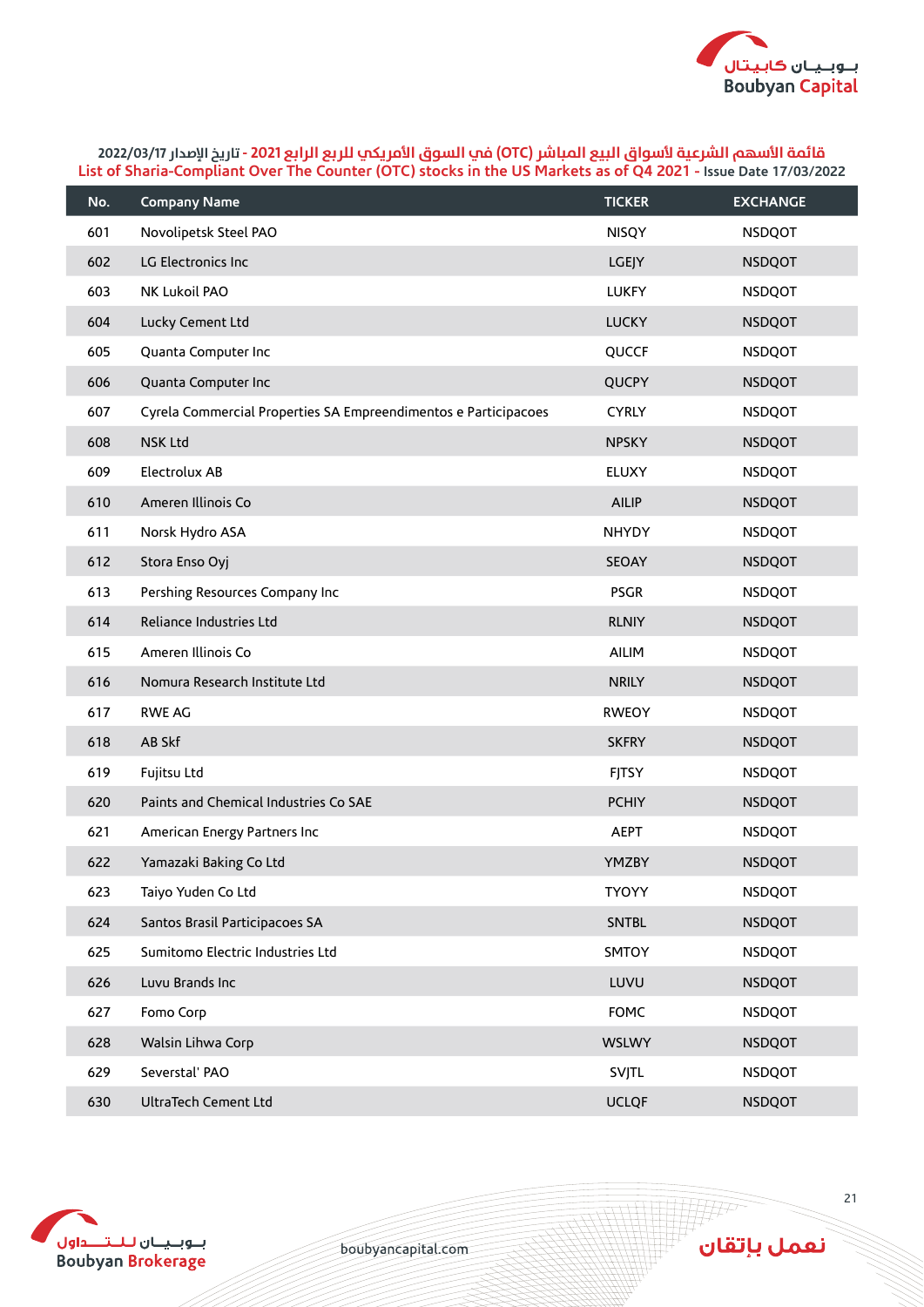

| No. | <b>Company Name</b>                                     | <b>TICKER</b> | <b>EXCHANGE</b> |
|-----|---------------------------------------------------------|---------------|-----------------|
| 631 | Shiseido Co Ltd                                         | SSDOY         | <b>NSDQOT</b>   |
| 632 | Tootsie Roll Industries Inc                             | <b>TROLB</b>  | <b>NSDQOT</b>   |
| 633 | OMV AG                                                  | <b>OMVKY</b>  | <b>NSDQOT</b>   |
| 634 | Wal Mart de Mexico SAB de CV                            | <b>WMMVY</b>  | <b>NSDQOT</b>   |
| 635 | L S Starrett Co                                         | <b>SCXLB</b>  | <b>NSDQOT</b>   |
| 636 | New You Inc                                             | <b>NWYU</b>   | <b>NSDQOT</b>   |
| 637 | Vestas Wind Systems A/S                                 | <b>VWDRY</b>  | <b>NSDQOT</b>   |
| 638 | Kajima Corp                                             | <b>KAJMY</b>  | <b>NSDQOT</b>   |
| 639 | Winbond Electronics Corp                                | <b>WBEMF</b>  | <b>NSDQOT</b>   |
| 640 | Carl Zeiss Meditec AG                                   | <b>CZMWY</b>  | <b>NSDQOT</b>   |
| 641 | Cyrela Brazil Realty SA Empreendimentos e Participacoes | <b>CYRAY</b>  | <b>NSDQOT</b>   |
| 642 | Merck KGaA                                              | <b>MKKGY</b>  | <b>NSDQOT</b>   |
| 643 | Tecnisa SA                                              | <b>TNSZY</b>  | <b>NSDQOT</b>   |
| 644 | Taiheiyo Cement Corp                                    | <b>THYCY</b>  | <b>NSDQOT</b>   |
| 645 | Usinas Siderurgicas de Minas Gerais SA USIMINAS         | <b>USNMY</b>  | <b>NSDQOT</b>   |
| 646 | Swisscom AG                                             | <b>SCMWY</b>  | <b>NSDQOT</b>   |
| 647 | NK Lukoil PAO                                           | LUKOY         | <b>NSDQOT</b>   |
| 648 | Middlesex Water Co                                      | <b>MSEXP</b>  | <b>NSDQOT</b>   |
| 649 | Repsol SA                                               | <b>REPYY</b>  | <b>NSDQOT</b>   |
| 650 | Nidec Corp                                              | <b>NJDCY</b>  | <b>NSDQOT</b>   |
| 651 | Interpace Biosciences Inc                               | <b>IDXG</b>   | <b>NSDQOT</b>   |
| 652 | Hellenic Telecommunications Organization SA             | <b>HLTOY</b>  | <b>NSDQOT</b>   |
| 653 | Oncotelic Therapeutics Inc                              | <b>OTLC</b>   | <b>NSDQOT</b>   |
| 654 | Magyar Telekom Tavkozlesi Nyrt                          | <b>MYTAY</b>  | <b>NSDQOT</b>   |
| 655 | Panasonic Corp                                          | <b>PCRFY</b>  | <b>NSDQOT</b>   |
| 656 | Hitachi Ltd                                             | <b>HTHIY</b>  | <b>NSDQOT</b>   |
| 657 | Harte Hanks Inc                                         | <b>HRTH</b>   | <b>NSDQOT</b>   |
| 658 | Makita Corp                                             | <b>MKTAY</b>  | <b>NSDQOT</b>   |
| 659 | Kubota Corp                                             | <b>KUBTY</b>  | <b>NSDQOT</b>   |
| 660 | Kyocera Corp                                            | <b>KYOCY</b>  | <b>NSDQOT</b>   |



boubyancapital.com

**THP** 

نعمل بإتقان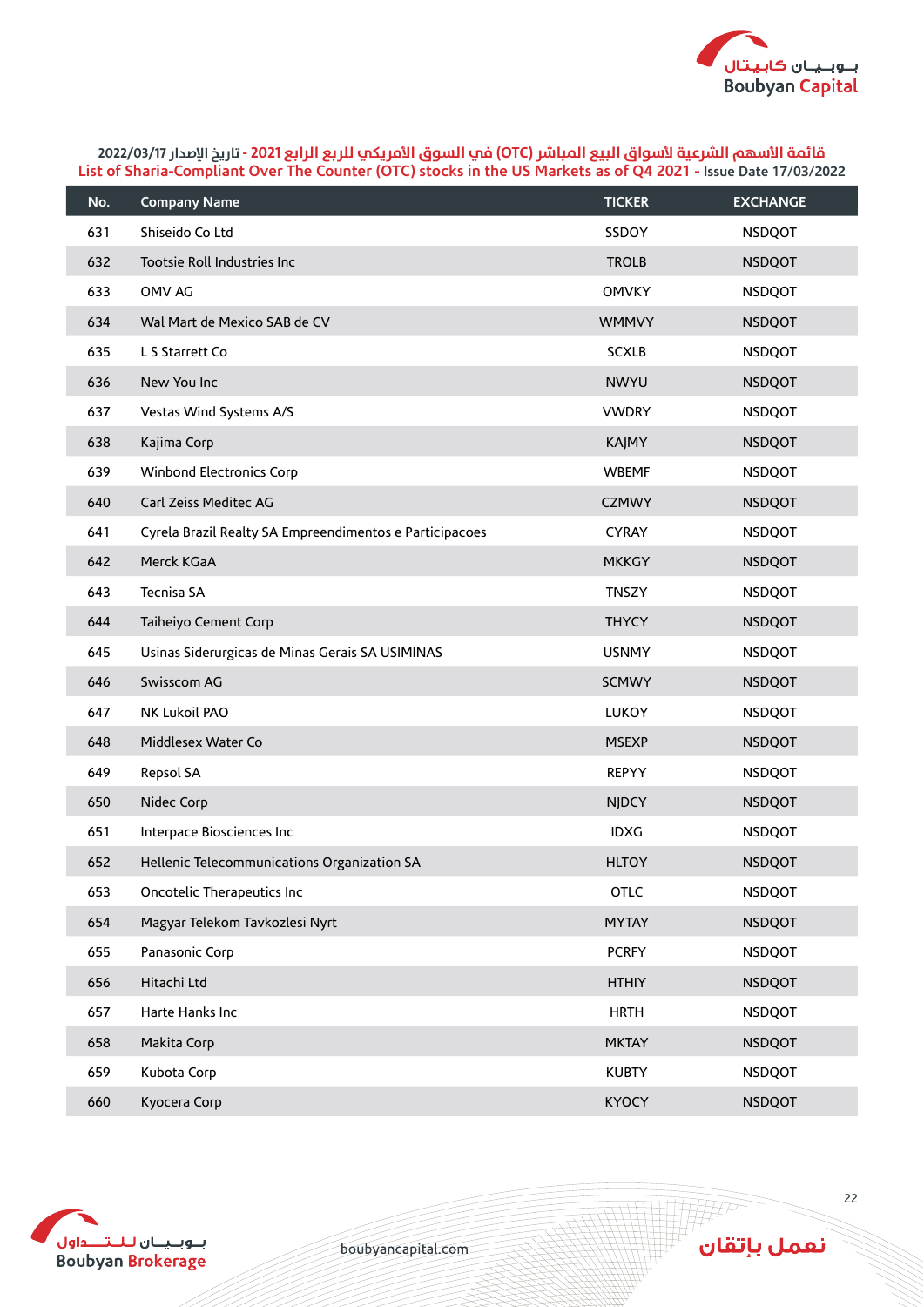

| No. | <b>Company Name</b>                       | <b>TICKER</b> | <b>EXCHANGE</b> |
|-----|-------------------------------------------|---------------|-----------------|
| 661 | Internet Initiative Japan Inc             | <b>IIJIY</b>  | <b>NSDQOT</b>   |
| 662 | Gafisa SA                                 | <b>GFASY</b>  | <b>NSDQOT</b>   |
| 663 | FalconStor Software Inc                   | <b>FALC</b>   | <b>NSDQOT</b>   |
| 664 | <b>Global Crossing Airlines Group Inc</b> | <b>JETMF</b>  | <b>NSDQOT</b>   |
| 665 | CBL & Associates Properties Inc           | CBLAQ         | <b>NSDQOT</b>   |
| 666 | CBL & Associates Properties Inc           | <b>CBLDQ</b>  | <b>NSDQOT</b>   |
| 667 | ASM International NV                      | <b>ASMIY</b>  | <b>NSDQOT</b>   |
| 668 | AU Optronics Corp                         | <b>AUOTY</b>  | <b>NSDQOT</b>   |
| 669 | Subsea 7 SA                               | <b>SUBCY</b>  | <b>NSDQOT</b>   |
| 670 | Viewbix Inc                               | <b>VBIX</b>   | <b>NSDQOT</b>   |
| 671 | KonaTel Inc                               | <b>KTEL</b>   | <b>NSDQOT</b>   |
| 672 | Premier Products Group Inc                | <b>PMPG</b>   | <b>NSDQOT</b>   |
| 673 | Oculus VisionTech Inc                     | <b>OVTZ</b>   | <b>NSDQOT</b>   |
| 674 | Universal Health Services Inc             | <b>UHID</b>   | <b>NSDQOT</b>   |
| 675 | Global Tech Industries Group Inc          | <b>GTII</b>   | <b>NSDQOT</b>   |
| 676 | Coretec Group Inc                         | <b>CRTG</b>   | <b>NSDQOT</b>   |
| 677 | <b>DLT Resolution Inc</b>                 | <b>DLTI</b>   | <b>NSDQOT</b>   |
| 678 | Samsung SDI Co Ltd                        | <b>SSDIY</b>  | <b>NSDQOT</b>   |
| 679 | TomTom NV                                 | <b>TMOAY</b>  | <b>NSDQOT</b>   |
| 680 | Toyota Industries Corp                    | <b>TYIDY</b>  | <b>NSDQOT</b>   |
| 681 | TGK-1 PAO                                 | <b>TLGNL</b>  | <b>NSDQOT</b>   |
| 682 | Mosenergo PAO                             | <b>MSGRL</b>  | <b>NSDQOT</b>   |
| 683 | Chugai Pharmaceutical Co Ltd              | <b>CHGCY</b>  | <b>NSDQOT</b>   |
| 684 | FLSmidth & Co A/S                         | <b>FLIDY</b>  | <b>NSDQOT</b>   |
| 685 | FSK YeES PAO                              | <b>FGCUL</b>  | <b>NSDQOT</b>   |
| 686 | Dentsu Group Inc                          | <b>DNTUY</b>  | <b>NSDQOT</b>   |
| 687 | Recruiter.Com Group Inc                   | <b>RCRT</b>   | <b>NSDQOT</b>   |
| 688 | Hub Power Company Ltd                     | <b>HUPOF</b>  | <b>NSDQOT</b>   |
| 689 | <b>Wacoal Holdings Corp</b>               | <b>WACLY</b>  | <b>NSDQOT</b>   |
| 690 | Cantaloupe Inc                            | <b>CTLPP</b>  | <b>NSDQOT</b>   |



boubyancapital.com

ِ<br>نعمل بإتقان

**APP**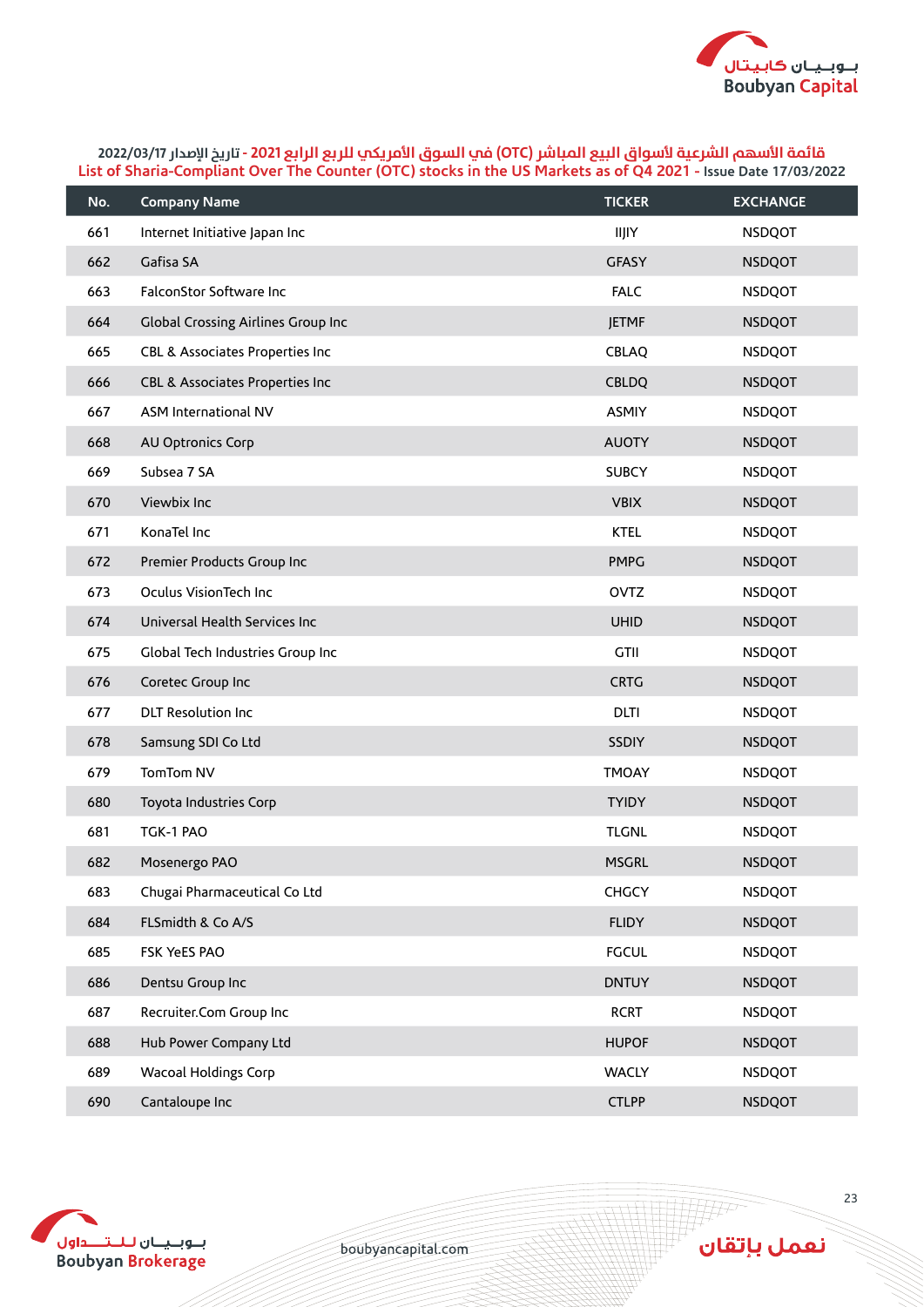

| No. | <b>Company Name</b>           | <b>TICKER</b> | <b>EXCHANGE</b> |
|-----|-------------------------------|---------------|-----------------|
| 691 | Grupo TMM SAB                 | <b>GTMAY</b>  | <b>NSDQOT</b>   |
| 692 | Tata Consumer Products Ltd    | <b>TTAZF</b>  | <b>NSDQOT</b>   |
| 693 | Tencent Holdings Ltd          | <b>TCEHY</b>  | <b>NSDQOT</b>   |
| 694 | <b>Boliden AB</b>             | <b>BDNNY</b>  | <b>NSDQOT</b>   |
| 695 | Alfa Laval AB                 | <b>ALFVY</b>  | <b>NSDQOT</b>   |
| 696 | Securitas AB                  | <b>SCTBY</b>  | <b>NSDQOT</b>   |
| 697 | Nkt A/S                       | <b>NRKBY</b>  | <b>NSDQOT</b>   |
| 698 | Outokumpu Oyj                 | <b>OUTKY</b>  | <b>NSDQOT</b>   |
| 699 | Metso Outotec Corp            | <b>OUKPY</b>  | <b>NSDQOT</b>   |
| 700 | Neste Oyj                     | <b>NTOIY</b>  | <b>NSDQOT</b>   |
| 701 | Orange Belgium SA             | <b>MBSRY</b>  | <b>NSDQOT</b>   |
| 702 | Konecranes Abp                | <b>KNCRY</b>  | <b>NSDQOT</b>   |
| 703 | Kesko Oyj                     | <b>KKOYY</b>  | <b>NSDQOT</b>   |
| 704 | Wartsila Oyj Abp              | <b>WRTBY</b>  | <b>NSDQOT</b>   |
| 705 | Uponor Oyj                    | <b>UPNRY</b>  | <b>NSDQOT</b>   |
| 706 | Ibiden Co Ltd                 | <b>IBIDY</b>  | <b>NSDQOT</b>   |
| 707 | Toyoda Gosei Co Ltd           | <b>TGOSY</b>  | <b>NSDQOT</b>   |
| 708 | Sumitomo Heavy Industries Ltd | SOHVY         | <b>NSDQOT</b>   |
| 709 | Yit Oyj                       | <b>YITYY</b>  | <b>NSDQOT</b>   |
| 710 | Umatrin Holding Ltd           | <b>UMHL</b>   | <b>NSDQOT</b>   |
| 711 | Fortum Oyj                    | <b>FOJCY</b>  | <b>NSDQOT</b>   |
| 712 | <b>AGFA Gevaert NV</b>        | <b>AFGVY</b>  | <b>NSDQOT</b>   |
| 713 | Andritz AG                    | ADRZY         | <b>NSDQOT</b>   |
| 714 | Z Holdings Corp               | YAHOY         | <b>NSDQOT</b>   |
| 715 | Yamato Holdings Co Ltd        | <b>YATRY</b>  | <b>NSDQOT</b>   |
| 716 | SKY Perfect JSAT Holdings Inc | <b>SKPJY</b>  | <b>NSDQOT</b>   |
| 717 | Sekisui Chemical Co Ltd       | SKSUY         | <b>NSDQOT</b>   |
| 718 | <b>ZTE Corp</b>               | <b>ZTCOY</b>  | <b>NSDQOT</b>   |
| 719 | Terumo Corp                   | <b>TRUMY</b>  | <b>NSDQOT</b>   |
| 720 | MTU Aero Engines AG           | <b>MTUAY</b>  | <b>NSDQOT</b>   |



boubyancapital.com

**THP** 

نعمل بإتقان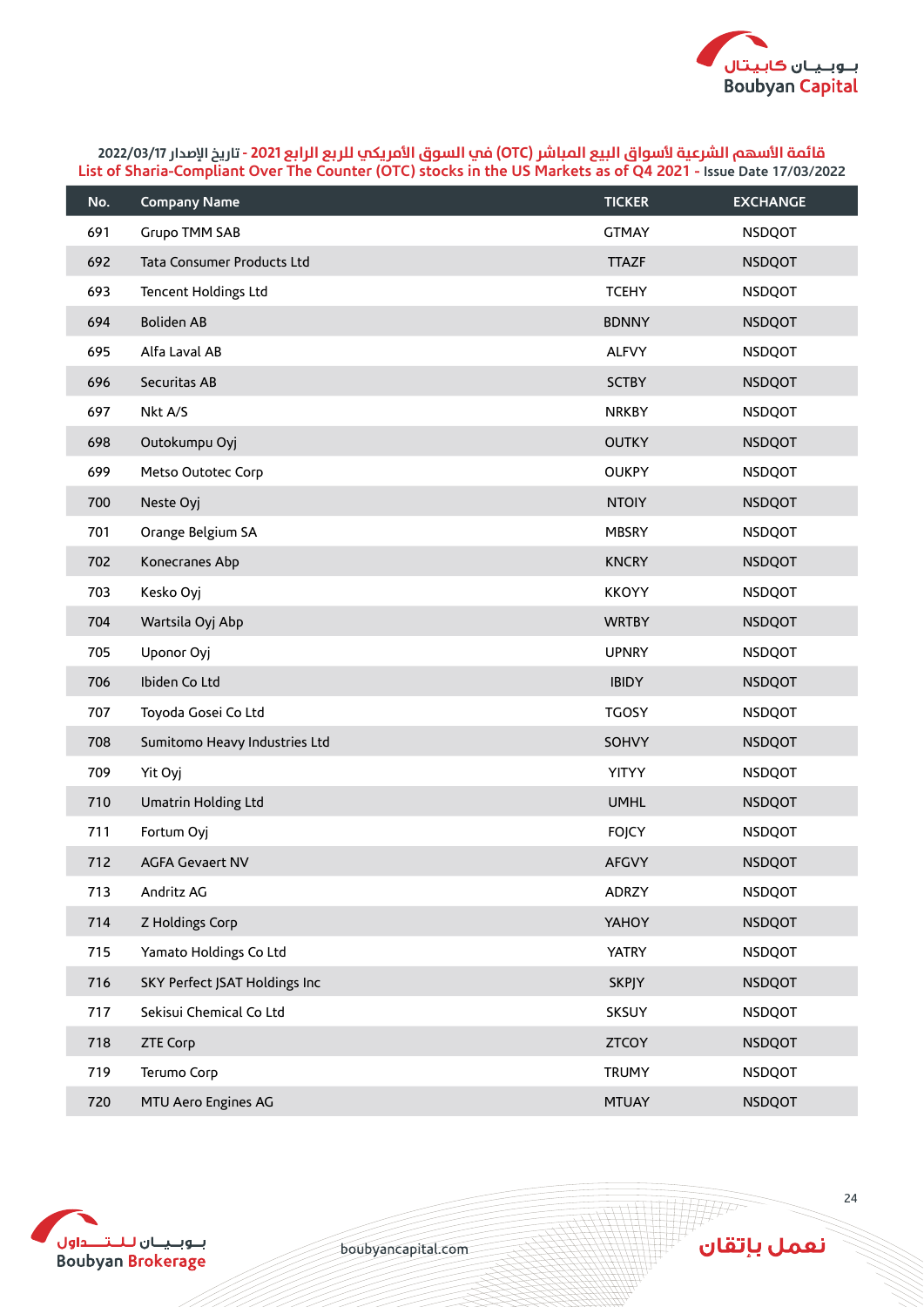

| No. | <b>Company Name</b>                   | <b>TICKER</b> | <b>EXCHANGE</b> |
|-----|---------------------------------------|---------------|-----------------|
| 721 | Mitsubishi Motors Corp                | <b>MMTOY</b>  | <b>NSDQOT</b>   |
| 722 | NTT Data Corp                         | <b>NTDTY</b>  | <b>NSDQOT</b>   |
| 723 | Ube Industries Ltd                    | <b>UBEOY</b>  | <b>NSDQOT</b>   |
| 724 | Suzuki Motor Corp                     | <b>SZKMY</b>  | <b>NSDQOT</b>   |
| 725 | Ono Pharmaceutical Co Ltd             | <b>OPHLY</b>  | <b>NSDQOT</b>   |
| 726 | Net One Systems Co Ltd                | <b>NONEY</b>  | <b>NSDQOT</b>   |
| 727 | Nippon Express Co Ltd                 | <b>NPEXY</b>  | <b>NSDQOT</b>   |
| 728 | Eneos Holdings Inc                    | <b>JXHLY</b>  | <b>NSDQOT</b>   |
| 729 | Koc Holding AS                        | <b>KHOLY</b>  | <b>NSDQOT</b>   |
| 730 | Oki Electric Industry Co Ltd          | <b>OKIEY</b>  | <b>NSDQOT</b>   |
| 731 | Kikkoman Corp                         | <b>KIKOY</b>  | <b>NSDQOT</b>   |
| 732 | <b>KDDI Corp</b>                      | <b>KDDIY</b>  | <b>NSDQOT</b>   |
| 733 | Getinge AB                            | <b>GNGBY</b>  | <b>NSDQOT</b>   |
| 734 | Mitsui Chemicals Inc                  | <b>MITUY</b>  | <b>NSDQOT</b>   |
| 735 | <b>Inpex Corp</b>                     | <b>IPXHY</b>  | <b>NSDQOT</b>   |
| 736 | Jtekt Corp                            | <b>JTEKY</b>  | <b>NSDQOT</b>   |
| 737 | Kurita Water Industries Ltd           | <b>KTWIY</b>  | <b>NSDQOT</b>   |
| 738 | Kuraray Co Ltd                        | <b>KURRY</b>  | <b>NSDQOT</b>   |
| 739 | Osaka Gas Co Ltd                      | <b>OSGSY</b>  | <b>NSDQOT</b>   |
| 740 | Chiyoda Corp                          | <b>CHYCY</b>  | <b>NSDQOT</b>   |
| 741 | <b>BYD Co Ltd</b>                     | <b>BYDDY</b>  | <b>NSDQOT</b>   |
| 742 | Coca-Cola Bottlers Japan Holdings Inc | CCOJY         | <b>NSDQOT</b>   |
| 743 | Societe BIC SA                        | <b>BICEY</b>  | <b>NSDQOT</b>   |
| 744 | Benesse Holdings Inc                  | <b>BSEFY</b>  | <b>NSDQOT</b>   |
| 745 | Adecco Group AG                       | <b>AHEXY</b>  | <b>NSDQOT</b>   |
| 746 | Astellas Pharma Inc                   | <b>ALPMY</b>  | <b>NSDQOT</b>   |
| 747 | <b>REMSleep Holdings Inc</b>          | RMSL          | <b>NSDQOT</b>   |
| 748 | Krones AG                             | <b>KRNTY</b>  | <b>NSDQOT</b>   |
| 749 | Pharmagreen Biotech Inc               | PHBI          | <b>NSDQOT</b>   |
| 750 | Fuji Electric Co Ltd                  | <b>FELTY</b>  | <b>NSDQOT</b>   |



boubyancapital.com

**THP** 

نعمل بإتقان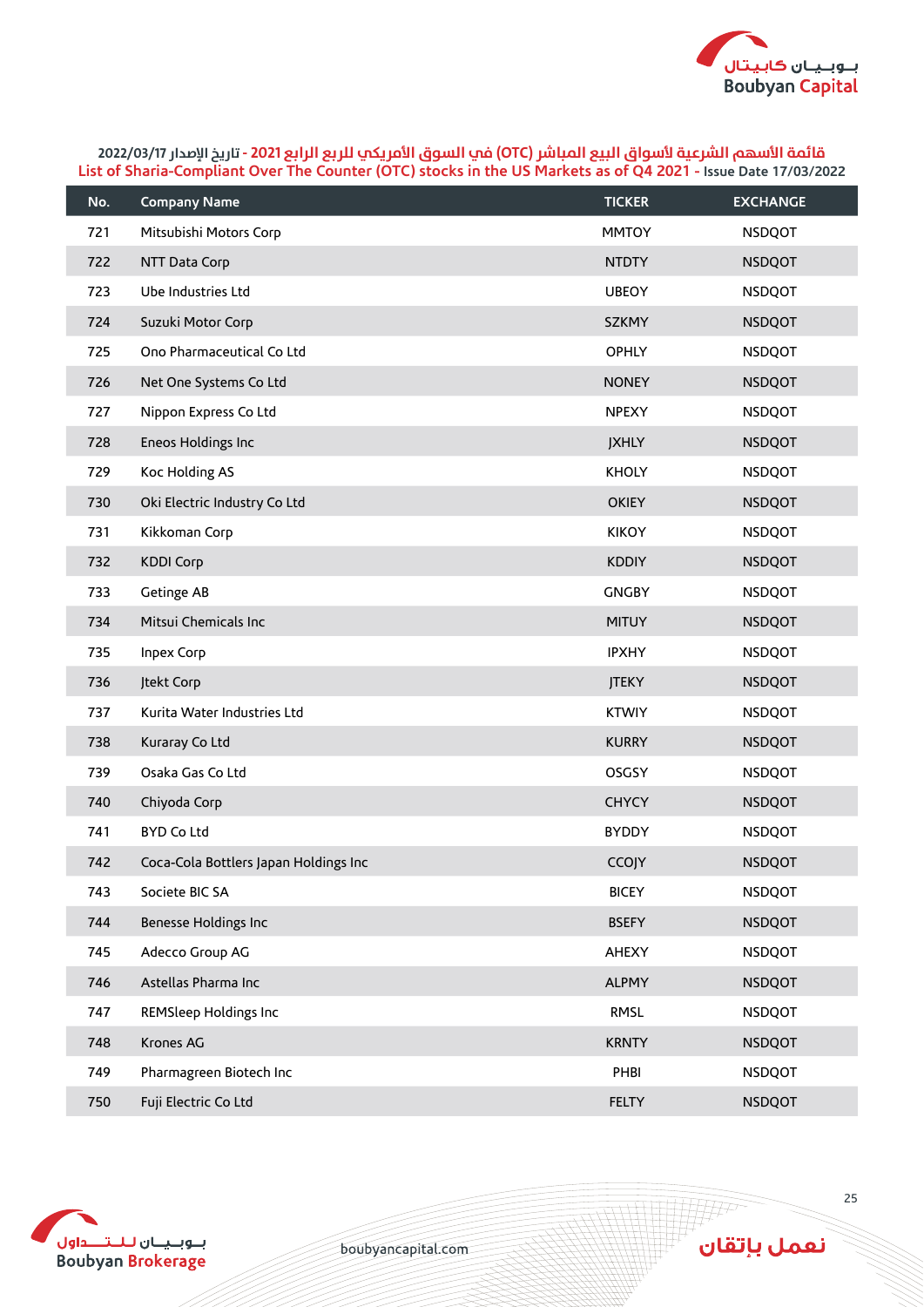

| No. | <b>Company Name</b>                                 | <b>TICKER</b> | <b>EXCHANGE</b> |
|-----|-----------------------------------------------------|---------------|-----------------|
| 751 | Saipem SpA                                          | SAPMY         | <b>NSDQOT</b>   |
| 752 | NGK Spark Plug Co Ltd                               | <b>NGKSY</b>  | <b>NSDQOT</b>   |
| 753 | Red Electrica Corporacion SA                        | <b>RDEIY</b>  | <b>NSDQOT</b>   |
| 754 | ACS Actividades de Construccion y Servicios SA      | <b>ACSAY</b>  | <b>NSDQOT</b>   |
| 755 | Tekfen Holding AS                                   | <b>TKFHY</b>  | <b>NSDQOT</b>   |
| 756 | Value Exchange International Inc                    | <b>VEII</b>   | <b>NSDQOT</b>   |
| 757 | Aygaz AS                                            | AYGUY         | <b>NSDQOT</b>   |
| 758 | Snam SpA                                            | <b>SNMRY</b>  | <b>NSDQOT</b>   |
| 759 | Arnoldo Mondadori Editore SpA                       | <b>MDEPY</b>  | <b>NSDQOT</b>   |
| 760 | Jeronimo Martins SGPS SA                            | <b>JRONY</b>  | <b>NSDQOT</b>   |
| 761 | Toshiba Corp                                        | <b>TOSYY</b>  | <b>NSDQOT</b>   |
| 762 | Tokyo Electron Ltd                                  | <b>TOELY</b>  | <b>NSDQOT</b>   |
| 763 | Toyota Boshoku Corp                                 | <b>TDBOY</b>  | <b>NSDQOT</b>   |
| 764 | Tecnicas Reunidas SA                                | <b>TNISY</b>  | <b>NSDQOT</b>   |
| 765 | Konica Minolta Inc                                  | <b>KNCAY</b>  | <b>NSDQOT</b>   |
| 766 | Hitachi Construction Machinery Co Ltd               | <b>HTCMY</b>  | <b>NSDQOT</b>   |
| 767 | Daikin Industries Ltd                               | <b>DKILY</b>  | <b>NSDQOT</b>   |
| 768 | Citizen Watch Co Ltd                                | <b>CHCLY</b>  | <b>NSDQOT</b>   |
| 769 | Randstad NV                                         | RANJY         | <b>NSDQOT</b>   |
| 770 | Elisa Oyj                                           | <b>ELMUY</b>  | <b>NSDQOT</b>   |
| 771 | Cargotec Corp                                       | <b>CYJBY</b>  | <b>NSDQOT</b>   |
| 772 | Shanghai Electric Group Co Ltd                      | <b>SIELY</b>  | <b>NSDQOT</b>   |
| 773 | Predictive Technology Group Inc                     | PRED          | <b>NSDQOT</b>   |
| 774 | TietoEVRY Corp                                      | <b>TCYBY</b>  | <b>NSDQOT</b>   |
| 775 | Weichai Power Co Ltd                                | <b>WEICY</b>  | <b>NSDQOT</b>   |
| 776 | Porsche Automobil Holding SE                        | <b>POAHY</b>  | <b>NSDQOT</b>   |
| 777 | Schibsted ASA                                       | SBSNY         | <b>NSDQOT</b>   |
| 778 | Atresmedia Corporacion de Medios de Comunicacion SA | <b>ATVDY</b>  | <b>NSDQOT</b>   |
| 779 | Stanley Electric Co Ltd                             | <b>STAEY</b>  | <b>NSDQOT</b>   |
| 780 | <b>Medipal Holdings Corp</b>                        | <b>MAHLY</b>  | <b>NSDQOT</b>   |



boubyancapital.com

**APP**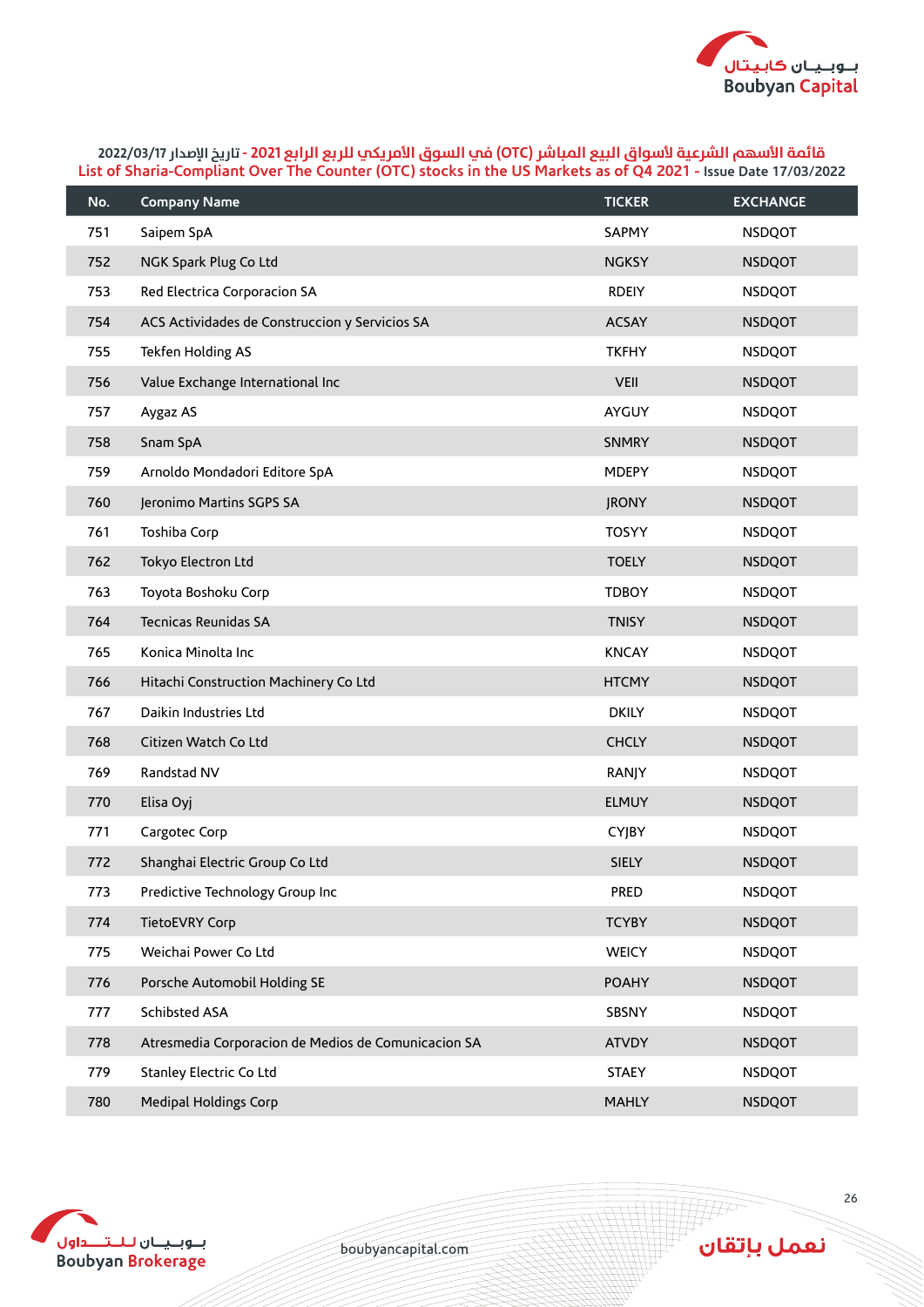

| No. | <b>Company Name</b>                             | <b>TICKER</b> | <b>EXCHANGE</b> |
|-----|-------------------------------------------------|---------------|-----------------|
| 781 | DSV Panalpina A/S                               | <b>DSDVY</b>  | <b>NSDQOT</b>   |
| 782 | JSR Corp                                        | <b>JSCPY</b>  | <b>NSDQOT</b>   |
| 783 | Nobia AB                                        | <b>NBIAY</b>  | <b>NSDQOT</b>   |
| 784 | Axfood AB                                       | <b>AXFOY</b>  | <b>NSDQOT</b>   |
| 785 | <b>Bouygues SA</b>                              | <b>BOUYY</b>  | <b>NSDQOT</b>   |
| 786 | Murata Manufacturing Co Ltd                     | <b>MRAAY</b>  | <b>NSDQOT</b>   |
| 787 | Holmen AB                                       | <b>HLMNY</b>  | <b>NSDQOT</b>   |
| 788 | Kuehne und Nagel International AG               | <b>KHNGY</b>  | <b>NSDQOT</b>   |
| 789 | Gazprom PAO                                     | <b>OGZRY</b>  | <b>NSDQOT</b>   |
| 790 | Innovation Pharmaceuticals Inc                  | <b>IPIX</b>   | <b>NSDQOT</b>   |
| 791 | Ameren Illinois Co                              | <b>AILLN</b>  | <b>NSDQOT</b>   |
| 792 | Ameren Illinois Co                              | <b>AILLP</b>  | <b>NSDQOT</b>   |
| 793 | Ameren Illinois Co                              | AILLM         | <b>NSDQOT</b>   |
| 794 | <b>VNUE Inc</b>                                 | <b>VNUE</b>   | <b>NSDQOT</b>   |
| 795 | ZZLL Information Technology Inc                 | <b>ZZLL</b>   | <b>NSDQOT</b>   |
| 796 | Artesian Resources Corp                         | <b>ARTNB</b>  | <b>NSDQOT</b>   |
| 797 | Alabama Power Co                                | <b>APRDO</b>  | <b>NSDQOT</b>   |
| 798 | Alabama Power Co                                | <b>APRDN</b>  | <b>NSDQOT</b>   |
| 799 | Alabama Power Co                                | <b>APRDP</b>  | <b>NSDQOT</b>   |
| 800 | Alabama Power Co                                | <b>APRDM</b>  | <b>NSDQOT</b>   |
| 801 | Alabama Power Co                                | <b>APRCP</b>  | <b>NSDQOT</b>   |
| 802 | Ainos Inc                                       | <b>AIMD</b>   | <b>NSDQOT</b>   |
| 803 | Alabama Power Co                                | <b>ALPVN</b>  | <b>NSDQOT</b>   |
| 804 | Applied Energetics Inc                          | <b>AERGP</b>  | <b>NSDQOT</b>   |
| 805 | <b>TDK Corp</b>                                 | <b>TTDKY</b>  | <b>NSDQOT</b>   |
| 806 | SK Hynix Inc                                    | <b>HXSCL</b>  | <b>NSDQOT</b>   |
| 807 | Hub Power Company Ltd                           | <b>HUPWY</b>  | <b>NSDQOT</b>   |
| 808 | Hitachi Metals Ltd                              | <b>HMTLY</b>  | <b>NSDQOT</b>   |
| 809 | Usinas Siderurgicas de Minas Gerais SA USIMINAS | <b>USDMY</b>  | <b>NSDQOT</b>   |
| 810 | Omniq Corp                                      | OMQS          | <b>NSDQOT</b>   |



boubyancapital.com

**THP**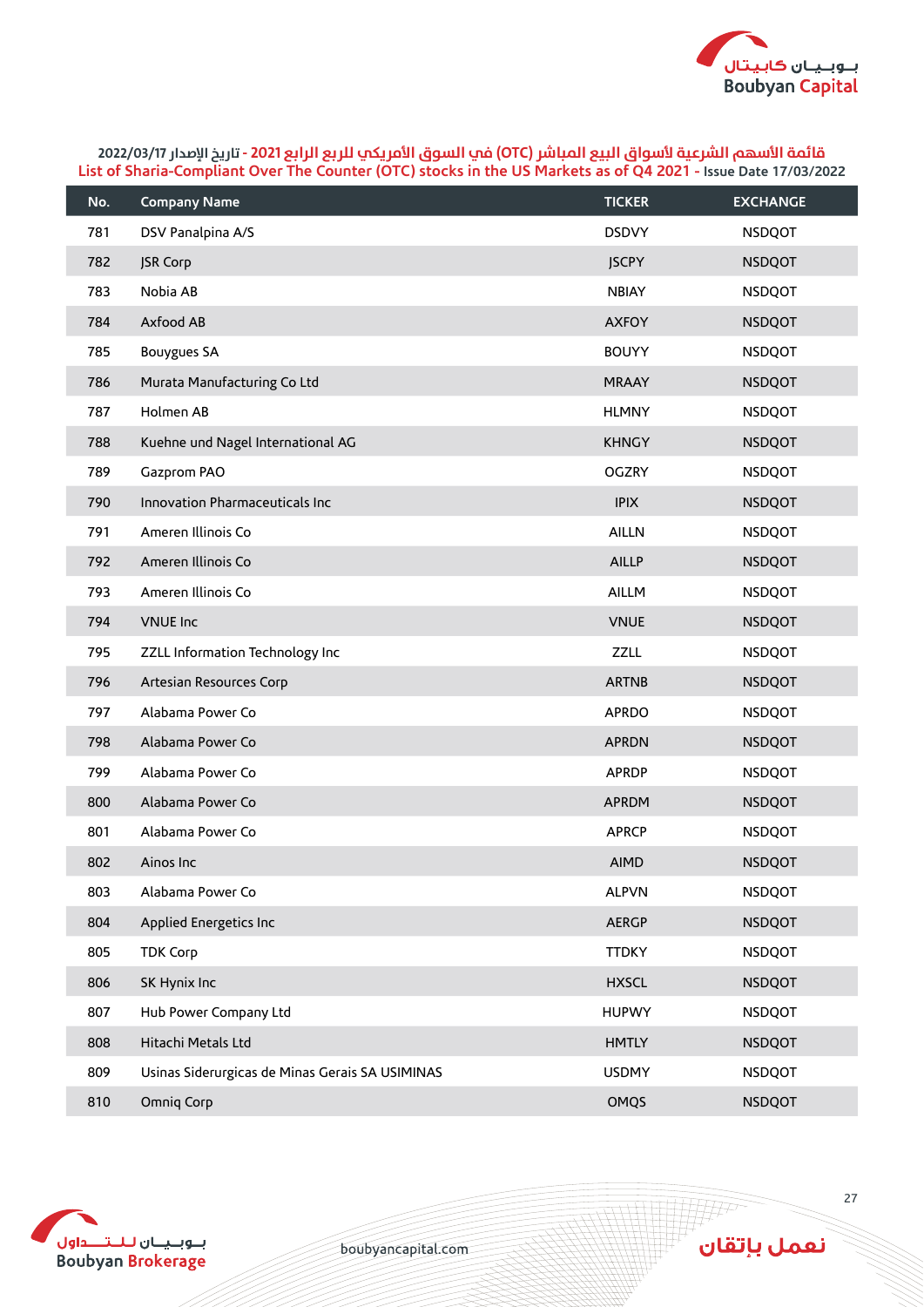

| No. | <b>Company Name</b>                                  | <b>TICKER</b> | <b>EXCHANGE</b> |
|-----|------------------------------------------------------|---------------|-----------------|
| 811 | Simlatus Corp                                        | <b>SIML</b>   | <b>NSDQOT</b>   |
| 812 | Ricoh Co Ltd                                         | <b>RICOY</b>  | <b>NSDQOT</b>   |
| 813 | PwrCor Inc                                           | <b>PWCO</b>   | <b>NSDQOT</b>   |
| 814 | Trillion Energy International Inc                    | <b>TCFF</b>   | <b>NSDQOT</b>   |
| 815 | Pillarstone Capital REIT                             | PRLE          | <b>NSDQOT</b>   |
| 816 | Clean Energy Technologies Inc                        | <b>CETY</b>   | <b>NSDQOT</b>   |
| 817 | Astro Aerospace Ltd                                  | <b>ASDN</b>   | <b>NSDQOT</b>   |
| 818 | American Cannabis Company Inc                        | <b>AMMJ</b>   | <b>NSDQOT</b>   |
| 819 | Nuvera Communications Inc                            | <b>NUVR</b>   | <b>NSDQOT</b>   |
| 820 | <b>NSTAR Electric Co</b>                             | <b>NSARO</b>  | <b>NSDQOT</b>   |
| 821 | <b>NSTAR Electric Co</b>                             | <b>NSARP</b>  | <b>NSDQOT</b>   |
| 822 | AiXin Life International Inc                         | <b>AIXN</b>   | <b>NSDQOT</b>   |
| 823 | MSA Safety Inc                                       | <b>MNESP</b>  | <b>NSDQOT</b>   |
| 824 | Cang Bao Tian Xia International Art Trade Center Inc | <b>TXCB</b>   | <b>NSDQOT</b>   |
| 825 | Friendable Inc                                       | <b>FDBL</b>   | <b>NSDQOT</b>   |
| 826 | HQDA Elderly Life Network Corp                       | <b>HQDA</b>   | <b>NSDQOT</b>   |
| 827 | Mawson Infrastructure Group Inc                      | MIGI          | <b>NSDQOT</b>   |
| 828 | International Paper Co                               | <b>INPAP</b>  | <b>NSDQOT</b>   |
| 829 | Crawford United Corp                                 | <b>CRAWA</b>  | <b>NSDQOT</b>   |
| 830 | New Momentum Corp                                    | <b>NNAX</b>   | <b>NSDQOT</b>   |
| 831 | Sino United Worldwide Consolidated Ltd               | <b>SUIC</b>   | <b>NSDQOT</b>   |
| 832 | Intellinetics Inc                                    | <b>INLX</b>   | <b>NSDQOT</b>   |
| 833 | Monarch Cement Co                                    | <b>MCEM</b>   | <b>NSDQOT</b>   |
| 834 | <b>USA Equities Corp</b>                             | <b>USAQ</b>   | <b>NSDQOT</b>   |
| 835 | SPYR Inc                                             | SPYR          | <b>NSDQOT</b>   |
| 836 | Ipsidy Inc                                           | <b>IDTYD</b>  | <b>NSDQOT</b>   |
| 837 | Hong Yuan Holding Group                              | <b>HGYN</b>   | <b>NSDQOT</b>   |
| 838 | Hong Yuan Holding Group                              | <b>HGYN</b>   | <b>NSDQOT</b>   |
| 839 | Summit Networks Inc                                  | SNTW          | <b>NSDQOT</b>   |
| 840 | Lenovo Group Ltd                                     | LNVGY         | <b>NSDQOT</b>   |



boubyancapital.com

**APP**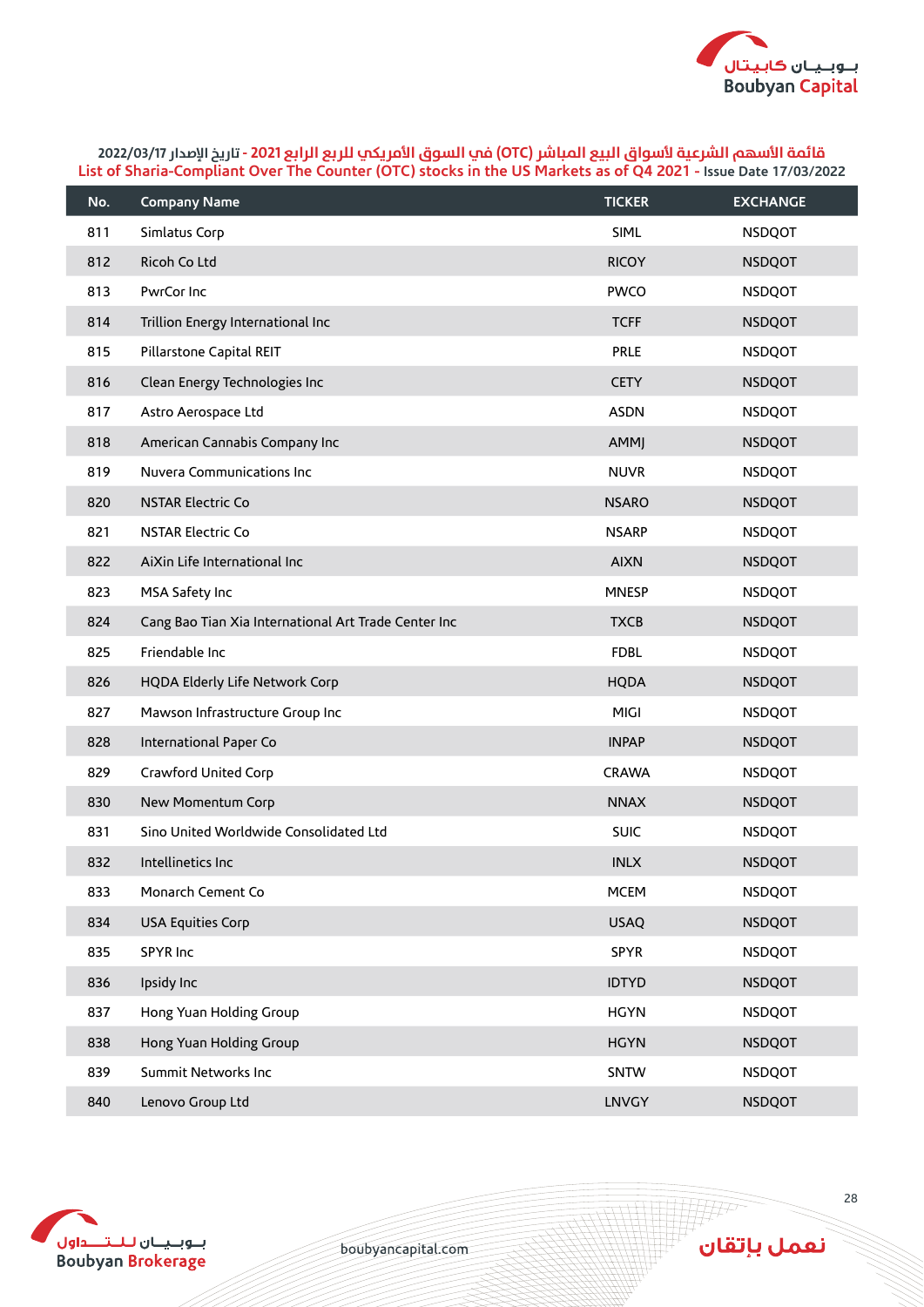

| No. | <b>Company Name</b>                        | <b>TICKER</b> | <b>EXCHANGE</b> |
|-----|--------------------------------------------|---------------|-----------------|
| 841 | GAIL (India) Ltd                           | <b>GAILF</b>  | <b>NSDQOT</b>   |
| 842 | Public Storage                             | <b>PSALL</b>  | <b>NSDQOT</b>   |
| 843 | Rasna Therapeutics Inc                     | <b>RASP</b>   | <b>NSDQOT</b>   |
| 844 | voestalpine AG                             | <b>VLPNY</b>  | <b>NSDQOT</b>   |
| 845 | Steel Authority of India Ltd               | <b>SAUKF</b>  | <b>NSDQOT</b>   |
| 846 | Weed Inc                                   | <b>BUDZ</b>   | <b>NSDQOT</b>   |
| 847 | Creative Medical Technology Holdings Inc   | <b>CELZ</b>   | <b>NSDQOT</b>   |
| 848 | Infineon Technologies AG                   | <b>IFNNY</b>  | <b>NSDQOT</b>   |
| 849 | Aurubis AG                                 | <b>AIAGY</b>  | <b>NSDQOT</b>   |
| 850 | Tautachrome Inc                            | <b>TTCM</b>   | <b>NSDQOT</b>   |
| 851 | Polskie Gornictwo Naftowe i Gazownictwo SA | POGWY         | <b>NSDQOT</b>   |
| 852 | Vale Indonesia Tbk PT                      | <b>PTNDY</b>  | <b>NSDQOT</b>   |
| 853 | C-Bond Systems Inc                         | <b>CBNT</b>   | <b>NSDQOT</b>   |
| 854 | Vycor Medical Inc                          | <b>VYCO</b>   | <b>NSDQOT</b>   |
| 855 | Studsvik AB                                | <b>SUDKY</b>  | <b>NSDQOT</b>   |
| 856 | Basanite Inc                               | <b>BASA</b>   | <b>NSDQOT</b>   |
| 857 | Indocement Tunggal Prakarsa Tbk PT         | <b>PITPY</b>  | <b>NSDQOT</b>   |
| 858 | Unilever Indonesia Tbk PT                  | <b>UNLRY</b>  | <b>NSDQOT</b>   |
| 859 | United Tractors Tbk PT                     | <b>PUTKY</b>  | <b>NSDQOT</b>   |
| 860 | Semen Indonesia (Persero) Tbk PT           | <b>PSGTY</b>  | <b>NSDQOT</b>   |
| 861 | Visium Technologies Inc                    | <b>VISM</b>   | <b>NSDQOT</b>   |
| 862 | Astra International Tbk PT                 | <b>PTAIY</b>  | <b>NSDQOT</b>   |
| 863 | Lithium & Boron Technology Inc             | LBTI          | <b>NSDQOT</b>   |
| 864 | Siemens Gamesa Renewable Energy SA         | <b>GCTAY</b>  | <b>NSDQOT</b>   |
| 865 | DecisionPoint Systems Inc                  | <b>DPSI</b>   | <b>NSDQOT</b>   |
| 866 | Spirits Time International Inc             | SRSG          | <b>NSDQOT</b>   |
| 867 | Grow Capital Inc                           | <b>GRWC</b>   | <b>NSDQOT</b>   |
| 868 | Bioxytran Inc                              | <b>BIXT</b>   | <b>NSDQOT</b>   |
| 869 | Mitesco Inc                                | <b>MITI</b>   | <b>NSDQOT</b>   |
| 870 | Vitality Biopharma Inc                     | <b>VBIO</b>   | <b>NSDQOT</b>   |



boubyancapital.com

**HF** 

نعمل بإتقان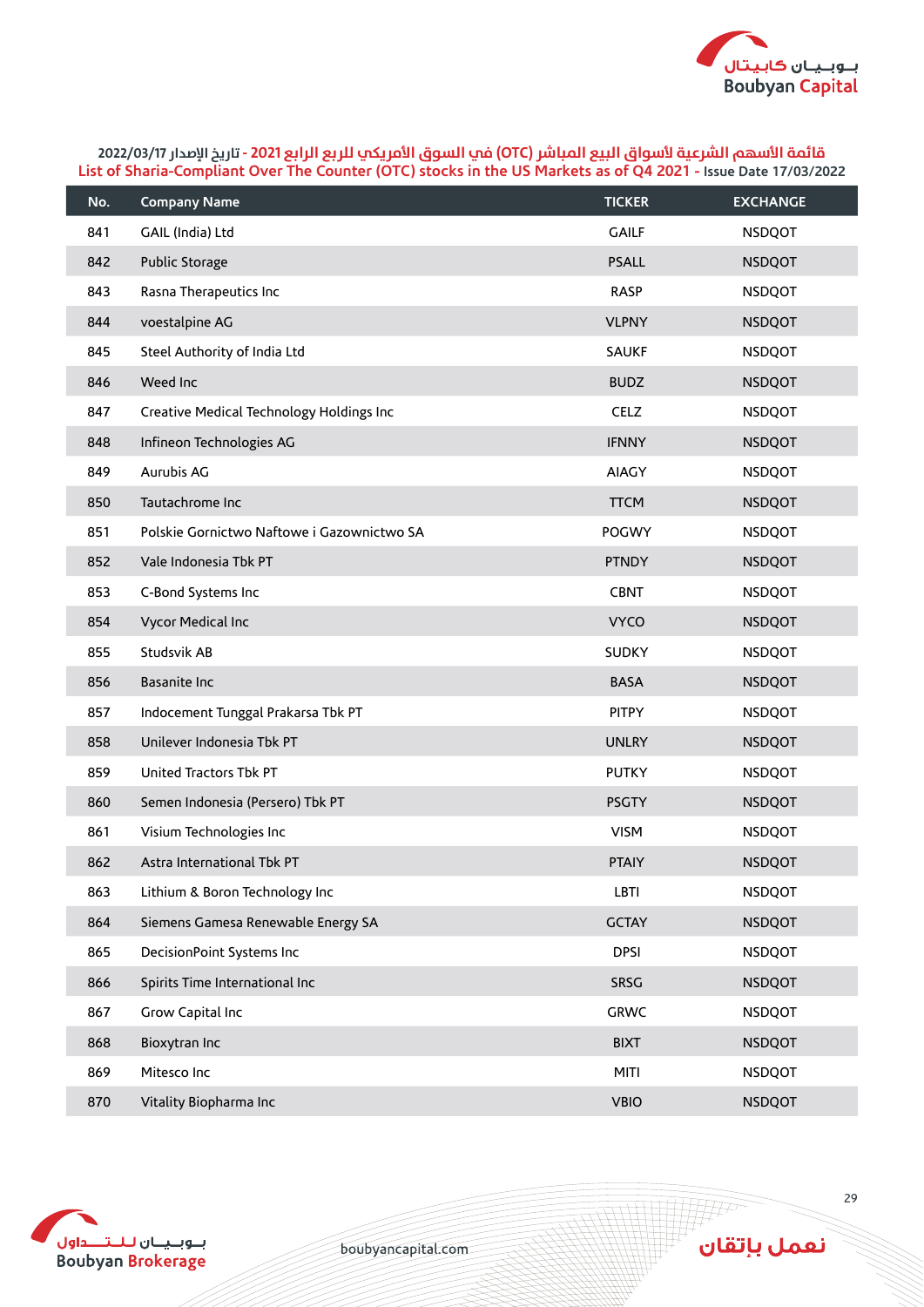

| No. | <b>Company Name</b>                    | <b>TICKER</b> | <b>EXCHANGE</b> |
|-----|----------------------------------------|---------------|-----------------|
| 871 | QHY Group                              | QHYG          | <b>NSDQOT</b>   |
| 872 | <b>Bravo Multinational Inc</b>         | <b>BRVO</b>   | <b>NSDQOT</b>   |
| 873 | Zoom Telephonics Inc                   | <b>MINM</b>   | <b>NSDQOT</b>   |
| 874 | <b>Bunker Hill Mining Corp</b>         | <b>BHLL</b>   | <b>NSDQOT</b>   |
| 875 | Asseco Poland SA                       | ASOZY         | <b>NSDQOT</b>   |
| 876 | <b>SSAB AB</b>                         | SSAAY         | <b>NSDQOT</b>   |
| 877 | Shenzhen Expressway Co Ltd             | SHZNY         | <b>NSDQOT</b>   |
| 878 | Hurriyet Gazetecilik ve Matbaacilik AS | <b>HURRY</b>  | <b>NSDQOT</b>   |
| 879 | Hamburger Hafen und Logistik AG        | <b>HHULY</b>  | <b>NSDQOT</b>   |
| 880 | Rhoen Klinikum AG                      | <b>RKAGY</b>  | <b>NSDQOT</b>   |
| 881 | Sharing Economy International Inc      | <b>SEII</b>   | <b>NSDQOT</b>   |
| 882 | Tatneft' PAO                           | <b>OAOFY</b>  | <b>NSDQOT</b>   |
| 883 | China Resources Cement Holdings Ltd    | <b>CARCY</b>  | <b>NSDQOT</b>   |
| 884 | Metallurgical Corporation of China Ltd | <b>MLLUY</b>  | <b>NSDQOT</b>   |
| 885 | Orion Oyj                              | <b>ORINY</b>  | <b>NSDQOT</b>   |
| 886 | Marizyme Inc                           | <b>MRZM</b>   | <b>NSDQOT</b>   |
| 887 | Inhibitor Therapeutics Inc             | <b>INTI</b>   | <b>NSDQOT</b>   |
| 888 | Kalbe Farma Tbk PT                     | <b>PTKFY</b>  | <b>NSDQOT</b>   |
| 889 | Burnham Holdings Inc                   | <b>BURCP</b>  | <b>NSDQOT</b>   |
| 890 | Burnham Holdings Inc                   | <b>BURCA</b>  | <b>NSDQOT</b>   |
| 891 | Burnham Holdings Inc                   | <b>BURCB</b>  | <b>NSDQOT</b>   |
| 892 | <b>Technical Communications Corp</b>   | <b>TCCO</b>   | <b>NSDQOT</b>   |
| 893 | Stanley Black & Decker Inc             | <b>BKDKP</b>  | <b>NSDQOT</b>   |
| 894 | Stanley Black & Decker Inc             | <b>SBDKP</b>  | <b>NSDQOT</b>   |
| 895 | Netlist Inc                            | <b>NLST</b>   | <b>NSDQOT</b>   |
| 896 | Tofutti Brands Inc                     | <b>TOFB</b>   | <b>NSDQOT</b>   |
| 897 | Superconductor Technologies Inc        | SCON          | <b>NSDQOT</b>   |
| 898 | <b>Allied Corp</b>                     | <b>ALID</b>   | <b>NSDQOT</b>   |
| 899 | Cannabis Suisse Corp                   | CSUI          | <b>NSDQOT</b>   |
| 900 | Tradefan Inc                           | <b>TFAN</b>   | <b>NSDQOT</b>   |



boubyancapital.com

**HF**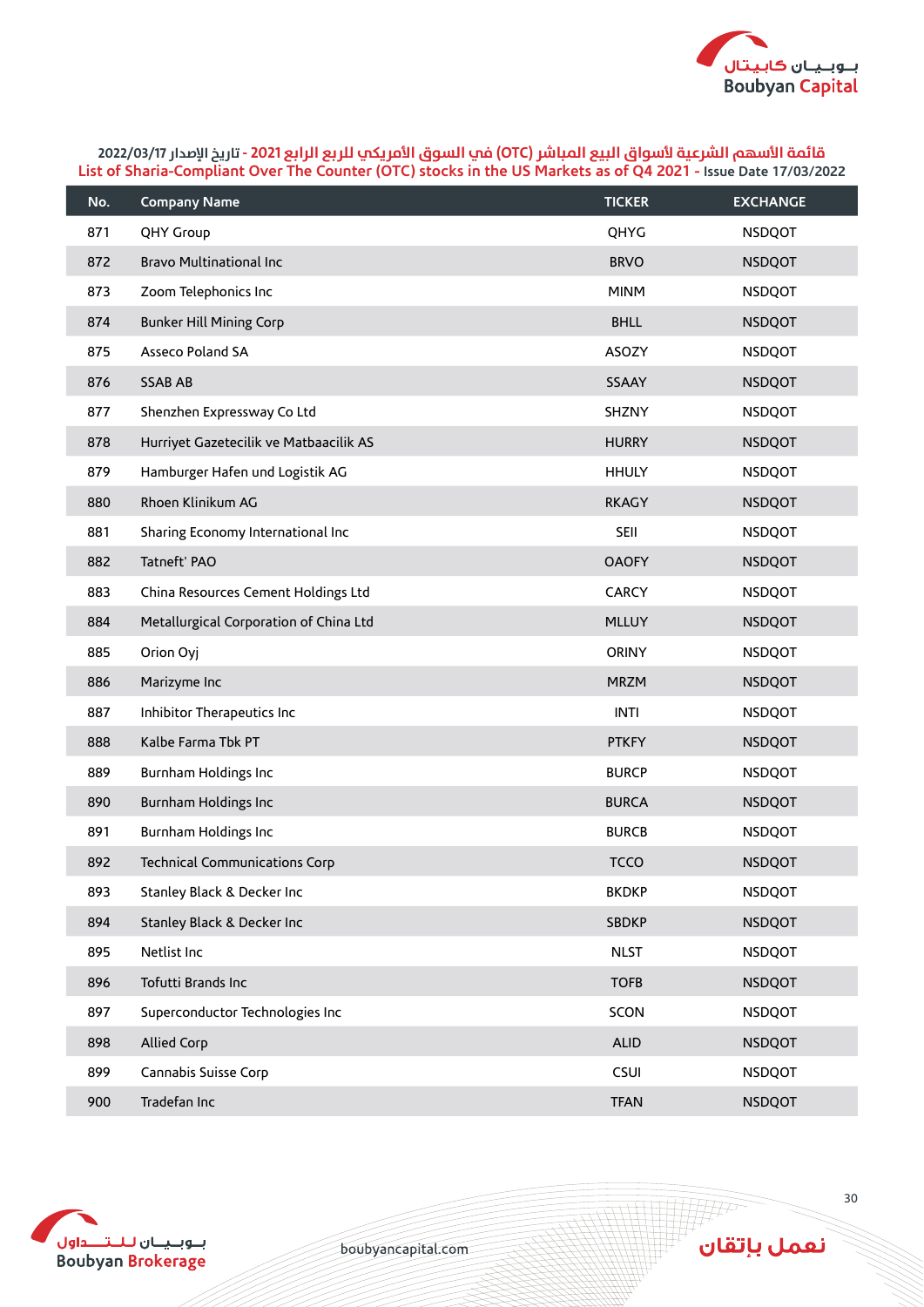

| No. | <b>Company Name</b>                     | <b>TICKER</b> | <b>EXCHANGE</b> |
|-----|-----------------------------------------|---------------|-----------------|
| 901 | Lawson Inc                              | LWWLY         | <b>NSDQOT</b>   |
| 902 | Instadose Pharma Corp                   | <b>INSD</b>   | <b>NSDQOT</b>   |
| 903 | Leader Hill Corp                        | LHIL          | <b>NSDQOT</b>   |
| 904 | Leader Capital Holdings Corp            | <b>LCHD</b>   | <b>NSDQOT</b>   |
| 905 | Reviv3 Procare Co                       | <b>RVIV</b>   | <b>NSDQOT</b>   |
| 906 | Aeon Co Ltd                             | <b>AONNY</b>  | <b>NSDQOT</b>   |
| 907 | HELLA GmbH & Co KGaA                    | <b>HLLGY</b>  | <b>NSDQOT</b>   |
| 908 | Fellazo Corp                            | <b>FLLZ</b>   | <b>NSDQOT</b>   |
| 909 | Temir Corp                              | <b>TMRR</b>   | <b>NSDQOT</b>   |
| 910 | FingerMotion Inc                        | <b>FNGR</b>   | <b>NSDQOT</b>   |
| 911 | Norris Industries Inc                   | <b>NRIS</b>   | <b>NSDQOT</b>   |
| 912 | <b>Agentix Corp</b>                     | <b>AGTX</b>   | <b>NSDQOT</b>   |
| 913 | Q BioMed Inc                            | QBIO          | <b>NSDQOT</b>   |
| 914 | AB International Group Corp             | <b>ABQQ</b>   | <b>NSDQOT</b>   |
| 915 | Boatim Inc                              | <b>BTIM</b>   | <b>NSDQOT</b>   |
| 916 | Visiber57 Corp                          | <b>VCOR</b>   | <b>NSDQOT</b>   |
| 917 | Savmobi Technology Inc                  | <b>SVMB</b>   | <b>NSDQOT</b>   |
| 918 | KushCo Holdings Inc (Duplicate)         | <b>KSHB</b>   | <b>NSDQOT</b>   |
| 919 | Assisted 4 Living Inc                   | <b>ASSF</b>   | <b>NSDQOT</b>   |
| 920 | Photozou Holdings Inc                   | PTZH          | <b>NSDQOT</b>   |
| 921 | Unex Holdings Inc                       | <b>UNEX</b>   | <b>NSDQOT</b>   |
| 922 | Sono-Tek Corp                           | <b>SOTK</b>   | <b>NSDQOT</b>   |
| 923 | Preaxia Health Care Payment Systems Inc | <b>PAXH</b>   | <b>NSDQOT</b>   |
| 924 | Surge Components Inc                    | <b>SPRS</b>   | <b>NSDQOT</b>   |
| 925 | Cryo-Cell International Inc             | <b>CCEL</b>   | <b>NSDQOT</b>   |
| 926 | <b>EACO Corp</b>                        | EACO          | <b>NSDQOT</b>   |
| 927 | Sipup Corp                              | <b>SPUP</b>   | <b>NSDQOT</b>   |
| 928 | Burzynski Research Institute Inc        | <b>BZYR</b>   | <b>NSDQOT</b>   |
| 929 | <b>BAB Inc</b>                          | BABB          | <b>NSDQOT</b>   |
| 930 | Cannabics Pharmaceuticals Inc           | <b>CNBX</b>   | <b>NSDQOT</b>   |



boubyancapital.com

**THP**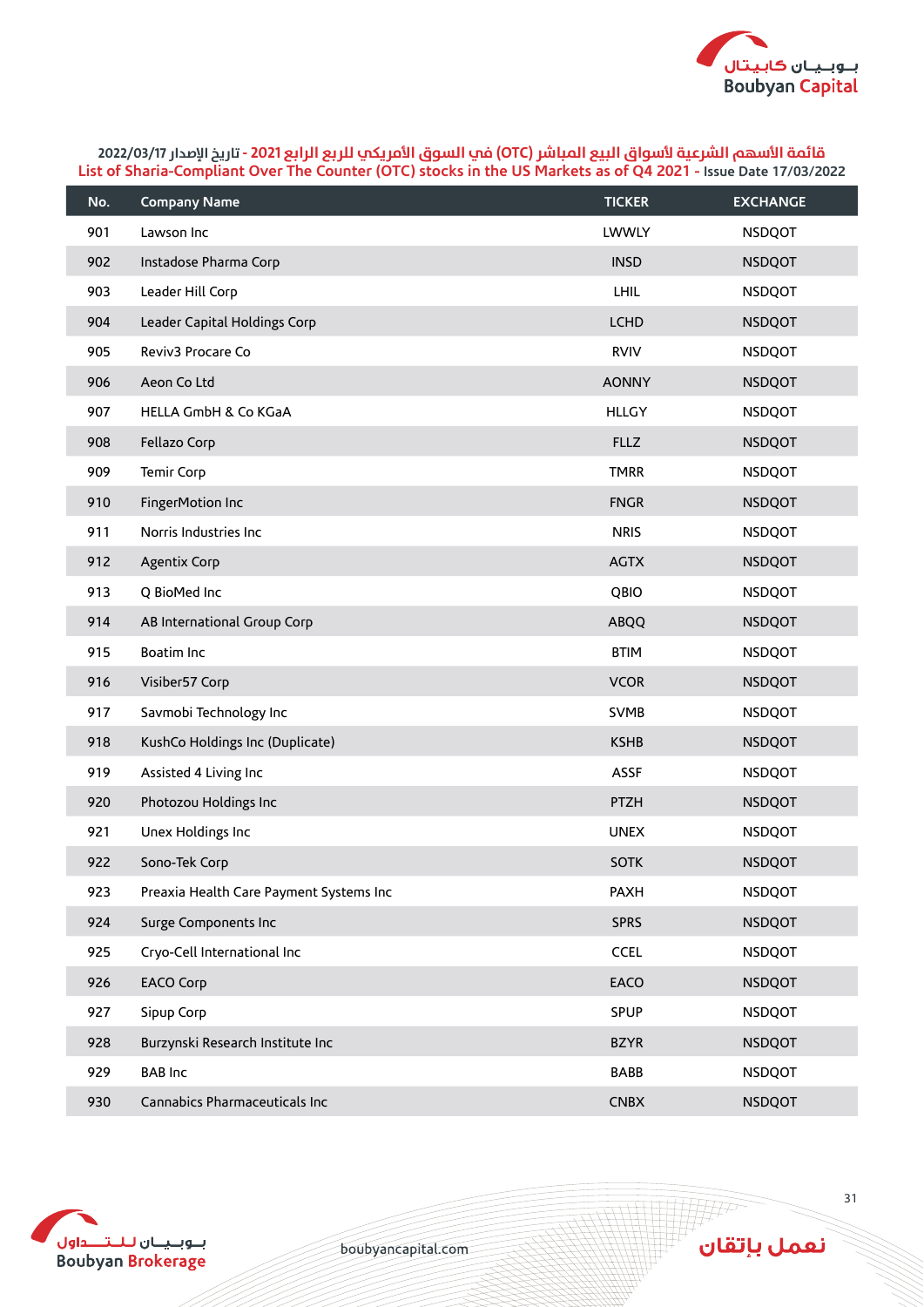

| No. | <b>Company Name</b>                | <b>TICKER</b> | <b>EXCHANGE</b> |
|-----|------------------------------------|---------------|-----------------|
| 931 | <b>CCA Industries Inc</b>          | CAWW          | <b>NSDQOT</b>   |
| 932 | Video Display Corp                 | <b>VIDE</b>   | <b>NSDQOT</b>   |
| 933 | PureBase Corp                      | <b>PUBC</b>   | <b>NSDQOT</b>   |
| 934 | Exeo Entertainment Inc             | <b>EXEO</b>   | <b>NSDQOT</b>   |
| 935 | Startech Labs Inc                  | LAAB          | <b>NSDQOT</b>   |
| 936 | Bioqual Inc                        | <b>BIOQ</b>   | <b>NSDQOT</b>   |
| 937 | Computer Services Inc              | <b>CSVI</b>   | <b>NSDQOT</b>   |
| 938 | Enertopia Corp                     | <b>ENRT</b>   | <b>NSDQOT</b>   |
| 939 | Perk International Inc             | <b>PRKI</b>   | <b>NSDQOT</b>   |
| 940 | Unique Logistics International Inc | <b>UNQL</b>   | <b>NSDQOT</b>   |
| 941 | Yaskawa Electric Corp              | YASKY         | <b>NSDQOT</b>   |
| 942 | Cell MedX Corp                     | <b>CMXC</b>   | <b>NSDQOT</b>   |
| 943 | Kewpie Corp                        | <b>KWPCY</b>  | <b>NSDQOT</b>   |
| 944 | Texas Mineral Resources Corp       | <b>TMRC</b>   | <b>NSDQOT</b>   |
| 945 | Destiny Media Technologies Inc     | <b>DSNY</b>   | <b>NSDQOT</b>   |
| 946 | Suedzucker AG                      | <b>SUEZY</b>  | <b>NSDQOT</b>   |
| 947 | Seven & i Holdings Co Ltd          | <b>SVNDY</b>  | <b>NSDQOT</b>   |
| 948 | Nitori Holdings Co Ltd             | <b>NCLTY</b>  | <b>NSDQOT</b>   |
| 949 | Green Hygienics Holdings Inc       | <b>GRYN</b>   | <b>NSDQOT</b>   |
| 950 | Fuelcell Energy Inc                | <b>FCELB</b>  | <b>NSDQOT</b>   |
| 951 | Green Stream Holdings Inc          | <b>GSFI</b>   | <b>NSDQOT</b>   |
| 952 | Treasure & Shipwreck Recovery Inc  | <b>BLIS</b>   | <b>NSDQOT</b>   |
| 953 | Slinger Bag Inc                    | <b>SLBG</b>   | <b>NSDQOT</b>   |
| 954 | Puget Technologies Inc             | <b>PUGE</b>   | <b>NSDQOT</b>   |
| 955 | Sharing Services Global Corp       | <b>SHRG</b>   | <b>NSDQOT</b>   |
| 956 | Long Term Care Operations 360 Inc  | <b>LTCO</b>   | <b>NSDQOT</b>   |
| 957 | Panamera Healthcare Corp           | <b>PNHT</b>   | <b>NSDQOT</b>   |
| 958 | <b>Black Rock Petroleum Co</b>     | <b>BKRP</b>   | <b>NSDQOT</b>   |
| 959 | Boxxy Inc                          | <b>BXXY</b>   | <b>NSDQOT</b>   |
| 960 | GPO Plus Inc                       | <b>GPOX</b>   | <b>NSDQOT</b>   |



boubyancapital.com

**APP**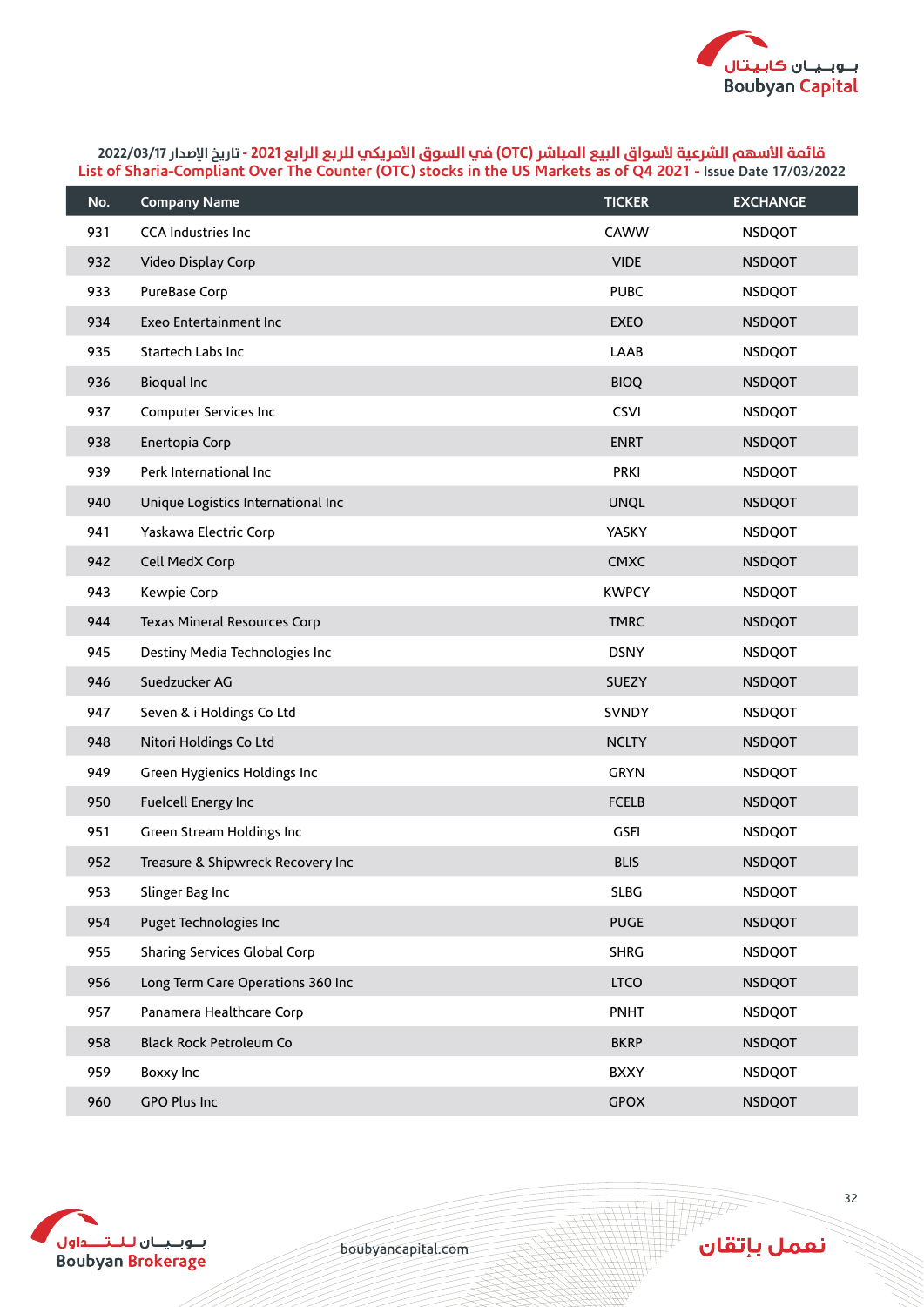

| No. | <b>Company Name</b>                    | <b>TICKER</b> | <b>EXCHANGE</b> |
|-----|----------------------------------------|---------------|-----------------|
| 961 | Nutriband Inc                          | <b>NTRB</b>   | <b>NSDQOT</b>   |
| 962 | Arion Group Corp                       | <b>ARGC</b>   | <b>NSDQOT</b>   |
| 963 | Vitaspring Biomedical Co. Ltd          | <b>VSBC</b>   | <b>NSDQOT</b>   |
| 964 | Nugenerex Immuno-Oncology Inc          | <b>NUGX</b>   | <b>NSDQOT</b>   |
| 965 | MU Global Holding Ltd                  | <b>MUGH</b>   | <b>NSDQOT</b>   |
| 966 | <b>Granite Falls Energy LLC</b>        | <b>GFGY</b>   | <b>NSDQOT</b>   |
| 967 | MamaMancini's Holdings Inc             | <b>MMMB</b>   | <b>NSDQOT</b>   |
| 968 | Skkynet Cloud Systems Inc              | <b>SKKY</b>   | <b>NSDQOT</b>   |
| 969 | Heron Lake BioEnergy LLC               | <b>HLBYL</b>  | <b>NSDQOT</b>   |
| 970 | Webco Industries Inc                   | <b>WEBC</b>   | <b>NSDQOT</b>   |
| 971 | Goliath Film and Media Holdings        | <b>GFMH</b>   | <b>NSDQOT</b>   |
| 972 | <b>Bakhu Holdings Corp</b>             | <b>BKUH</b>   | <b>NSDQOT</b>   |
| 973 | International Baler Corp               | <b>IBAL</b>   | <b>NSDQOT</b>   |
| 974 | <b>PURE Biosciences Inc</b>            | <b>PURE</b>   | <b>NSDQOT</b>   |
| 975 | Sunwin Stevia International Inc        | SUWN          | <b>NSDQOT</b>   |
| 976 | Huaizhong Health Group Inc             | <b>ADAD</b>   | <b>NSDQOT</b>   |
| 977 | Healthcare Integrated Technologies Inc | <b>HITC</b>   | <b>NSDQOT</b>   |
| 978 | Organicell Regenerative Medicine Inc   | <b>BPSR</b>   | <b>NSDQOT</b>   |
| 979 | Northern Minerals & Exploration Ltd    | <b>NMEX</b>   | <b>NSDQOT</b>   |
| 980 | Generex Biotechnology Corp             | <b>GNBT</b>   | <b>NSDQOT</b>   |
| 981 | Red Metal Resources Ltd                | <b>RMES</b>   | <b>NSDQOT</b>   |
| 982 | Liberty Star Uranium & Metals Corp     | <b>LBSR</b>   | <b>NSDQOT</b>   |
| 983 | Neutra Corp                            | <b>NTRR</b>   | <b>NSDQOT</b>   |
| 984 | Ashtead Group PLC                      | <b>ASHTY</b>  | <b>NSDQOT</b>   |
| 985 | PharmaCyte Biotech Inc                 | PMCB          | <b>NSDQOT</b>   |
| 986 | Body and Mind Inc                      | <b>BMMJ</b>   | <b>NSDQOT</b>   |
| 987 | Netcapital Inc                         | <b>NCPL</b>   | <b>NSDQOT</b>   |
| 988 | Mirage Energy Corp                     | <b>MRGE</b>   | <b>NSDQOT</b>   |
| 989 | Cyber Apps World Inc                   | <b>CYAP</b>   | <b>NSDQOT</b>   |
| 990 | Zumtobel Group AG                      | <b>ZMTBY</b>  | <b>NSDQOT</b>   |



boubyancapital.com

**THP** 

نعمل بإتقان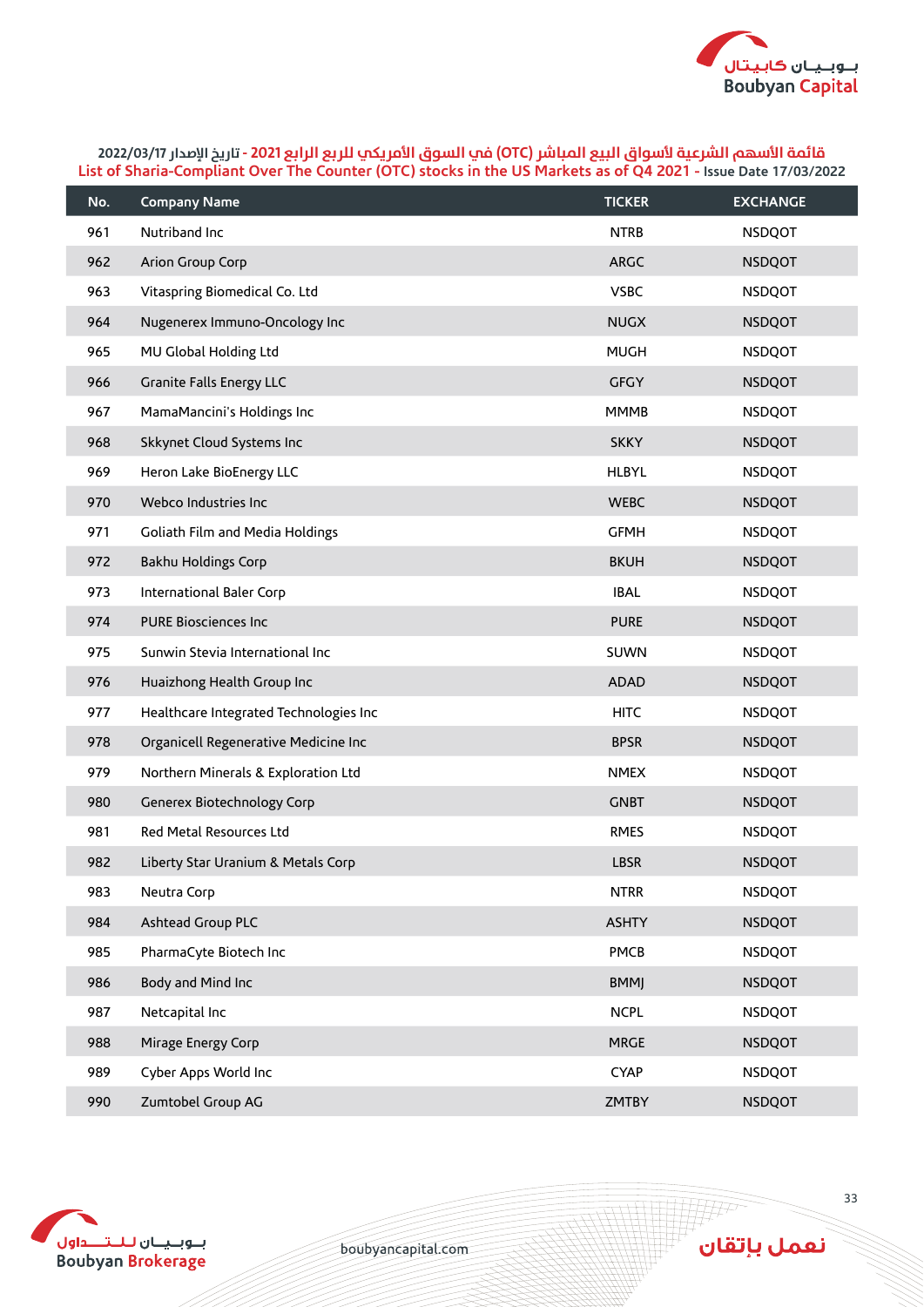

| No.  | <b>Company Name</b>               | <b>TICKER</b> | <b>EXCHANGE</b> |
|------|-----------------------------------|---------------|-----------------|
| 991  | Rise Gold Corp                    | <b>RYES</b>   | <b>NSDQOT</b>   |
| 992  | Industria de Diseno Textil SA     | <b>IDEXY</b>  | <b>NSDQOT</b>   |
| 993  | <b>MMEX Resources Corp</b>        | <b>MMEX</b>   | <b>NSDQOT</b>   |
| 994  | RCMW Group Inc                    | <b>RCMW</b>   | <b>NSDQOT</b>   |
| 995  | Simply Inc                        | <b>SIMP</b>   | <b>NSDQOT</b>   |
| 996  | Destination XL Group Inc          | <b>DXLG</b>   | <b>NSDQOT</b>   |
| 997  | Almacenes Exito SA                | <b>ALAXL</b>  | <b>NSDQOT</b>   |
| 998  | Ebara Corp                        | <b>EBCOY</b>  | <b>NSDQOT</b>   |
| 999  | Ace Hardware Indonesia Tbk PT     | PHDWY         | <b>NSDQOT</b>   |
| 1000 | Crank Media Inc                   | <b>CRKM</b>   | <b>NSDQOT</b>   |
| 1001 | Strong Solutions Inc              | SGOU          | <b>NSDQOT</b>   |
| 1002 | Omnia Wellness Inc                | <b>OMWS</b>   | <b>NSDQOT</b>   |
| 1003 | SigmaRenoPro Inc                  | <b>SIGP</b>   | <b>NSDQOT</b>   |
| 1004 | Organic Agricultural Co Ltd       | <b>OGAA</b>   | <b>NSDQOT</b>   |
| 1005 | Shengda Network Technology Inc    | SDWL          | <b>NSDQOT</b>   |
| 1006 | Trend Innovations Holding Inc     | <b>TREN</b>   | <b>NSDQOT</b>   |
| 1007 | Progressive Care Inc              | <b>RXMD</b>   | <b>NSDQOT</b>   |
| 1008 | Ms Young Adventure Enterprise Inc | <b>MSYN</b>   | <b>NSDQOT</b>   |
| 1009 | Excellerant Inc                   | <b>EXCL</b>   | <b>NSDQOT</b>   |
| 1010 | Transphorm Technology Inc         | <b>TGAN</b>   | <b>NSDQOT</b>   |
| 1011 | <b>BBX Capital Inc</b>            | <b>BBXIA</b>  | <b>NSDQOT</b>   |
| 1012 | <b>BBX Capital Inc</b>            | <b>BBXIB</b>  | <b>NSDQOT</b>   |
| 1013 | Vynleads Inc                      | <b>VYND</b>   | <b>NSDQOT</b>   |
| 1014 | <b>Ecco Auto World Corp</b>       | <b>EAWC</b>   | <b>NSDQOT</b>   |
| 1015 | InPost SA                         | <b>INPOY</b>  | <b>NSDQOT</b>   |
| 1016 | <b>Bylog Group Corp</b>           | <b>BYLG</b>   | <b>NSDQOT</b>   |
| 1017 | PetroGas Co                       | <b>PTCO</b>   | <b>NSDQOT</b>   |
| 1018 | Palayan Resources Inc             | <b>PLYN</b>   | <b>NSDQOT</b>   |
| 1019 | <b>Biotricity Inc</b>             | <b>BTCY</b>   | <b>NSDQOT</b>   |
| 1020 | Addentax Group Corp               | <b>ATXG</b>   | <b>NSDQOT</b>   |



boubyancapital.com

**APP**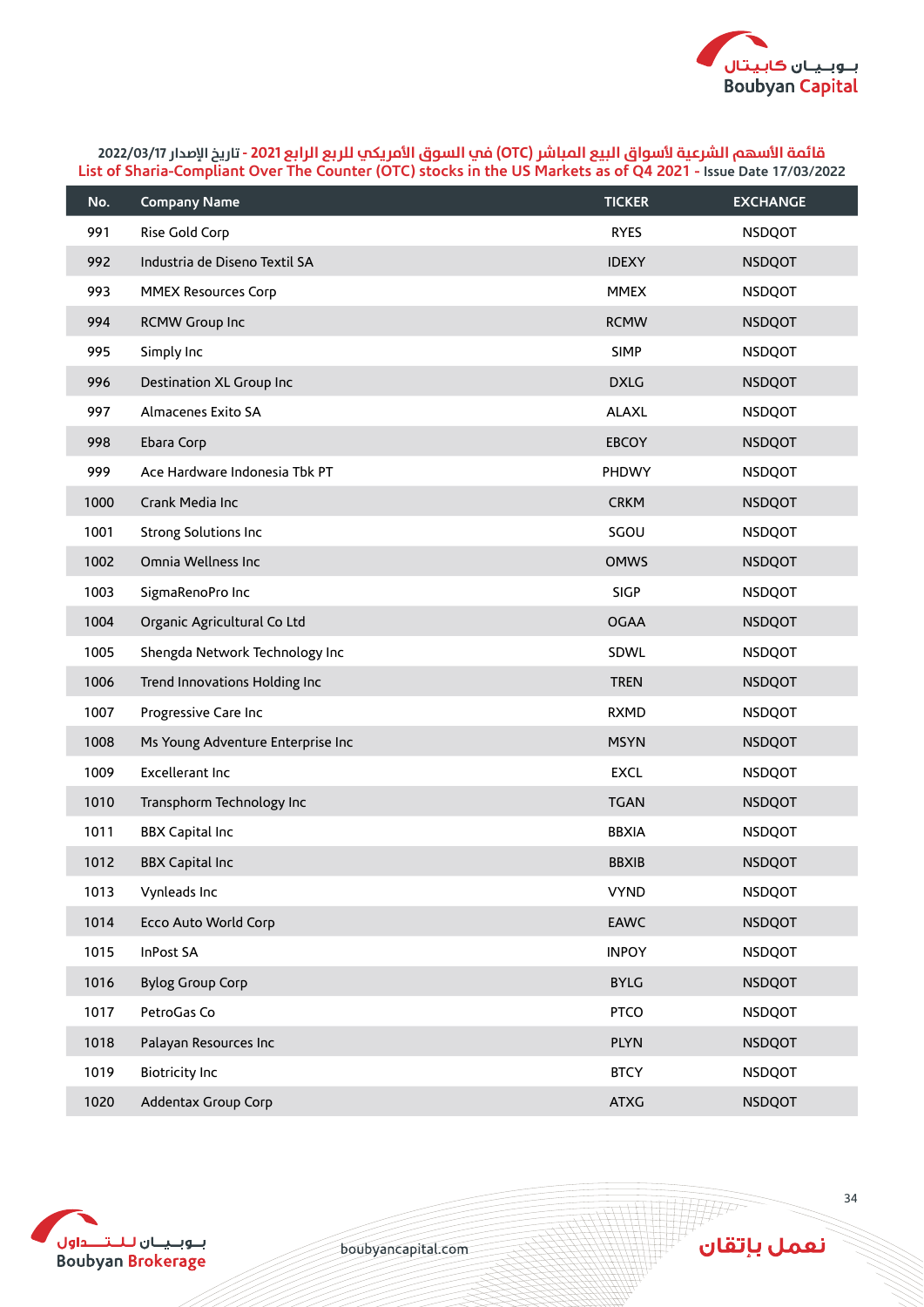

| No.  | <b>Company Name</b>                                   | <b>TICKER</b> | <b>EXCHANGE</b> |
|------|-------------------------------------------------------|---------------|-----------------|
| 1021 | Tauriga Sciences Inc                                  | <b>TAUG</b>   | <b>NSDQOT</b>   |
| 1022 | Investview Inc                                        | <b>INVU</b>   | <b>NSDQOT</b>   |
| 1023 | Singing Machine Company Inc                           | SMDM          | <b>NSDQOT</b>   |
| 1024 | Elite Pharmaceuticals Inc                             | <b>ELTP</b>   | <b>NSDQOT</b>   |
| 1025 | ADM Tronics Unlimited Inc                             | <b>ADMT</b>   | <b>NSDQOT</b>   |
| 1026 | Altair International Corp                             | <b>ATAO</b>   | <b>NSDQOT</b>   |
| 1027 | Signal Advance Inc                                    | SIGL          | <b>NSDQOT</b>   |
| 1028 | Altigen Communications Inc                            | <b>ATGN</b>   | <b>NSDQOT</b>   |
| 1029 | Agent Information Software Inc                        | <b>AIFS</b>   | <b>NSDQOT</b>   |
| 1030 | Access-Power & Co Inc                                 | <b>ACCR</b>   | <b>NSDQOT</b>   |
| 1031 | Viskase Companies Inc                                 | <b>VKSC</b>   | <b>NSDQOT</b>   |
| 1032 | PetVivo Holdings Inc                                  | <b>PETV</b>   | <b>NSDQOT</b>   |
| 1033 | <b>TORtec Group Corp</b>                              | <b>TRTK</b>   | <b>NSDQOT</b>   |
| 1034 | Remedent Inc                                          | REMI          | <b>NSDQOT</b>   |
| 1035 | AuraSource Inc                                        | <b>ARAO</b>   | <b>NSDQOT</b>   |
| 1036 | Sonasoft Corp                                         | <b>SSFT</b>   | <b>NSDQOT</b>   |
| 1037 | Tel-Instrument Electronics Corp                       | <b>TIKK</b>   | <b>NSDQOT</b>   |
| 1038 | <b>Blueone Card Inc</b>                               | <b>BCRD</b>   | <b>NSDQOT</b>   |
| 1039 | Media Nusantara Citra Tbk PT                          | <b>PTMEY</b>  | <b>NSDQOT</b>   |
| 1040 | Wellness Center USA Inc                               | <b>WCUI</b>   | <b>NSDQOT</b>   |
| 1041 | Force Protection Video Equipment Corp                 | <b>FPVD</b>   | <b>NSDQOT</b>   |
| 1042 | Indofood CBP Sukses Makmur Tbk PT                     | <b>PIFFY</b>  | <b>NSDQOT</b>   |
| 1043 | Artisan Consumer Goods Inc                            | <b>ARRT</b>   | <b>NSDQOT</b>   |
| 1044 | Perusahaan Perkebunan London Sumatra Indonesia Tbk PT | <b>PPLFY</b>  | <b>NSDQOT</b>   |
| 1045 | Noble Vici Group Inc                                  | <b>NVGI</b>   | <b>NSDQOT</b>   |
| 1046 | NaturalShrimp Inc                                     | <b>SHMP</b>   | <b>NSDQOT</b>   |
| 1047 | TX Holdings Inc                                       | <b>TXHG</b>   | <b>NSDQOT</b>   |
| 1048 | Mirgor SACIFIA                                        | <b>MRGQZ</b>  | <b>NSDQOT</b>   |
| 1049 | TechCom Inc                                           | <b>TCRI</b>   | <b>NSDQOT</b>   |
| 1050 | <b>E-QURE Corp</b>                                    | <b>EQUR</b>   | <b>NSDQOT</b>   |



boubyancapital.com

**THP** 

نعمل بإتقان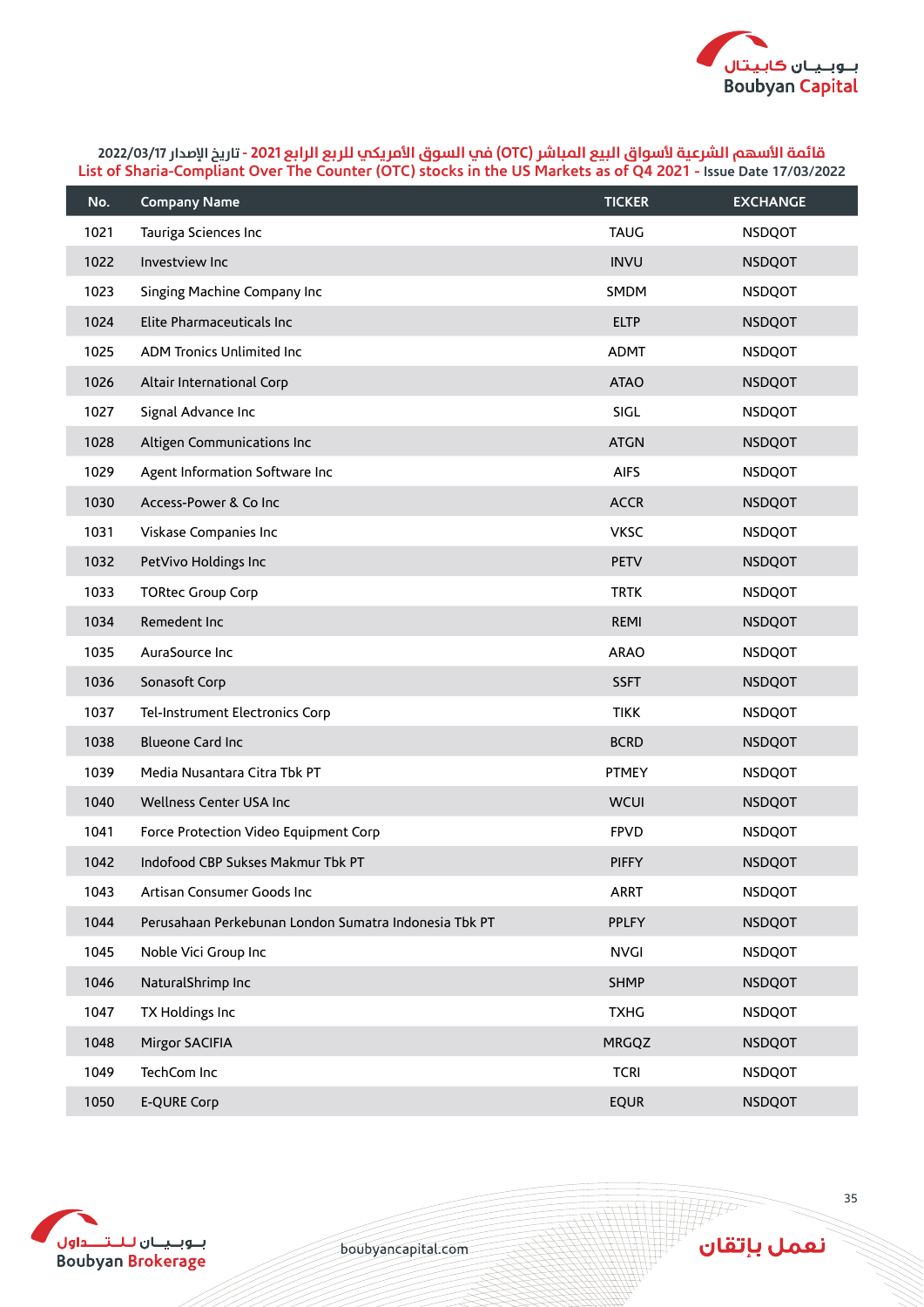

| No.  | <b>Company Name</b>                          | <b>TICKER</b> | <b>EXCHANGE</b> |
|------|----------------------------------------------|---------------|-----------------|
| 1051 | Nascent Biotech Inc                          | <b>NBIO</b>   | <b>NSDQOT</b>   |
| 1052 | Alterola Biotech Inc                         | <b>ABTI</b>   | <b>NSDQOT</b>   |
| 1053 | Energi Mega Persada Tbk PT                   | PEGIY         | <b>NSDQOT</b>   |
| 1054 | Rocketfuel Blockchain Inc                    | <b>RKFL</b>   | <b>NSDQOT</b>   |
| 1055 | Heidelberger Druckmaschinen AG               | <b>HBGRY</b>  | <b>NSDQOT</b>   |
| 1056 | Nano Magic Inc                               | <b>NMGX</b>   | <b>NSDQOT</b>   |
| 1057 | PCT Ltd                                      | <b>PCTL</b>   | <b>NSDQOT</b>   |
| 1058 | Ecoark Holdings Inc                          | <b>ZEST</b>   | <b>NSDQOT</b>   |
| 1059 | Vaso Corp                                    | <b>VASO</b>   | <b>NSDQOT</b>   |
| 1060 | Seneca Foods Corp                            | <b>SENEL</b>  | <b>NSDQOT</b>   |
| 1061 | Seneca Foods Corp                            | <b>SENEM</b>  | <b>NSDQOT</b>   |
| 1062 | QEP Co Inc                                   | QEPC          | <b>NSDQOT</b>   |
| 1063 | Quantum Energy Inc                           | QEGY          | <b>NSDQOT</b>   |
| 1064 | <b>Discovery Energy Corp</b>                 | <b>DENR</b>   | <b>NSDQOT</b>   |
| 1065 | E-Waste Corp                                 | <b>EWST</b>   | <b>NSDQOT</b>   |
| 1066 | Fact Inc                                     | <b>FCTI</b>   | <b>NSDQOT</b>   |
| 1067 | Chee Corp                                    | <b>ECRP</b>   | <b>NSDQOT</b>   |
| 1068 | Liaoning Shuiyun Qinghe Rice Industry Co Ltd | SYQH          | <b>NSDQOT</b>   |
| 1069 | Xtreme Fighting Championships Inc            | <b>DKMR</b>   | <b>NSDQOT</b>   |
| 1070 | Energy & Water Development Corp              | <b>EAWD</b>   | <b>NSDQOT</b>   |
| 1071 | Medixall Group Inc                           | <b>MDXL</b>   | <b>NSDQOT</b>   |
| 1072 | Key Energy Services Inc                      | <b>KEGX</b>   | <b>NSDQOT</b>   |
| 1073 | JS Beauty Land Network Technology Inc        | <b>JSBL</b>   | <b>NSDQOT</b>   |
| 1074 | Regnum Corp                                  | <b>RGMP</b>   | <b>NSDQOT</b>   |
| 1075 | Perpetual Industries Inc                     | <b>PRPI</b>   | <b>NSDQOT</b>   |
| 1076 | Union Bridge Holdings Ltd                    | <b>UGHL</b>   | <b>NSDQOT</b>   |
| 1077 | Zoompass Holdings Inc                        | <b>ZPAS</b>   | <b>NSDQOT</b>   |
| 1078 | Luboa Group Inc                              | LBAO          | <b>NSDQOT</b>   |
| 1079 | <b>US Nuclear Corp</b>                       | UCLE          | <b>NSDQOT</b>   |
| 1080 | Xinda International Corp                     | <b>XNDA</b>   | <b>NSDQOT</b>   |



boubyancapital.com

**APP**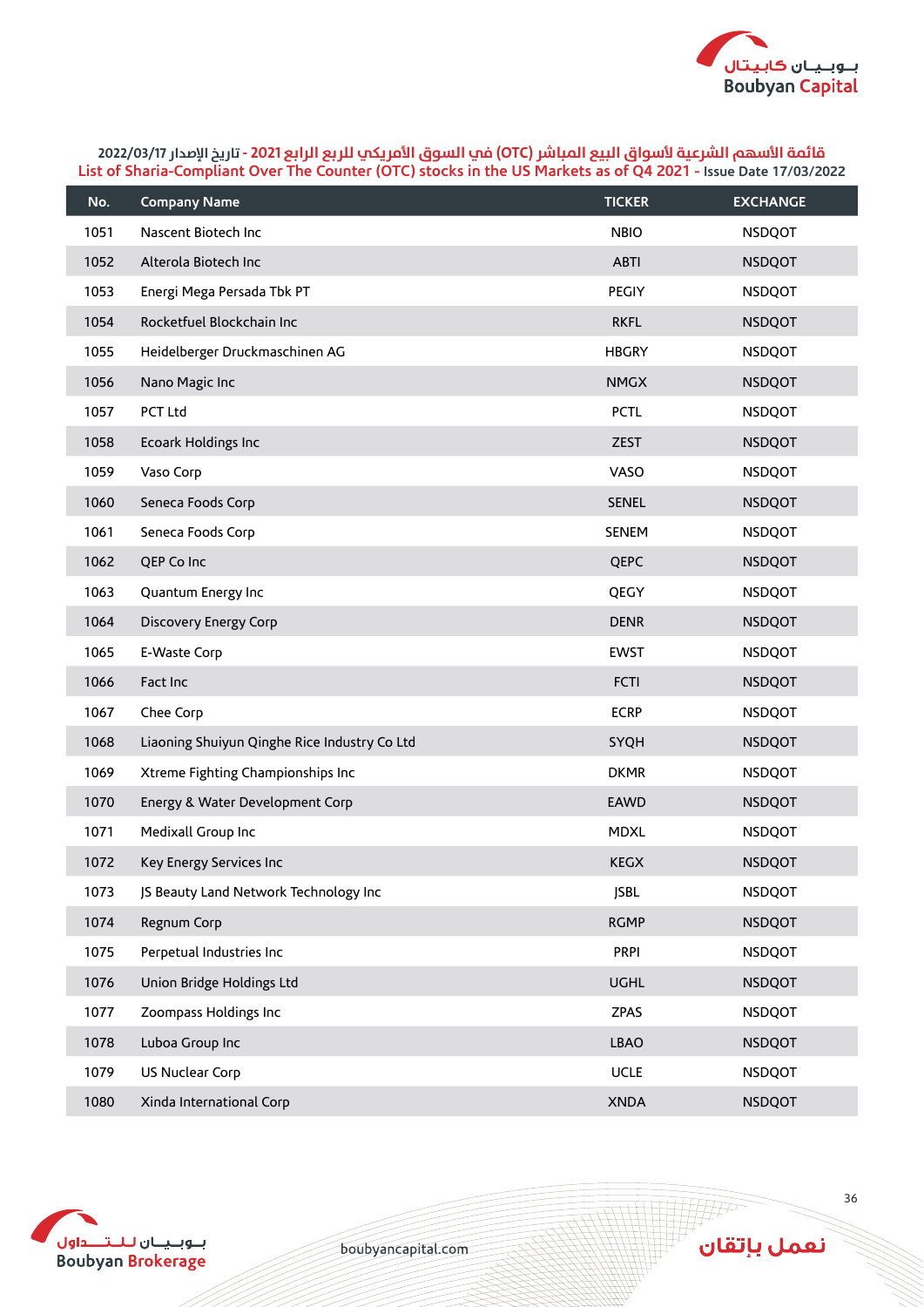

| No.  | <b>Company Name</b>               | <b>TICKER</b> | <b>EXCHANGE</b> |
|------|-----------------------------------|---------------|-----------------|
| 1081 | Orascom Investment Holding SAE    | <b>OSCMY</b>  | <b>NSDQOT</b>   |
| 1082 | Alpha Energy Inc                  | <b>APHE</b>   | <b>NSDQOT</b>   |
| 1083 | Petrogress Inc                    | <b>PGAS</b>   | <b>NSDQOT</b>   |
| 1084 | Nutralife Biosciences Inc         | <b>NLBS</b>   | <b>NSDQOT</b>   |
| 1085 | Liberty Media Corp                | <b>BATRB</b>  | <b>NSDQOT</b>   |
| 1086 | Liberated Syndication Inc         | <b>LSYN</b>   | <b>NSDQOT</b>   |
| 1087 | FHT Future Technology Ltd         | <b>FHTF</b>   | <b>NSDQOT</b>   |
| 1088 | Veroni Brands Corp                | <b>VONI</b>   | <b>NSDQOT</b>   |
| 1089 | Taronis Fuels Inc                 | <b>TRNF</b>   | <b>NSDQOT</b>   |
| 1090 | Bright Mountain Media Inc         | <b>BMTM</b>   | <b>NSDQOT</b>   |
| 1091 | SANUWAVE Health Inc               | SNWV          | <b>NSDQOT</b>   |
| 1092 | <b>Blox Inc</b>                   | <b>BLXX</b>   | <b>NSDQOT</b>   |
| 1093 | Summer Energy Holdings Inc        | <b>SUME</b>   | <b>NSDQOT</b>   |
| 1094 | QS Energy Inc                     | QSEP          | <b>NSDQOT</b>   |
| 1095 | Coro Global Inc                   | CGLO          | <b>NSDQOT</b>   |
| 1096 | Siderurgica Venezolana Sivensa SA | SDNWY         | <b>NSDQOT</b>   |
| 1097 | Sentient Brands Holdings Inc      | <b>SNBH</b>   | <b>NSDQOT</b>   |
| 1098 | Hi-Great Group Holding Co         | <b>HIGR</b>   | <b>NSDQOT</b>   |
| 1099 | iGO Inc                           | <b>IGOI</b>   | <b>NSDQOT</b>   |
| 1100 | Carnegie Development Inc          | <b>CDJM</b>   | <b>NSDQOT</b>   |
| 1101 | Ameritrust Corp                   | <b>ATCC</b>   | <b>NSDQOT</b>   |
| 1102 | QDM International Inc             | QDMI          | <b>NSDQOT</b>   |
| 1103 | Heyu Biological Technology Corp   | <b>HYBT</b>   | <b>NSDQOT</b>   |
| 1104 | Trutankless Inc                   | <b>TKLS</b>   | <b>NSDQOT</b>   |
| 1105 | Reliv International Inc           | RELV          | <b>NSDQOT</b>   |
| 1106 | China VTV Ltd                     | <b>CVTV</b>   | <b>NSDQOT</b>   |
| 1107 | Impreso Inc                       | <b>ZCOM</b>   | <b>NSDQOT</b>   |
| 1108 | Bare Metal Standard Inc           | <b>BRMT</b>   | <b>NSDQOT</b>   |
| 1109 | Innovative Designs Inc            | <b>IVDN</b>   | <b>NSDQOT</b>   |
| 1110 | Toga Ltd                          | <b>TOGL</b>   | <b>NSDQOT</b>   |



boubyancapital.com

**APP**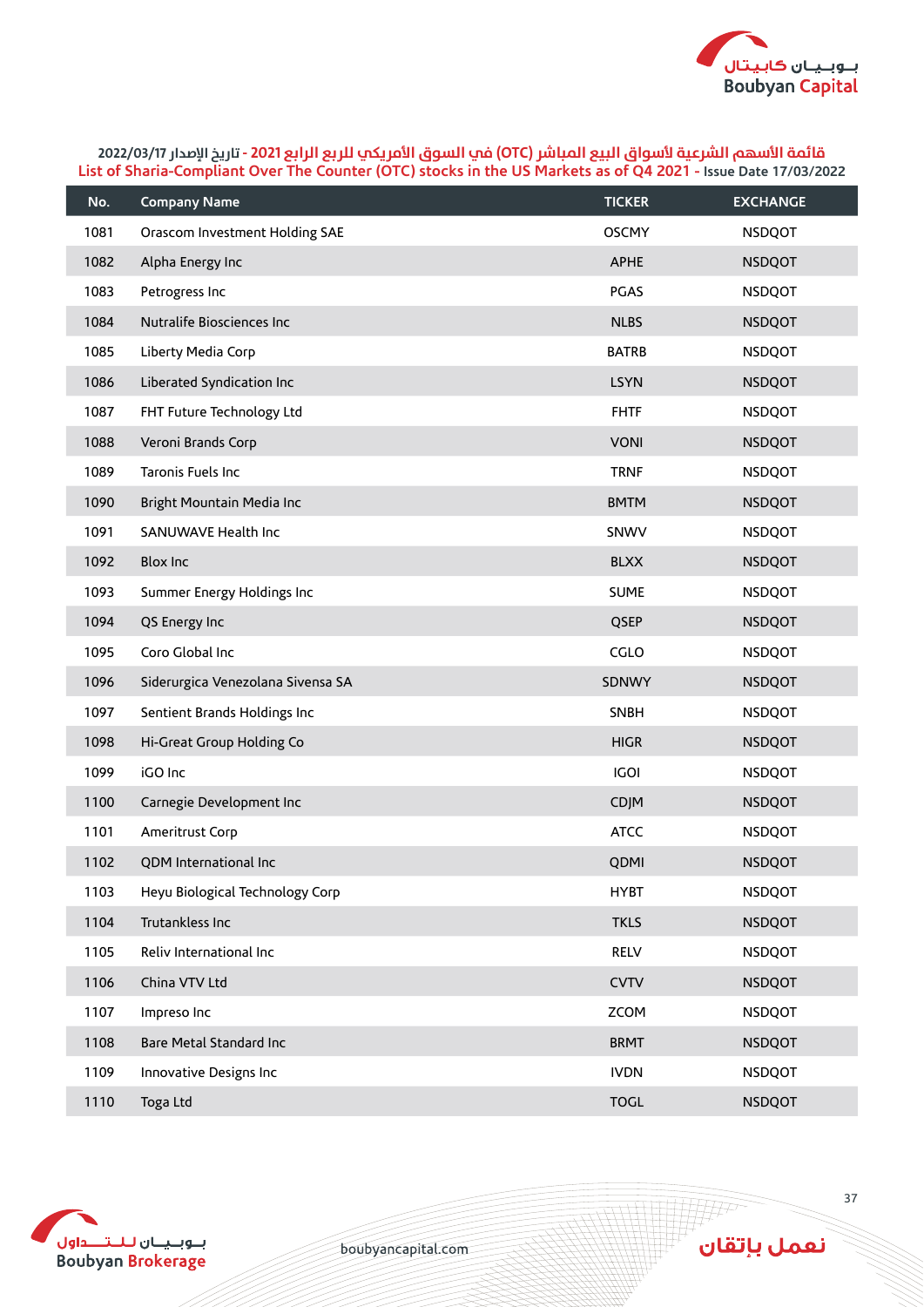

| No.  | <b>Company Name</b>                    | <b>TICKER</b> | <b>EXCHANGE</b> |
|------|----------------------------------------|---------------|-----------------|
| 1111 | Shentang International Inc             | SHNL          | <b>NSDQOT</b>   |
| 1112 | Universal Solar Technology Inc         | <b>UNSS</b>   | <b>NSDQOT</b>   |
| 1113 | Rito Group Corp                        | <b>RTTO</b>   | <b>NSDQOT</b>   |
| 1114 | Acacia Diversified Holdings Inc        | <b>ACCA</b>   | <b>NSDQOT</b>   |
| 1115 | Medical Marijuana Inc                  | <b>MJNA</b>   | <b>NSDQOT</b>   |
| 1116 | Omphalos Corp                          | <b>OMPS</b>   | <b>NSDQOT</b>   |
| 1117 | Right On Brands Inc                    | <b>RTON</b>   | <b>NSDQOT</b>   |
| 1118 | Smartag International Inc              | <b>SMRN</b>   | <b>NSDQOT</b>   |
| 1119 | <b>Triccar Inc</b>                     | <b>TCCR</b>   | <b>NSDQOT</b>   |
| 1120 | General Moly Inc                       | <b>GMOLQ</b>  | <b>NSDQOT</b>   |
| 1121 | <b>Winland Holdings Corp</b>           | WELX          | <b>NSDQOT</b>   |
| 1122 | Notox Technologies Corp                | <b>NTOX</b>   | <b>NSDQOT</b>   |
| 1123 | Vitana-X Inc                           | <b>VITX</b>   | <b>NSDQOT</b>   |
| 1124 | XT Energy Group Inc                    | <b>XTEG</b>   | <b>NSDQOT</b>   |
| 1125 | Rhino Resource Partners LP             | <b>RHNO</b>   | <b>NSDQOT</b>   |
| 1126 | <b>UC Asset LP</b>                     | <b>UCASU</b>  | <b>NSDQOT</b>   |
| 1127 | <b>Bitmis Corp</b>                     | <b>BIMT</b>   | <b>NSDQOT</b>   |
| 1128 | NAMI Corp.                             | <b>NINK</b>   | <b>NSDQOT</b>   |
| 1129 | Barrel Energy Inc                      | <b>BRLL</b>   | <b>NSDQOT</b>   |
| 1130 | Alliance Creative Group Inc            | <b>ACGX</b>   | <b>NSDQOT</b>   |
| 1131 | Mountain High Acquisitions Corp        | <b>MYHI</b>   | <b>NSDQOT</b>   |
| 1132 | <b>IEH Corp</b>                        | <b>IEHC</b>   | <b>NSDQOT</b>   |
| 1133 | PHI Group Inc                          | PHIL          | <b>NSDQOT</b>   |
| 1134 | Baying Ecological Holding Group Inc    | <b>BYIN</b>   | <b>NSDQOT</b>   |
| 1135 | America Great Health                   | AAGH          | <b>NSDQOT</b>   |
| 1136 | Sustainable Projects Group Inc         | <b>SPGX</b>   | <b>NSDQOT</b>   |
| 1137 | Rocky Mountain Industrials Inc         | RMRI          | <b>NSDQOT</b>   |
| 1138 | Town Sports International Holdings Inc | <b>CLUBQ</b>  | <b>NSDQOT</b>   |
| 1139 | SavDen Group Corp                      | <b>SVDN</b>   | <b>NSDQOT</b>   |
| 1140 | Wolverine Technologies Corp            | <b>WOLV</b>   | <b>NSDQOT</b>   |



boubyancapital.com

**APP** 

ِ<br>نعمل بإتقان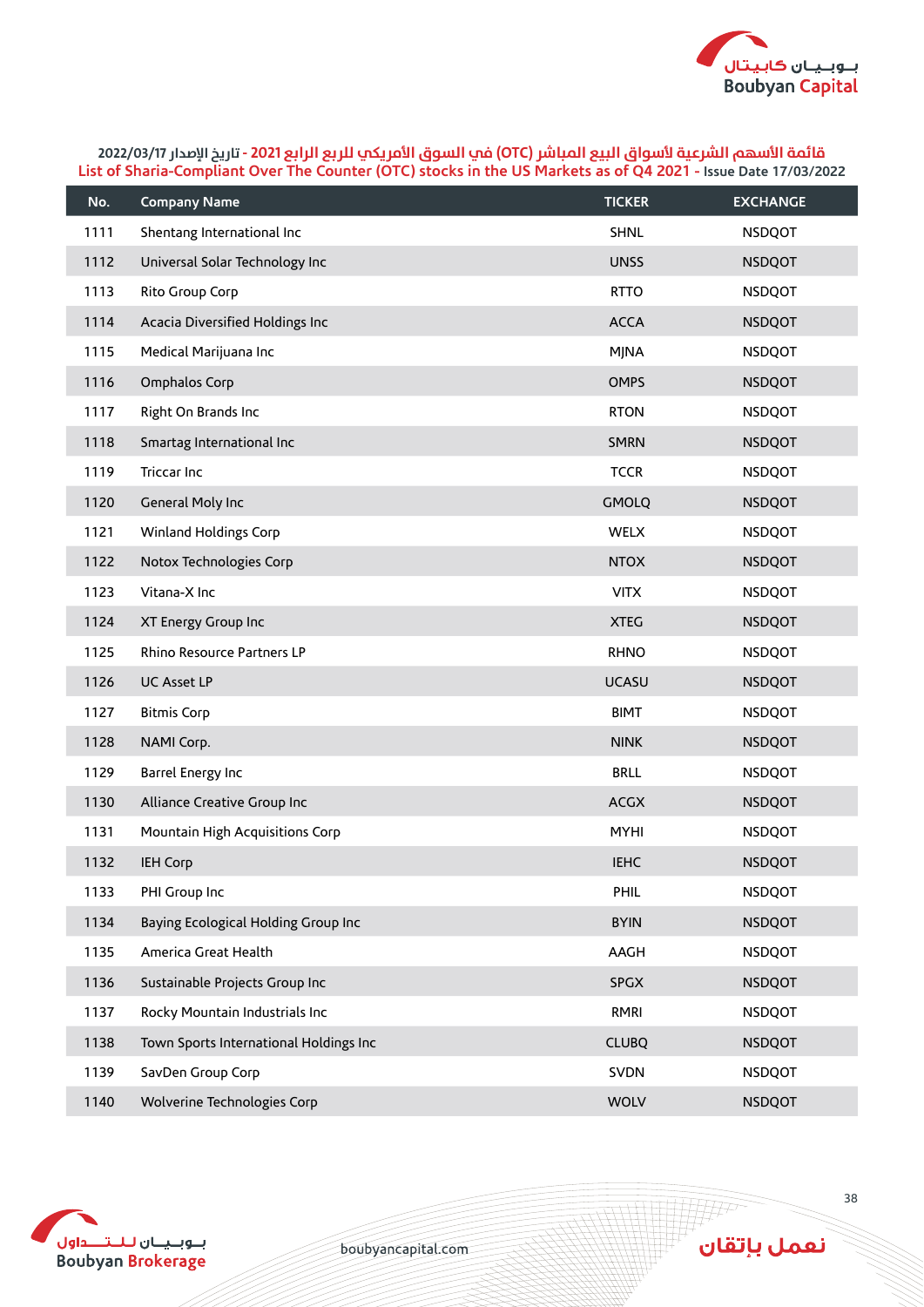

| No.  | <b>Company Name</b>                               | <b>TICKER</b> | <b>EXCHANGE</b> |
|------|---------------------------------------------------|---------------|-----------------|
| 1141 | Prime Global Capital Group Inc                    | <b>PGCG</b>   | <b>NSDQOT</b>   |
| 1142 | Western Magnesium Corp                            | <b>MLYF</b>   | <b>NSDQOT</b>   |
| 1143 | Francesca's Holdings Corp                         | <b>FRANQ</b>  | <b>NSDQOT</b>   |
| 1144 | Shengshi Elevator International Holding Group Inc | <b>SSDT</b>   | <b>NSDQOT</b>   |
| 1145 | Parker Drilling Co                                | <b>PKDC</b>   | <b>NSDQOT</b>   |
| 1146 | TripBorn Inc                                      | <b>TRRB</b>   | <b>NSDQOT</b>   |
| 1147 | Anvia Holdings Corp                               | ANVV          | <b>NSDQOT</b>   |
| 1148 | Dongxing International Inc                        | <b>DNXG</b>   | <b>NSDQOT</b>   |
| 1149 | Inbit Corp                                        | <b>INBT</b>   | <b>NSDQOT</b>   |
| 1150 | Indoor Harvest Corp                               | <b>INQD</b>   | <b>NSDQOT</b>   |
| 1151 | Applied Biosciences Corp                          | <b>APPB</b>   | <b>NSDQOT</b>   |
| 1152 | Global Seed Corp                                  | <b>GLBD</b>   | <b>NSDQOT</b>   |
| 1153 | Ekimas Corp                                       | <b>ASNB</b>   | <b>NSDQOT</b>   |
| 1154 | Sino Agro Food Inc                                | <b>SIAF</b>   | <b>NSDQOT</b>   |
| 1155 | Original Sixteen to One Mine Inc                  | <b>OSTO</b>   | <b>NSDQOT</b>   |
| 1156 | <b>Bioscience Neutraceuticals Inc</b>             | <b>DEVV</b>   | <b>NSDQOT</b>   |
| 1157 | AppYea Inc                                        | <b>APYP</b>   | <b>NSDQOT</b>   |
| 1158 | Luckwel Pharmaceuticals Inc                       | <b>LWEL</b>   | <b>NSDQOT</b>   |
| 1159 | Axel Springer SE                                  | <b>AXSPY</b>  | <b>NSDQOT</b>   |
| 1160 | Victory Oilfield Tech Inc                         | <b>VYEY</b>   | <b>NSDQOT</b>   |
| 1161 | Premier Biomedical Inc                            | BIEI          | <b>NSDQOT</b>   |
| 1162 | Cyberfort Software Inc                            | <b>CYBF</b>   | <b>NSDQOT</b>   |
| 1163 | Celexus Inc                                       | <b>CXUS</b>   | <b>NSDQOT</b>   |
| 1164 | Petrolia Energy Corp                              | <b>BBLS</b>   | <b>NSDQOT</b>   |
| 1165 | <b>ACC Aviation Holdings Ltd</b>                  | CAVG          | <b>NSDQOT</b>   |
| 1166 | Grand Perfecta Inc                                | <b>GPIW</b>   | <b>NSDQOT</b>   |
| 1167 | Petro River Oil Corp                              | <b>PTRC</b>   | <b>NSDQOT</b>   |
| 1168 | Blue Eagle Lithium Inc                            | <b>BEAG</b>   | <b>NSDQOT</b>   |
| 1169 | Telidyne Inc                                      | <b>TLDN</b>   | <b>NSDQOT</b>   |
| 1170 | Living 3D Holdings Inc                            | <b>LTDH</b>   | <b>NSDQOT</b>   |



boubyancapital.com

**APP**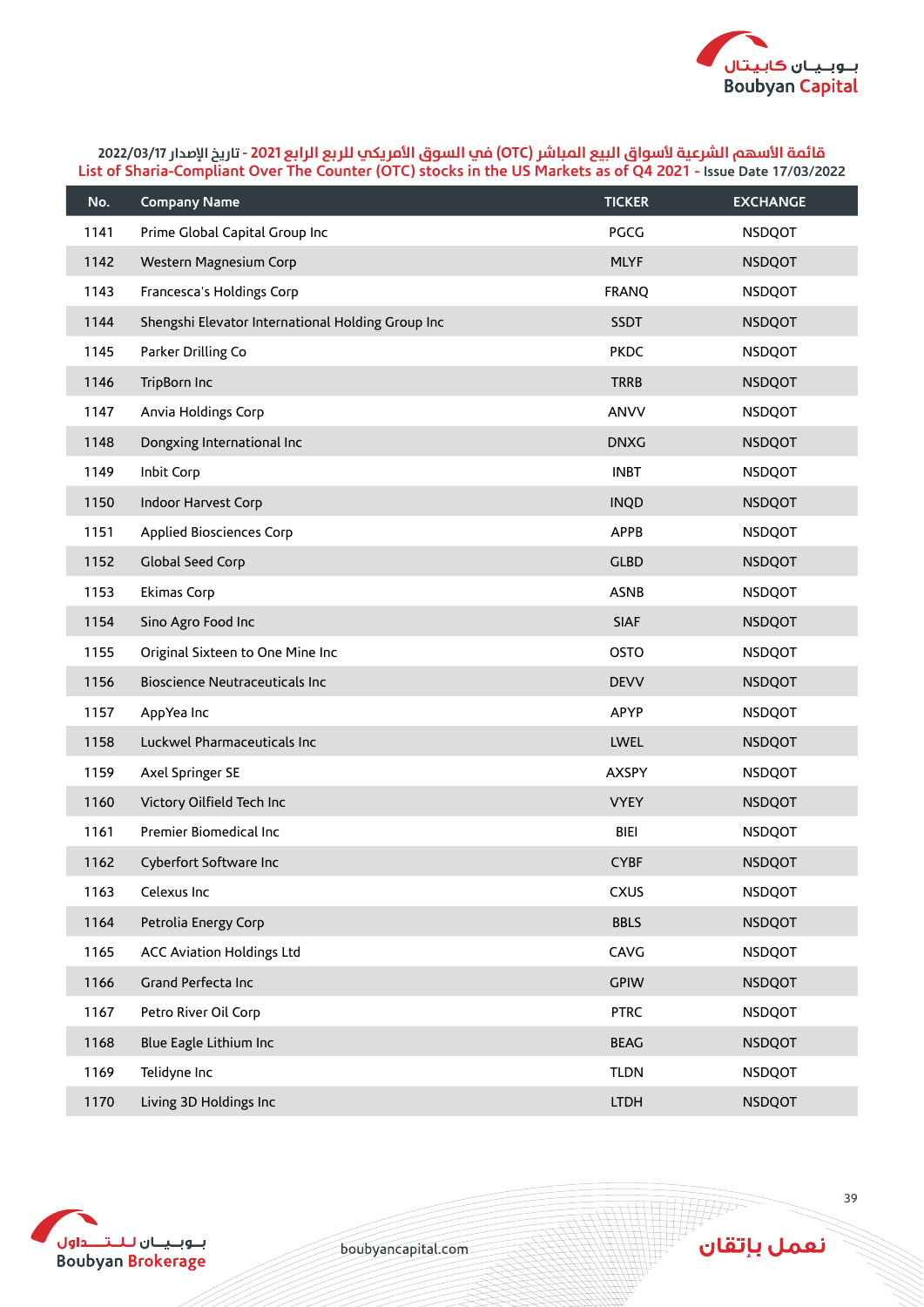

| No.  | <b>Company Name</b>                       | <b>TICKER</b> | <b>EXCHANGE</b> |
|------|-------------------------------------------|---------------|-----------------|
| 1171 | Bnet Media Group Inc                      | <b>BNTT</b>   | <b>NSDQOT</b>   |
| 1172 | Yogaworks Inc                             | <b>YOGAQ</b>  | <b>NSDQOT</b>   |
| 1173 | Sienna Biopharmaceuticals Inc             | SNNAQ         | <b>NSDQOT</b>   |
| 1174 | <b>AVRA Medical Robotics Inc</b>          | <b>AVMR</b>   | <b>NSDQOT</b>   |
| 1175 | Kaopu Group Inc                           | <b>LNGB</b>   | <b>NSDQOT</b>   |
| 1176 | Phoenix Apps Inc                          | <b>PXPP</b>   | <b>NSDQOT</b>   |
| 1177 | Innerscope Hearing Technologies Inc       | <b>INND</b>   | <b>NSDQOT</b>   |
| 1178 | Adveco Group Inc                          | <b>ADVV</b>   | <b>NSDQOT</b>   |
| 1179 | Youngevity International Inc              | <b>YGYIP</b>  | <b>NSDQOT</b>   |
| 1180 | FindEx.com Inc                            | <b>FIND</b>   | <b>NSDQOT</b>   |
| 1181 | Alpha Network Alliance Ventures Inc       | ANAV          | <b>NSDQOT</b>   |
| 1182 | Alpha-En Corp                             | <b>ALPE</b>   | <b>NSDQOT</b>   |
| 1183 | Two Rivers Water & Farming Co             | <b>TURV</b>   | <b>NSDQOT</b>   |
| 1184 | Royal Energy Resources Inc                | <b>ROYE</b>   | <b>NSDQOT</b>   |
| 1185 | LKA Gold Inc                              | <b>LKAI</b>   | <b>NSDQOT</b>   |
| 1186 | Ngen Technologies Holdings Corp           | <b>NGRP</b>   | <b>NSDQOT</b>   |
| 1187 | <b>REAC Group Inc</b>                     | <b>REAC</b>   | <b>NSDQOT</b>   |
| 1188 | Dynasil Corporation of America            | <b>DYSL</b>   | <b>NSDQOT</b>   |
| 1189 | Rokk3r Inc                                | <b>ROKK</b>   | <b>NSDQOT</b>   |
| 1190 | Nuo Therapeutics Inc                      | <b>AURX</b>   | <b>NSDQOT</b>   |
| 1191 | Regional Brands Inc                       | <b>RGBD</b>   | <b>NSDQOT</b>   |
| 1192 | Jufeel International Group                | <b>CNJG</b>   | <b>NSDQOT</b>   |
| 1193 | Sandridge Mississippian Trust II          | SDRMU         | <b>NSDQOT</b>   |
| 1194 | Sanchez Energy Corp                       | <b>SNECQ</b>  | <b>NSDQOT</b>   |
| 1195 | Real Goods Solar Inc                      | <b>RGSE</b>   | <b>NSDQOT</b>   |
| 1196 | Alliance Media Holdings Inc               | <b>ADTR</b>   | <b>NSDQOT</b>   |
| 1197 | Sincerity Applied Materials Holdings Corp | <b>SINC</b>   | <b>NSDQOT</b>   |
| 1198 | GL Brands Inc                             | <b>GRLB</b>   | <b>NSDQOT</b>   |
| 1199 | Greenbelt Resources Corp                  | GRCO          | <b>NSDQOT</b>   |
| 1200 | Validian Corp                             | <b>VLDI</b>   | <b>NSDQOT</b>   |



boubyancapital.com

**THP** 

نعمل بإتقان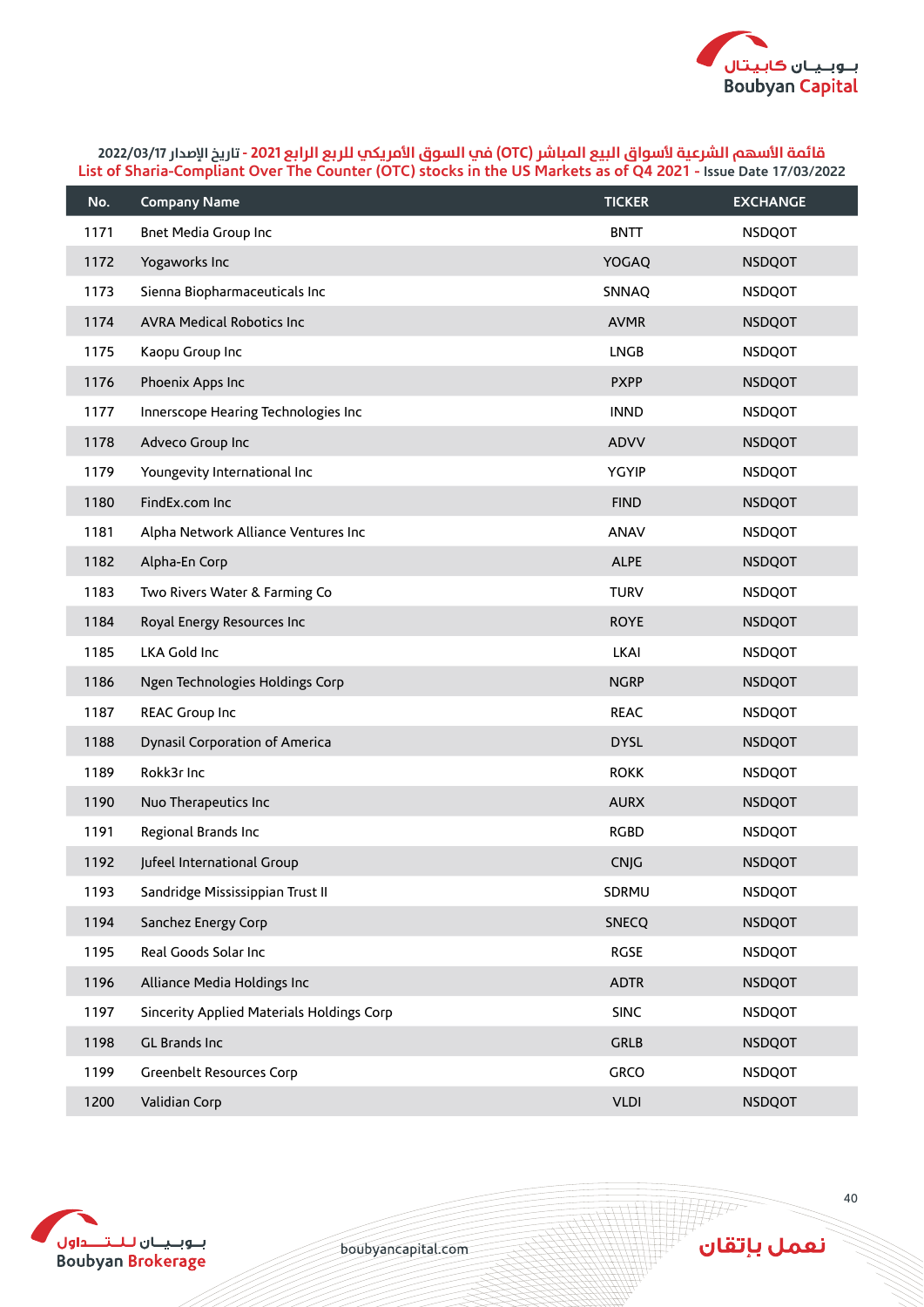

| No.  | <b>Company Name</b>                  | <b>TICKER</b> | <b>EXCHANGE</b> |
|------|--------------------------------------|---------------|-----------------|
| 1201 | Quantum Materials Corp               | QTMM          | <b>NSDQOT</b>   |
| 1202 | Aly Energy Services Inc              | <b>ALYE</b>   | <b>NSDQOT</b>   |
| 1203 | Nunzia Pharmaceutical Corp           | <b>NUNZ</b>   | <b>NSDQOT</b>   |
| 1204 | Yuma Energy Inc                      | YUMAQ         | <b>NSDQOT</b>   |
| 1205 | Frelii Inc                           | <b>FRLI</b>   | <b>NSDQOT</b>   |
| 1206 | Real Goods Solar Inc                 | <b>RGSEQ</b>  | <b>NSDQOT</b>   |
| 1207 | <b>BBHC</b> Inc                      | <b>TRNX</b>   | <b>NSDQOT</b>   |
| 1208 | Kreido Biofuels Inc                  | <b>KRBF</b>   | <b>NSDQOT</b>   |
| 1209 | <b>STR Holdings Inc</b>              | <b>STRI</b>   | <b>NSDQOT</b>   |
| 1210 | Obocon Inc                           | <b>OBCN</b>   | <b>NSDQOT</b>   |
| 1211 | Youngevity International Inc         | <b>YGYI</b>   | <b>NSDQOT</b>   |
| 1212 | <b>Bioelife Corp</b>                 | <b>LITH</b>   | <b>NSDQOT</b>   |
| 1213 | DigitalTown Inc                      | <b>DGTW</b>   | <b>NSDQOT</b>   |
| 1214 | Future International Group Corp      | <b>FIGM</b>   | <b>NSDQOT</b>   |
| 1215 | General Steel Holdings Inc           | <b>GSIH</b>   | <b>NSDQOT</b>   |
| 1216 | <b>Grizzly Energy LLC</b>            | <b>GRZZP</b>  | <b>NSDQOT</b>   |
| 1217 | <b>Grizzly Energy LLC</b>            | GRZZU         | <b>NSDQOT</b>   |
| 1218 | Jakroo Inc                           | <b>JKRO</b>   | <b>NSDQOT</b>   |
| 1219 | Cafe Holdings Inc                    | <b>COFE</b>   | <b>NSDQOT</b>   |
| 1220 | Natural Health Farm Holdings Inc     | <b>NHEL</b>   | <b>NSDQOT</b>   |
| 1221 | Microwave Filter Company Inc         | <b>MFCO</b>   | <b>NSDQOT</b>   |
| 1222 | Paradise Inc                         | <b>PARF</b>   | <b>NSDQOT</b>   |
| 1223 | Centaurus Diamond Technologies Inc   | <b>CTDT</b>   | <b>NSDQOT</b>   |
| 1224 | Angiogenex Inc                       | <b>AGGX</b>   | <b>NSDQOT</b>   |
| 1225 | Pareteum Corp                        | <b>TEUM</b>   | <b>NSDQOT</b>   |
| 1226 | Pacific Coast Oil Trust              | <b>ROYTL</b>  | <b>NSDQOT</b>   |
| 1227 | Levelblox Inc                        | <b>LVBX</b>   | <b>NSDQOT</b>   |
| 1228 | Transakt Ltd                         | <b>TAKD</b>   | <b>NSDQOT</b>   |
| 1229 | Generation Next Franchise Brands Inc | <b>VEND</b>   | <b>NSDQOT</b>   |
| 1230 | Zero Gravity Solutions Inc           | ZGSI          | <b>NSDQOT</b>   |



boubyancapital.com

**THP** 

نعمل بإتقان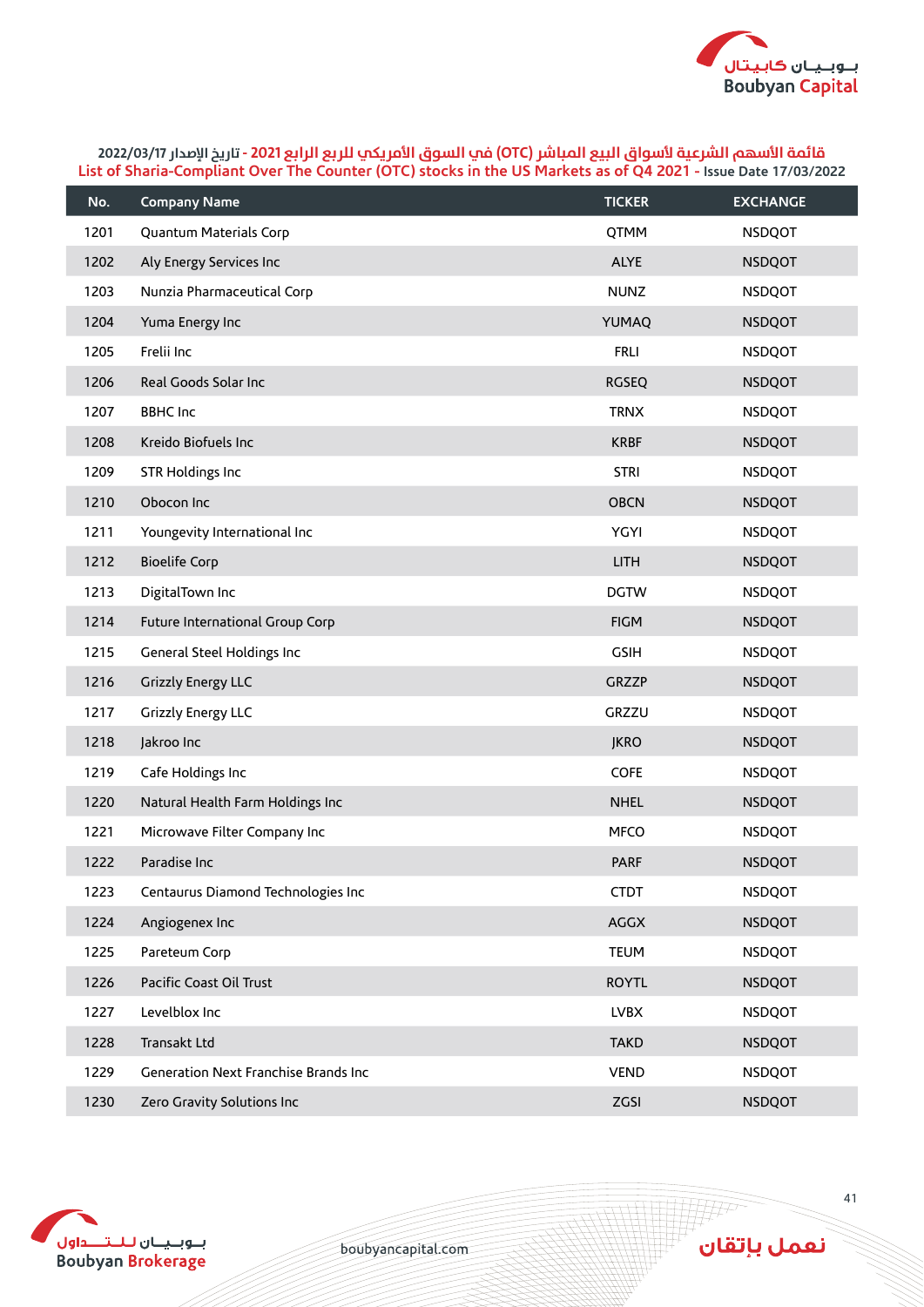

| No.  | <b>Company Name</b>                     | <b>TICKER</b> | <b>EXCHANGE</b> |
|------|-----------------------------------------|---------------|-----------------|
| 1231 | Central Natural Resources Inc           | <b>CTNR</b>   | <b>NSDQOT</b>   |
| 1232 | Pledge Petroleum Corp                   | <b>PROP</b>   | <b>NSDQOT</b>   |
| 1233 | NewBridge Global Ventures Inc           | <b>NBGV</b>   | <b>NSDQOT</b>   |
| 1234 | VirExit Technologies Inc                | <b>VXIT</b>   | <b>NSDQOT</b>   |
| 1235 | US-China Biomedical Technology Inc      | <b>UCBB</b>   | <b>NSDQOT</b>   |
| 1236 | Apotheca Biosciences Inc                | <b>CBDC</b>   | <b>NSDQOT</b>   |
| 1237 | Fred's Inc                              | <b>FREDQ</b>  | <b>NSDQOT</b>   |
| 1238 | DD's Deluxe Rod Holder Inc              | <b>DDLX</b>   | <b>NSDQOT</b>   |
| 1239 | Atacama Resources International Inc     | <b>ACRL</b>   | <b>NSDQOT</b>   |
| 1240 | Viaspace Inc                            | <b>VSPC</b>   | <b>NSDQOT</b>   |
| 1241 | AeroGrow International Inc              | <b>AERO</b>   | <b>NSDQOT</b>   |
| 1242 | Texas South Energy Inc                  | <b>TXSO</b>   | <b>NSDQOT</b>   |
| 1243 | Showa Shell Sekiyu KK                   | SSSKY         | <b>NSDQOT</b>   |
| 1244 | Metwood Inc                             | <b>MTWD</b>   | <b>NSDQOT</b>   |
| 1245 | FutureLand Corp                         | <b>FUTL</b>   | <b>NSDQOT</b>   |
| 1246 | Windstream Holdings Inc                 | <b>WINMQ</b>  | <b>NSDQOT</b>   |
| 1247 | YBCC Inc                                | YBAO          | <b>NSDQOT</b>   |
| 1248 | Rafina Innovations Inc                  | <b>VICA</b>   | <b>NSDQOT</b>   |
| 1249 | Tandy Leather Factory Inc               | <b>TLFA</b>   | <b>NSDQOT</b>   |
| 1250 | Christopher & Banks Corp                | <b>CBKC</b>   | <b>NSDQOT</b>   |
| 1251 | <b>Destination Maternity Corp</b>       | <b>DESTQ</b>  | <b>NSDQOT</b>   |
| 1252 | Moveix Inc                              | <b>MVXM</b>   | <b>NSDQOT</b>   |
| 1253 | Ameritek Ventures                       | <b>ATVK</b>   | <b>NSDQOT</b>   |
| 1254 | Phoenix Life Sciences International Ltd | PLSI          | <b>NSDQOT</b>   |
| 1255 | JLM Couture Inc                         | <b>JLMC</b>   | <b>NSDQOT</b>   |
| 1256 | Optec International Inc                 | <b>OPTI</b>   | <b>NSDQOT</b>   |
| 1257 | Capstone Systems Inc                    | <b>CPSN</b>   | <b>NSDQOT</b>   |
| 1258 | Scisparc Ltd                            | <b>SPRCY</b>  | <b>NSDQOT</b>   |
| 1259 | Ctd Holdings Inc                        | <b>CTDH</b>   | <b>NSDQOT</b>   |
| 1260 | Zoom Telephonics Inc                    | <b>ZMTP</b>   | <b>NSDQOT</b>   |



boubyancapital.com

**APP**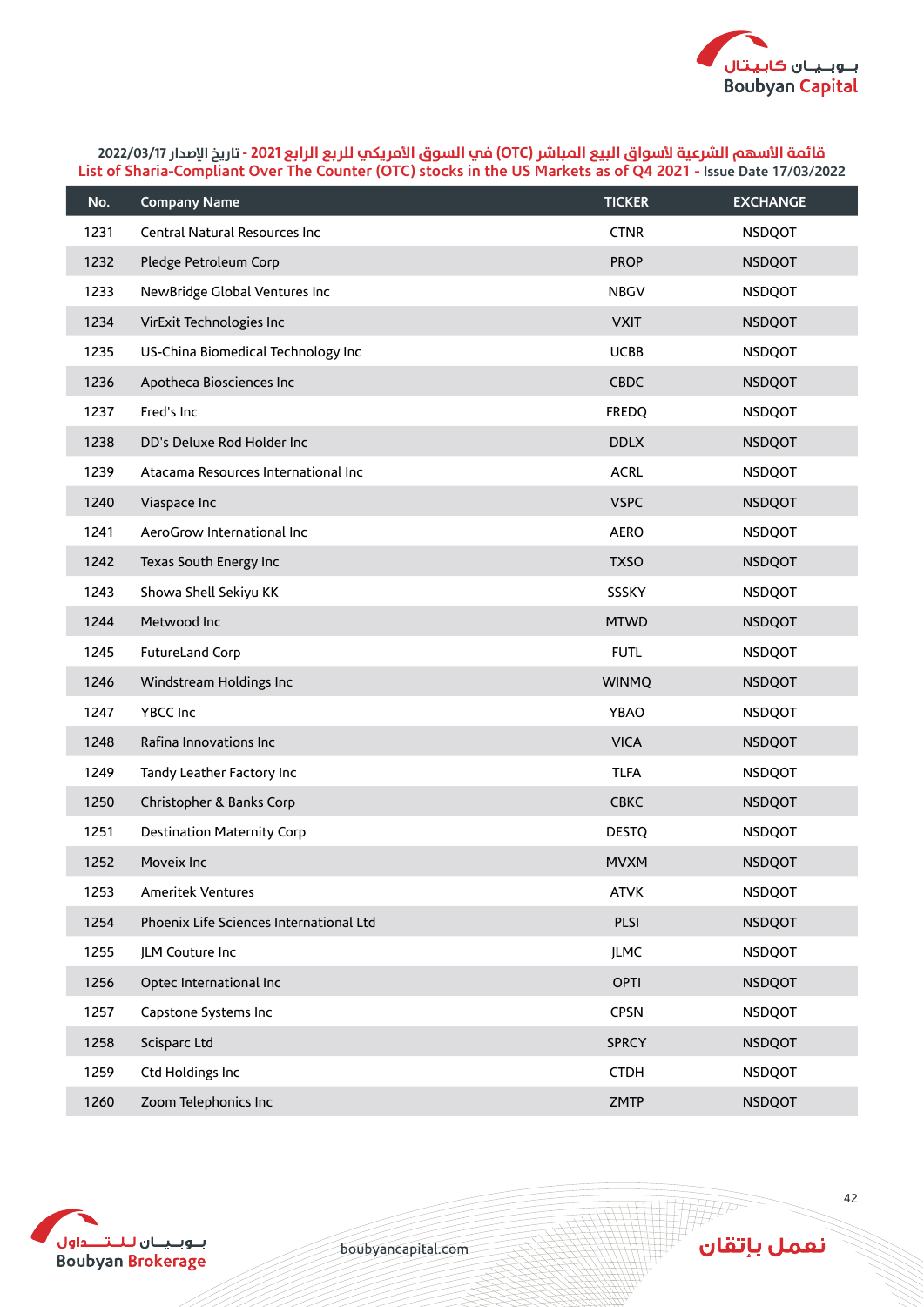

| No.  | <b>Company Name</b>                         | <b>TICKER</b> | <b>EXCHANGE</b> |
|------|---------------------------------------------|---------------|-----------------|
| 1261 | Smith-Midland Corp                          | <b>SMID</b>   | <b>NSDQOT</b>   |
| 1262 | <b>Bullfrog Gold Corp</b>                   | <b>BFGC</b>   | <b>NSDQOT</b>   |
| 1263 | Amplitech Group Inc                         | AMPG          | <b>NSDQOT</b>   |
| 1264 | Tengjun Biotechnology Corp                  | <b>TJBH</b>   | <b>NSDQOT</b>   |
| 1265 | Cyberlog Technologies Inc                   | <b>CLOQ</b>   | <b>NSDQOT</b>   |
| 1266 | All-American Sportpark Inc                  | AASP          | <b>NSDQOT</b>   |
| 1267 | Where Food Comes From Inc                   | <b>WFCF</b>   | <b>NSDQOT</b>   |
| 1268 | Trxade Group Inc                            | <b>TRXD</b>   | <b>NSDQOT</b>   |
| 1269 | TOR Minerals International Inc              | <b>TORM</b>   | <b>NSDQOT</b>   |
| 1270 | Intrusion Inc                               | <b>INTZ</b>   | <b>NSDQOT</b>   |
| 1271 | Evans & Sutherland Computer Corp            | <b>ESCC</b>   | <b>NSDQOT</b>   |
| 1272 | Dakota Territory Resource Corp              | <b>DTRC</b>   | <b>NSDQOT</b>   |
| 1273 | Znergy Inc                                  | ZNRG          | <b>NSDQOT</b>   |
| 1274 | Perkins Oil & Gas Inc                       | OOIL          | <b>NSDQOT</b>   |
| 1275 | Global Pole Trusion Group Corp              | <b>GPGC</b>   | <b>NSDQOT</b>   |
| 1276 | Her Imports                                 | <b>HHER</b>   | <b>NSDQOT</b>   |
| 1277 | HighCom Global Security Inc                 | <b>HCGS</b>   | <b>NSDQOT</b>   |
| 1278 | Banny Cosmic International Holdings Inc     | <b>CMHZ</b>   | <b>NSDQOT</b>   |
| 1279 | Service Team Inc                            | <b>SVTE</b>   | <b>NSDQOT</b>   |
| 1280 | China Xuefeng Environmental Engineering Inc | <b>CXEE</b>   | <b>NSDQOT</b>   |
| 1281 | China Xuefeng Environmental Eng Inc         | <b>ELEK</b>   | <b>NSDQOT</b>   |
| 1282 | <b>HK Ebus Corp</b>                         | <b>HKEB</b>   | <b>NSDQOT</b>   |
| 1283 | Torotel Inc                                 | <b>TTLO</b>   | <b>NSDQOT</b>   |
| 1284 | Nexeon Medsystems Inc                       | <b>NXNN</b>   | <b>NSDQOT</b>   |
| 1285 | Tron Group Inc                              | <b>TGRP</b>   | <b>NSDQOT</b>   |
| 1286 | Ezy Cloud Holding Inc                       | <b>EZCL</b>   | <b>NSDQOT</b>   |
| 1287 | Frontera Group Inc                          | <b>FRTG</b>   | <b>NSDQOT</b>   |
| 1288 | <b>ICTV Brands Inc</b>                      | <b>ICTV</b>   | <b>NSDQOT</b>   |
| 1289 | Deep Down Inc                               | <b>DPDW</b>   | <b>NSDQOT</b>   |
| 1290 | Helios and Matheson Analytics Inc           | <b>HMNY</b>   | <b>NSDQOT</b>   |



boubyancapital.com

**APP**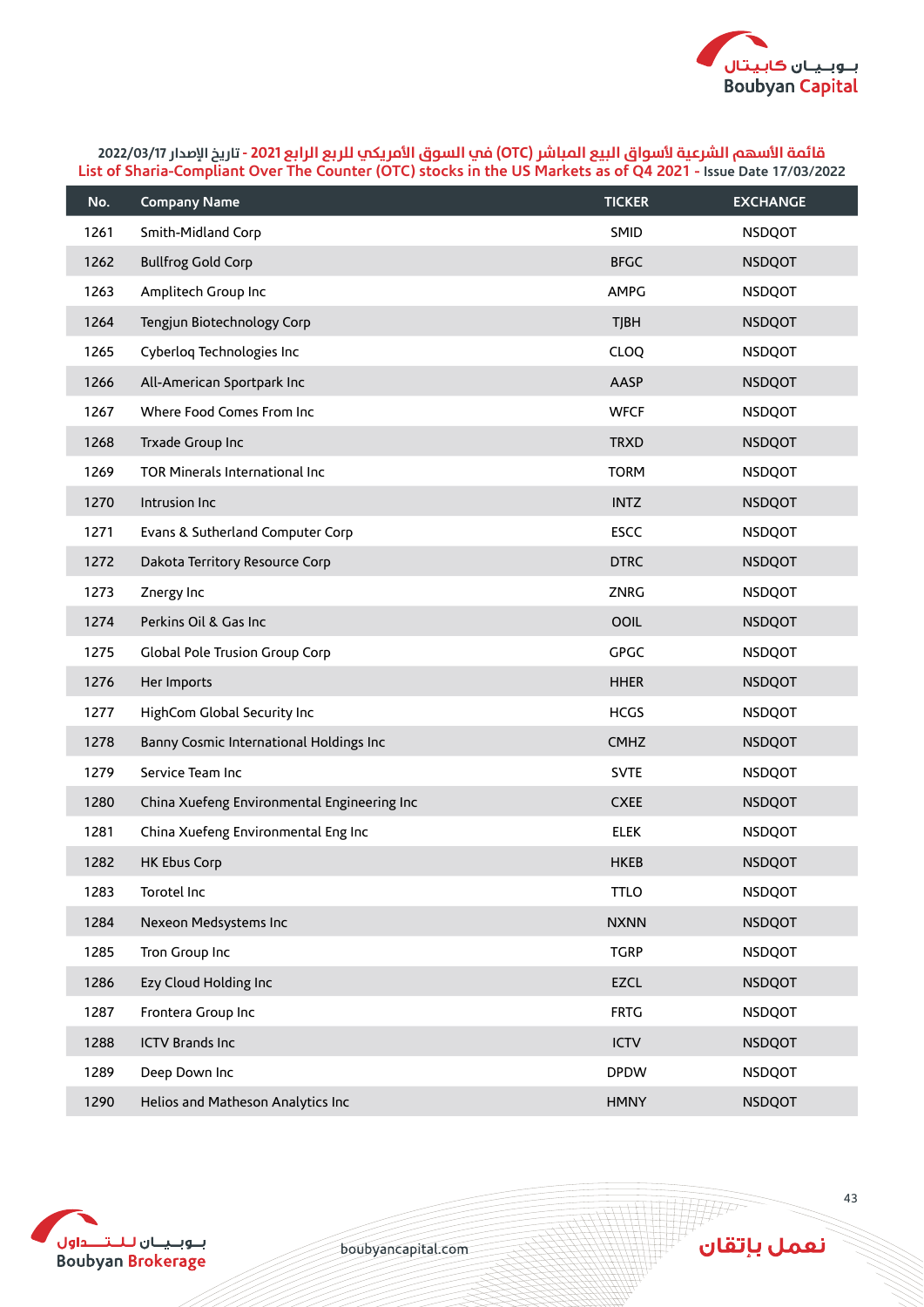

| No.  | <b>Company Name</b>                                     | <b>TICKER</b> | <b>EXCHANGE</b> |
|------|---------------------------------------------------------|---------------|-----------------|
| 1291 | Eco-Stim Energy Solutions Inc                           | <b>ESES</b>   | <b>NSDQOT</b>   |
| 1292 | Mikros Systems Corp                                     | <b>MKRS</b>   | <b>NSDQOT</b>   |
| 1293 | Heritage Global Inc                                     | <b>HGBL</b>   | <b>NSDQOT</b>   |
| 1294 | <b>United Cannabis Corp</b>                             | <b>CNAB</b>   | <b>NSDQOT</b>   |
| 1295 | Reflect Scientific Inc                                  | <b>RSCF</b>   | <b>NSDQOT</b>   |
| 1296 | Franchise Holdings International Inc                    | <b>FNHI</b>   | <b>NSDQOT</b>   |
| 1297 | <b>Resort Savers Inc.</b>                               | <b>RSSV</b>   | <b>NSDQOT</b>   |
| 1298 | <b>BioNovelus Inc</b>                                   | ONOV          | <b>NSDQOT</b>   |
| 1299 | Energy and Technology Corp                              | <b>ENGT</b>   | <b>NSDQOT</b>   |
| 1300 | Resonate Blends Inc                                     | <b>KOAN</b>   | <b>NSDQOT</b>   |
| 1301 | Players Network Inc                                     | <b>PNTV</b>   | <b>NSDQOT</b>   |
| 1302 | NuZee Inc                                               | <b>NUZE</b>   | <b>NSDQOT</b>   |
| 1303 | <b>Endurance Exploration Group Inc</b>                  | <b>EXPL</b>   | <b>NSDQOT</b>   |
| 1304 | <b>INTREorg Systems Inc</b>                             | <b>IORG</b>   | <b>NSDQOT</b>   |
| 1305 | Can-Cal Resources Ltd                                   | <b>CCRE</b>   | <b>NSDQOT</b>   |
| 1306 | First Choice Healthcare Solutions Inc                   | <b>FCHS</b>   | <b>NSDQOT</b>   |
| 1307 | All Marketing Solutions Inc                             | <b>PTPF</b>   | <b>NSDQOT</b>   |
| 1308 | Technovative Group Inc                                  | <b>TEHG</b>   | <b>NSDQOT</b>   |
| 1309 | US VR Global.Com Inc                                    | <b>USVR</b>   | <b>NSDQOT</b>   |
| 1310 | THT Heat Transfer Technology Inc                        | <b>THTI</b>   | <b>NSDQOT</b>   |
| 1311 | First National Energy Corp                              | <b>FNEC</b>   | <b>NSDQOT</b>   |
| 1312 | InventaBioTech Inc                                      | <b>INVB</b>   | <b>NSDQOT</b>   |
| 1313 | EnSync Inc                                              | <b>ESNC</b>   | <b>NSDQOT</b>   |
| 1314 | China Senior Living Industry International Holding Corp | <b>CHYL</b>   | <b>NSDQOT</b>   |
| 1315 | Medite Cancer Diagnostics Inc                           | <b>MDIT</b>   | <b>NSDQOT</b>   |
| 1316 | Learning Tree International Inc                         | <b>LTRE</b>   | <b>NSDQOT</b>   |
| 1317 | American International Ventures Inc                     | <b>AIVN</b>   | <b>NSDQOT</b>   |
| 1318 | Kange Corp                                              | <b>KGNR</b>   | <b>NSDQOT</b>   |
| 1319 | Protect Pharmaceutical Corp                             | <b>PRTT</b>   | <b>NSDQOT</b>   |
| 1320 | Renewable Energy and Power Inc                          | <b>RBNW</b>   | <b>NSDQOT</b>   |



boubyancapital.com

**THP**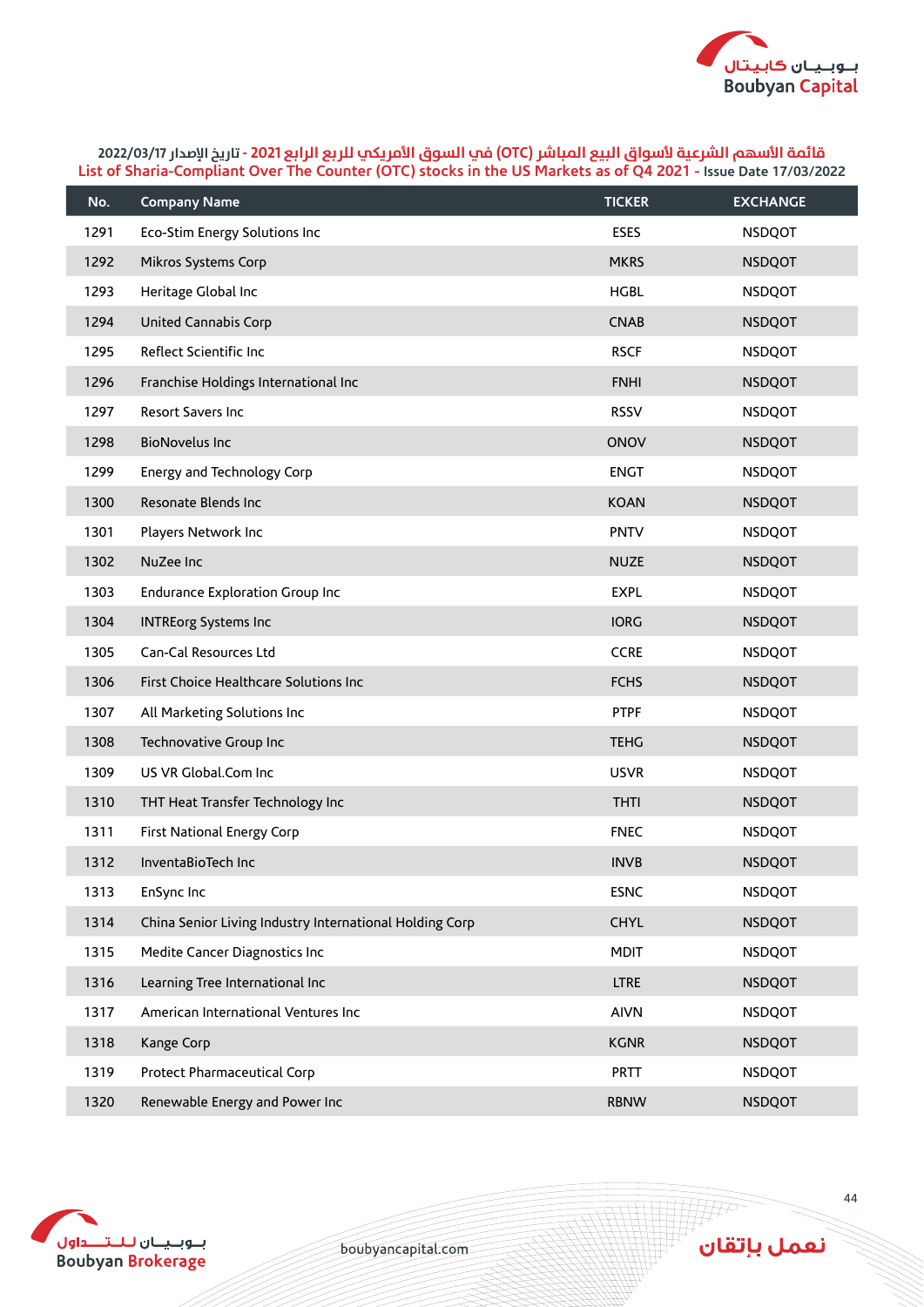

| No.  | <b>Company Name</b>                                   | <b>TICKER</b> | <b>EXCHANGE</b> |
|------|-------------------------------------------------------|---------------|-----------------|
| 1321 | Nodechain Inc                                         | <b>NODC</b>   | <b>NSDQOT</b>   |
| 1322 | <b>INVO Bioscience Inc</b>                            | <b>IVOB</b>   | <b>NSDQOT</b>   |
| 1323 | Peak Pharmaceuticals Inc                              | <b>PKPH</b>   | <b>NSDQOT</b>   |
| 1324 | Propellus Inc                                         | <b>PRPS</b>   | <b>NSDQOT</b>   |
| 1325 | Vegalab Inc                                           | <b>VEGL</b>   | <b>NSDQOT</b>   |
| 1326 | HypGen Inc                                            | <b>HPGN</b>   | <b>NSDQOT</b>   |
| 1327 | Sauer Energy Inc                                      | <b>SENY</b>   | <b>NSDQOT</b>   |
| 1328 | Sauer Energy Inc                                      | <b>FTRK</b>   | <b>NSDQOT</b>   |
| 1329 | Blockchain Industries Inc                             | <b>BCII</b>   | <b>NSDQOT</b>   |
| 1330 | Sinorama Corporation                                  | <b>SNNN</b>   | <b>NSDQOT</b>   |
| 1331 | <b>HWGG Entertainment Ltd</b>                         | <b>HWGG</b>   | <b>NSDQOT</b>   |
| 1332 | Flagship Global Corp                                  | <b>FGCN</b>   | <b>NSDQOT</b>   |
| 1333 | Taxus Pharmaceuticals Holdings Inc                    | <b>TXSP</b>   | <b>NSDQOT</b>   |
| 1334 | Nownews Digital Media Technology Co Ltd               | <b>NDMT</b>   | <b>NSDQOT</b>   |
| 1335 | China Teletech Holding Inc                            | <b>CNCT</b>   | <b>NSDQOT</b>   |
| 1336 | Macau Capital Investments Inc                         | <b>MCIM</b>   | <b>NSDQOT</b>   |
| 1337 | AS-IP Tech Inc                                        | <b>IPTK</b>   | <b>NSDQOT</b>   |
| 1338 | <b>Decision Diagnostics Corp</b>                      | <b>DECN</b>   | <b>NSDQOT</b>   |
| 1339 | Integral Technologies Inc                             | <b>ITKG</b>   | <b>NSDQOT</b>   |
| 1340 | Hawaiian Macadamia Nut Orchards LP                    | <b>NNUTU</b>  | <b>NSDQOT</b>   |
| 1341 | Curative Biosciences Inc                              | <b>CBDX</b>   | <b>NSDQOT</b>   |
| 1342 | Median Group Inc                                      | <b>CHMD</b>   | <b>NSDQOT</b>   |
| 1343 | Global Smart Capital Corp                             | <b>TDXP</b>   | <b>NSDQOT</b>   |
| 1344 | TGI Solar Power Group Inc                             | <b>TSPG</b>   | <b>NSDQOT</b>   |
| 1345 | Yulong Eco-Materials Ltd                              | <b>YECO</b>   | <b>NSDQOT</b>   |
| 1346 | 3Power Energy Group Inc                               | <b>PSPW</b>   | <b>NSDQOT</b>   |
| 1347 | China Modern Agricultural Information Inc             | CMCI          | <b>NSDQOT</b>   |
| 1348 | Groove Botanicals Inc                                 | <b>GRVE</b>   | <b>NSDQOT</b>   |
| 1349 | Armanino Foods Of Distinction Inc                     | <b>AMNF</b>   | <b>NSDQOT</b>   |
| 1350 | China Techfaith Wireless Communication Technology Ltd | <b>CNTFY</b>  | <b>NSDQOT</b>   |



boubyancapital.com

**HF**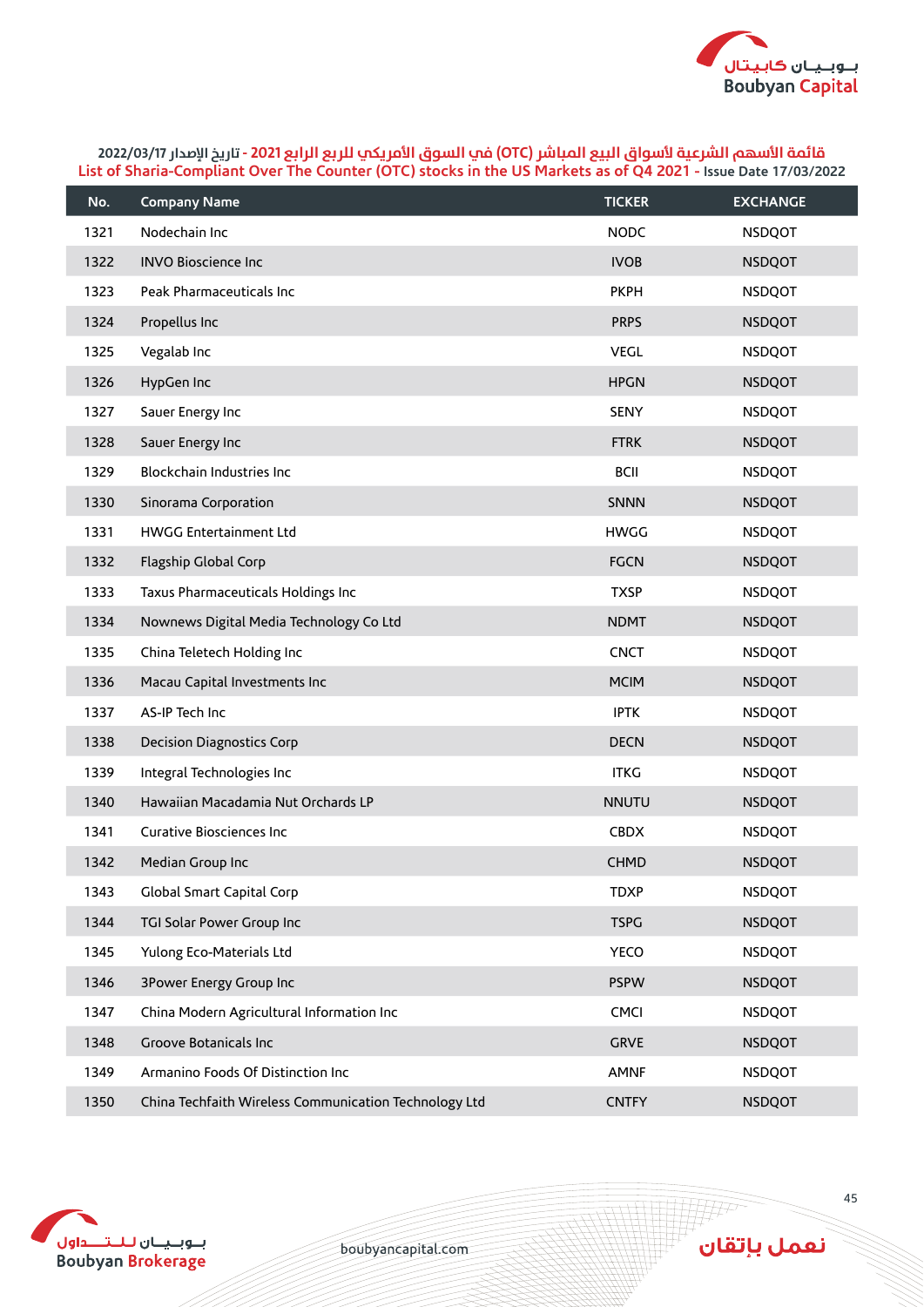

| No.  | <b>Company Name</b>                           | <b>TICKER</b> | <b>EXCHANGE</b> |
|------|-----------------------------------------------|---------------|-----------------|
| 1351 | ChinaCache International Holdings Ltd         | <b>CCIHY</b>  | <b>NSDQOT</b>   |
| 1352 | American Biltrite Inc                         | <b>ABLT</b>   | <b>NSDQOT</b>   |
| 1353 | Maison Luxe Inc                               | <b>MASN</b>   | <b>NSDQOT</b>   |
| 1354 | WRIT Media Group Inc                          | <b>WRIT</b>   | <b>NSDQOT</b>   |
| 1355 | Lotus Bio-Technology Development Corp         | LBTD          | <b>NSDQOT</b>   |
| 1356 | Horrison Resources Inc                        | <b>HRSR</b>   | <b>NSDQOT</b>   |
| 1357 | SweeGen Inc                                   | <b>SWEE</b>   | <b>NSDQOT</b>   |
| 1358 | Enerkon Solar International Inc               | <b>ENKS</b>   | <b>NSDQOT</b>   |
| 1359 | IGS Capital Group Ltd                         | <b>IGSC</b>   | <b>NSDQOT</b>   |
| 1360 | Incapta Inc                                   | <b>INCT</b>   | <b>NSDQOT</b>   |
| 1361 | Us-Dadi Fertilizer Industry International Inc | <b>USDF</b>   | <b>NSDQOT</b>   |
| 1362 | HD View 360 Inc                               | <b>HDVW</b>   | <b>NSDQOT</b>   |
| 1363 | Health Advance Inc                            | <b>HADV</b>   | <b>NSDQOT</b>   |
| 1364 | MiMedx Group Inc                              | <b>MDXG</b>   | <b>NSDQOT</b>   |
| 1365 | Winha International Group Ltd                 | <b>WINH</b>   | <b>NSDQOT</b>   |
| 1366 | <b>Buscar Co</b>                              | CGLD          | <b>NSDQOT</b>   |
| 1367 | Omagine Inc                                   | OMAG          | <b>NSDQOT</b>   |
| 1368 | Rightscorp Inc                                | <b>RIHT</b>   | <b>NSDQOT</b>   |
| 1369 | <b>EOS Petro Inc</b>                          | <b>EOPT</b>   | <b>NSDQOT</b>   |
| 1370 | Innocom Technology Holdings Inc               | <b>INCM</b>   | <b>NSDQOT</b>   |
| 1371 | China Longyi Group International Holdings Ltd | CGYG          | <b>NSDQOT</b>   |
| 1372 | Talon International Inc                       | <b>TALN</b>   | <b>NSDQOT</b>   |
| 1373 | Net Medical Xpress Solutions Inc              | <b>NMXS</b>   | <b>NSDQOT</b>   |
| 1374 | West Texas Resources Inc                      | <b>WTXR</b>   | <b>NSDQOT</b>   |
| 1375 | Alltemp Inc                                   | <b>LTMP</b>   | <b>NSDQOT</b>   |
| 1376 | Omagine Inc                                   | <b>OMAGQ</b>  | <b>NSDQOT</b>   |
| 1377 | Ambient Water Corp                            | CPSL          | <b>NSDQOT</b>   |
| 1378 | Inventergy Global Inc                         | <b>INVT</b>   | <b>NSDQOT</b>   |
| 1379 | Glucose Health Inc                            | <b>GLUC</b>   | <b>NSDQOT</b>   |
| 1380 | Magicstem Group Corp                          | <b>MGGI</b>   | <b>NSDQOT</b>   |



boubyancapital.com

**TAP**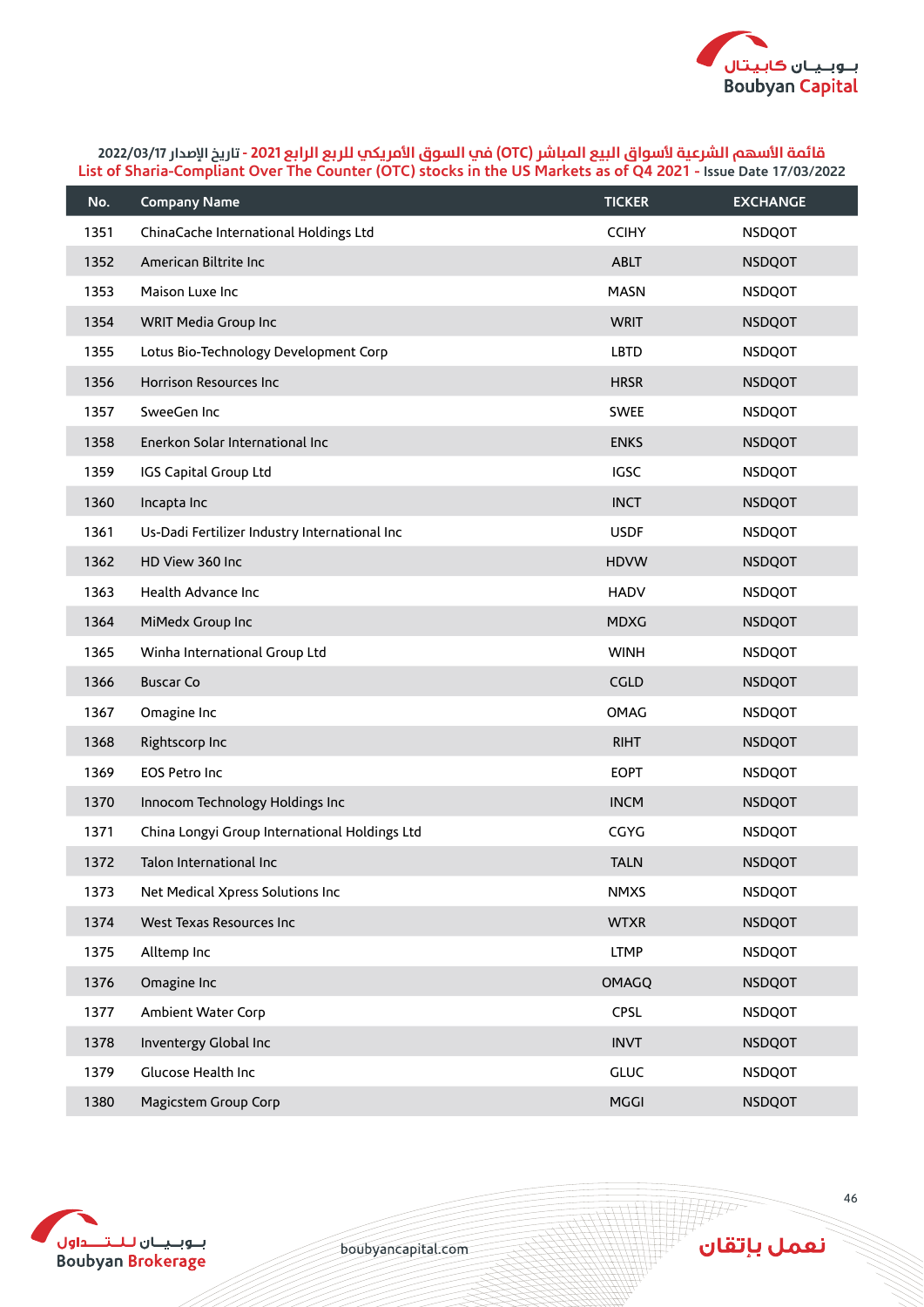

| No.  | <b>Company Name</b>                      | <b>TICKER</b> | <b>EXCHANGE</b> |
|------|------------------------------------------|---------------|-----------------|
| 1381 | Steele Oceanic Corp                      | <b>SELR</b>   | <b>NSDQOT</b>   |
| 1382 | Nine Alliance Science & Technology Group | JMKJ          | <b>NSDQOT</b>   |
| 1383 | Grandwon Corp                            | <b>GWON</b>   | <b>NSDQOT</b>   |
| 1384 | TransAtlantic Capital Inc                | <b>TACI</b>   | <b>NSDQOT</b>   |
| 1385 | Fitvia Corp                              | <b>BRZV</b>   | <b>NSDQOT</b>   |
| 1386 | Tongji Healthcare Group Inc              | <b>TONJ</b>   | <b>NSDQOT</b>   |
| 1387 | Super Micro Computer Inc                 | SMCI          | <b>NSDQOT</b>   |
| 1388 | Uni-Pixel Inc                            | <b>UNXLQ</b>  | <b>NSDQOT</b>   |
| 1389 | Agro Capital Management Corp             | <b>ACMB</b>   | <b>NSDQOT</b>   |
| 1390 | Meganet Corp                             | <b>MGNT</b>   | <b>NSDQOT</b>   |
| 1391 | SigmaBroadband Co                        | <b>SGRB</b>   | <b>NSDQOT</b>   |
| 1392 | Engage Mobility Inc                      | <b>ENGA</b>   | <b>NSDQOT</b>   |
| 1393 | Alterola Biotech Inc                     | <b>ABTI</b>   | <b>NSDQOT</b>   |
| 1394 | Emisphere Technologies Inc               | <b>EMIS</b>   | <b>NSDQOT</b>   |
| 1395 | Sunvalley Solar Inc                      | SSOL          | <b>NSDQOT</b>   |
| 1396 | SW Innovative Holdings Inc               | <b>SWHI</b>   | <b>NSDQOT</b>   |
| 1397 | Horizon Minerals Corp                    | <b>HZNM</b>   | <b>NSDQOT</b>   |
| 1398 | Alanco Technologies Inc                  | <b>ALAN</b>   | <b>NSDQOT</b>   |
| 1399 | EuroSite Power Inc                       | <b>EUSP</b>   | <b>NSDQOT</b>   |
| 1400 | Premier Pacific Construction Inc         | <b>PPCQ</b>   | <b>NSDQOT</b>   |
| 1401 | National Waste Management Holdings Inc   | <b>NWMH</b>   | <b>NSDQOT</b>   |
| 1402 | Stevva Corp                              | <b>STVA</b>   | <b>NSDQOT</b>   |
| 1403 | Gene Biotherapeutics Inc                 | <b>CRXM</b>   | <b>NSDQOT</b>   |
| 1404 | China Zhong Qi Holdings Ltd              | <b>CHZQ</b>   | <b>NSDQOT</b>   |
| 1405 | Sibannac Inc                             | SNNC          | <b>NSDQOT</b>   |
| 1406 | Science To Consumers Inc                 | <b>BEUT</b>   | <b>NSDQOT</b>   |
| 1407 | Lescarden Inc                            | <b>LCAR</b>   | <b>NSDQOT</b>   |
| 1408 | Valmie Resources Inc                     | <b>VMRI</b>   | <b>NSDQOT</b>   |
| 1409 | Omni Health Inc                          | <b>OMHE</b>   | <b>NSDQOT</b>   |
| 1410 | hhgregg Inc                              | HGGGQ         | <b>NSDQOT</b>   |



boubyancapital.com

**THP**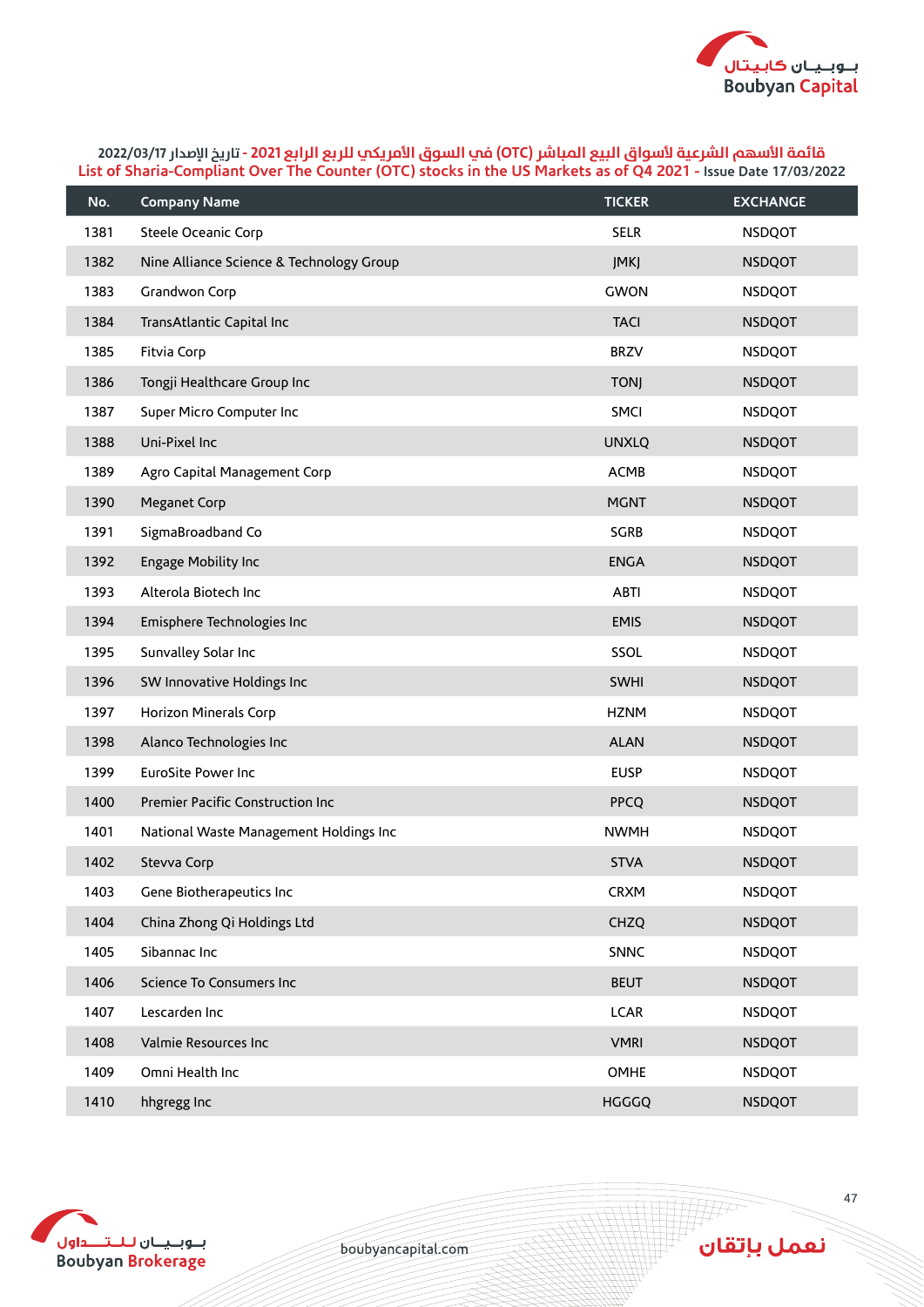

| No.  | <b>Company Name</b>               | <b>TICKER</b> | <b>EXCHANGE</b> |
|------|-----------------------------------|---------------|-----------------|
| 1411 | Legend Oil and Gas Ltd            | LOGL          | <b>NSDQOT</b>   |
| 1412 | Dewey Electronics Corp            | <b>DEWY</b>   | <b>NSDQOT</b>   |
| 1413 | Mobetize Corp                     | <b>MPAY</b>   | <b>NSDQOT</b>   |
| 1414 | Novagen Ingenium Inc              | <b>NOVZ</b>   | <b>NSDQOT</b>   |
| 1415 | Alkame Holdings Inc               | <b>ALKM</b>   | <b>NSDQOT</b>   |
| 1416 | New Global Energy Inc             | <b>NGEY</b>   | <b>NSDQOT</b>   |
| 1417 | International Endeavors Corp      | <b>IDVV</b>   | <b>NSDQOT</b>   |
| 1418 | FutureWorld Corp                  | <b>FWDG</b>   | <b>NSDQOT</b>   |
| 1419 | SofTech Inc                       | <b>SOFT</b>   | <b>NSDQOT</b>   |
| 1420 | Jammin Java Corp                  | <b>JAMN</b>   | <b>NSDQOT</b>   |
| 1421 | Aurum Inc                         | <b>AURM</b>   | <b>NSDQOT</b>   |
| 1422 | General Agriculture Corp          | <b>GELT</b>   | <b>NSDQOT</b>   |
| 1423 | N-Viro International Corp         | <b>NVIC</b>   | <b>NSDQOT</b>   |
| 1424 | KM Wedding Events Management Inc  | <b>KMWE</b>   | <b>NSDQOT</b>   |
| 1425 | ArtVentive Medical Group Inc      | <b>AVTD</b>   | <b>NSDQOT</b>   |
| 1426 | China Network Media Inc           | <b>CNNM</b>   | <b>NSDQOT</b>   |
| 1427 | American Fiber Green Products Inc | <b>AFBG</b>   | <b>NSDQOT</b>   |
| 1428 | Alternet Systems Inc              | <b>ALYI</b>   | <b>NSDQOT</b>   |
| 1429 | Infrastructure Developments Corp  | <b>IDVC</b>   | <b>NSDQOT</b>   |
| 1430 | Veriteq Corp                      | <b>VTEQ</b>   | <b>NSDQOT</b>   |
| 1431 | Fah Mai Holdings Group Inc        | <b>FMHG</b>   | <b>NSDQOT</b>   |
| 1432 | Balincan International Inc        | <b>ALTB</b>   | <b>NSDQOT</b>   |
| 1433 | Blackcraft Cult Inc               | <b>BLCK</b>   | <b>NSDQOT</b>   |
| 1434 | Arem Pacific Corp                 | <b>ARPC</b>   | <b>NSDQOT</b>   |
| 1435 | ChatAnd Inc                       | CHAA          | <b>NSDQOT</b>   |
| 1436 | First Rate Staffing Corp          | <b>FRSI</b>   | <b>NSDQOT</b>   |
| 1437 | <b>Biopower Operations Corp</b>   | <b>BOPO</b>   | <b>NSDQOT</b>   |
| 1438 | Portlogic Systems Inc             | PGSY          | <b>NSDQOT</b>   |
| 1439 | Panex Resources Inc               | <b>DBGF</b>   | <b>NSDQOT</b>   |
| 1440 | Interups Inc                      | <b>ITUP</b>   | <b>NSDQOT</b>   |



boubyancapital.com

**HF** 

نعمل بإتقان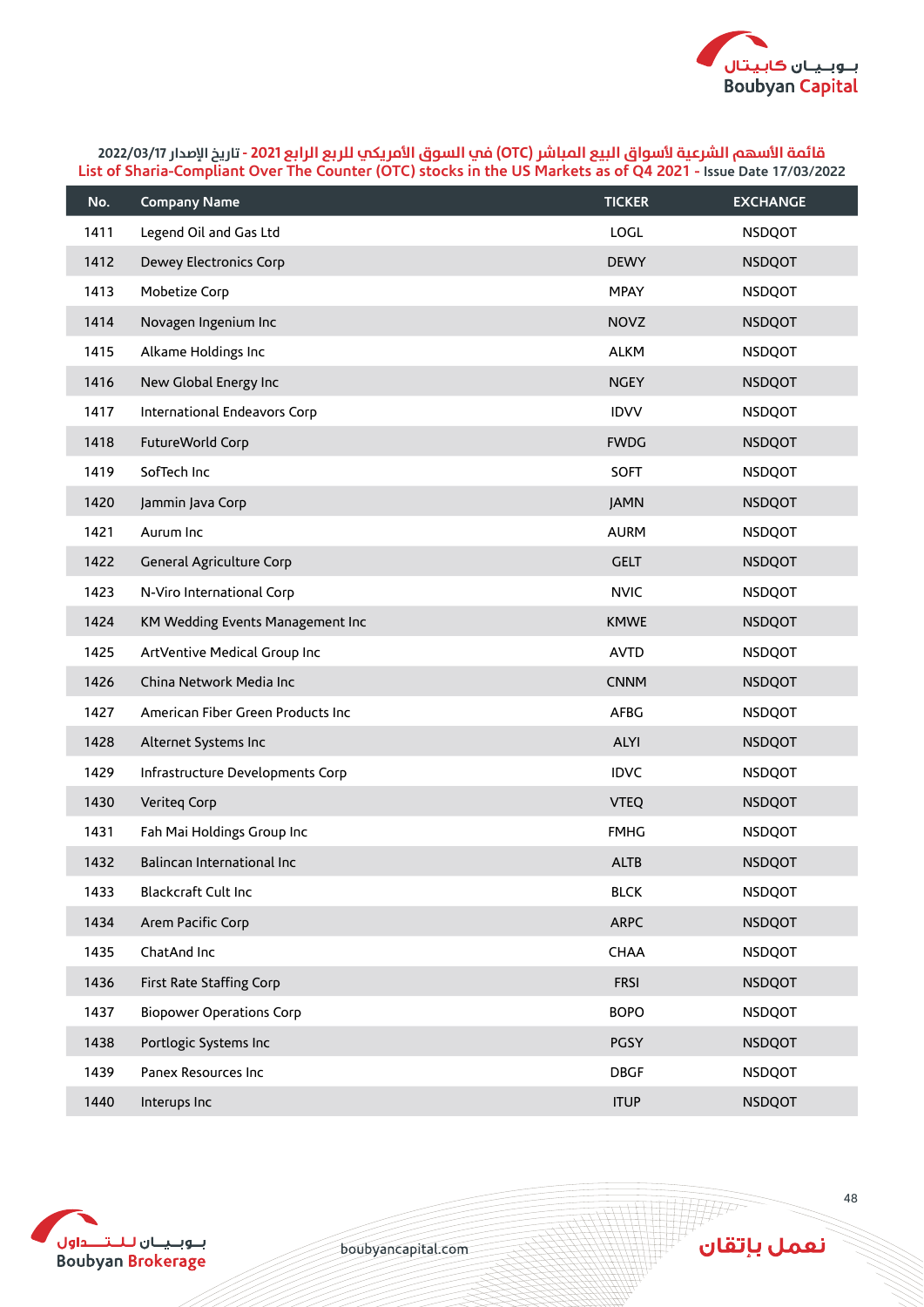

| No.  | <b>Company Name</b>                           | <b>TICKER</b> | <b>EXCHANGE</b> |
|------|-----------------------------------------------|---------------|-----------------|
| 1441 | REDtone Asia Inc                              | <b>RTAS</b>   | <b>NSDQOT</b>   |
| 1442 | Seen On Screen TV Inc                         | SONT          | <b>NSDQOT</b>   |
| 1443 | Aureus Inc                                    | <b>ARSN</b>   | <b>NSDQOT</b>   |
| 1444 | China Xingbang Industry Group Inc             | <b>CXGP</b>   | <b>NSDQOT</b>   |
| 1445 | Kesselring Holding Corp                       | <b>KSSH</b>   | <b>NSDQOT</b>   |
| 1446 | <b>ITT Educational Services Inc</b>           | <b>ESINQ</b>  | <b>NSDQOT</b>   |
| 1447 | Pernix Group Inc                              | <b>PRXG</b>   | <b>NSDQOT</b>   |
| 1448 | Trimedyne Inc                                 | <b>TMED</b>   | <b>NSDQOT</b>   |
| 1449 | PetVivo Holdings Inc                          | <b>PETV</b>   | <b>NSDQOT</b>   |
| 1450 | Iveda Solutions Inc                           | <b>IVDA</b>   | <b>NSDQOT</b>   |
| 1451 | Earth Gen-Biofuel Inc                         | <b>EGBB</b>   | <b>NSDQOT</b>   |
| 1452 | Square Chain Corp                             | SQCC          | <b>NSDQOT</b>   |
| 1453 | MIX 1 Life Inc                                | <b>MIXX</b>   | <b>NSDQOT</b>   |
| 1454 | <b>ECGI Holdings Inc</b>                      | <b>ECGI</b>   | <b>NSDQOT</b>   |
| 1455 | Alamo Energy Corp                             | <b>ALME</b>   | <b>NSDQOT</b>   |
| 1456 | Amarantus Bioscience Holdings Inc             | AMBS          | <b>NSDQOT</b>   |
| 1457 | Soul And Vibe Interactive Inc                 | SOUL          | <b>NSDQOT</b>   |
| 1458 | Holloman Energy Corp                          | <b>HENC</b>   | <b>NSDQOT</b>   |
| 1459 | Adaptive Medias Inc                           | <b>ADTM</b>   | <b>NSDQOT</b>   |
| 1460 | EPIRUS Biopharmaceuticals Inc                 | <b>EPRSQ</b>  | <b>NSDQOT</b>   |
| 1461 | UV Flu Technologies Inc                       | <b>UVFT</b>   | <b>NSDQOT</b>   |
| 1462 | Sibling Group Holdings Inc                    | SIBE          | <b>NSDQOT</b>   |
| 1463 | Sunvault Energy Inc                           | <b>SVLT</b>   | <b>NSDQOT</b>   |
| 1464 | 30DC Inc                                      | <b>TDCH</b>   | <b>NSDQOT</b>   |
| 1465 | iNeedMD Holdings Inc                          | <b>NEMD</b>   | <b>NSDQOT</b>   |
| 1466 | Yinhang Internet Technologies Development Inc | <b>YITD</b>   | <b>NSDQOT</b>   |
| 1467 | Snoogoo Corp                                  | SGOO          | <b>NSDQOT</b>   |
| 1468 | American Commerce Solutions Inc               | <b>AACS</b>   | <b>NSDQOT</b>   |
| 1469 | Epcylon Technologies Inc                      | <b>PRFC</b>   | <b>NSDQOT</b>   |
| 1470 | Sky Century Investment Inc                    | <b>SKYI</b>   | <b>NSDQOT</b>   |



boubyancapital.com

**HF**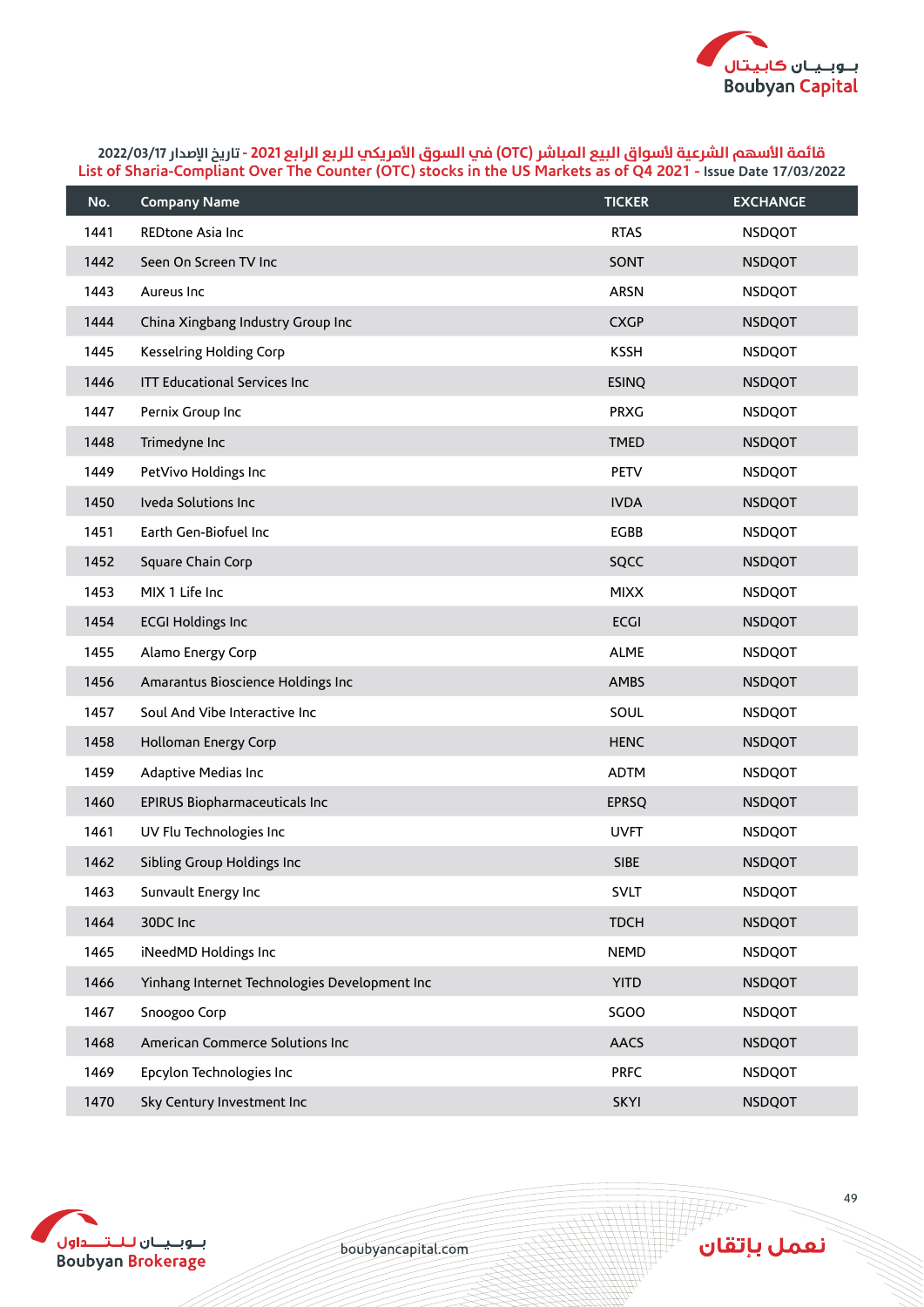

| No.  | <b>Company Name</b>                | <b>TICKER</b> | <b>EXCHANGE</b> |
|------|------------------------------------|---------------|-----------------|
| 1471 | CardioGenics Holdings Inc          | <b>CGNH</b>   | <b>NSDQOT</b>   |
| 1472 | <b>BRK Inc</b>                     | <b>BRKK</b>   | <b>NSDQOT</b>   |
| 1473 | Urban Barns Foods Inc              | <b>URBF</b>   | <b>NSDQOT</b>   |
| 1474 | Minerco Inc                        | <b>MINE</b>   | <b>NSDQOT</b>   |
| 1475 | American Graphite Technologies Inc | <b>AGIN</b>   | <b>NSDQOT</b>   |
| 1476 | JV Group Inc                       | <b>ASZP</b>   | <b>NSDQOT</b>   |
| 1477 | Calloway's Nursery Inc             | <b>CLWY</b>   | <b>NSDQOT</b>   |
| 1478 | Crednology Holding Corp            | COHO          | <b>NSDQOT</b>   |
| 1479 | China Shianyun Group Corp Ltd      | SAYC          | <b>NSDQOT</b>   |
| 1480 | Geo Js Tech Group Corp             | <b>GJST</b>   | <b>NSDQOT</b>   |
| 1481 | Rainbow Coral Corp                 | <b>RBCC</b>   | <b>NSDQOT</b>   |
| 1482 | South Beach Spirits Inc            | <b>SBES</b>   | <b>NSDQOT</b>   |
| 1483 | FlikMedia Inc                      | <b>FLKM</b>   | <b>NSDQOT</b>   |
| 1484 | TJT Inc                            | <b>AXLE</b>   | <b>NSDQOT</b>   |
| 1485 | NexGen Mining Inc                  | <b>NXGM</b>   | <b>NSDQOT</b>   |
| 1486 | Supernova Energy Inc               | <b>SPRN</b>   | <b>NSDQOT</b>   |
| 1487 | Oncovista Innovative Therapies Inc | <b>OVIT</b>   | <b>NSDQOT</b>   |
| 1488 | United American Petroleum Corp     | <b>UAPC</b>   | <b>NSDQOT</b>   |
| 1489 | Helo Corp                          | <b>HLOC</b>   | <b>NSDQOT</b>   |
| 1490 | Curtiss Motorcycle Company Inc     | <b>CMOT</b>   | <b>NSDQOT</b>   |
| 1491 | CTT Pharmaceutical Holdings Inc    | <b>CTTH</b>   | <b>NSDQOT</b>   |
| 1492 | EV Charging USA Inc                | <b>EVUS</b>   | <b>NSDQOT</b>   |
| 1493 | GreenPlex Services Inc             | <b>GRPX</b>   | <b>NSDQOT</b>   |
| 1494 | Maxima Group Inc                   | <b>MXMG</b>   | <b>NSDQOT</b>   |
| 1495 | Skookum Safety Solutions Corp      | <b>SKSK</b>   | <b>NSDQOT</b>   |
| 1496 | Point of Care Nano-Technology Inc  | <b>PCNT</b>   | <b>NSDQOT</b>   |
| 1497 | Comjoyful International Co         | <b>KJFI</b>   | <b>NSDQOT</b>   |
| 1498 | Gelstat Corp                       | <b>GSAC</b>   | <b>NSDQOT</b>   |
| 1499 | Lake Victoria Mining Company Inc   | <b>LVCA</b>   | <b>NSDQOT</b>   |
| 1500 | <b>Uonlive Corp</b>                | <b>UOLID</b>  | <b>NSDQOT</b>   |



boubyancapital.com

**THP** 

نعمل بإتقان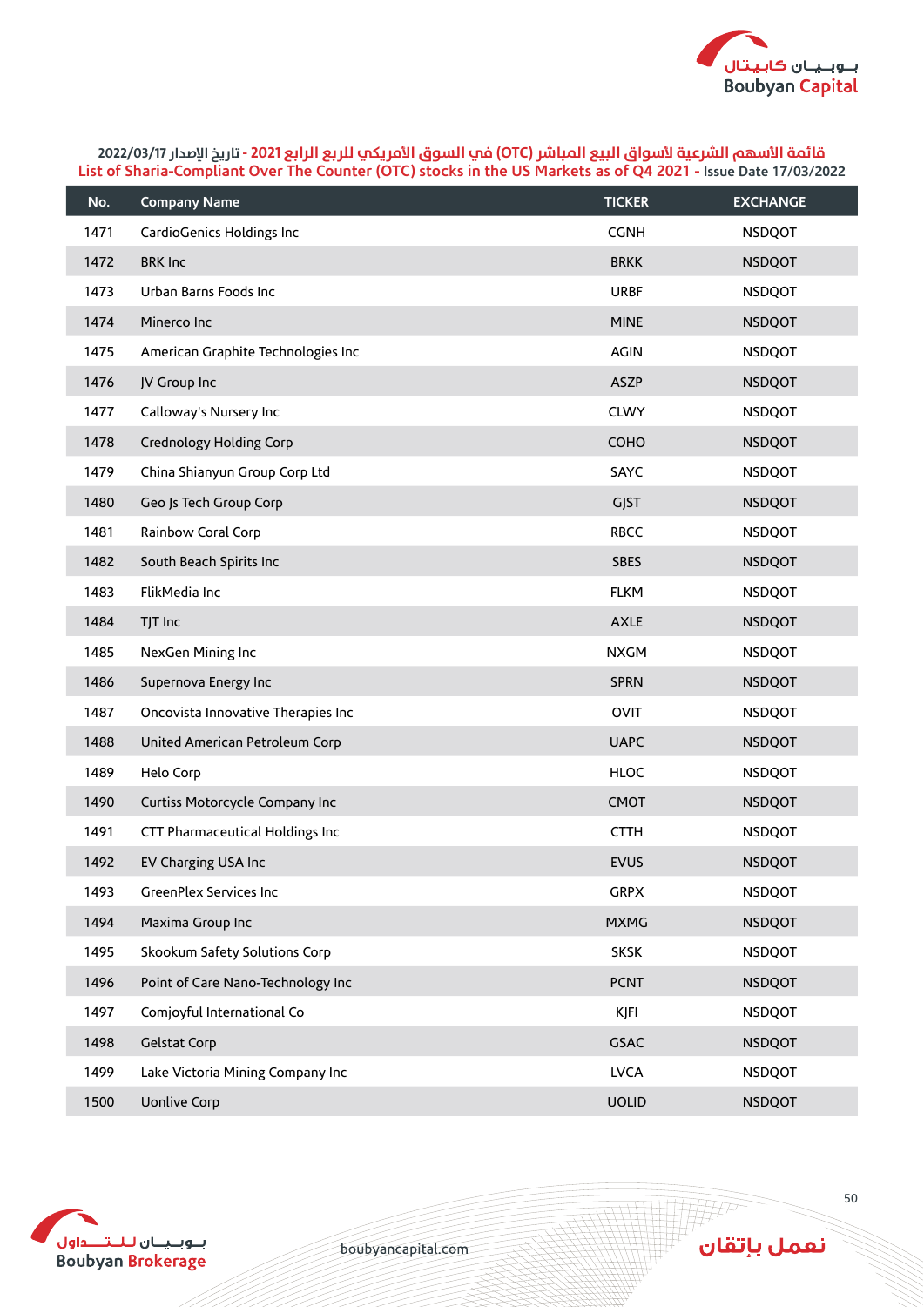

| No.  | <b>Company Name</b>                        | <b>TICKER</b> | <b>EXCHANGE</b> |
|------|--------------------------------------------|---------------|-----------------|
| 1501 | Clone Algo Technologies Inc                | CATI          | <b>NSDQOT</b>   |
| 1502 | Cannlabs Inc                               | <b>CANL</b>   | <b>NSDQOT</b>   |
| 1503 | Nouveau Ventures Inc                       | SAAX          | <b>NSDQOT</b>   |
| 1504 | AC Partners Inc                            | <b>ACPS</b>   | <b>NSDQOT</b>   |
| 1505 | Shonghoya Intl Group Inc                   | SNHO          | <b>NSDQOT</b>   |
| 1506 | Urban Television Network Corp              | <b>URBT</b>   | <b>NSDQOT</b>   |
| 1507 | Quality Online Education Group Inc         | QOEG          | <b>NSDQOT</b>   |
| 1508 | Wellness Matrix Group Inc                  | <b>WMGR</b>   | <b>NSDQOT</b>   |
| 1509 | Myriad Interactive Media Inc               | <b>MYRY</b>   | <b>NSDQOT</b>   |
| 1510 | <b>AMEN Properties Inc</b>                 | <b>AMEN</b>   | <b>NSDQOT</b>   |
| 1511 | <b>Empowered Products Inc</b>              | <b>EMPO</b>   | <b>NSDQOT</b>   |
| 1512 | One Step Vending Corp                      | <b>KOSK</b>   | <b>NSDQOT</b>   |
| 1513 | Rosinbomb                                  | <b>ROSN</b>   | <b>NSDQOT</b>   |
| 1514 | Beta Music Group Inc                       | <b>BEMGQ</b>  | <b>NSDQOT</b>   |
| 1515 | FV Pharma International Corp               | <b>FVPI</b>   | <b>NSDQOT</b>   |
| 1516 | China Food and Beverage Co                 | <b>CHIF</b>   | <b>NSDQOT</b>   |
| 1517 | Puissant Industries Inc                    | <b>PSSS</b>   | <b>NSDQOT</b>   |
| 1518 | Green Automotive Co                        | <b>GACR</b>   | <b>NSDQOT</b>   |
| 1519 | Go Green Global Technologies Corp          | <b>GOGR</b>   | <b>NSDQOT</b>   |
| 1520 | Cimetrix Inc                               | <b>CMXX</b>   | <b>NSDQOT</b>   |
| 1521 | American Metals Recovery and Recycling Inc | AMRR          | <b>NSDQOT</b>   |
| 1522 | Eyes on The Go Inc                         | <b>AXCG</b>   | <b>NSDQOT</b>   |
| 1523 | G-Pel International Inc                    | <b>KGET</b>   | <b>NSDQOT</b>   |
| 1524 | Cybrdi Inc                                 | <b>CYDI</b>   | <b>NSDQOT</b>   |
| 1525 | Gameplan Inc                               | <b>GPLA</b>   | <b>NSDQOT</b>   |
| 1526 | Immediatek Inc                             | <b>IMKI</b>   | <b>NSDQOT</b>   |
| 1527 | International Dispensing Corp              | <b>IDND</b>   | <b>NSDQOT</b>   |
| 1528 | <b>Bravo Enterprises Ltd</b>               | <b>OGNG</b>   | <b>NSDQOT</b>   |
| 1529 | WebSafety Inc                              | WBSI          | <b>NSDQOT</b>   |
| 1530 | Global Clean Energy Inc                    | <b>GCEI</b>   | <b>NSDQOT</b>   |



boubyancapital.com

**APP**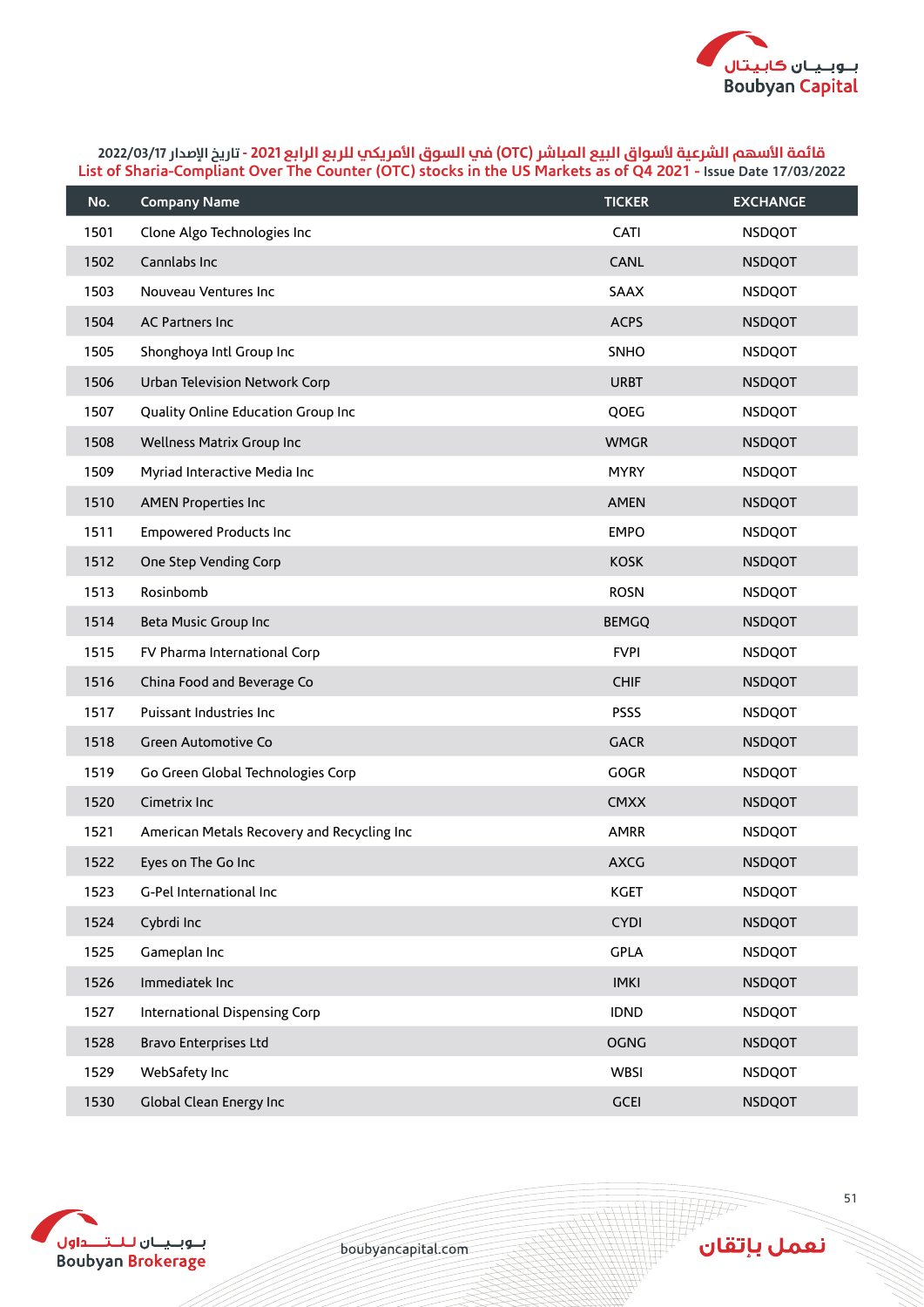

| No.  | <b>Company Name</b>                | <b>TICKER</b> | <b>EXCHANGE</b> |
|------|------------------------------------|---------------|-----------------|
| 1531 | Analytica Bio - Energy Corp        | ABEC          | <b>NSDQOT</b>   |
| 1532 | Next Generation Management Corp    | <b>NGMC</b>   | <b>NSDQOT</b>   |
| 1533 | Chill N Out Cryotherapy Inc        | CHNO          | <b>NSDQOT</b>   |
| 1534 | Athena Bitcoin Global              | <b>ABIT</b>   | <b>NSDQOT</b>   |
| 1535 | Patten Energy Solutions Group Inc  | <b>PTTN</b>   | <b>NSDQOT</b>   |
| 1536 | Veridetx Corp                      | <b>VDXI</b>   | <b>NSDQOT</b>   |
| 1537 | Kenergy Scientific Inc             | <b>MSGP</b>   | <b>NSDQOT</b>   |
| 1538 | Dino Energy Corp                   | <b>DINO</b>   | <b>NSDQOT</b>   |
| 1539 | Liberty Energy Corp                | LBYE          | <b>NSDQOT</b>   |
| 1540 | Litian Group Inc                   | <b>LTSY</b>   | <b>NSDQOT</b>   |
| 1541 | Global Resource Energy Inc         | <b>GBEN</b>   | <b>NSDQOT</b>   |
| 1542 | Gepco Ltd                          | <b>GEPC</b>   | <b>NSDQOT</b>   |
| 1543 | eFleets Corp                       | <b>EFLT</b>   | <b>NSDQOT</b>   |
| 1544 | Lot78 Inc                          | <b>LOTE</b>   | <b>NSDQOT</b>   |
| 1545 | StarStream Entertainment Inc       | <b>SSET</b>   | <b>NSDQOT</b>   |
| 1546 | Liquid Holdings Group Inc          | <b>LIQDQ</b>  | <b>NSDQOT</b>   |
| 1547 | America's Suppliers Inc            | AASL          | <b>NSDQOT</b>   |
| 1548 | Cytta Corp                         | <b>CYCA</b>   | <b>NSDQOT</b>   |
| 1549 | Conrad Industries Inc              | <b>CNRD</b>   | <b>NSDQOT</b>   |
| 1550 | RadiolO Inc                        | <b>RAIO</b>   | <b>NSDQOT</b>   |
| 1551 | First Physicians Capital Group Inc | <b>FPCG</b>   | <b>NSDQOT</b>   |
| 1552 | Renewable Fuel Corp                | <b>RWFC</b>   | <b>NSDQOT</b>   |
| 1553 | GT Advanced Technologies Inc       | <b>GTAT</b>   | <b>NSDQOT</b>   |
| 1554 | Jetblack Corp                      | <b>JTBK</b>   | <b>NSDQOT</b>   |
| 1555 | Laredo Resources Corp              | <b>LRDR</b>   | <b>NSDQOT</b>   |
| 1556 | Crown Baus Capital Corp            | <b>CBCA</b>   | <b>NSDQOT</b>   |
| 1557 | FirsTime Design Ltd                | <b>FTDL</b>   | <b>NSDQOT</b>   |
| 1558 | Electronic Control Security Inc    | <b>EKCS</b>   | <b>NSDQOT</b>   |
| 1559 | Davi Luxury Brand Group Inc        | <b>MDAV</b>   | <b>NSDQOT</b>   |
| 1560 | Curative Biotechnology Inc         | <b>CUBT</b>   | <b>NSDQOT</b>   |



boubyancapital.com

**APP**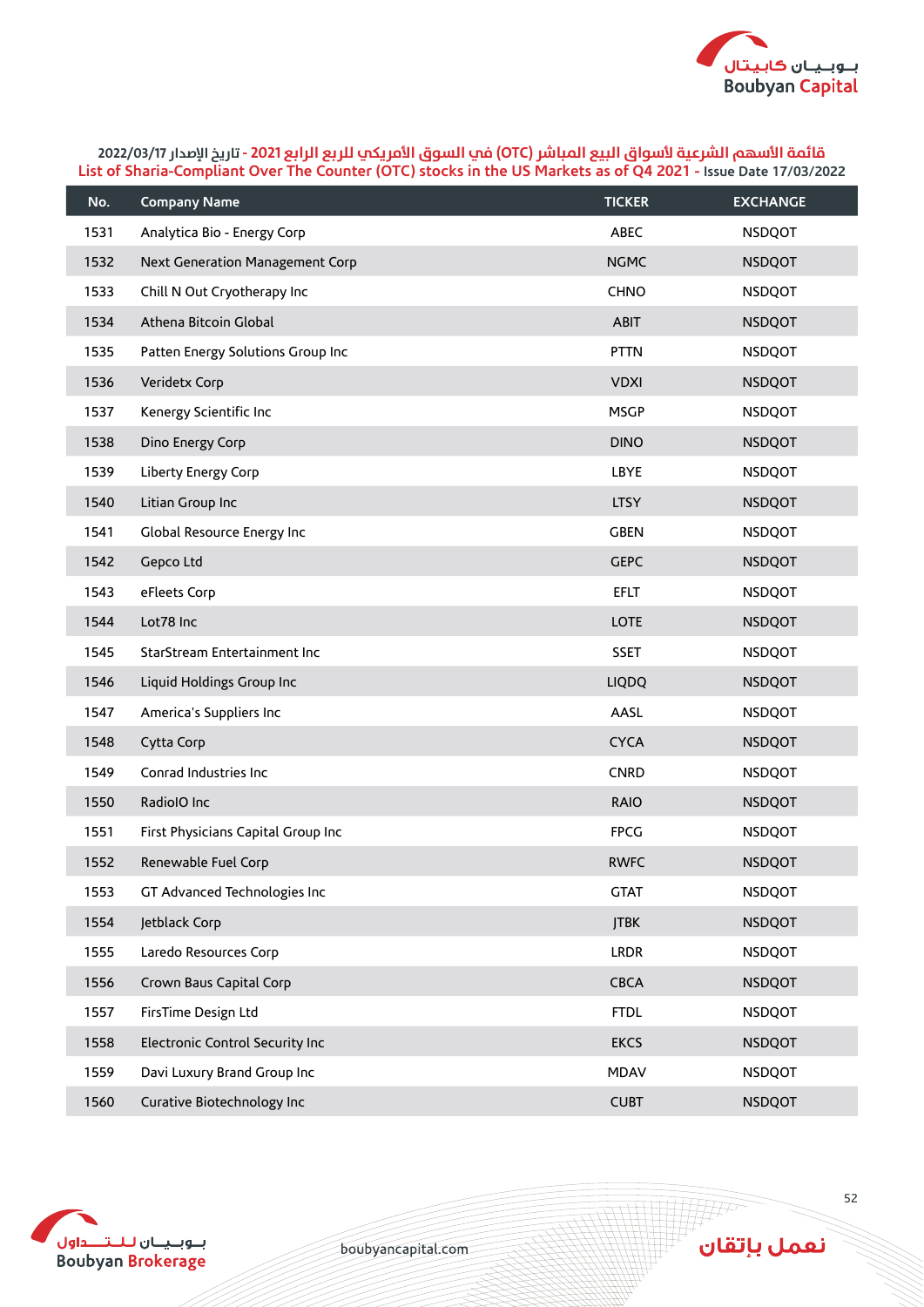

| No.  | <b>Company Name</b>              | <b>TICKER</b> | <b>EXCHANGE</b> |
|------|----------------------------------|---------------|-----------------|
| 1561 | Crumbs Bake Shop Inc             | <b>CRMBQ</b>  | <b>NSDQOT</b>   |
| 1562 | RenuEn Corp                      | <b>RENU</b>   | <b>NSDQOT</b>   |
| 1563 | Kestrel Transportation Inc       | <b>STIE</b>   | <b>NSDQOT</b>   |
| 1564 | Apple Green Holding Inc          | AGPL          | <b>NSDQOT</b>   |
| 1565 | Redefy Corp                      | <b>RDCO</b>   | <b>NSDQOT</b>   |
| 1566 | Drug Free Solution Inc           | <b>DSOL</b>   | <b>NSDQOT</b>   |
| 1567 | Bear Oil Co                      | <b>RNBI</b>   | <b>NSDQOT</b>   |
| 1568 | Tap Resources Inc                | <b>TAPP</b>   | <b>NSDQOT</b>   |
| 1569 | 3D Pioneer Systems Inc           | <b>DPSM</b>   | <b>NSDQOT</b>   |
| 1570 | Terrace Ventures Inc             | <b>TVER</b>   | <b>NSDQOT</b>   |
| 1571 | Daleco Resources Corp            | <b>DLOV</b>   | <b>NSDQOT</b>   |
| 1572 | Centor Energy Inc                | <b>CNTO</b>   | <b>NSDQOT</b>   |
| 1573 | Green PolkaDot Box Inc           | <b>GPDB</b>   | <b>NSDQOT</b>   |
| 1574 | Andes Gold Corp                  | AGCZ          | <b>NSDQOT</b>   |
| 1575 | <b>Smart Ventures Inc</b>        | <b>SMVR</b>   | <b>NSDQOT</b>   |
| 1576 | Sovereign Lithium Inc            | <b>SLCO</b>   | <b>NSDQOT</b>   |
| 1577 | Regalworks Media Inc             | <b>RWMI</b>   | <b>NSDQOT</b>   |
| 1578 | Tongli Pharmaceuticals (USA) Inc | <b>TGLP</b>   | <b>NSDQOT</b>   |
| 1579 | Potash America Inc               | <b>PTAM</b>   | <b>NSDQOT</b>   |
| 1580 | Purthanol Resources Ltd          | <b>PURT</b>   | <b>NSDQOT</b>   |
| 1581 | Azure Holding Group Corp         | <b>AZRH</b>   | <b>NSDQOT</b>   |
| 1582 | JB&ZJMY Holding Company Inc      | <b>JBZY</b>   | <b>NSDQOT</b>   |
| 1583 | Guar Global Ltd                  | <b>GGBL</b>   | <b>NSDQOT</b>   |
| 1584 | Umax Group Corp                  | <b>UMAX</b>   | <b>NSDQOT</b>   |
| 1585 | Razor Resources Inc              | YHDT          | <b>NSDQOT</b>   |
| 1586 | DND Technologies Inc             | <b>DNDT</b>   | <b>NSDQOT</b>   |
| 1587 | China Industrial Steel Inc       | CDNN          | <b>NSDQOT</b>   |
| 1588 | Cistera Networks Inc             | <b>CNWT</b>   | <b>NSDQOT</b>   |
| 1589 | Apptech Corp                     | <b>APCX</b>   | <b>NSDQOT</b>   |
| 1590 | American Energy Development Corp | <b>AEDC</b>   | <b>NSDQOT</b>   |



boubyancapital.com

**THP**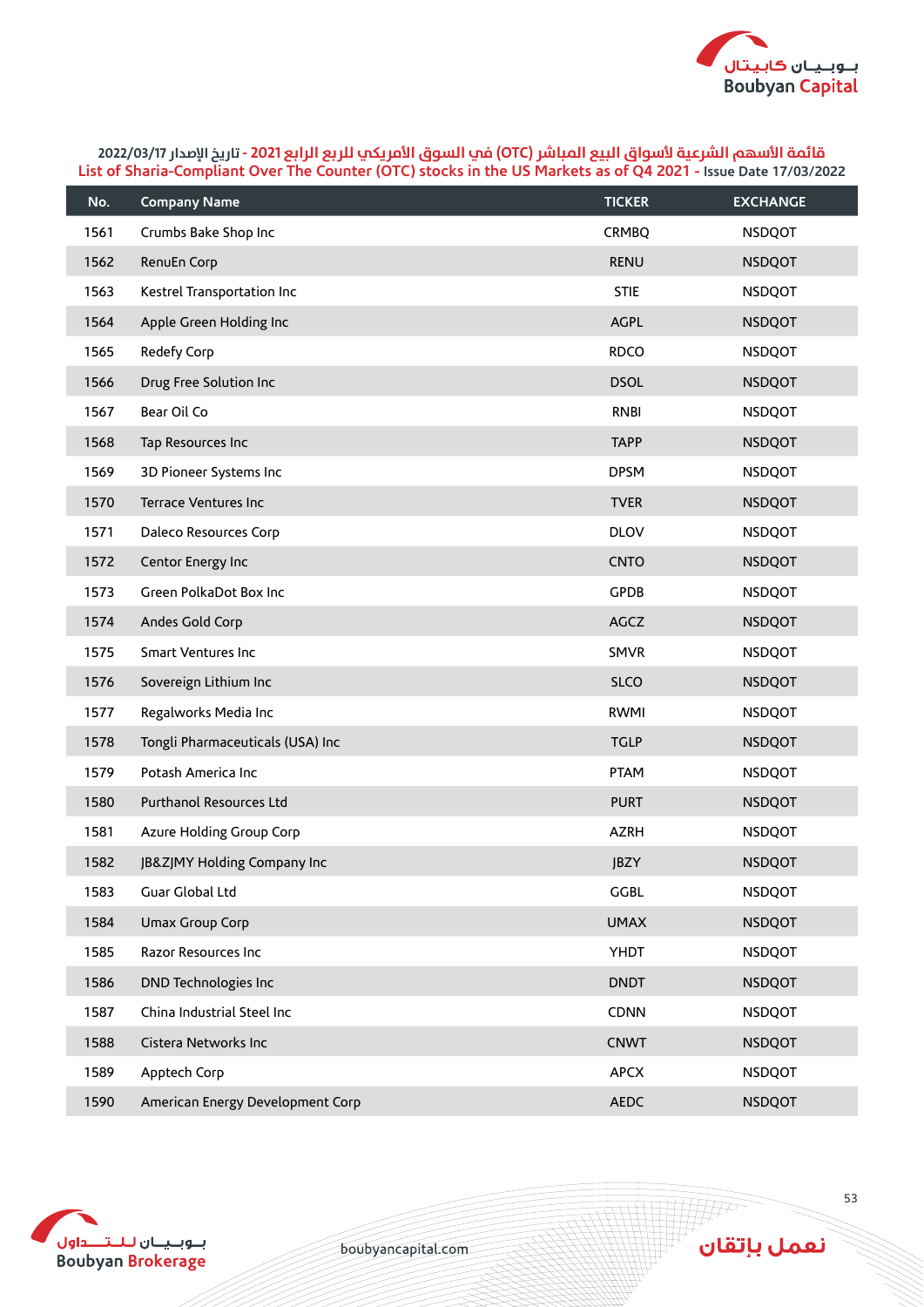

| No.  | <b>Company Name</b>                  | <b>TICKER</b> | <b>EXCHANGE</b> |
|------|--------------------------------------|---------------|-----------------|
| 1591 | American Oriental Bioengineering Inc | <b>AOBI</b>   | <b>NSDQOT</b>   |
| 1592 | Rich Pharmaceuticals Inc             | <b>RCHA</b>   | <b>NSDQOT</b>   |
| 1593 | Internet Infinity Inc                | <b>ITNF</b>   | <b>NSDQOT</b>   |
| 1594 | <b>Federal Screw Works</b>           | <b>FSCR</b>   | <b>NSDQOT</b>   |
| 1595 | American Mobile Power Inc            | <b>EGTK</b>   | <b>NSDQOT</b>   |
| 1596 | Golden Gate Partners Inc             | <b>GNGT</b>   | <b>NSDQOT</b>   |
| 1597 | Futuris Co                           | <b>FTRS</b>   | <b>NSDQOT</b>   |
| 1598 | Vita Mobile Systems Inc              | <b>VMSI</b>   | <b>NSDQOT</b>   |
| 1599 | WindGen Energy Inc                   | <b>WGEI</b>   | <b>NSDQOT</b>   |
| 1600 | Wind Works Power Corp                | <b>WWPW</b>   | <b>NSDQOT</b>   |
| 1601 | Vitamin Blue Inc                     | <b>VTMB</b>   | <b>NSDQOT</b>   |
| 1602 | Terra Energy Resources Ltd           | <b>TRRE</b>   | <b>NSDQOT</b>   |
| 1603 | Tesoro Enterprises Inc               | <b>TSNP</b>   | <b>NSDQOT</b>   |
| 1604 | <b>Totally Green Inc</b>             | <b>TLGN</b>   | <b>NSDQOT</b>   |
| 1605 | Telefix Communications Holdings Inc  | <b>TLFX</b>   | <b>NSDQOT</b>   |
| 1606 | Rouchon Industries Inc               | <b>RCHN</b>   | <b>NSDQOT</b>   |
| 1607 | Santeon Group Inc                    | SANT          | <b>NSDQOT</b>   |
| 1608 | Riverdale Oil and Gas Corp           | <b>RVDO</b>   | <b>NSDQOT</b>   |
| 1609 | Stephan Co                           | <b>SPCO</b>   | <b>NSDQOT</b>   |
| 1610 | Sino Bioenergy Corp                  | <b>SFBE</b>   | <b>NSDQOT</b>   |
| 1611 | Proguard Acquisition Corp            | <b>PGRD</b>   | <b>NSDQOT</b>   |
| 1612 | Dyntek Inc                           | <b>DYNE</b>   | <b>NSDQOT</b>   |
| 1613 | Solar Thin Films Inc                 | <b>SLTZ</b>   | <b>NSDQOT</b>   |
| 1614 | Polar Petroleum Corp                 | <b>POLR</b>   | <b>NSDQOT</b>   |
| 1615 | <b>CYNK Technology Corp</b>          | <b>CYNK</b>   | <b>NSDQOT</b>   |
| 1616 | Laa Co Ltd A California LP           | LAACZ         | <b>NSDQOT</b>   |
| 1617 | Golden Star Enterprises Ltd          | <b>GSPT</b>   | <b>NSDQOT</b>   |
| 1618 | Greengro Technologies Inc            | <b>GRNH</b>   | <b>NSDQOT</b>   |
| 1619 | For The Earth Corp                   | <b>FTEG</b>   | <b>NSDQOT</b>   |
| 1620 | 1st NRG Corp                         | <b>FNRC</b>   | <b>NSDQOT</b>   |



boubyancapital.com

**TAP**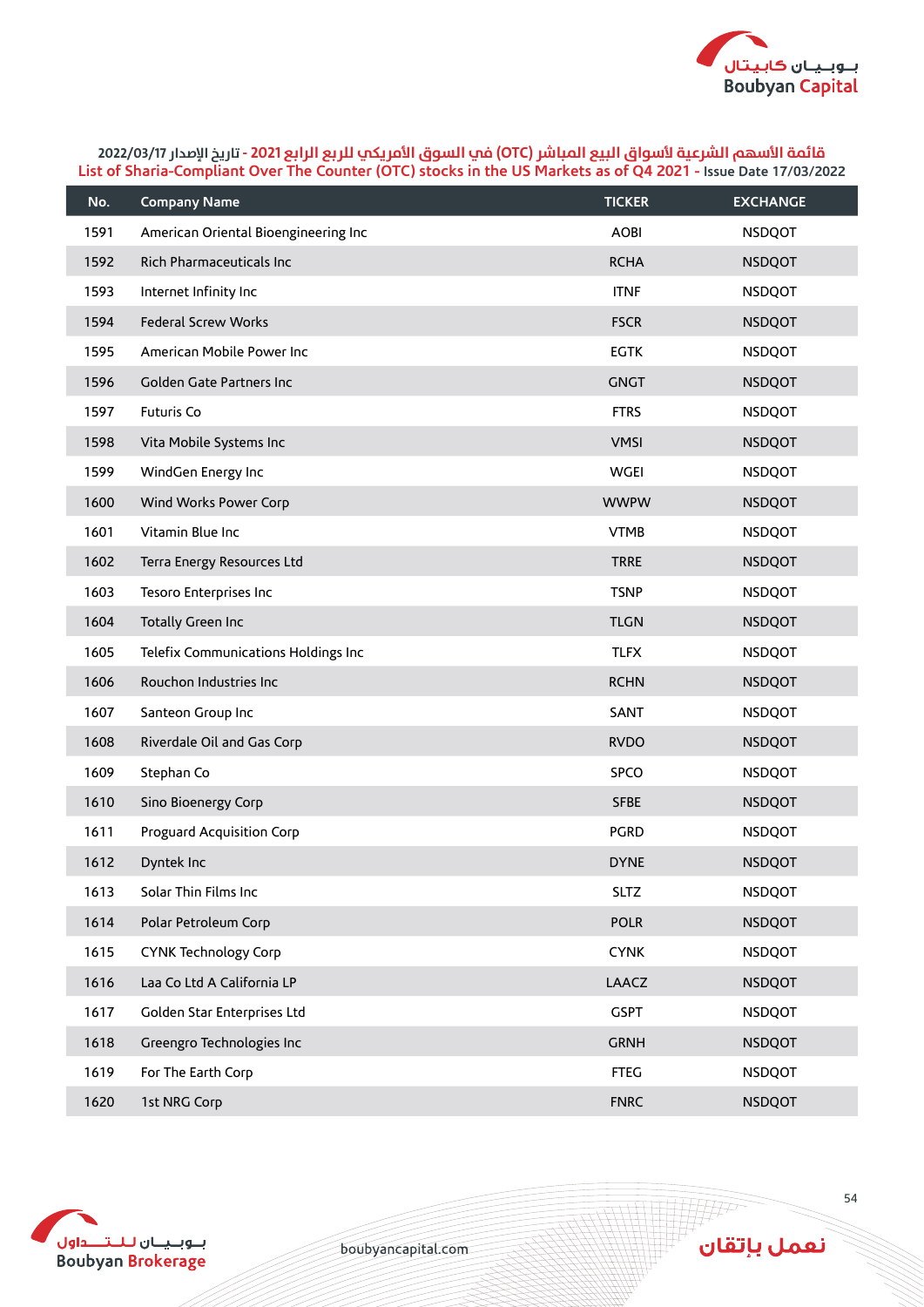

| No.  | <b>Company Name</b>         | <b>TICKER</b> | <b>EXCHANGE</b> |
|------|-----------------------------|---------------|-----------------|
| 1621 | Dragon Capital Group Corp   | <b>DRGV</b>   | <b>NSDQOT</b>   |
| 1622 | Cannabusiness Group Inc     | <b>CBGI</b>   | <b>NSDQOT</b>   |
| 1623 | Argyle Security Inc         | ARGL          | <b>NSDQOT</b>   |
| 1624 | Britannia Mining Inc        | <b>BMIN</b>   | <b>NSDQOT</b>   |
| 1625 | Mustang Alliances Inc       | <b>MSTG</b>   | <b>NSDQOT</b>   |
| 1626 | Metatron Inc                | <b>MRNJ</b>   | <b>NSDQOT</b>   |
| 1627 | <b>Mission Mining Co</b>    | <b>MISM</b>   | <b>NSDQOT</b>   |
| 1628 | Legends Business Group Inc  | <b>LGBS</b>   | <b>NSDQOT</b>   |
| 1629 | Mdm Permian Inc             | <b>MDMP</b>   | <b>NSDQOT</b>   |
| 1630 | Eestech Inc                 | <b>EESH</b>   | <b>NSDQOT</b>   |
| 1631 | Qest Corp                   | <b>IALS</b>   | <b>NSDQOT</b>   |
| 1632 | Findit Inc                  | <b>FDIT</b>   | <b>NSDQOT</b>   |
| 1633 | Novatech Enterprises Inc    | <b>NTEI</b>   | <b>NSDQOT</b>   |
| 1634 | Oncology Pharma Inc         | <b>ONPH</b>   | <b>NSDQOT</b>   |
| 1635 | Rainforest Resources Inc    | <b>RRIF</b>   | <b>NSDQOT</b>   |
| 1636 | Hempstract Inc              | <b>HPST</b>   | <b>NSDQOT</b>   |
| 1637 | SPO Networks Inc            | SPOI          | <b>NSDQOT</b>   |
| 1638 | Amexdrug Corp               | <b>AXRX</b>   | <b>NSDQOT</b>   |
| 1639 | Sativa Growth International | SAGD          | <b>NSDQOT</b>   |
| 1640 | <b>XTRA Bitcoin Inc</b>     | <b>CBTC</b>   | <b>NSDQOT</b>   |
| 1641 | Humbl Inc                   | <b>HMBL</b>   | <b>NSDQOT</b>   |
| 1642 | Enzolytics Inc              | <b>ENZC</b>   | <b>NSDQOT</b>   |
| 1643 | Ubiquitech Software Corp    | <b>UBQU</b>   | <b>NSDQOT</b>   |
| 1644 | Abby Inc                    | ABBY          | <b>NSDQOT</b>   |
| 1645 | Cann American Corp          | <b>CNNA</b>   | <b>NSDQOT</b>   |
| 1646 | American Sierra Gold Corp   | <b>AMNP</b>   | <b>NSDQOT</b>   |
| 1647 | True North Energy Corp      | <b>TNEN</b>   | <b>NSDQOT</b>   |
| 1648 | Megola Inc                  | <b>MGON</b>   | <b>NSDQOT</b>   |
| 1649 | Uomo Media Inc              | <b>UOMO</b>   | <b>NSDQOT</b>   |
| 1650 | ZYQC Group Holding Ltd      | ZYQG          | <b>NSDQOT</b>   |



boubyancapital.com

**HF**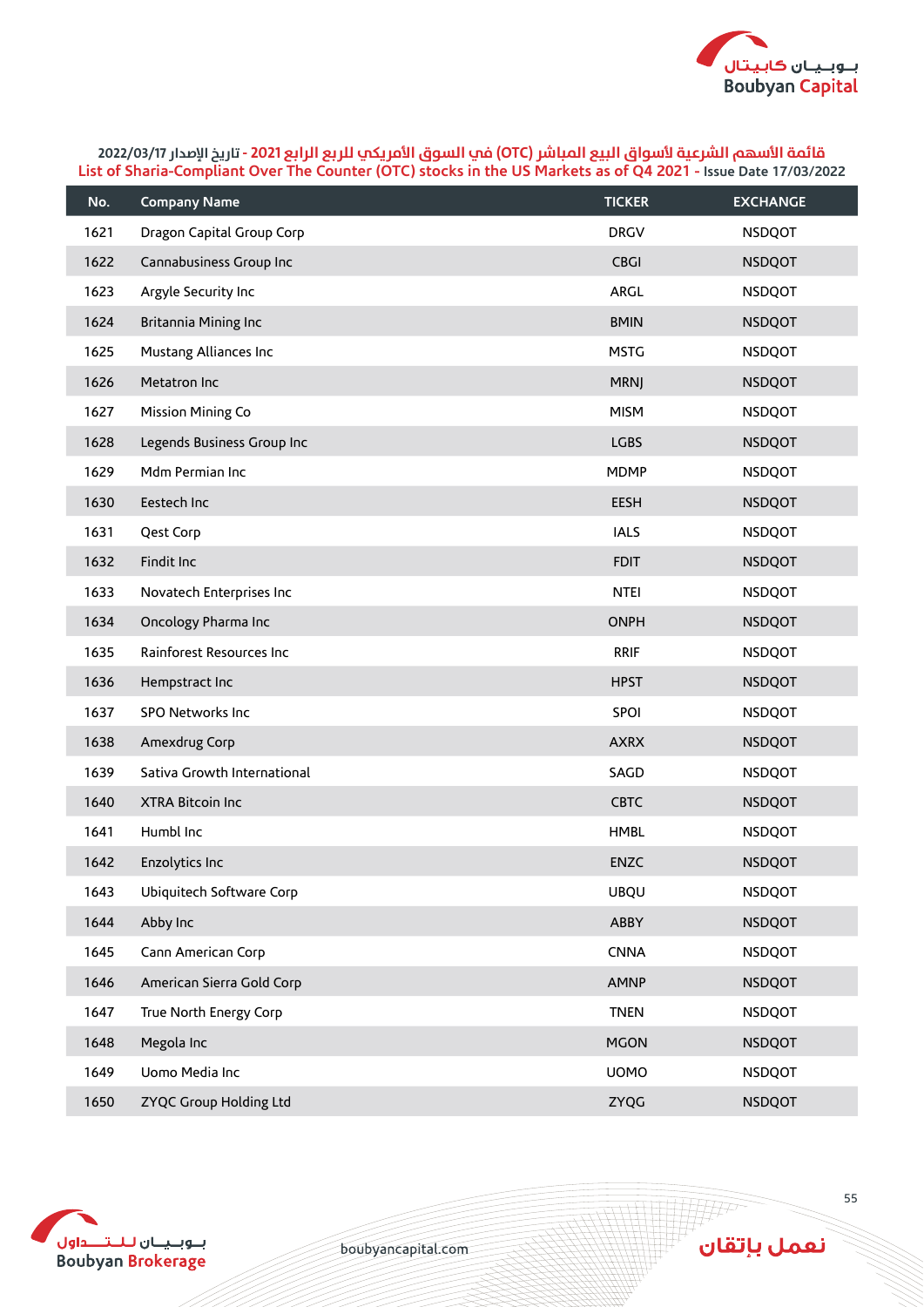

| No.  | <b>Company Name</b>                      | <b>TICKER</b> | <b>EXCHANGE</b> |
|------|------------------------------------------|---------------|-----------------|
| 1651 | <b>HBP Energy Corp</b>                   | <b>HBPE</b>   | <b>NSDQOT</b>   |
| 1652 | Energy and Environmental Services Inc    | <b>EESE</b>   | <b>NSDQOT</b>   |
| 1653 | Mediag3 Inc                              | <b>MDGC</b>   | <b>NSDQOT</b>   |
| 1654 | Idle Media Inc                           | <b>IDLM</b>   | <b>NSDQOT</b>   |
| 1655 | Elite Energies Inc                       | <b>EENR</b>   | <b>NSDQOT</b>   |
| 1656 | Creative Edge Nutrition Inc              | <b>FITX</b>   | <b>NSDQOT</b>   |
| 1657 | Here To Serve Holding Corp               | <b>HTSC</b>   | <b>NSDQOT</b>   |
| 1658 | CompuMed Inc                             | <b>CMPD</b>   | <b>NSDQOT</b>   |
| 1659 | Biozoom Inc                              | <b>BIZM</b>   | <b>NSDQOT</b>   |
| 1660 | Kinbasha Gaming International Inc        | <b>KNBA</b>   | <b>NSDQOT</b>   |
| 1661 | Between Dandelions Inc                   | <b>HOPS</b>   | <b>NSDQOT</b>   |
| 1662 | Trans Global Group Inc                   | <b>TGGI</b>   | <b>NSDQOT</b>   |
| 1663 | Mestek Inc                               | <b>MCCK</b>   | <b>NSDQOT</b>   |
| 1664 | Paradigm Oil and Gas Inc                 | <b>PDGO</b>   | <b>NSDQOT</b>   |
| 1665 | Renewable Energy Solution Systems Inc    | <b>RESS</b>   | <b>NSDQOT</b>   |
| 1666 | US Energy Initiatives Corporation Inc    | <b>USEI</b>   | <b>NSDQOT</b>   |
| 1667 | Nouveau Holdings Ltd                     | <b>NHLI</b>   | <b>NSDQOT</b>   |
| 1668 | Northstar Global Business Services Inc   | <b>MDIN</b>   | <b>NSDQOT</b>   |
| 1669 | Green Cures & Botanical Distribution Inc | <b>GRCU</b>   | <b>NSDQOT</b>   |
| 1670 | Freedom Energy Holdings Inc              | <b>FDMF</b>   | <b>NSDQOT</b>   |
| 1671 | Discovery Minerals Ltd                   | <b>DSCR</b>   | <b>NSDQOT</b>   |
| 1672 | Easton Pharmaceuticals Inc               | <b>EAPH</b>   | <b>NSDQOT</b>   |
| 1673 | <b>BrightRock Gold Corp</b>              | <b>BRGC</b>   | <b>NSDQOT</b>   |
| 1674 | Bravada International Ltd                | <b>BRAV</b>   | <b>NSDQOT</b>   |
| 1675 | <b>Bayside Corp</b>                      | <b>BYSD</b>   | <b>NSDQOT</b>   |
| 1676 | American Nortel Communications Inc       | <b>ARTM</b>   | <b>NSDQOT</b>   |
| 1677 | Healthy Coffee International Inc         | <b>HCEI</b>   | <b>NSDQOT</b>   |
| 1678 | SK3 Group Inc                            | <b>SKTO</b>   | <b>NSDQOT</b>   |
| 1679 | Vipr Corp                                | <b>VIPV</b>   | <b>NSDQOT</b>   |
| 1680 | Helmer Directional Drilling Corp         | <b>EXLA</b>   | <b>NSDQOT</b>   |



boubyancapital.com

**APP**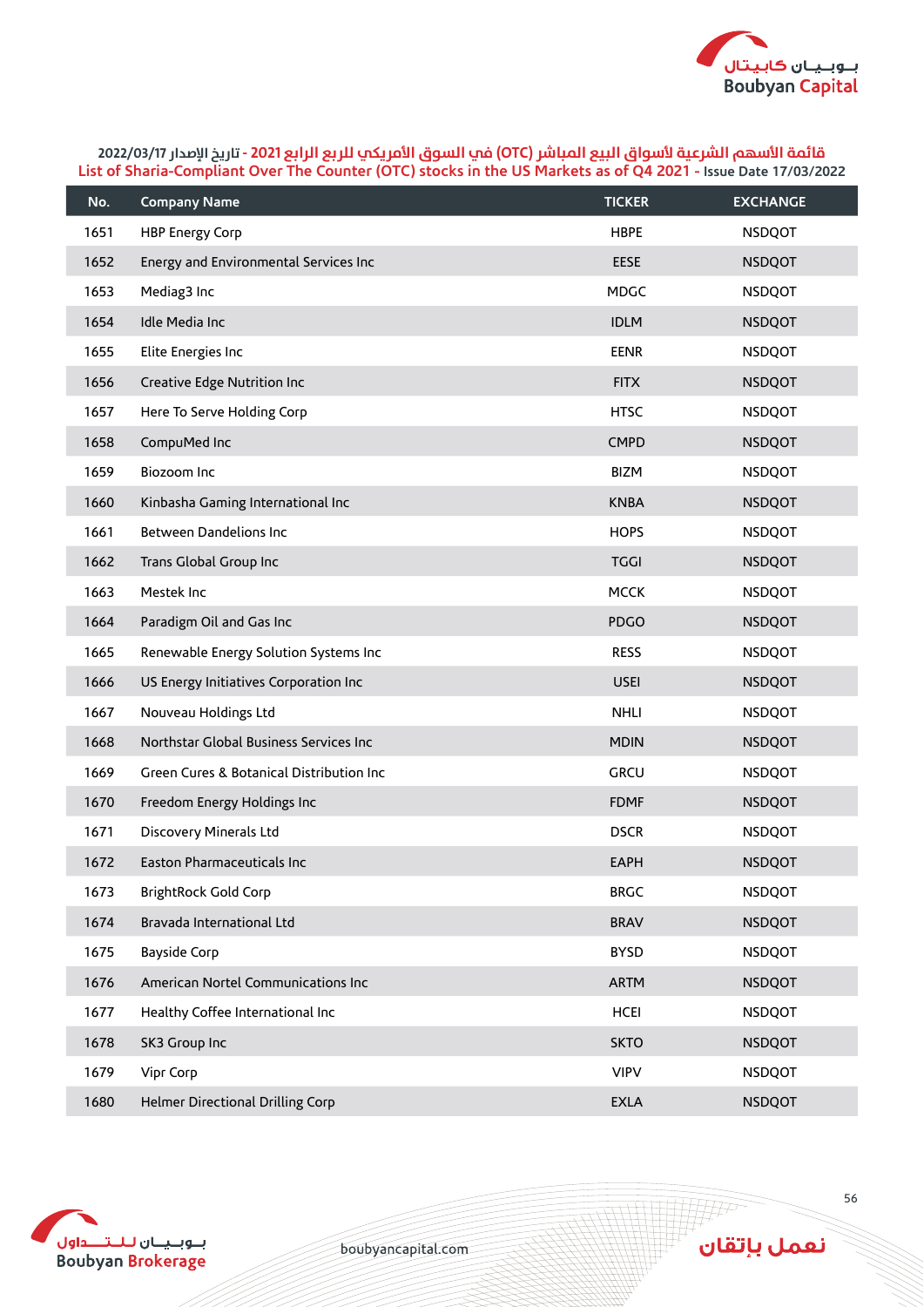

| No.  | <b>Company Name</b>                  | <b>TICKER</b> | <b>EXCHANGE</b> |
|------|--------------------------------------|---------------|-----------------|
| 1681 | Far Vista Petroleum Corp             | <b>FVSTA</b>  | <b>NSDQOT</b>   |
| 1682 | Xcelerate Inc                        | <b>XCRT</b>   | <b>NSDQOT</b>   |
| 1683 | Affinity Beverage Group Inc          | ABVG          | <b>NSDQOT</b>   |
| 1684 | All American Gold Corp               | AAGC          | <b>NSDQOT</b>   |
| 1685 | Yippy Inc                            | <b>YIPI</b>   | <b>NSDQOT</b>   |
| 1686 | Holiday Island Holdings Inc          | <b>HIHI</b>   | <b>NSDQOT</b>   |
| 1687 | Hollywall Entertainment Inc          | <b>HWAL</b>   | <b>NSDQOT</b>   |
| 1688 | Pacific Conquest Holdings Inc        | <b>PCHK</b>   | <b>NSDQOT</b>   |
| 1689 | <b>XCPCNL Business Services Corp</b> | <b>XCPL</b>   | <b>NSDQOT</b>   |
| 1690 | LGA Holdings Inc                     | <b>LGAH</b>   | <b>NSDQOT</b>   |
| 1691 | Capital Group Holdings Inc           | <b>CGHC</b>   | <b>NSDQOT</b>   |
| 1692 | <b>O2 Secure Wireless Inc</b>        | <b>OTOW</b>   | <b>NSDQOT</b>   |
| 1693 | Qpay Blockchain Corp                 | QSPW          | <b>NSDQOT</b>   |
| 1694 | ParaFin Corp                         | <b>PFNO</b>   | <b>NSDQOT</b>   |
| 1695 | Solanbridge Group Inc                | <b>SLNX</b>   | <b>NSDQOT</b>   |
| 1696 | China BCT Pharmacy Group Inc         | <b>CNBI</b>   | <b>NSDQOT</b>   |
| 1697 | Trucept Inc                          | <b>TREP</b>   | <b>NSDQOT</b>   |
| 1698 | Profile Solutions Inc                | <b>PSIQ</b>   | <b>NSDQOT</b>   |
| 1699 | Shengtai Pharmaceutical Inc          | SGTI          | <b>NSDQOT</b>   |
| 1700 | Atlas Technology Group Inc           | <b>ATYG</b>   | <b>NSDQOT</b>   |
| 1701 | Avix Technologies Inc                | <b>AVIX</b>   | <b>NSDQOT</b>   |
| 1702 | Energy 1 Corp                        | <b>EGOC</b>   | <b>NSDQOT</b>   |
| 1703 | Omnicanna Health Solutions Inc       | <b>ENDO</b>   | <b>NSDQOT</b>   |
| 1704 | World Nation Live Entertainment Inc  | <b>CWTC</b>   | <b>NSDQOT</b>   |
| 1705 | North American Cannabis Holdings Inc | <b>USMJ</b>   | <b>NSDQOT</b>   |
| 1706 | Appswarm Inc                         | <b>SWRM</b>   | <b>NSDQOT</b>   |
| 1707 | PTS Inc                              | <b>PTSH</b>   | <b>NSDQOT</b>   |
| 1708 | Promithian Global Ventures Inc       | <b>PGVI</b>   | <b>NSDQOT</b>   |
| 1709 | Keynes Technology Co Ltd             | <b>IPEU</b>   | <b>NSDQOT</b>   |
| 1710 | Teletouch Communications Inc         | <b>TLLEQ</b>  | <b>NSDQOT</b>   |



boubyancapital.com

**THP**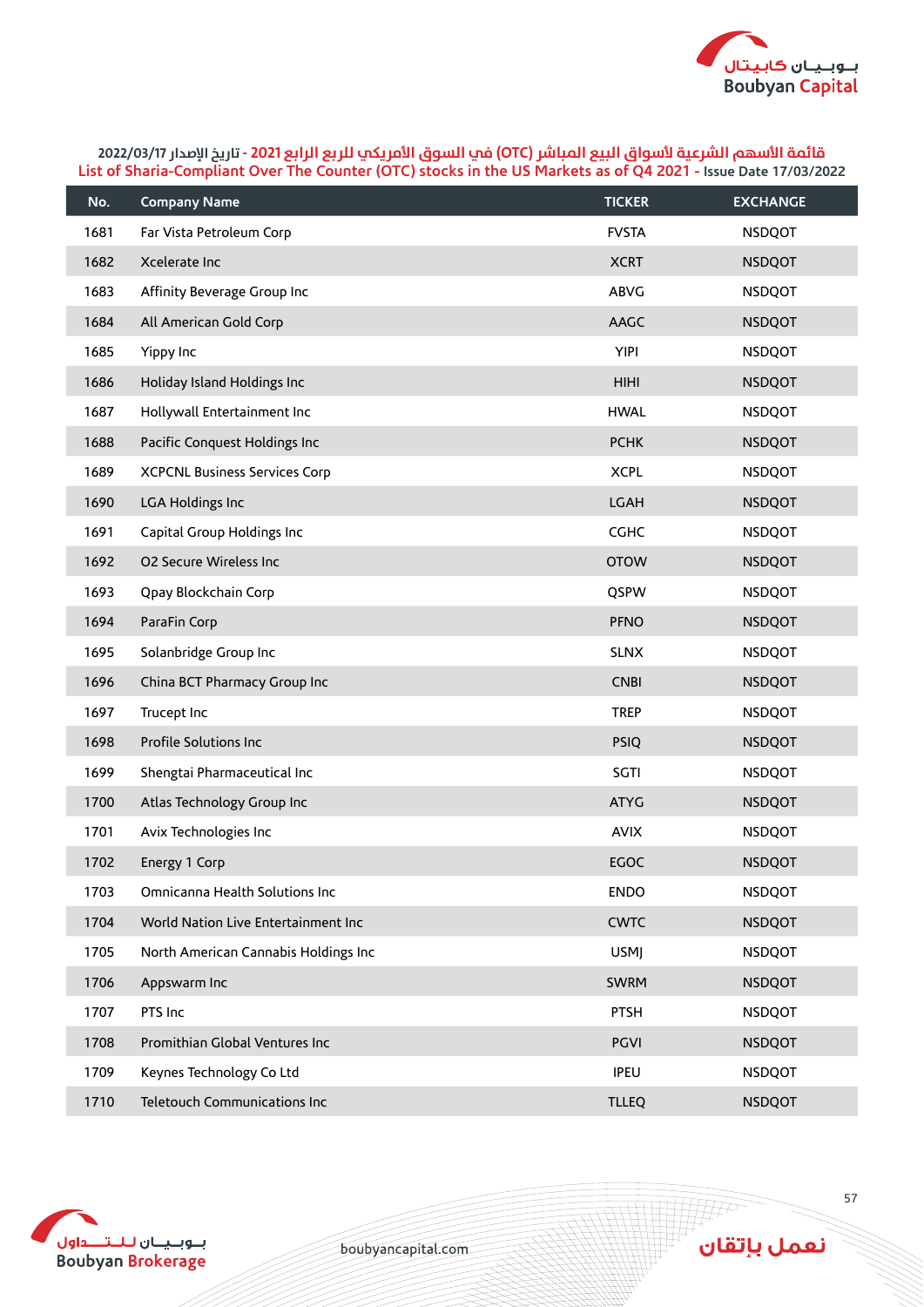

| No.  | <b>Company Name</b>                       | <b>TICKER</b> | <b>EXCHANGE</b> |
|------|-------------------------------------------|---------------|-----------------|
| 1711 | New Frontier Energy Inc                   | <b>NFEI</b>   | <b>NSDQOT</b>   |
| 1712 | Zurvita Holdings Inc                      | <b>ZRVT</b>   | <b>NSDQOT</b>   |
| 1713 | Quture International Inc                  | QUTR          | <b>NSDQOT</b>   |
| 1714 | Cableclix USA Inc                         | <b>CCLX</b>   | <b>NSDQOT</b>   |
| 1715 | West Canyon Energy Corp                   | <b>WCYN</b>   | <b>NSDQOT</b>   |
| 1716 | VoiceServe Inc                            | <b>VSRV</b>   | <b>NSDQOT</b>   |
| 1717 | Vidaroo Corp                              | <b>VIDA</b>   | <b>NSDQOT</b>   |
| 1718 | Bogen Communications International Inc    | <b>BOGN</b>   | <b>NSDQOT</b>   |
| 1719 | Wuhan General Group China Inc             | <b>WUHN</b>   | <b>NSDQOT</b>   |
| 1720 | China Energy Recovery Inc                 | <b>CGYV</b>   | <b>NSDQOT</b>   |
| 1721 | Umami Sustainable Seafood Inc             | <b>UMAM</b>   | <b>NSDQOT</b>   |
| 1722 | Online Internet Network Inc               | <b>ONIN</b>   | <b>NSDQOT</b>   |
| 1723 | China Shesays Medical Cosmetology Inc     | <b>CSAY</b>   | <b>NSDQOT</b>   |
| 1724 | Signature Devices Inc                     | SDVI          | <b>NSDQOT</b>   |
| 1725 | Shandong Zhouyuan Seed and Nursery Co Ltd | SZSN          | <b>NSDQOT</b>   |
| 1726 | Caduceus Software Systems Corp            | CSOC          | <b>NSDQOT</b>   |
| 1727 | Eastern Asteria Inc                       | <b>EATR</b>   | <b>NSDQOT</b>   |
| 1728 | CarePayment Technologies Inc              | <b>CPYT</b>   | <b>NSDQOT</b>   |
| 1729 | Organic Plant Health Inc                  | OPHI          | <b>NSDQOT</b>   |
| 1730 | Goff Corp                                 | <b>GOFF</b>   | <b>NSDQOT</b>   |
| 1731 | Greenlite Ventures Inc                    | <b>GRNL</b>   | <b>NSDQOT</b>   |
| 1732 | Health Sciences Group Inc                 | <b>HESG</b>   | <b>NSDQOT</b>   |
| 1733 | Advant-e Corp                             | ADVC          | <b>NSDQOT</b>   |
| 1734 | WU BA Superior Products Holding Group Inc | <b>WBWB</b>   | <b>NSDQOT</b>   |
| 1735 | Sillenger Exploration Corp                | <b>SLGX</b>   | <b>NSDQOT</b>   |
| 1736 | <b>Biolife Sciences Inc</b>               | <b>BLFE</b>   | <b>NSDQOT</b>   |
| 1737 | OAT Inc                                   | <b>OATN</b>   | <b>NSDQOT</b>   |
| 1738 | KMA Global Solutions International Inc    | <b>KMAG</b>   | <b>NSDQOT</b>   |
| 1739 | Orpheum Property Inc                      | <b>PLFF</b>   | <b>NSDQOT</b>   |
| 1740 | PacificHealth Laboratories Inc            | PHLI          | <b>NSDQOT</b>   |



boubyancapital.com

**APP**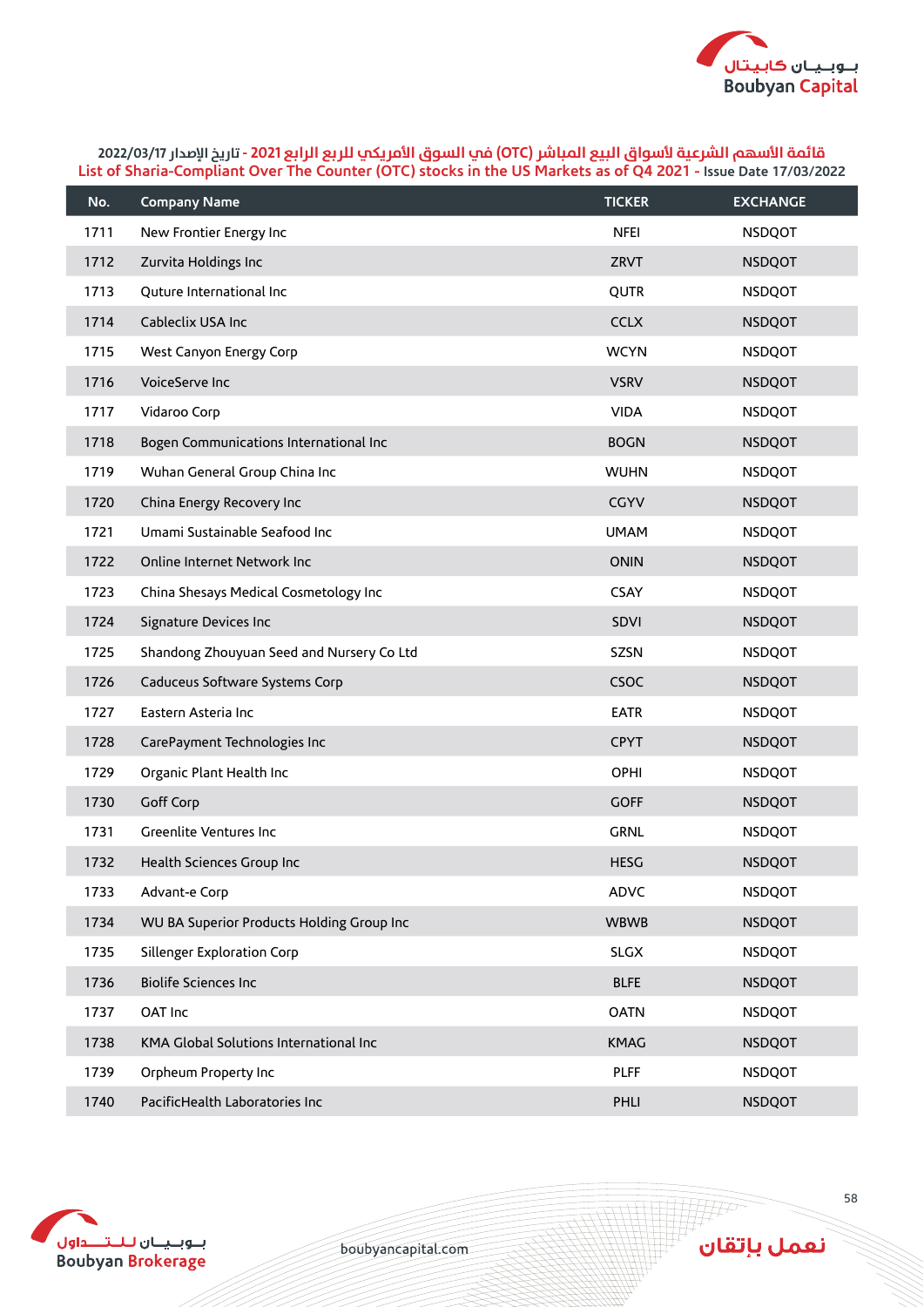

| No.  | <b>Company Name</b>                      | <b>TICKER</b> | <b>EXCHANGE</b> |
|------|------------------------------------------|---------------|-----------------|
| 1741 | Premier Power Renewable Energy Inc       | <b>PPRW</b>   | <b>NSDQOT</b>   |
| 1742 | Unitronix Corp                           | <b>UTRX</b>   | <b>NSDQOT</b>   |
| 1743 | Rockford Corp                            | <b>ROFO</b>   | <b>NSDQOT</b>   |
| 1744 | RightSmile Inc                           | <b>RIGH</b>   | <b>NSDQOT</b>   |
| 1745 | <b>CYIOS Corp</b>                        | <b>CYIO</b>   | <b>NSDQOT</b>   |
| 1746 | Dionics Inc                              | <b>DION</b>   | <b>NSDQOT</b>   |
| 1747 | <b>CYBRA Corp</b>                        | <b>CYRP</b>   | <b>NSDQOT</b>   |
| 1748 | Eko International Corp                   | <b>EKNL</b>   | <b>NSDQOT</b>   |
| 1749 | iTech Medical Inc                        | <b>IMSU</b>   | <b>NSDQOT</b>   |
| 1750 | International Card Establishment Inc     | <b>ICRD</b>   | <b>NSDQOT</b>   |
| 1751 | Ceres Ventures Inc                       | <b>CEVE</b>   | <b>NSDQOT</b>   |
| 1752 | Colombia Energy Resources Inc            | <b>CERX</b>   | <b>NSDQOT</b>   |
| 1753 | <b>Extreme Biodiesel Inc</b>             | <b>XTRM</b>   | <b>NSDQOT</b>   |
| 1754 | Kuboo Inc                                | <b>SGTB</b>   | <b>NSDQOT</b>   |
| 1755 | Shengshi International Holding Group Inc | <b>OSIN</b>   | <b>NSDQOT</b>   |
| 1756 | Bollinger Industries Inc                 | <b>BOLL</b>   | <b>NSDQOT</b>   |
| 1757 | Hemagen Diagnostics Inc                  | <b>HMGN</b>   | <b>NSDQOT</b>   |
| 1758 | El Maniel International Inc              | <b>EMLL</b>   | <b>NSDQOT</b>   |
| 1759 | Mistral Ventures Inc                     | <b>MILV</b>   | <b>NSDQOT</b>   |
| 1760 | Worry Free Holdings Co                   | <b>WYCC</b>   | <b>NSDQOT</b>   |
| 1761 | InternetArray Inc                        | <b>INAR</b>   | <b>NSDQOT</b>   |
| 1762 | Manthey Redmond Corp                     | <b>MHYR</b>   | <b>NSDQOT</b>   |
| 1763 | World Poker Fund Holdings Inc            | <b>WPFH</b>   | <b>NSDQOT</b>   |
| 1764 | <b>NUGL Inc</b>                          | <b>NUGL</b>   | <b>NSDQOT</b>   |
| 1765 | NDT Pharmaceuticals Inc                  | <b>NDTP</b>   | <b>NSDQOT</b>   |
| 1766 | Helix BioMedix Inc                       | <b>HXBM</b>   | <b>NSDQOT</b>   |
| 1767 | Link Reservations Inc                    | LRSV          | <b>NSDQOT</b>   |
| 1768 | Er Therapeutics Inc                      | PNGM          | <b>NSDQOT</b>   |
| 1769 | Aztec Oil & Gas Inc                      | AZGSQ         | <b>NSDQOT</b>   |
| 1770 | Canal Capital Corp                       | COWP          | <b>NSDQOT</b>   |



boubyancapital.com

**APP**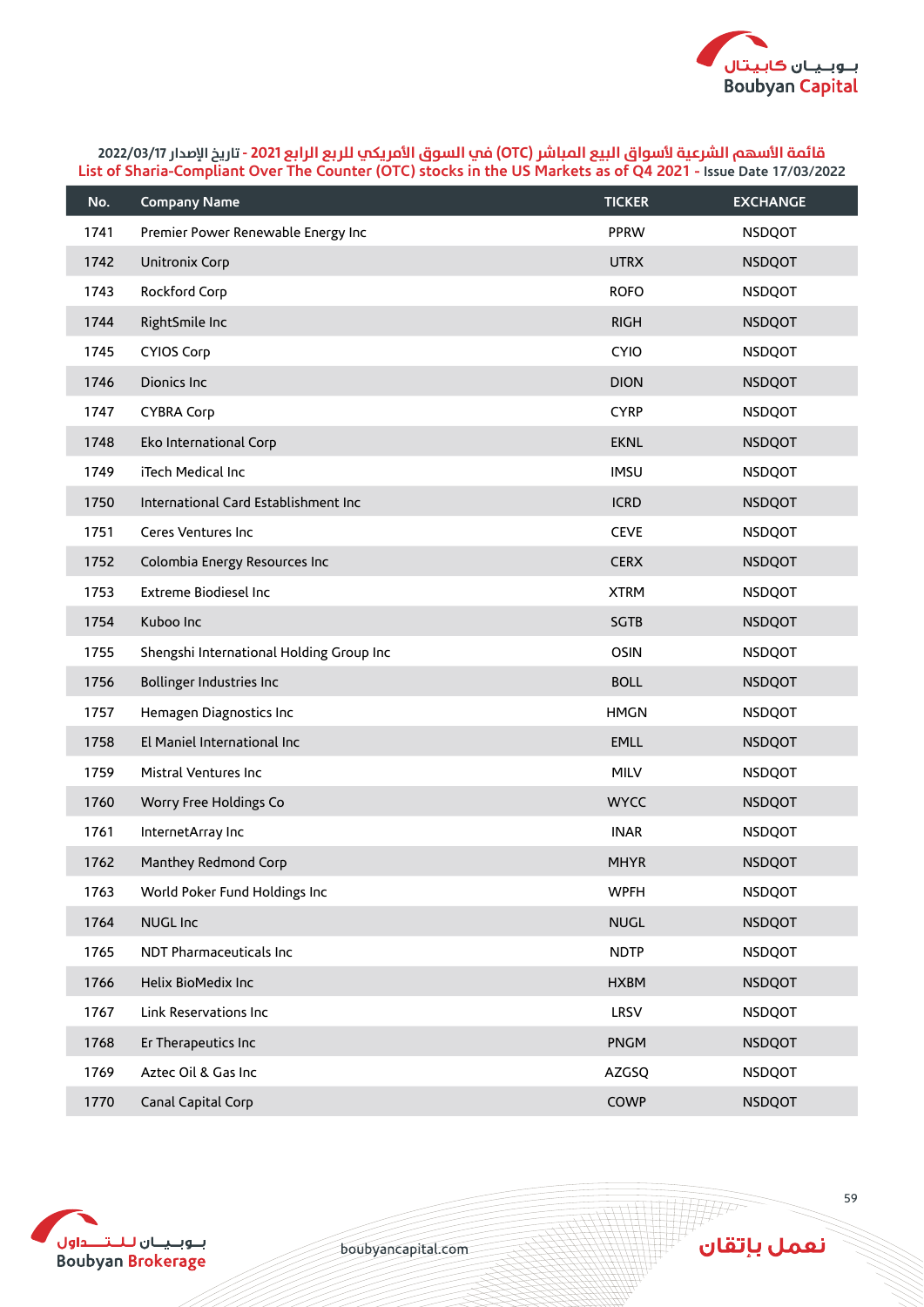

| No.  | <b>Company Name</b>                     | <b>TICKER</b> | <b>EXCHANGE</b> |
|------|-----------------------------------------|---------------|-----------------|
| 1771 | Bangi Inc                               | <b>BNGI</b>   | <b>NSDQOT</b>   |
| 1772 | Cannagrow Holdings Inc                  | <b>CGRW</b>   | <b>NSDQOT</b>   |
| 1773 | Verify Smart Corp                       | <b>VSMR</b>   | <b>NSDQOT</b>   |
| 1774 | USA Recycling Industries Inc            | <b>USRI</b>   | <b>NSDQOT</b>   |
| 1775 | <b>EDCI Holdings Inc</b>                | <b>EDCI</b>   | <b>NSDQOT</b>   |
| 1776 | Omni Ventures Inc                       | <b>OMVE</b>   | <b>NSDQOT</b>   |
| 1777 | Phosphate Holdings Inc                  | <b>PHOS</b>   | <b>NSDQOT</b>   |
| 1778 | Axia International Group Inc            | AIGI          | <b>NSDQOT</b>   |
| 1779 | AER Energy Resources Inc                | <b>AERN</b>   | <b>NSDQOT</b>   |
| 1780 | Ruby Creek Resources Inc                | <b>RBYC</b>   | <b>NSDQOT</b>   |
| 1781 | Peoples Educational Holdings Inc        | PEDH          | <b>NSDQOT</b>   |
| 1782 | Green Energy Group Inc                  | <b>GRYG</b>   | <b>NSDQOT</b>   |
| 1783 | Saddle Ranch Media Inc                  | <b>SRMX</b>   | <b>NSDQOT</b>   |
| 1784 | China Pharmahub Corp                    | <b>CPHB</b>   | <b>NSDQOT</b>   |
| 1785 | Blue Water Ventures International Inc   | <b>BWVI</b>   | <b>NSDQOT</b>   |
| 1786 | American Rare Earths and Materials Corp | AREM          | <b>NSDQOT</b>   |
| 1787 | Dong Fang Hui Le Inc                    | <b>DFHL</b>   | <b>NSDQOT</b>   |
| 1788 | China Infrastructure Construction Corp  | <b>CHNC</b>   | <b>NSDQOT</b>   |
| 1789 | Fastbase Inc                            | <b>FBSE</b>   | <b>NSDQOT</b>   |
| 1790 | Medcann Industries Inc                  | <b>NSRS</b>   | <b>NSDQOT</b>   |
| 1791 | GBX International Group Inc             | <b>GBXI</b>   | <b>NSDQOT</b>   |
| 1792 | Wireless Xcessories Group Inc           | <b>WIRX</b>   | <b>NSDQOT</b>   |
| 1793 | Solar EnerTech Corp                     | SOEN          | <b>NSDQOT</b>   |
| 1794 | WQN Inc                                 | <b>WQNI</b>   | <b>NSDQOT</b>   |
| 1795 | Tamino Minerals Inc                     | <b>TINO</b>   | <b>NSDQOT</b>   |
| 1796 | ATC Venture Group Inc                   | <b>ATCV</b>   | <b>NSDQOT</b>   |
| 1797 | Gryphon Resources Inc                   | GRYO          | <b>NSDQOT</b>   |
| 1798 | Church & Crawford Inc                   | <b>CCWF</b>   | <b>NSDQOT</b>   |
| 1799 | Golden Valley Development Inc           | <b>GVDI</b>   | <b>NSDQOT</b>   |
| 1800 | Alpha Wastewater Inc                    | AWWI          | <b>NSDQOT</b>   |



boubyancapital.com

**HF**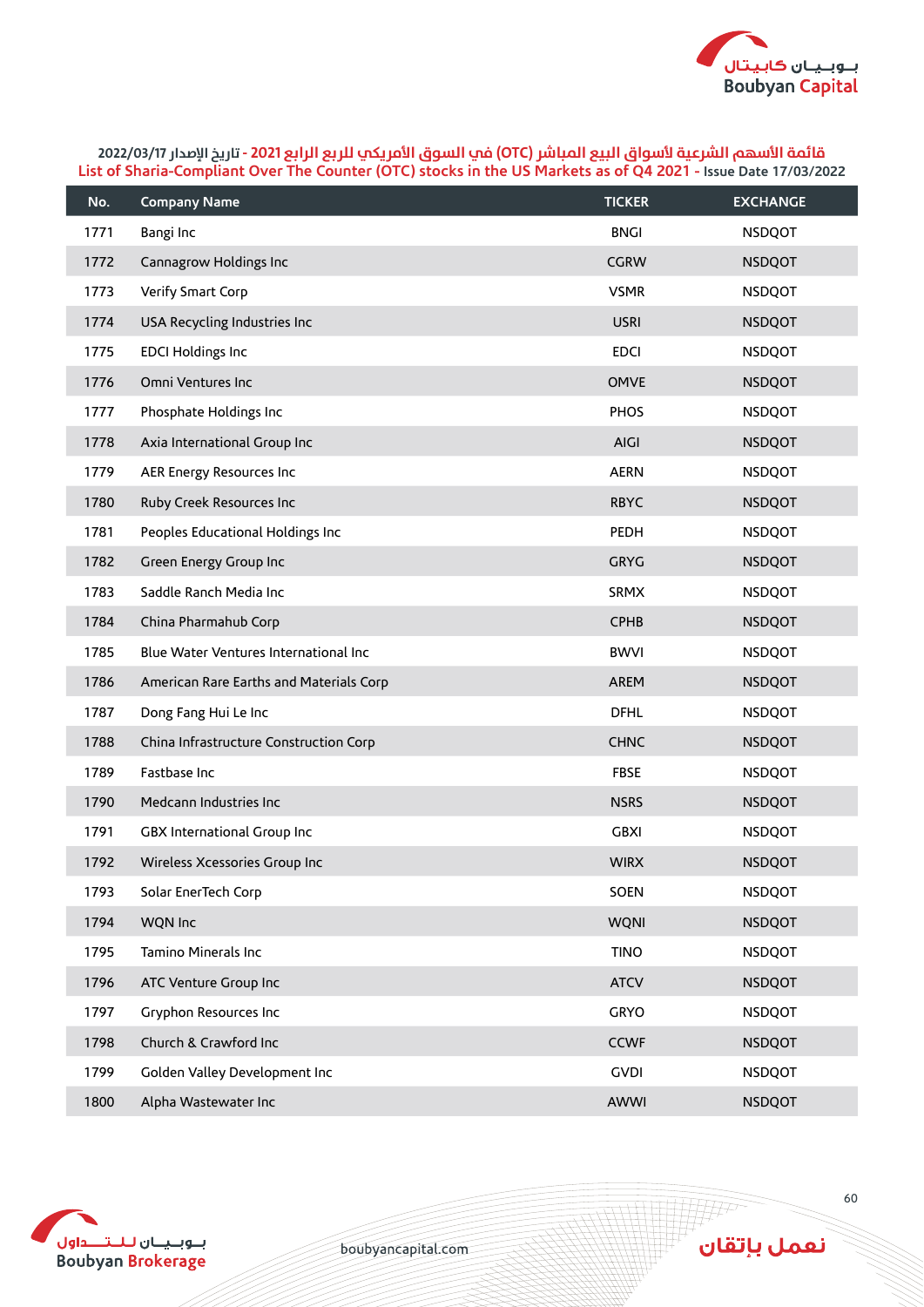

| No.  | <b>Company Name</b>                      | <b>TICKER</b> | <b>EXCHANGE</b> |
|------|------------------------------------------|---------------|-----------------|
| 1801 | MabCure Inc                              | <b>MBCI</b>   | <b>NSDQOT</b>   |
| 1802 | Digitiliti Inc                           | <b>DIGI</b>   | <b>NSDQOT</b>   |
| 1803 | Carrier Alliance Holdings Inc            | CAHI          | <b>NSDQOT</b>   |
| 1804 | AgriSolar Solutions Inc                  | <b>AGSO</b>   | <b>NSDQOT</b>   |
| 1805 | Mera Pharmaceuticals Inc                 | <b>MRPI</b>   | <b>NSDQOT</b>   |
| 1806 | Bio-Bridge Science Inc                   | <b>BGES</b>   | <b>NSDQOT</b>   |
| 1807 | Pacific Bepure Industry Inc              | PBEP          | <b>NSDQOT</b>   |
| 1808 | Poniard Pharmaceuticals Inc              | <b>PARD</b>   | <b>NSDQOT</b>   |
| 1809 | Sino American Oil Co                     | OILY          | <b>NSDQOT</b>   |
| 1810 | Prismone Group Inc                       | PMOZ          | <b>NSDQOT</b>   |
| 1811 | Petrocorp Inc                            | <b>PTCP</b>   | <b>NSDQOT</b>   |
| 1812 | Northport Networks Systems Inc           | <b>NNWS</b>   | <b>NSDQOT</b>   |
| 1813 | Global Pharm Holdings Group Inc          | <b>GPHG</b>   | <b>NSDQOT</b>   |
| 1814 | Tigrent Inc                              | <b>TIGE</b>   | <b>NSDQOT</b>   |
| 1815 | Vdo-Ph International                     | <b>VDPH</b>   | <b>NSDQOT</b>   |
| 1816 | Viropro Inc                              | <b>VPRO</b>   | <b>NSDQOT</b>   |
| 1817 | Sentisearch Inc                          | <b>SSRC</b>   | <b>NSDQOT</b>   |
| 1818 | SpectrumDNA Inc                          | <b>SPXA</b>   | <b>NSDQOT</b>   |
| 1819 | Lotus Pharmaceuticals Inc                | <b>LTUS</b>   | <b>NSDQOT</b>   |
| 1820 | Media Technologies Inc                   | <b>MDTC</b>   | <b>NSDQOT</b>   |
| 1821 | China TMK Battery Systems Inc            | <b>DFEL</b>   | <b>NSDQOT</b>   |
| 1822 | China Solar & Clean Energy Solutions Inc | CSOL          | <b>NSDQOT</b>   |
| 1823 | Kodiak Energy Inc                        | <b>KDKN</b>   | <b>NSDQOT</b>   |
| 1824 | Arcis Resources Corp                     | <b>ARCS</b>   | <b>NSDQOT</b>   |
| 1825 | Image Metrics Inc                        | IMGX          | <b>NSDQOT</b>   |
| 1826 | DelTron Inc                              | <b>DTRO</b>   | <b>NSDQOT</b>   |
| 1827 | Quinton Group Inc                        | <b>VDPHD</b>  | <b>NSDQOT</b>   |
| 1828 | Momentum Biofuels Inc                    | <b>MMBF</b>   | <b>NSDQOT</b>   |
| 1829 | Momentum Biofuels Inc                    | <b>MMBFD</b>  | <b>NSDQOT</b>   |
| 1830 | Clean Vision Corp                        | <b>CLNV</b>   | <b>NSDQOT</b>   |



boubyancapital.com

**APP**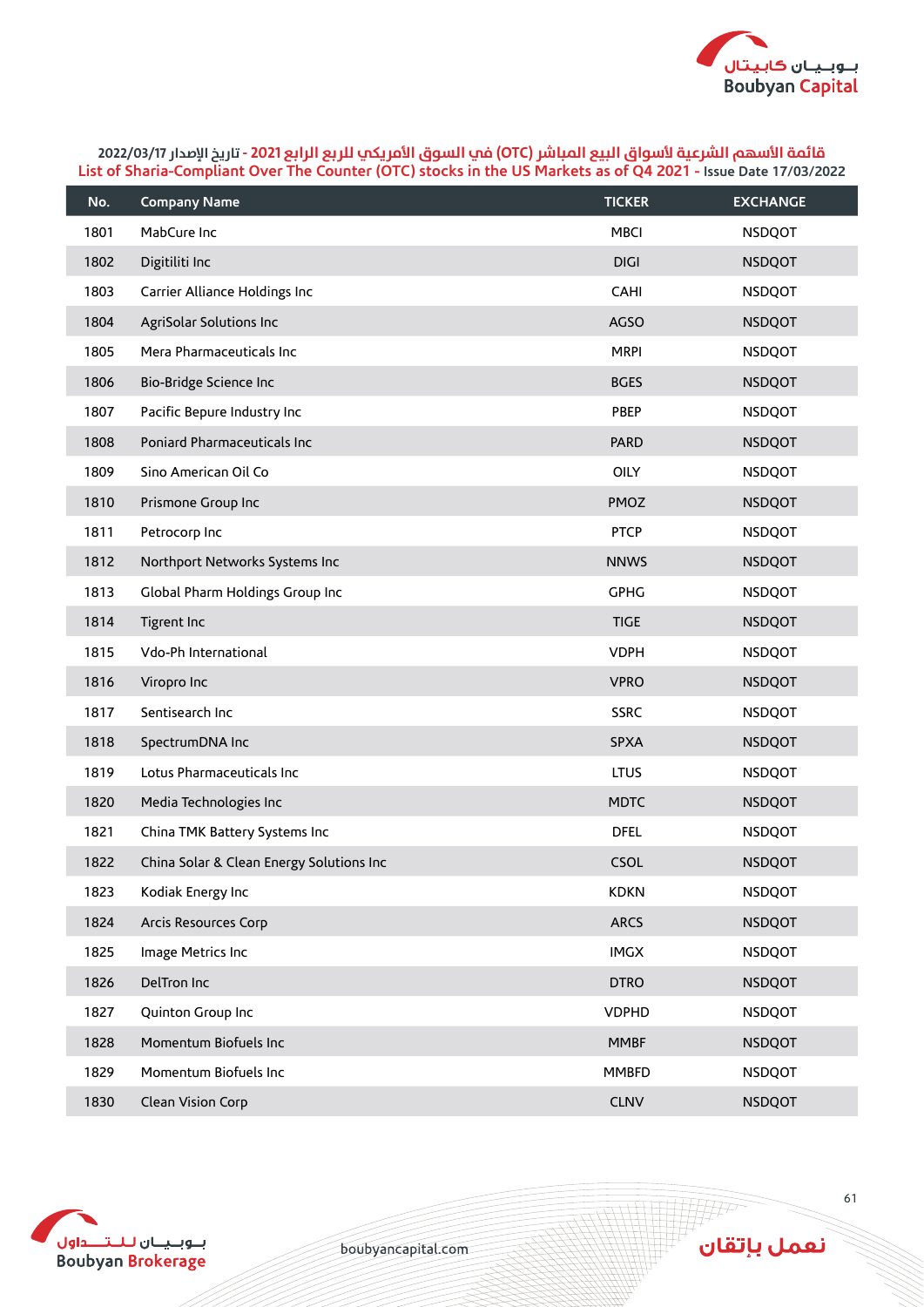

| No.  | <b>Company Name</b>                      | <b>TICKER</b> | <b>EXCHANGE</b> |
|------|------------------------------------------|---------------|-----------------|
| 1831 | Preferred Commerce Inc                   | <b>OCBM</b>   | <b>NSDQOT</b>   |
| 1832 | Baron Energy Inc                         | <b>BROE</b>   | <b>NSDQOT</b>   |
| 1833 | Excoin Ltd                               | <b>XLTD</b>   | <b>NSDQOT</b>   |
| 1834 | Xsovt Brands Inc                         | <b>XSVT</b>   | <b>NSDQOT</b>   |
| 1835 | Qingco Inc                               | QING          | <b>NSDQOT</b>   |
| 1836 | Terra Systems Inc                        | <b>TSYI</b>   | <b>NSDQOT</b>   |
| 1837 | Asiarim Corp                             | <b>ARMC</b>   | <b>NSDQOT</b>   |
| 1838 | Orsus Xelent Technologies Inc            | ORSX          | <b>NSDQOT</b>   |
| 1839 | Green Globe International Inc            | GGII          | <b>NSDQOT</b>   |
| 1840 | Cheetah Oil & Gas Ltd                    | <b>COHG</b>   | <b>NSDQOT</b>   |
| 1841 | China Industrial Waste Management Inc    | <b>CIWT</b>   | <b>NSDQOT</b>   |
| 1842 | China Skyrise Digital Service Inc        | <b>CSKD</b>   | <b>NSDQOT</b>   |
| 1843 | American Lithium Minerals Inc            | <b>AMLM</b>   | <b>NSDQOT</b>   |
| 1844 | China Crescent Enterprises Inc           | <b>CCTR</b>   | <b>NSDQOT</b>   |
| 1845 | Univec Inc                               | <b>UNVC</b>   | <b>NSDQOT</b>   |
| 1846 | Organic Sales and Marketing Inc          | <b>OGSM</b>   | <b>NSDQOT</b>   |
| 1847 | Clickstream Corp                         | <b>CLIS</b>   | <b>NSDQOT</b>   |
| 1848 | Clean Power Concepts Inc                 | <b>CPOW</b>   | <b>NSDQOT</b>   |
| 1849 | Yuhe International Inc                   | YUII          | <b>NSDQOT</b>   |
| 1850 | PharmaRoth Labs Inc                      | <b>ROTH</b>   | <b>NSDQOT</b>   |
| 1851 | SouthPeak Interactive Corp               | <b>SOPK</b>   | <b>NSDQOT</b>   |
| 1852 | M-Wise Inc                               | <b>MWIS</b>   | <b>NSDQOT</b>   |
| 1853 | Interplay Entertainment Corp             | <b>IPLY</b>   | <b>NSDQOT</b>   |
| 1854 | Diguang International Development Co Ltd | <b>DGNG</b>   | <b>NSDQOT</b>   |
| 1855 | Hypower Fuel Inc                         | <b>HYPF</b>   | <b>NSDQOT</b>   |
| 1856 | Securcapital Holdings Corp               | <b>CQER</b>   | <b>NSDQOT</b>   |
| 1857 | China Runji Cement Inc                   | <b>CRJI</b>   | <b>NSDQOT</b>   |
| 1858 | <b>BB Liquidating Inc</b>                | <b>BLIAQ</b>  | <b>NSDQOT</b>   |
| 1859 | Go Solar USA Inc                         | GSLO          | <b>NSDQOT</b>   |
| 1860 | United Energy Corp                       | <b>UNRG</b>   | <b>NSDQOT</b>   |



boubyancapital.com

**APP**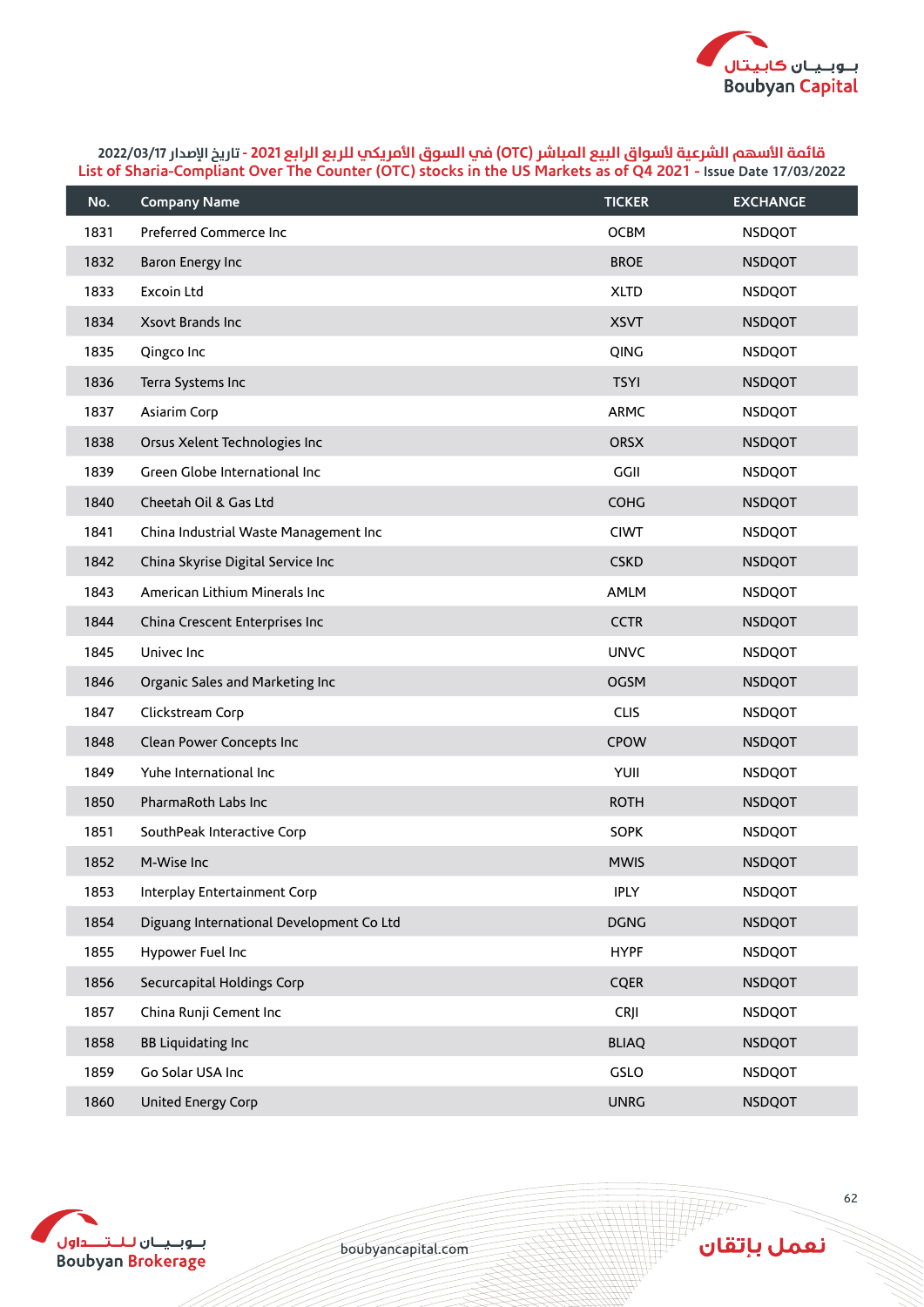

| No.  | <b>Company Name</b>                     | <b>TICKER</b> | <b>EXCHANGE</b> |
|------|-----------------------------------------|---------------|-----------------|
| 1861 | China Redstone Group Inc                | <b>CGPI</b>   | <b>NSDQOT</b>   |
| 1862 | Cabo Verde Capital Inc                  | <b>CAPV</b>   | <b>NSDQOT</b>   |
| 1863 | MedLink International Inc               | <b>MLKNA</b>  | <b>NSDQOT</b>   |
| 1864 | Amistar Corp                            | <b>AMTA</b>   | <b>NSDQOT</b>   |
| 1865 | Bitcoin Crypto Currency Exchange Corp   | <b>ARSC</b>   | <b>NSDQOT</b>   |
| 1866 | Tradeshow Marketing Company Ltd         | <b>TSHO</b>   | <b>NSDQOT</b>   |
| 1867 | Fuego Enterprises Inc                   | <b>FUGI</b>   | <b>NSDQOT</b>   |
| 1868 | Rival Technologies Inc                  | <b>RVTI</b>   | <b>NSDQOT</b>   |
| 1869 | RINO International Corp                 | <b>RINO</b>   | <b>NSDQOT</b>   |
| 1870 | Valentine Beauty Inc                    | <b>VLBI</b>   | <b>NSDQOT</b>   |
| 1871 | Proxim Wireless Corp                    | <b>PRXM</b>   | <b>NSDQOT</b>   |
| 1872 | Cordia Corp                             | <b>CORG</b>   | <b>NSDQOT</b>   |
| 1873 | Nw Tech Capital Inc                     | <b>NWTT</b>   | <b>NSDQOT</b>   |
| 1874 | American Metal & Technology Inc         | <b>AMGY</b>   | <b>NSDQOT</b>   |
| 1875 | Jadeart Group Inc                       | <b>JADA</b>   | <b>NSDQOT</b>   |
| 1876 | Horizons Holdings International Corp    | <b>HZHI</b>   | <b>NSDQOT</b>   |
| 1877 | Hiru Corp                               | <b>HIRU</b>   | <b>NSDQOT</b>   |
| 1878 | <b>BitFrontier Capital Holdings Inc</b> | <b>BFCH</b>   | <b>NSDQOT</b>   |
| 1879 | Balincan USA Inc                        | <b>BCNN</b>   | <b>NSDQOT</b>   |
| 1880 | Patient Portal Technologies Inc         | <b>PPRG</b>   | <b>NSDQOT</b>   |
| 1881 | Strasbaugh                              | <b>STRB</b>   | <b>NSDQOT</b>   |
| 1882 | Nexplore Corp                           | <b>NXPC</b>   | <b>NSDQOT</b>   |
| 1883 | SheerVision Inc                         | SVSO          | <b>NSDQOT</b>   |
| 1884 | Ocean Smart Inc                         | <b>OCSM</b>   | <b>NSDQOT</b>   |
| 1885 | Playlogic Entertainment Inc             | <b>PLGC</b>   | <b>NSDQOT</b>   |
| 1886 | Holistic Asset Finance Group Co Ltd     | <b>HAFG</b>   | <b>NSDQOT</b>   |
| 1887 | Comtex News Network Inc                 | <b>CMTX</b>   | <b>NSDQOT</b>   |
| 1888 | ACT Clean Technologies Inc              | <b>ACLH</b>   | <b>NSDQOT</b>   |
| 1889 | Holistic Asset Finance Group Co Ltd     | <b>HAFG</b>   | <b>NSDQOT</b>   |
| 1890 | <b>Environmental Power Corp</b>         | <b>EPGRQ</b>  | <b>NSDQOT</b>   |



boubyancapital.com

**APP**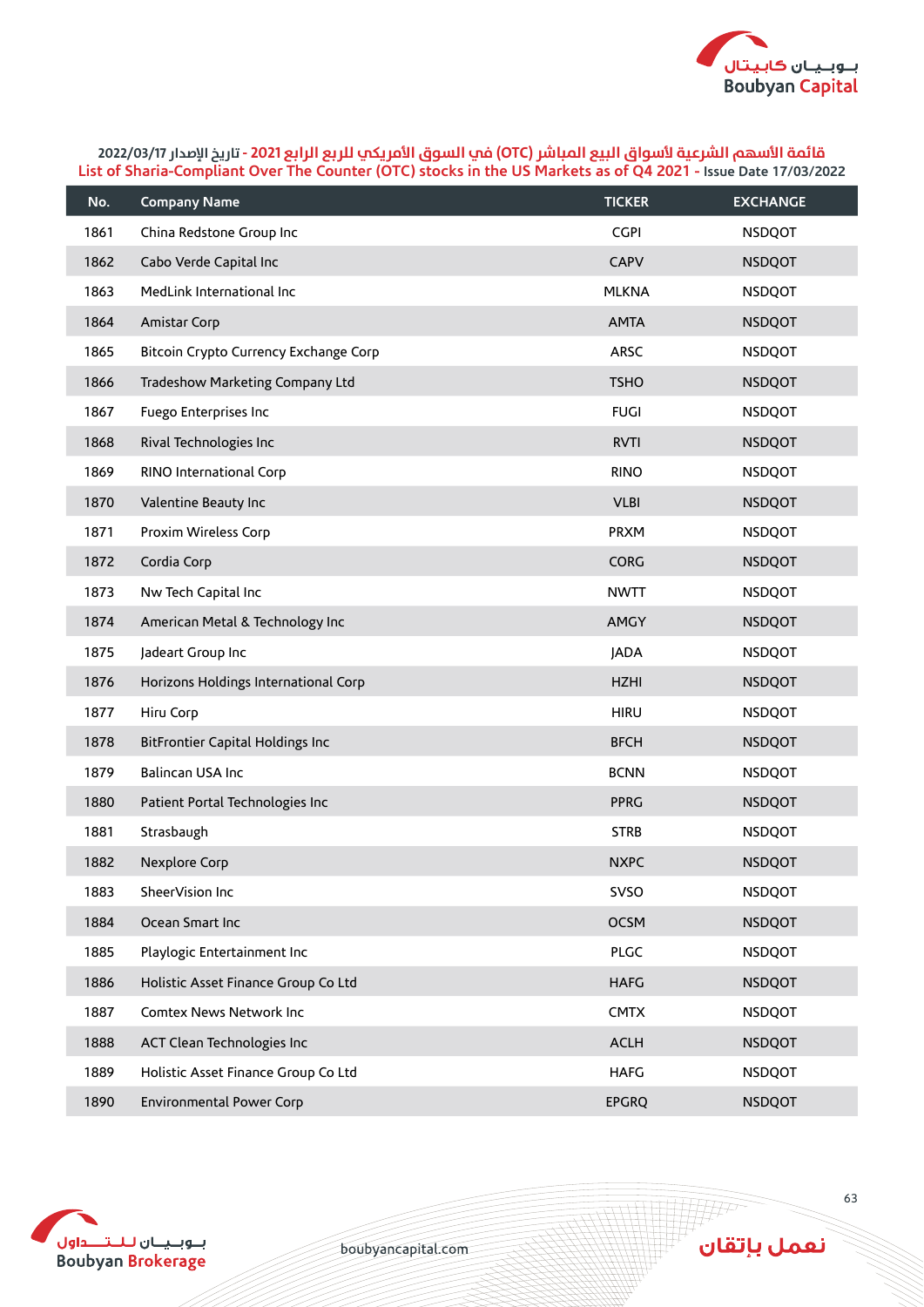

| No.  | <b>Company Name</b>                 | <b>TICKER</b> | <b>EXCHANGE</b> |
|------|-------------------------------------|---------------|-----------------|
| 1891 | Axis Technologies Group Inc         | <b>AXTG</b>   | <b>NSDQOT</b>   |
| 1892 | <b>Betawave Corp</b>                | <b>BWAV</b>   | <b>NSDQOT</b>   |
| 1893 | City Capital Corp                   | <b>CTCC</b>   | <b>NSDQOT</b>   |
| 1894 | Charter Corporate Services Inc      | <b>CVCS</b>   | <b>NSDQOT</b>   |
| 1895 | MobiVentures Inc                    | <b>MBLV</b>   | <b>NSDQOT</b>   |
| 1896 | <b>Boss Holdings Inc</b>            | <b>BSHI</b>   | <b>NSDQOT</b>   |
| 1897 | Universal Infotainment Systems Corp | <b>UNIV</b>   | <b>NSDQOT</b>   |
| 1898 | Nemo Motors Corp                    | <b>NMOC</b>   | <b>NSDQOT</b>   |
| 1899 | Track Data Corp                     | <b>TRAC</b>   | <b>NSDQOT</b>   |
| 1900 | PLASMAtech Inc                      | <b>PMAH</b>   | <b>NSDQOT</b>   |
| 1901 | Affinity Gold Corp                  | AFYG          | <b>NSDQOT</b>   |
| 1902 | Aspyra Inc                          | APYI          | <b>NSDQOT</b>   |
| 1903 | China Growth Development Inc        | <b>CGDI</b>   | <b>NSDQOT</b>   |
| 1904 | Mdwerks Inc                         | <b>MDWK</b>   | <b>NSDQOT</b>   |
| 1905 | Montvale Technologies Inc           | <b>IVVI</b>   | <b>NSDQOT</b>   |
| 1906 | Hong Kong Winalite Group Inc        | <b>HKWO</b>   | <b>NSDQOT</b>   |
| 1907 | Planktos Corp                       | <b>PLKT</b>   | <b>NSDQOT</b>   |
| 1908 | Oryx Technology Corp                | <b>ORYX</b>   | <b>NSDQOT</b>   |
| 1909 | Synovics Pharmaceuticals Inc        | <b>SYVC</b>   | <b>NSDQOT</b>   |
| 1910 | Averox Inc                          | <b>AVRI</b>   | <b>NSDQOT</b>   |
| 1911 | Bald Eagle Energy Inc               | <b>BEEI</b>   | <b>NSDQOT</b>   |
| 1912 | MVP Holdings Inc                    | <b>MVPT</b>   | <b>NSDQOT</b>   |
| 1913 | Airspan Networks Inc                | <b>AIRO</b>   | <b>NSDQOT</b>   |
| 1914 | Lifequest World Corp                | LQWC          | <b>NSDQOT</b>   |
| 1915 | Proliance International Inc         | <b>PLNTQ</b>  | <b>NSDQOT</b>   |
| 1916 | Collexis Holdings Inc               | <b>CLXS</b>   | <b>NSDQOT</b>   |
| 1917 | Index Oil and Gas Inc               | <b>IXOG</b>   | <b>NSDQOT</b>   |
| 1918 | Hydrogen Hybrid Technologies Inc    | <b>HYHY</b>   | <b>NSDQOT</b>   |
| 1919 | Jaco Electronics Inc                | <b>JACO</b>   | <b>NSDQOT</b>   |
| 1920 | Safeplus International Holdings Ltd | <b>ACAI</b>   | <b>NSDQOT</b>   |



boubyancapital.com

**APP**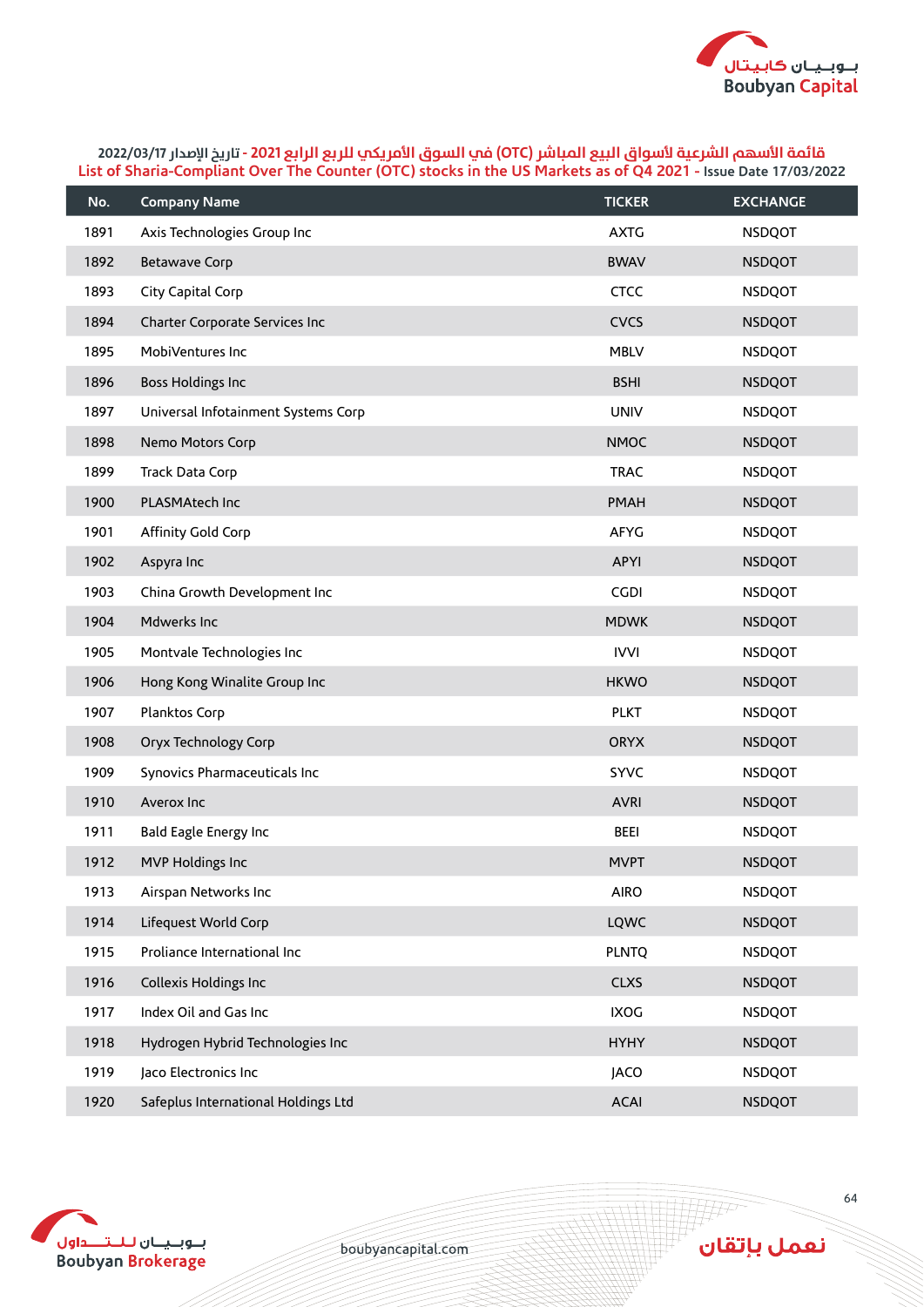

| No.  | <b>Company Name</b>            | <b>TICKER</b> | <b>EXCHANGE</b> |
|------|--------------------------------|---------------|-----------------|
| 1921 | Kal Energy Inc                 | KALG          | <b>NSDQOT</b>   |
| 1922 | Pax Clean Energy Inc           | <b>PXCE</b>   | <b>NSDQOT</b>   |
| 1923 | Royalite Petroleum Company Inc | <b>RYPE</b>   | <b>NSDQOT</b>   |
| 1924 | Century Petroleum Corp         | <b>CYPE</b>   | <b>NSDQOT</b>   |
| 1925 | Image Protect Inc              | <b>IMTL</b>   | <b>NSDQOT</b>   |
| 1926 | Narrowstep Inc                 | <b>NRWS</b>   | <b>NSDQOT</b>   |
| 1927 | Edd Helms Group Inc            | <b>EDHD</b>   | <b>NSDQOT</b>   |
| 1928 | Carsmartt Inc                  | <b>CRSM</b>   | <b>NSDQOT</b>   |
| 1929 | <b>RXElite Inc</b>             | <b>RXEI</b>   | <b>NSDQOT</b>   |
| 1930 | Striker Oil & Gas Inc          | SOIS          | <b>NSDQOT</b>   |
| 1931 | Vortex Brands Co               | <b>VTXB</b>   | <b>NSDQOT</b>   |
| 1932 | Turner Venture Group Inc       | <b>TVOG</b>   | <b>NSDQOT</b>   |
| 1933 | Atlantis Technology Group      | <b>ATNP</b>   | <b>NSDQOT</b>   |
| 1934 | BroadWebAsia Inc               | <b>BWBA</b>   | <b>NSDQOT</b>   |
| 1935 | <b>CVF Technologies Corp</b>   | <b>CNVT</b>   | <b>NSDQOT</b>   |
| 1936 | AVAX Technologies Inc          | <b>AVXT</b>   | <b>NSDQOT</b>   |
| 1937 | Circuit Research Labs Inc      | <b>CRLI</b>   | <b>NSDQOT</b>   |
| 1938 | Ibsg International Inc         | <b>IBIN</b>   | <b>NSDQOT</b>   |
| 1939 | Heart Tronics Inc              | <b>HRTT</b>   | <b>NSDQOT</b>   |
| 1940 | Genius Products Inc            | <b>GNPR</b>   | <b>NSDQOT</b>   |
| 1941 | Energenx Inc                   | <b>EENX</b>   | <b>NSDQOT</b>   |
| 1942 | Al Technology Group Inc.       | <b>AIPG</b>   | <b>NSDQOT</b>   |
| 1943 | Wherevertv Broadcasting Corp   | <b>TVTV</b>   | <b>NSDQOT</b>   |
| 1944 | GZ6G Technologies Corp         | GZIC          | <b>NSDQOT</b>   |
| 1945 | Commerce Energy Group Inc      | <b>CMNR</b>   | <b>NSDQOT</b>   |
| 1946 | Purple Beverage Company Inc    | PPBV          | <b>NSDQOT</b>   |
| 1947 | Modtech Holdings Inc           | <b>MODTQ</b>  | <b>NSDQOT</b>   |
| 1948 | InfoSearch Media Inc           | <b>ISHM</b>   | <b>NSDQOT</b>   |
| 1949 | Kidville Inc                   | KVIL          | <b>NSDQOT</b>   |
| 1950 | Integrated Pharmaceuticals Inc | <b>INTP</b>   | <b>NSDQOT</b>   |



boubyancapital.com

**APP**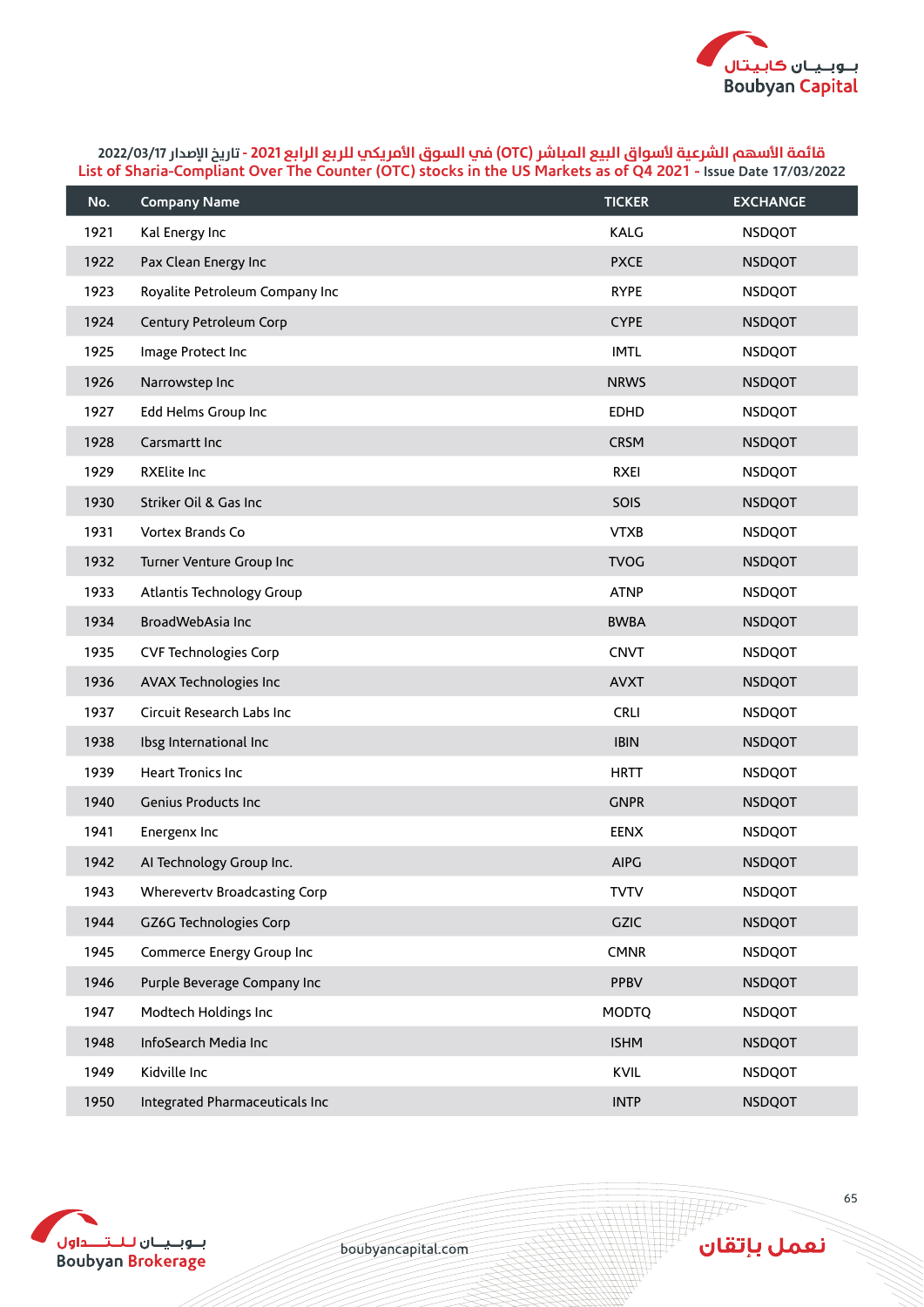

| No.  | <b>Company Name</b>                            | <b>TICKER</b> | <b>EXCHANGE</b> |
|------|------------------------------------------------|---------------|-----------------|
| 1951 | Global Payment Technologies Inc                | <b>GPTX</b>   | <b>NSDQOT</b>   |
| 1952 | Elcom International Inc                        | <b>ELCO</b>   | <b>NSDQOT</b>   |
| 1953 | Nitches Inc (NEVADA)                           | <b>NICH</b>   | <b>NSDQOT</b>   |
| 1954 | Ankaa Corp                                     | <b>DSPA</b>   | <b>NSDQOT</b>   |
| 1955 | PreVu Inc                                      | <b>PRVU</b>   | <b>NSDQOT</b>   |
| 1956 | VisualMED Clinical Solutions Corp              | <b>VMCS</b>   | <b>NSDQOT</b>   |
| 1957 | United American Corp                           | <b>UAMA</b>   | <b>NSDQOT</b>   |
| 1958 | Nouveau Life Pharmaceuticals Inc               | <b>NOUV</b>   | <b>NSDQOT</b>   |
| 1959 | China Dongsheng International Inc              | CDSG          | <b>NSDQOT</b>   |
| 1960 | Swiftsure International Inc                    | <b>HLMB</b>   | <b>NSDQOT</b>   |
| 1961 | QMed Inc                                       | QMED          | <b>NSDQOT</b>   |
| 1962 | Integrative Health Technologies Inc            | <b>IHTI</b>   | <b>NSDQOT</b>   |
| 1963 | <b>NNRF Inc</b>                                | <b>NNRI</b>   | <b>NSDQOT</b>   |
| 1964 | ER Urgent Care Holdings Inc                    | <b>ERUC</b>   | <b>NSDQOT</b>   |
| 1965 | Genex Pharmaceutical Inc                       | <b>GENX</b>   | <b>NSDQOT</b>   |
| 1966 | Jupiter Marine International Holdings Inc      | JMIH          | <b>NSDQOT</b>   |
| 1967 | Silver Star Energy Inc                         | <b>SVSE</b>   | <b>NSDQOT</b>   |
| 1968 | Mansfelder Metals Ltd                          | <b>MNSF</b>   | <b>NSDQOT</b>   |
| 1969 | 1399 Internet Technology Application Group Inc | <b>LSALD</b>  | <b>NSDQOT</b>   |
| 1970 | DiaSys Corp                                    | <b>DYXC</b>   | <b>NSDQOT</b>   |
| 1971 | <b>EVCI Career Colleges Holding Corp</b>       | <b>EVCI</b>   | <b>NSDQOT</b>   |
| 1972 | Ifnw Dissolution Corp                          | <b>INOW</b>   | <b>NSDQOT</b>   |
| 1973 | Ergo Science Corp                              | <b>ERGN</b>   | <b>NSDQOT</b>   |
| 1974 | Centergistic Solutions Inc                     | CGSO          | <b>NSDQOT</b>   |
| 1975 | Coded Growth Innovation Center Inc             | <b>DMSI</b>   | <b>NSDQOT</b>   |
| 1976 | QRS Music Technologies Inc                     | QRSM          | <b>NSDQOT</b>   |
| 1977 | Westar Oil & Gas Inc                           | <b>TEXG</b>   | <b>NSDQOT</b>   |
| 1978 | <b>Integrated Data Corp</b>                    | <b>ITDD</b>   | <b>NSDQOT</b>   |
| 1979 | Industrial Enterprises of America Inc          | <b>IEAM</b>   | <b>NSDQOT</b>   |
| 1980 | <b>Sprout Tiny Homes Inc</b>                   | <b>STHI</b>   | <b>NSDQOT</b>   |



boubyancapital.com

**THP**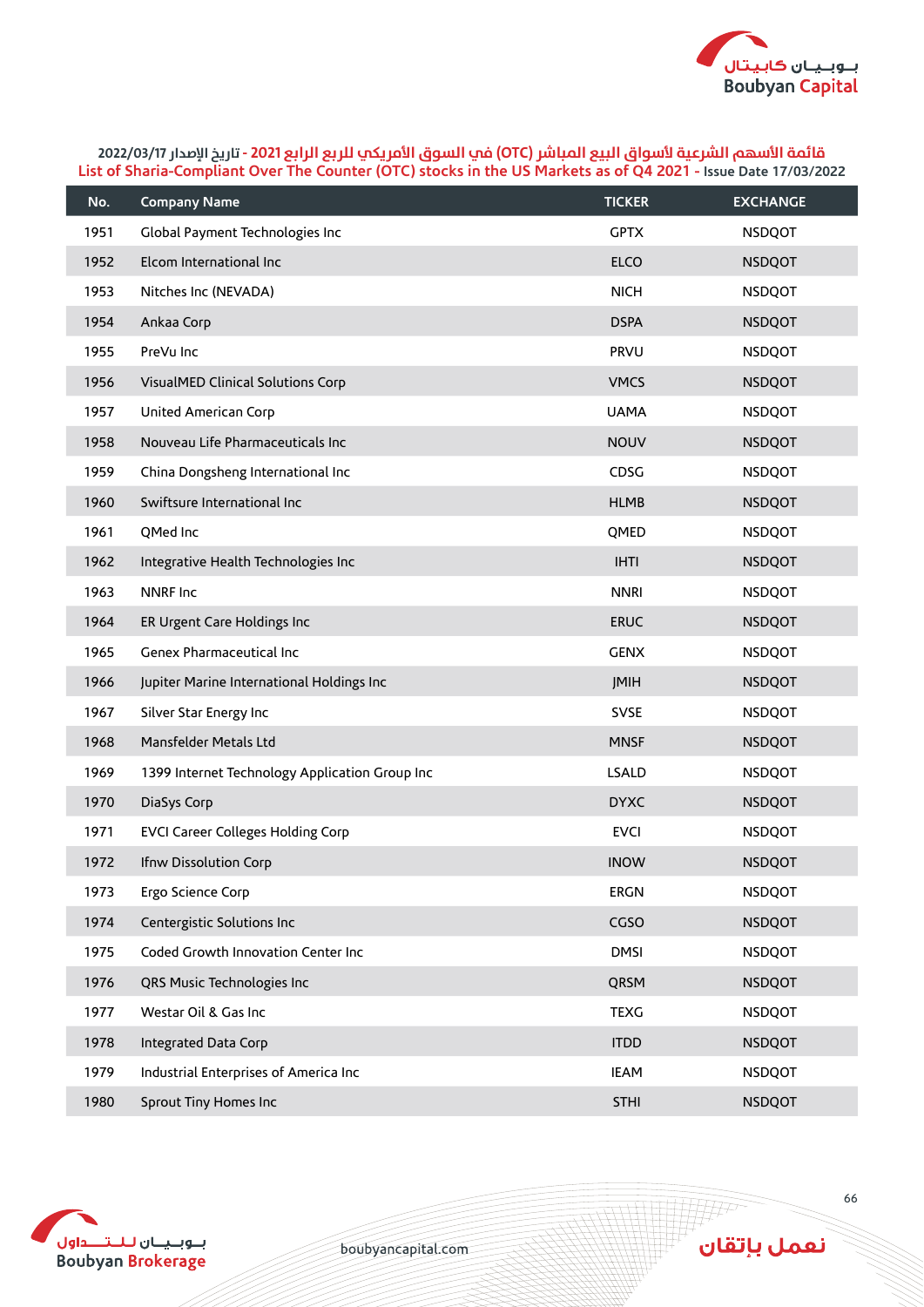

| No.  | <b>Company Name</b>                | <b>TICKER</b> | <b>EXCHANGE</b> |
|------|------------------------------------|---------------|-----------------|
| 1981 | Monarch Services Inc               | MAHI          | <b>NSDQOT</b>   |
| 1982 | MediaBay Inc                       | <b>MBAY</b>   | <b>NSDQOT</b>   |
| 1983 | Immunotech Laboratories Inc        | <b>IMMB</b>   | <b>NSDQOT</b>   |
| 1984 | UMC Inc                            | <b>UMCN</b>   | <b>NSDQOT</b>   |
| 1985 | <b>Bactolac Pharmaceutical Inc</b> | <b>BTCA</b>   | <b>NSDQOT</b>   |
| 1986 | Web Blockchain Media Inc           | <b>WEBB</b>   | <b>NSDQOT</b>   |
| 1987 | Rowe Co                            | <b>ROWC</b>   | <b>NSDQOT</b>   |
| 1988 | Eline Entertainment Group Inc      | <b>EEGI</b>   | <b>NSDQOT</b>   |
| 1989 | Osiris Corp                        | <b>OSRS</b>   | <b>NSDQOT</b>   |
| 1990 | SiVault Systems Inc                | <b>SVTLQ</b>  | <b>NSDQOT</b>   |
| 1991 | 123CSS Corp                        | <b>CSYS</b>   | <b>NSDQOT</b>   |
| 1992 | Longport Inc                       | LPTI          | <b>NSDQOT</b>   |
| 1993 | Vulcan International Corp          | <b>VULC</b>   | <b>NSDQOT</b>   |
| 1994 | Wireless Data Solutions Inc        | <b>WDSL</b>   | <b>NSDQOT</b>   |
| 1995 | US National Telecom Inc            | <b>USNL</b>   | <b>NSDQOT</b>   |
| 1996 | China Cable and Communication Inc  | CCCI          | <b>NSDQOT</b>   |
| 1997 | Centennial Specialty Foods Corp    | <b>CHLE</b>   | <b>NSDQOT</b>   |
| 1998 | <b>SETO Holdings Inc</b>           | <b>SETO</b>   | <b>NSDQOT</b>   |
| 1999 | Covista Communications Inc         | <b>CVST</b>   | <b>NSDQOT</b>   |
| 2000 | FPC I Corp                         | <b>PROXQ</b>  | <b>NSDQOT</b>   |
| 2001 | Cipla Ltd                          | <b>CPLFY</b>  | <b>NSDQOT</b>   |
| 2002 | NewAx Inc                          | <b>NWXJ</b>   | <b>NSDQOT</b>   |
| 2003 | <b>Storage Computer Corp</b>       | SOSO          | <b>NSDQOT</b>   |
| 2004 | Upper Street Marketing Inc         | <b>UPPR</b>   | <b>NSDQOT</b>   |
| 2005 | Pharmacom Biovet Inc               | PHMB          | <b>NSDQOT</b>   |
| 2006 | Degama Software Solutions Inc      | <b>DGMA</b>   | <b>NSDQOT</b>   |
| 2007 | Lancer Orthodontics Inc            | LANZ          | <b>NSDQOT</b>   |
| 2008 | Hanover Foods Corp                 | <b>HNFSA</b>  | <b>NSDQOT</b>   |
| 2009 | American Diversified Holdings Corp | ADHC          | <b>NSDQOT</b>   |
| 2010 | Megatech Corp                      | <b>MGTC</b>   | <b>NSDQOT</b>   |



boubyancapital.com

**HF**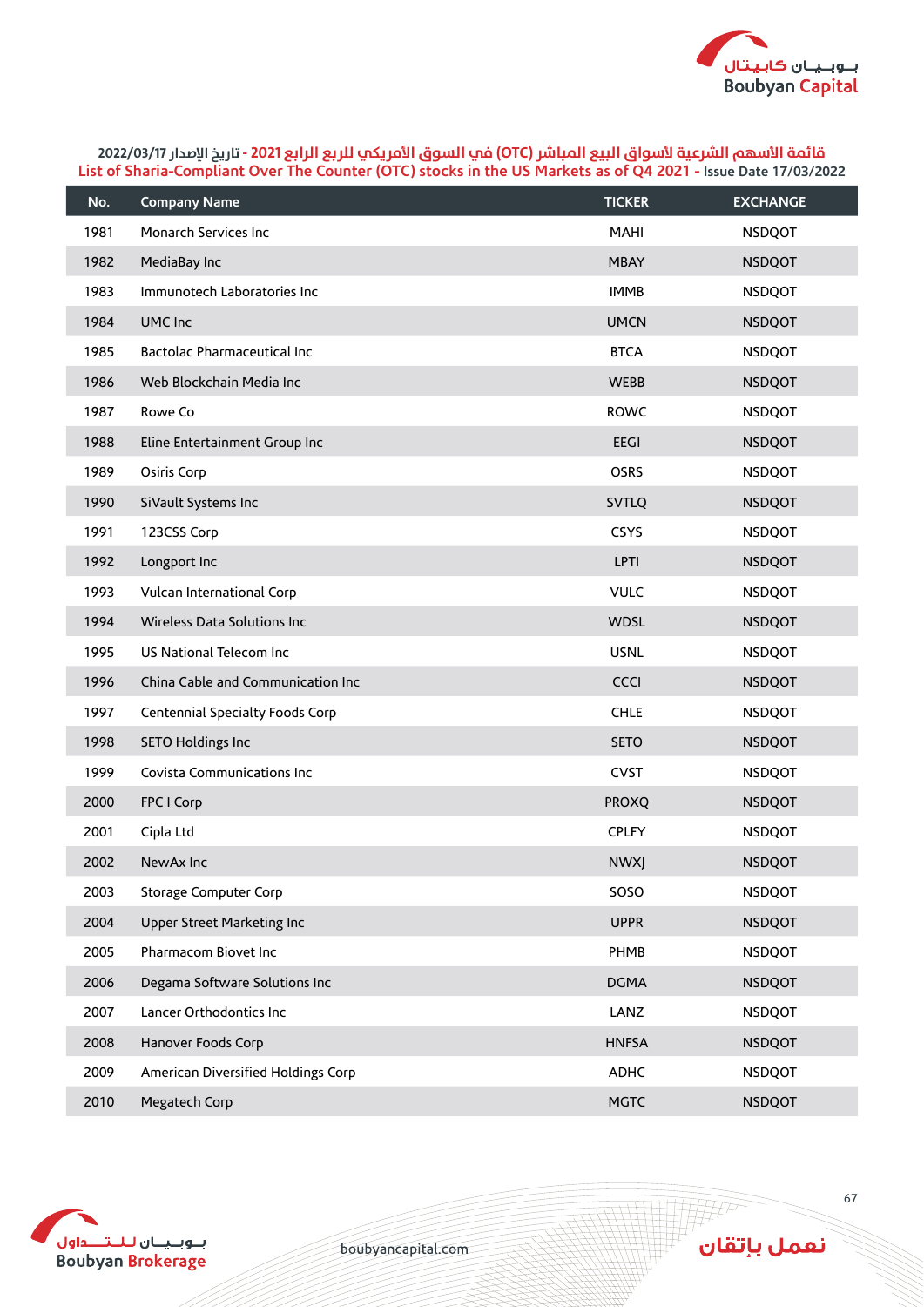

| No.  | <b>Company Name</b>                   | <b>TICKER</b> | <b>EXCHANGE</b> |
|------|---------------------------------------|---------------|-----------------|
| 2011 | Waxman Industries Inc                 | <b>WXMN</b>   | <b>NSDQOT</b>   |
| 2012 | Flexiinternational Software Inc       | <b>FLXI</b>   | <b>NSDQOT</b>   |
| 2013 | Link Energy LLC                       | <b>LNKE</b>   | <b>NSDQOT</b>   |
| 2014 | Protide Pharmaceuticals Inc           | PPMD          | <b>NSDQOT</b>   |
| 2015 | Scope Industries                      | <b>SCPJ</b>   | <b>NSDQOT</b>   |
| 2016 | OptimumCare Corp                      | <b>OPMC</b>   | <b>NSDQOT</b>   |
| 2017 | Michael Anthony Holdings Inc          | MAJJ          | <b>NSDQOT</b>   |
| 2018 | Microlog Corp                         | <b>NUTTQ</b>  | <b>NSDQOT</b>   |
| 2019 | PharmChem Inc                         | <b>PCHM</b>   | <b>NSDQOT</b>   |
| 2020 | Allegro Group Inc                     | <b>BNDT</b>   | <b>NSDQOT</b>   |
| 2021 | Media 100 Inc                         | <b>MDEA</b>   | <b>NSDQOT</b>   |
| 2022 | <b>Western Metals Corp</b>            | <b>WTLC</b>   | <b>NSDQOT</b>   |
| 2023 | Reconditioned Systems Inc             | <b>RESY</b>   | <b>NSDQOT</b>   |
| 2024 | Barrister Global Services Network Inc | <b>BRTR</b>   | <b>NSDQOT</b>   |
| 2025 | Greensmart Corp                       | <b>GREN</b>   | <b>NSDQOT</b>   |
| 2026 | Global Seafood Technologies Inc       | <b>GSFD</b>   | <b>NSDQOT</b>   |
| 2027 | Reconditioned Systems Inc             | <b>AMXX</b>   | <b>NSDQOT</b>   |
| 2028 | <b>USData Corp</b>                    | <b>USDC</b>   | <b>NSDQOT</b>   |
| 2029 | Worldwide Holdings Delaware Corp      | <b>WWDH</b>   | <b>NSDQOT</b>   |
| 2030 | Eurotech Ltd                          | <b>EUOT</b>   | <b>NSDQOT</b>   |
| 2031 | <b>Investco Corp</b>                  | <b>IVCO</b>   | <b>NSDQOT</b>   |
| 2032 | Global Links Corp                     | <b>GLCO</b>   | <b>NSDQOT</b>   |
| 2033 | Refocus Group Inc                     | <b>RFCS</b>   | <b>NSDQOT</b>   |
| 2034 | PBS Holding Inc                       | PBHG          | <b>NSDQOT</b>   |
| 2035 | Styleclick Inc                        | <b>STYLA</b>  | <b>NSDQOT</b>   |
| 2036 | iEntertainment Network Inc            | <b>IENT</b>   | <b>NSDQOT</b>   |
| 2037 | Intervisual Books Inc                 | <b>IVBK</b>   | <b>NSDQOT</b>   |
| 2038 | Isomet Corp                           | <b>IOMT</b>   | <b>NSDQOT</b>   |
| 2039 | Intermedia Marketing Solutions Inc    | <b>IMMM</b>   | <b>NSDQOT</b>   |
| 2040 | Sonics & Materials Inc                | SIMA          | <b>NSDQOT</b>   |



boubyancapital.com

**THP** 

نعمل بإتقان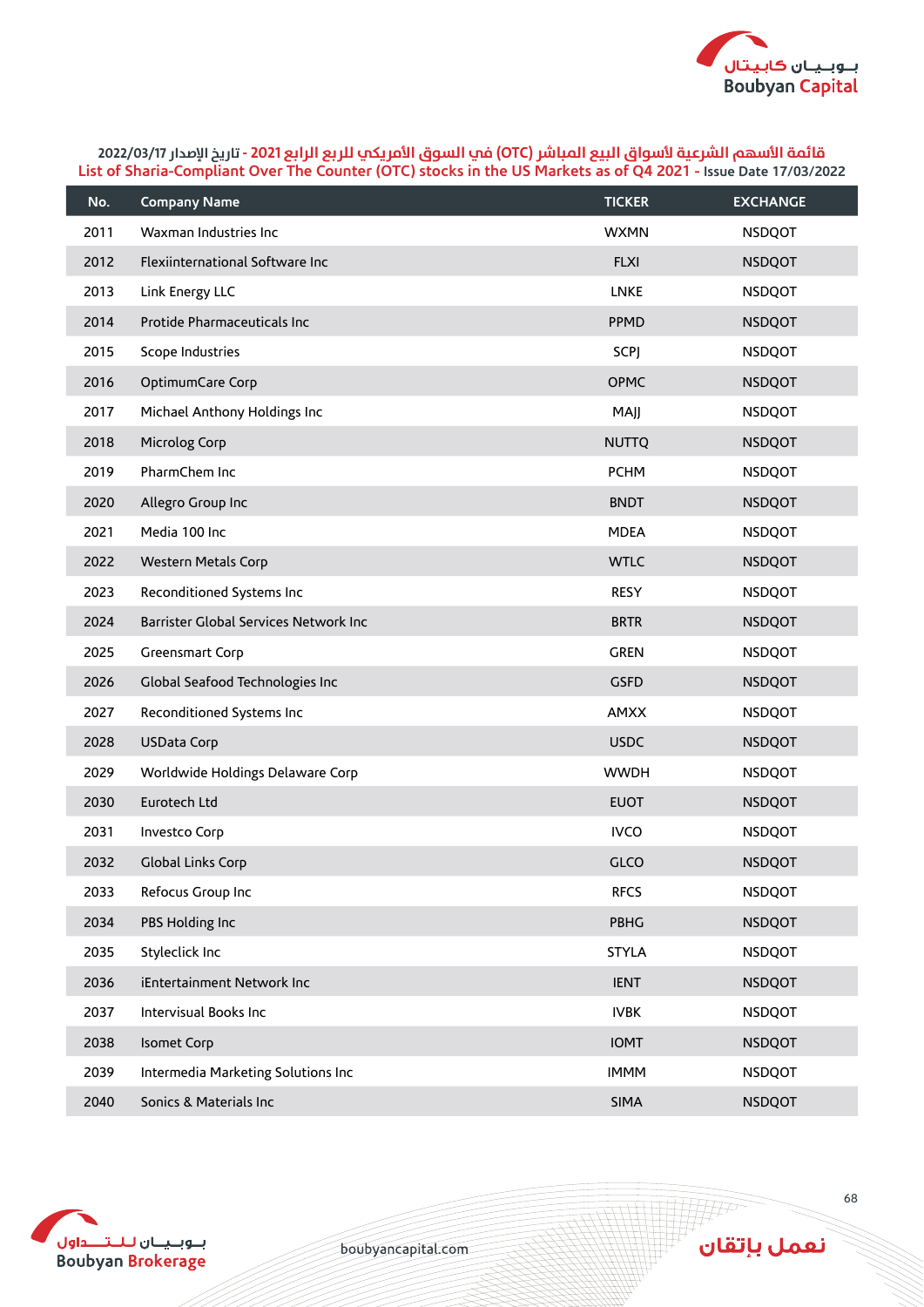

| No.  | <b>Company Name</b>                | <b>TICKER</b> | <b>EXCHANGE</b> |
|------|------------------------------------|---------------|-----------------|
| 2041 | Envit Capital Group Inc            | <b>ECGP</b>   | <b>NSDQOT</b>   |
| 2042 | <b>KMA Holdings Inc</b>            | <b>MCDA</b>   | <b>NSDQOT</b>   |
| 2043 | Cabo Catoche Corp                  | <b>MDRA</b>   | <b>NSDQOT</b>   |
| 2044 | Wowi Inc                           | WOWU          | <b>NSDQOT</b>   |
| 2045 | CGM US Inc                         | <b>PHTO</b>   | <b>NSDQOT</b>   |
| 2046 | Metro Global Media Inc             | <b>MGMA</b>   | <b>NSDQOT</b>   |
| 2047 | Saudi American Holdings Corp       | <b>SAHN</b>   | <b>NSDQOT</b>   |
| 2048 | Cornwall Resources Inc             | <b>CORC</b>   | <b>NSDQOT</b>   |
| 2049 | Angstrom Technologies Inc          | <b>AGTT</b>   | <b>NSDQOT</b>   |
| 2050 | TPN Holdings plc                   | <b>TPNHY</b>  | <b>NSDQOT</b>   |
| 2051 | Datamarine International Inc       | <b>DMAR</b>   | <b>NSDQOT</b>   |
| 2052 | Help At Home Inc                   | HAHI          | <b>NSDQOT</b>   |
| 2053 | <b>Excelsior Solutions Corp</b>    | <b>BRYN</b>   | <b>NSDQOT</b>   |
| 2054 | China Health Management Corp       | <b>CNHC</b>   | <b>NSDQOT</b>   |
| 2055 | Career College Holding Company Inc | <b>CCHZ</b>   | <b>NSDQOT</b>   |
| 2056 | Rushnet Inc                        | <b>RSHN</b>   | <b>NSDQOT</b>   |
| 2057 | Encounter Technologies Inc         | <b>ENTI</b>   | <b>NSDQOT</b>   |
| 2058 | World Access Inc                   | <b>WAXS</b>   | <b>NSDQOT</b>   |
| 2059 | VisionGlobal Corp                  | <b>VIZG</b>   | <b>NSDQOT</b>   |
| 2060 | Saguaro Holdings Corp              | SGUJ          | <b>NSDQOT</b>   |
| 2061 | Quad Systems Corp                  | QSYSQ         | <b>NSDQOT</b>   |
| 2062 | AAP Inc                            | <b>AAPJ</b>   | <b>NSDQOT</b>   |
| 2063 | Stan Lee Media Inc                 | <b>HULK</b>   | <b>NSDQOT</b>   |
| 2064 | Holographic Storage Ltd            | <b>HSTG</b>   | <b>NSDQOT</b>   |
| 2065 | Cyberecord Inc                     | <b>CYRD</b>   | <b>NSDQOT</b>   |
| 2066 | Better Environment Concepts Inc    | <b>BEEN</b>   | <b>NSDQOT</b>   |
| 2067 | Motorvac Technologies Inc          | <b>MVAC</b>   | <b>NSDQOT</b>   |
| 2068 | Celerity Solutions Inc             | <b>CLTY</b>   | <b>NSDQOT</b>   |
| 2069 | Terminus Energy Inc                | <b>TMGY</b>   | <b>NSDQOT</b>   |
| 2070 | Kwikclick Inc                      | <b>KWIK</b>   | <b>NSDQOT</b>   |



boubyancapital.com

**APP**